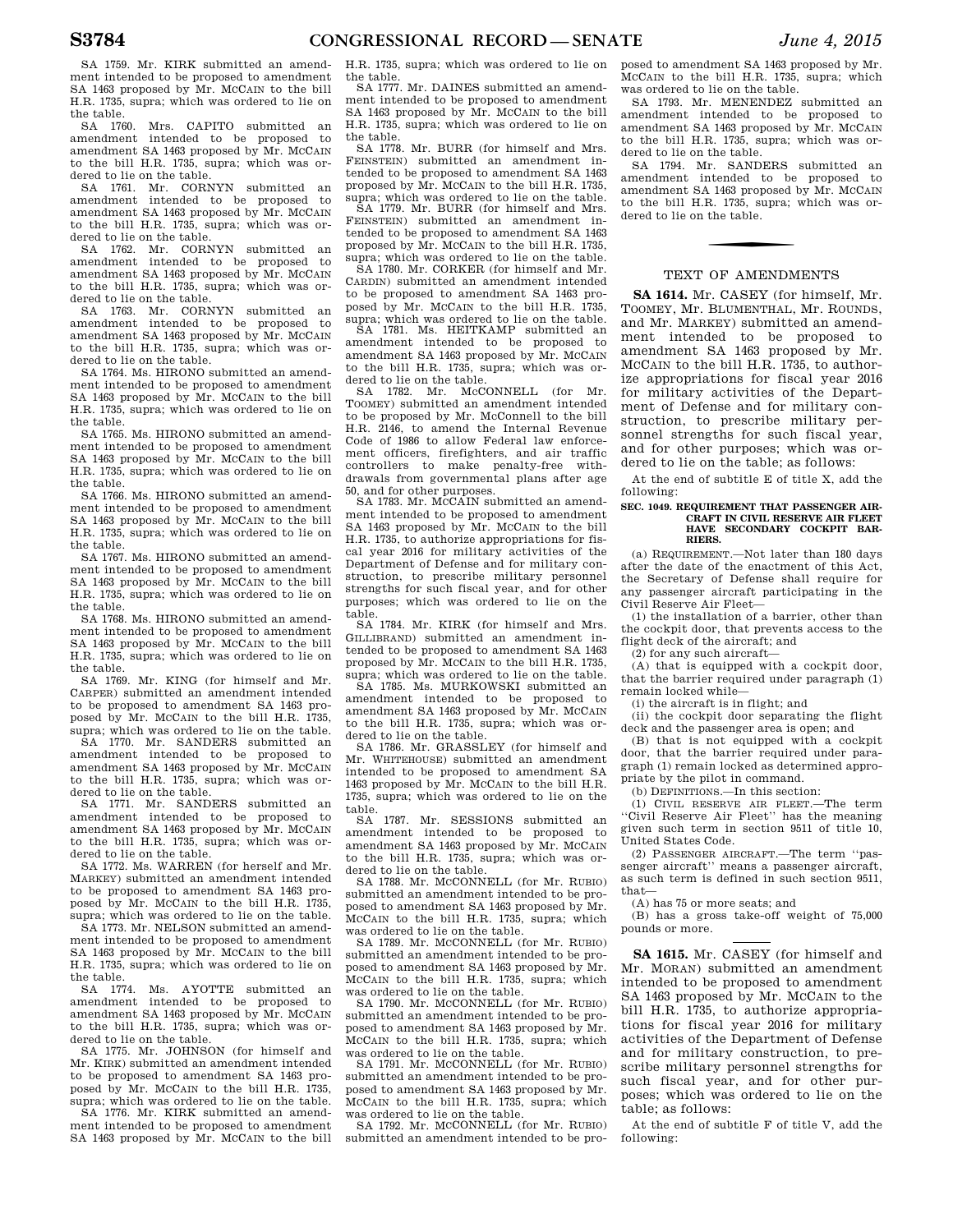#### **SEC. 565. CREDIT FOR STATE LICENSURE AND CERTIFICATION COSTS OF MILITARY SPOUSES ARISING BY REASON OF A PERMANENT CHANGE IN THE DUTY STATION OF THE MEMBER OF THE ARMED FORCES TO ANOTHER STATE.**

(a) IN GENERAL.—Subpart A of part IV of subchapter A of chapter 1 of the Internal Revenue Code of 1986 is amended by inserting after section 25D the following new section:

## **'SEC. 25E. STATE LICENSURE AND CERTIFI-<br>CATION COSTS OF MILITARY CATION COSTS OF MILITARY SPOUSE ARISING FROM TRANSFER OF MEMBER OF ARMED FORCES TO ANOTHER STATE.**

''(a) IN GENERAL.—In the case of an eligible individual, there shall be allowed as a credit against the tax imposed by this chapter for the taxable year an amount equal to the qualified relicensing costs of such individual which are paid or incurred by the taxpayer during the taxable year.

''(b) MAXIMUM CREDIT.—The credit allowed by this section with respect to each change of duty station shall not exceed \$500.

''(c) DEFINITIONS.—For purposes of this section—

''(1) ELIGIBLE INDIVIDUAL.—The term 'eligible individual' means any individual—

''(A) who is married to a member of the Armed Forces of the United States at the time that the member moves to another State under a permanent change of station order, and

''(B) who moves to such other State with such member.

''(2) QUALIFIED RELICENSING COSTS.—The term 'qualified relicensing costs' means costs—

''(A) which are for a license or certification required by the State referred to in paragraph (1) to engage in the profession that such individual engaged in while within the State from which the individual moved, and

''(B) which are paid or incurred during the period beginning on the date that the orders referred to in paragraph (1)(A) are issued and ending on the date which is 1 year after the reporting date specified in such orders.

''(d) DENIAL OF DOUBLE BENEFIT.—The amount of any deduction or other credit allowable under this chapter for any expense taken into account in determining the credit allowed under this section shall be reduced by the amount of the credit under this section.''.

(b) CLERICAL AMENDMENT.—The table of sections for such subpart A is amended by inserting after the item relating to section 25D the following new item:

''Sec. 25E. State licensure and certification costs of military spouse arising from transfer of member of<br>Armed Forces to another Armed Forces to State.''.

(c) EFFECTIVE DATE.—The amendments made by this section shall apply to taxable years beginning after December 31, 2014.

**SA 1616.** Mr. DONNELLY (for himself and Mr. BENNET) submitted an amendment intended to be proposed to amendment SA 1463 proposed by Mr. MCCAIN to the bill H.R. 1735, to authorize appropriations for fiscal year 2016 for military activities of the Department of Defense and for military construction, to prescribe military personnel strengths for such fiscal year, and for other purposes; which was ordered to lie on the table; as follows:

Strike section 716 and insert the following:

## **SEC. 716. DESIGNATION OF CERTAIN NON-DE-PARTMENT MENTAL HEALTH CARE PROVIDERS WITH KNOWLEDGE RE-LATING TO TREATMENT OF MEM-BERS OF THE ARMED FORCES AND VETERANS.**

(a) MENTAL HEALTH PROVIDER READINESS DESIGNATION.—

(1) IN GENERAL.—Not later than one year after the date of the enactment of this Act, the Secretary of Defense, in consultation with the Secretary of Veterans Affairs, shall develop a system by which any non-Department mental health care provider that meets eligibility criteria established by the Secretary of Defense relating to the knowledge described in paragraph (2) receives a mental health provider readiness designation from the Department of Defense.

(2) KNOWLEDGE DESCRIBED.—The knowledge described in this paragraph is the following:

(A) Knowledge and understanding with respect to the culture of members of the Armed Forces, veterans, and family members and caregivers of members of the Armed Forces and veterans.

(B) Knowledge with respect to evidencebased treatments that have been approved by the Department for the treatment of mental health issues among members of the Armed Forces and veterans.

(b) AVAILABILITY OF INFORMATION ON DES-IGNATION.—

(1) REGISTRY.—The Secretary of Defense shall establish and update as necessary a registry that is available to the public of all non-Department mental health care providers that are currently designated under subsection (a)(1).

(2) PROVIDER LIST.—The Secretary concerned shall update all lists maintained by such Secretary of non-Department mental health care providers that provide mental health care under the laws administered by such Secretary by indicating the providers that are currently designated under subsection  $(a)(1)$ .

(3) PUBLICATION OF INFORMATION.—The Secretary concerned shall ensure that the registry established and updated under paragraph (1) is available to the public on an Internet website maintained by each such Secretary.

(c) DEFINITIONS.—In this section:

(1) NON-DEPARTMENT MENTAL HEALTH CARE PROVIDER DEFINED.—The term ''non-Department mental health care provider".

(A) means a health care provider that—

(i) specializes in mental health;

(ii) is not a health care provider of the Department of Defense or the Department of Veterans Affairs; and

(iii) provides health care to members of the Armed Forces or veterans; and

(B) includes psychiatrists, psychologists, psychiatric nurses, social workers, mental health counselors, marriage and family therapists, and other mental health care providers designated by the Secretary of Defense or the Secretary of Veterans Affairs.

(2) SECRETARY CONCERNED.—The term ''Secretary concerned'' means the Secretary of Defense with respect to matters concerning the Department of Defense and the Secretary of Veterans Affairs with respect to matters concerning the Department of Veterans Affairs.

**SA 1617.** Mr. DONNELLY submitted an amendment intended to be proposed to amendment SA 1463 proposed by Mr. MCCAIN to the bill H.R. 1735, to authorize appropriations for fiscal year 2016 for military activities of the Department of Defense and for military construction, to prescribe military personnel strengths for such fiscal year,

and for other purposes; which was ordered to lie on the table; as follows:

Strike section 713 and insert the following:

## **SEC. 713. IMPROVEMENT OF MENTAL HEALTH CARE PROVIDED BY HEALTH CARE PROVIDERS OF THE DEPARTMENT OF DEFENSE AND THE DEPARTMENT OF VETERANS AFFAIRS.**

(a) TRAINING ON RECOGNITION AND MANAGE-MENT OF RISK OF SUICIDE —

(1) INITIAL TRAINING.—Not later than 180 days after the date of the enactment of this Act, the Secretary concerned shall ensure that all primary care and mental health care providers under the jurisdiction of such Secretary receive, or have already received, evidence-based training on the recognition and assessment of individuals at risk for suicide and the management of such risk.

(2) ADDITIONAL TRAINING.—The Secretary concerned shall ensure that providers who receive, or have already received, training described in paragraph (1) receive such additional training thereafter as may be required based on evidence-based changes in health care practices.

(b) ASSESSMENT OF MENTAL HEALTH WORK-FORCE.—

(1) IN GENERAL.—Not later than one year after the date of the enactment of this Act, the Secretary of Defense and the Secretary of Veterans Affairs shall jointly submit to the appropriate committees of Congress a report assessing the mental health workforce of the Department of Defense and the Department of Veterans Affairs and the longterm mental health care needs of members of the Armed Forces, veterans, and their dependents for purposes of determining the long-term requirements of the Department of Defense and the Department of Veterans Affairs for mental health care providers.

(2) ELEMENTS.—The report submitted under paragraph (1) shall include an assessment of the following:

(A) The number of mental health care providers of the Department of Defense and the Department of Veterans Affairs as of the date of the submittal of the report, disaggregated by specialty, including psychiatrists, psychologists, social workers, mental health counselors, and marriage and family therapists.

(B) The number of mental health care providers that are anticipated to be needed by the Department of Defense and the Department of Veterans Affairs.

(C) The types of mental health care providers that are anticipated to be needed by the Department of Defense and the Department of Veterans Affairs.

(D) Locations in which mental health care providers are anticipated to be needed by the Department of Defense and the Department of Veterans Affairs.

(c) PLAN FOR DEVELOPMENT OF PROCEDURES TO MEASURE MENTAL HEALTH DATA.—

(1) IN GENERAL.—The Secretary concerned shall develop a plan for the development of procedures to compile and assess data relating to the following:

(A) Outcomes for mental health care provided under the laws administered by such Secretary.

(B) Variations in such outcomes among different medical facilities under the jurisdiction of such Secretary.

(C) Barriers, if any, to the implementation by mental health care providers under the jurisdiction of such Secretary of the clinical practice guidelines and other evidence-based treatments and approaches recommended for such providers by such Secretary.

(2) SUBMITTAL OF PLAN.—Not later than 180 days after the date of the enactment of this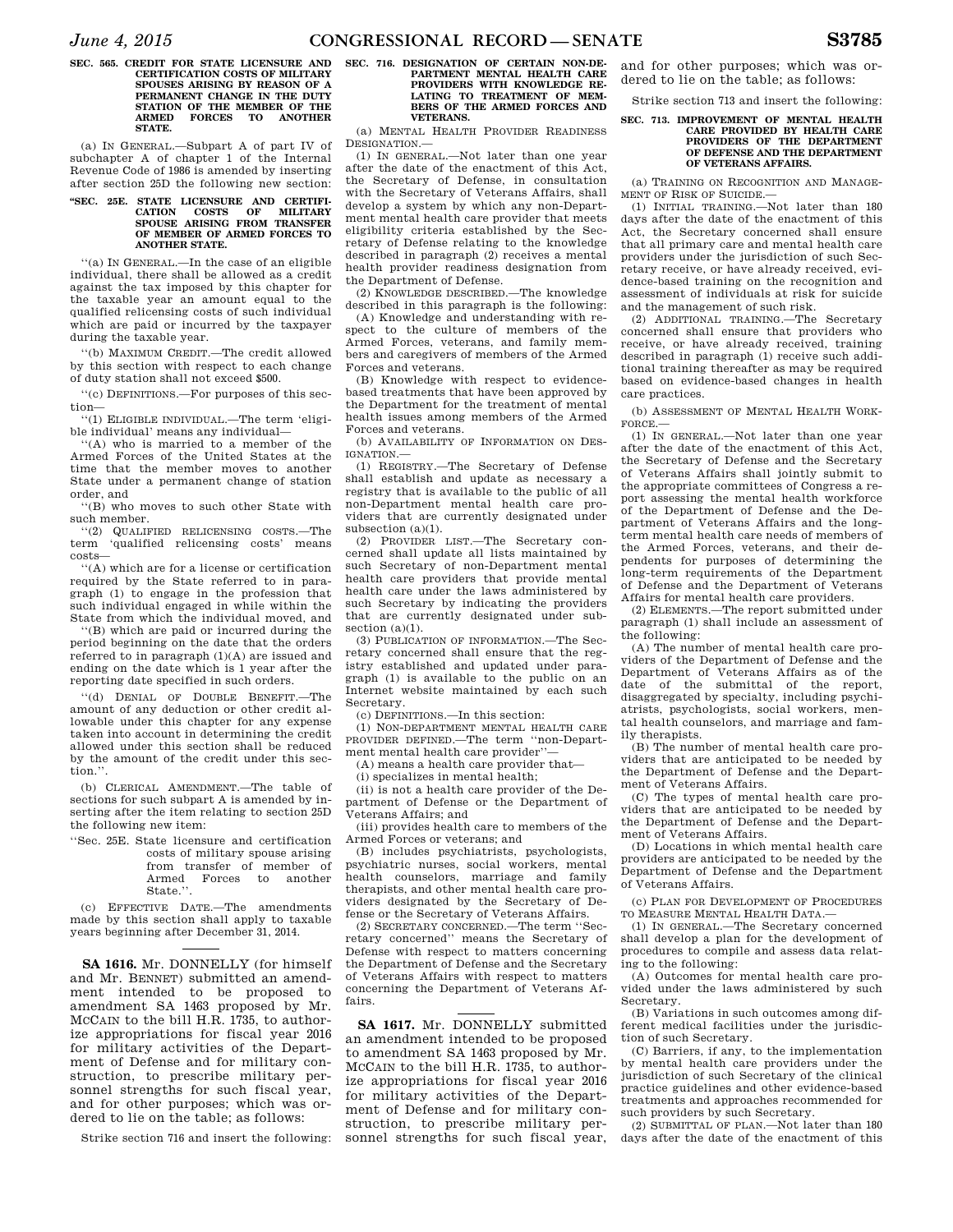Act, the Secretary of Defense and the Secretary of Veterans Affairs shall jointly submit to the appropriate committees of Congress each of the plans developed under paragraph (1).

(d) DEFINITIONS.—In this section:

(1) APPROPRIATE COMMITTEES OF CON-GRESS.—The term ''appropriate committees of Congress'' means—

(A) the Committee on Armed Services and the Committee on Veterans' Affairs of the Senate; and

(B) the Committee on Armed Services and the Committee on Veterans' Affairs of the House of Representatives

(2) SECRETARY CONCERNED.—The term ''Secretary concerned'' means the Secretary of Defense with respect to matters concerning the Department of Defense and the Secretary of Veterans Affairs with respect to matters concerning the Department of Veterans Affairs.

**SA 1618.** Mrs. SHAHEEN submitted an amendment intended to be proposed to amendment SA 1463 proposed by Mr. MCCAIN to the bill H.R. 1735, to authorize appropriations for fiscal year 2016 for military activities of the Department of Defense and for military construction, to prescribe military personnel strengths for such fiscal year, and for other purposes; as follows:

## AMENDMENT NO. 1618

In the appropriate place please insert the following:

SENSE OF SENATE.—It is the sense of the Senate that—

(1) the accidental transfer of live Bacillus anthracis. also known as anthrax, from an Army laboratory to more than 28 laboratories located in at least 12 states and three countries discovered in May 2015 represents a serious safety lapse;

(2) the Department of Defense, in cooperation with the Centers for Disease Control and Prevention and the Federal Bureau of Investigation, should continue to investigate the cause of this lapse and determine if protective protocols should be strengthened;

(3) the Department of Defense should reassess standards on a regular basis to ensure they are current and effective to prevent a reoccurrence; and

(4) the Department of Defense should keep Congress apprised of the investigation, any potential public health or safety risk, remedial actions taken and plans to regularly reassess standards.

**SA 1619.** Mrs. SHAHEEN submitted an amendment intended to be proposed to amendment SA 1463 proposed by Mr. MCCAIN to the bill H.R. 1735, to authorize appropriations for fiscal year 2016 for military activities of the Department of Defense and for military construction, to prescribe military personnel strengths for such fiscal year, and for other purposes; which was ordered to lie on the table; as follows:

At the end of subtitle C of title V, add the following:

## **SEC. 524. ESTABLISHMENT OF BREASTFEEDING POLICY FOR THE ARMY.**

Not later than 180 days after the date of the enactment of this Act, the Secretary of the Army shall develop a comprehensive policy regarding breastfeeding by female members of the Army who are breastfeeding. At a minimum, the policy shall address the following:

(1) The provision of a designated room or area that will provide the member with ade-

quate privacy and cleanliness and that includes an electrical outlet to facilitate the use of a breast pump. Restrooms should not be considered an appropriate location.

(2) An allowance for appropriate breaks, when practicable, to permit the member to breastfeed or utilize a breast pump.

**SA 1620.** Mr. COATS submitted an amendment intended to be proposed to amendment SA 1463 proposed by Mr. MCCAIN to the bill H.R. 1735, to authorize appropriations for fiscal year 2016 for military activities of the Department of Defense and for military construction, to prescribe military personnel strengths for such fiscal year, and for other purposes; which was ordered to lie on the table; as follows:

At the end of subtitle E of title XII, add the following:

## **SEC. 1264. MILITARY EXCHANGES BETWEEN SEN-IOR OFFICERS AND OFFICIALS OF THE UNITED STATES AND TAIWAN.**

(a) IN GENERAL.—The Secretary of Defense shall carry out a program of exchanges of senior military officers and senior officials between the United States and Taiwan designed to improve military to military relations between the United States and Taiwan.

(b) EXCHANGES DESCRIBED.—For the purposes of this section, an exchange is an activity, exercise, event, or observation opportunity between members of the Armed Forces and officials of the Department of Defense, on the one hand, and armed forces personnel and officials of Taiwan, on the other hand.

(c) FOCUS OF EXCHANGES.—The exchanges under the program carried out pursuant to subsection (a) shall include exchanges focused on the following:

(1) Threat analysis.

(2) Military doctrine.

(3) Force planning.

(4) Logistical support.

(5) Intelligence collection and analysis.

(6) Operational tactics, techniques, and procedures.

(7) Humanitarian assistance and disaster relief.

(d) CIVIL-MILITARY AFFAIRS.—The exchanges under the program carried out pursuant to subsection (a) shall include activities and exercises focused on civil-military relations, including parliamentary relations.

(e) LOCATION OF EXCHANGES.—The exchanges under the program carried out pursuant to subsection (a) shall be conducted in both the United States and Taiwan.

(f) DEFINITIONS.—In this section: (1) The term ''senior military officer'', with respect to the Armed Forces, means a general or flag officer of the Armed Forces on active duty.

(2) The term ''senior official'', with respect to the Department of Defense, means a civilian official of the Department of Defense at the level of Assistant Secretary of Defense or above.

**SA 1621.** Mr. COATS submitted an amendment intended to be proposed to amendment SA 1463 proposed by Mr. MCCAIN to the bill H.R. 1735, to authorize appropriations for fiscal year 2016 for military activities of the Department of Defense and for military construction, to prescribe military personnel strengths for such fiscal year, and for other purposes; which was ordered to lie on the table; as follows:

At the end of subtitle C of title X, add the following:

#### **SEC. 1024. PROHIBITION ON RETIREMENT OF NU-CLEAR POWERED AIRCRAFT CAR-RIERS BEFORE FIRST REFUELING.**

Section 5062 of title 10, United States Code, is amended by adding at the end the following new subsection:

''(e) A nuclear powered aircraft carrier may not be retired before its first refueling.''.

**SA 1622.** Mr. MORAN submitted an amendment intended to be proposed to amendment SA 1463 proposed by Mr. MCCAIN to the bill H.R. 1735, to authorize appropriations for fiscal year 2016 for military activities of the Department of Defense and for military construction, to prescribe military personnel strengths for such fiscal year, and for other purposes; which was ordered to lie on the table; as follows:

At the end of subtitle B of title XVI, add the following:

# **SEC. 1628. SENSE OF CONGRESS ON REVIEWING AND CONSIDERING FINDINGS AND RECOMMENDATIONS OF COUNCIL OF GOVERNORS ON CYBER CAPA-BILITIES OF THE ARMED FORCES.**

It is the sense of Congress that the Secretary of Defense should review and consider any findings and recommendations of the Council of Governors pertaining to cyber mission force requirements and any proposed reductions in and synchronization of the cyber capabilities of active or reserve components of the Armed Forces.

**SA 1623.** Mr. TESTER submitted an amendment intended to be proposed to amendment SA 1463 proposed by Mr. MCCAIN to the bill H.R. 1735, to authorize appropriations for fiscal year 2016 for military activities of the Department of Defense and for military construction, to prescribe military personnel strengths for such fiscal year, and for other purposes; which was ordered to lie on the table; as follows:

At the end of subtitle A of title VII, add the following:

# **SEC. 706. PILOT PROGRAM ON EXPANSION OF ELIGIBILITY FOR READJUSTMENT COUNSELING FROM DEPARTMENT OF VETERANS AFFAIRS TO INCLUDE MEMBERS OF THE SELECTED RE-SERVE OF THE ARMED FORCES.**

(a) IN GENERAL.—Beginning not later than one year after the date of the enactment of this Act, the Secretary of Veterans Affairs shall commence a three-year pilot program to assess the feasibility and advisability of furnishing counseling under Section 1712A(a) of title 38, United States Code, to any member of the Selected Reserve of the Armed Forces who has a behavioral health condition or psychological trauma.

(b) COMPREHENSIVE INDIVIDUAL ASSESS-MENT.—Counseling furnished under the pilot program may include a comprehensive individual assessment under section  $1712A(a)(1)(B)(i)$  of such title.

(c) CONFIDENTIALITY.—The Secretary shall ensure that the confidentiality of individuals furnished counseling under the pilot program is protected to the same extent as the confidentiality of individuals furnished counseling under section 1712A(a) of such title.

(d) REPORT.— (1) IN GENERAL.—Not later than 120 days after the date of the completion of the pilot program, the Secretary of Veterans Affairs shall, in consultation with the Secretary of Defense, submit to Congress a report on the findings of the Secretary of Veterans Affairs with respect to the pilot program.

(2) ELEMENTS.—The report required by paragraph (1) shall include the following: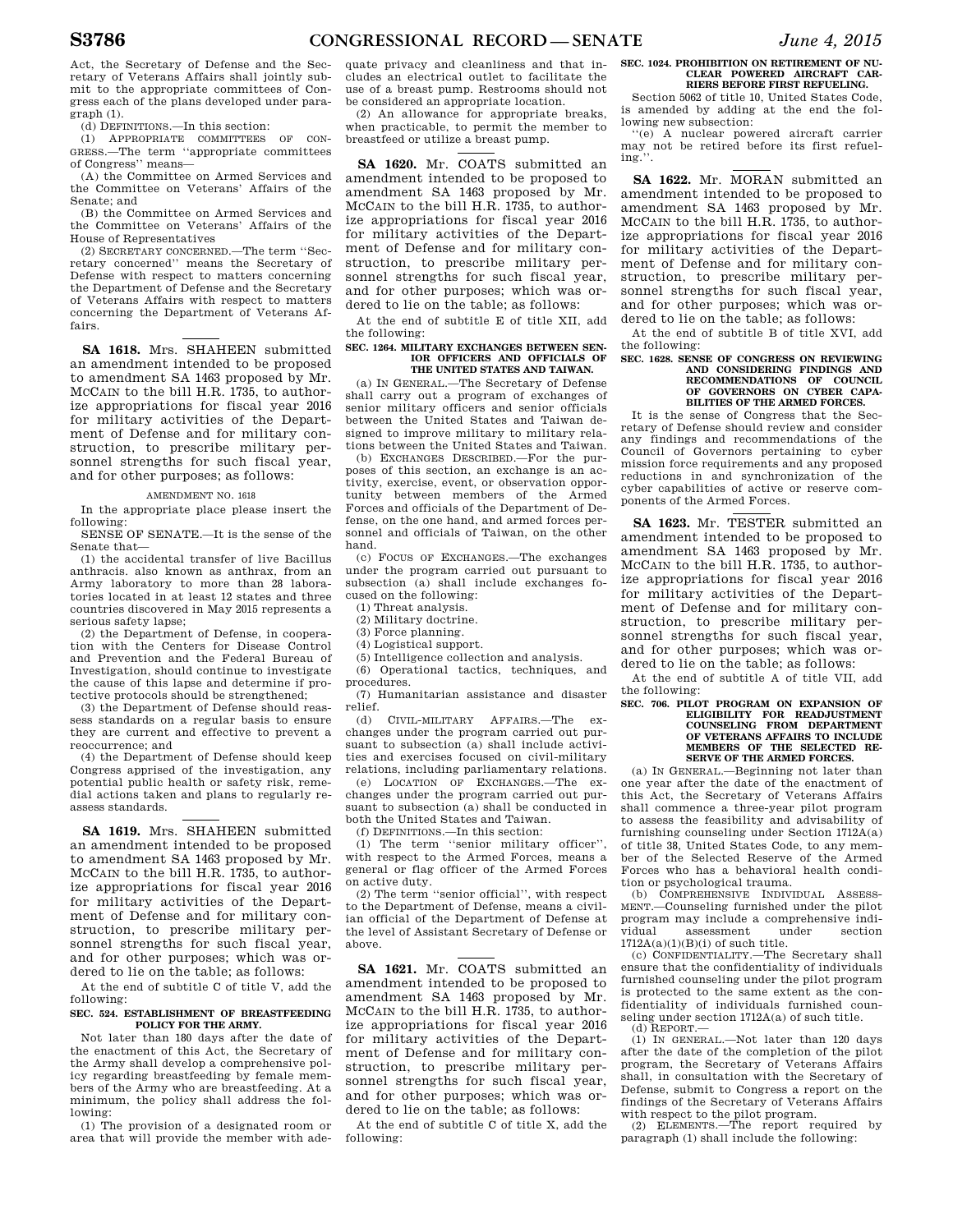(A) A description of the individuals who benefitted from counseling under the pilot program.

(B) A description of any impediments to the Secretary in furnishing counseling under the pilot program.

(C) A description of any impediments encountered by individuals in receiving counseling under the pilot program.

(D) An assessment of the feasibility and advisability of furnishing counseling under the pilot program to all members of the Selected Reserve of the Armed Forces who have behavioral health conditions or psychological trauma.

(E) Such recommendations for legislative or administrative action as the Secretary considers appropriate with respect to the furnishing of counseling to such members.

(e) VET CENTER DEFINED.—In this section, the term ''Vet Center'' means a center for readjustment counseling and related mental health services for veterans under section 1712A of title 38, United States Code.

**SA 1624.** Mr. TESTER submitted an amendment intended to be proposed to amendment SA 1463 proposed by Mr. MCCAIN to the bill H.R. 1735, to authorize appropriations for fiscal year 2016 for military activities of the Department of Defense and for military construction, to prescribe military personnel strengths for such fiscal year, and for other purposes; which was ordered to lie on the table; as follows:

At the end of subtitle A of title V, add the following:

## **SEC. 706. PROVISION OF BEHAVIORAL HEALTH READINESS SERVICES TO CERTAIN MEMBERS OF THE SELECTED RE-SERVE BASED ON NEED.**<br>PROVISION AUTHORIZE

(a) PROVISION AUTHORIZED.—Section 1074a(g) of title 10, United States Code, is amended—

(1) by redesignating paragraphs (2) and (3) as paragraphs (3) and (4), respectively; and

(2) by inserting after paragraph (1) the following new paragraph (2):

''(2) The Secretary concerned may also provide to any member of the Selected Reserve not described in subsection (d)(1) or (f) care for behavioral health conditions if the Secretary determines, based on the most recent medical exam or mental health assessment of such member, that the receipt of such care by such member will ensure that such member meets applicable standards of medical readiness.

(b) FUNDING.—Subject to applicable provisions of appropriations Acts, amounts available to the Department of Defense for the Defense Health Program shall be available for the provision of behavioral health services under section 1074a(g) of title 10, United States Code (as amended by subsection (a)).

(c) BUDGETING FOR HEALTH CARE.—In determining the amounts to be required for behavioral health services for members of the Selected Reserve under section 1074a(g) of title 10, United States Code (as so amended), for purposes of the budget of the President for fiscal years after fiscal year 2016, as submitted to Congress pursuant to section 1105 of title 31, United States Code, the Assistant Secretary of Defense for Health Affairs shall consult with appropriate officials having responsibility for the administration of the reserve components of the Armed Forces, including the Chief of the National Guard Bureau with respect to the National Guard.

**SA 1625.** Mr. TESTER submitted an amendment intended to be proposed to amendment SA 1463 proposed by Mr. MCCAIN to the bill H.R. 1735, to author-

ize appropriations for fiscal year 2016 for military activities of the Department of Defense and for military construction, to prescribe military personnel strengths for such fiscal year, and for other purposes; which was ordered to lie on the table; as follows:

At the appropriate place, insert the following:

# **SEC.** lll**. CREDIT PROTECTIONS FOR SERVICEMEMBERS.**

(a) ACTIVE DUTY FREEZE ALERTS.—Section 605A of the Fair Credit Reporting Act (15 U.S.C. 1681c–1) is amended—

(1) in the heading for such section, by striking ''**AND ACTIVE DUTY ALERTS**'' and inserting ''**, ACTIVE DUTY ALERTS, AND ACTIVE DUTY FREEZE ALERTS**'';

(2) by redesignating subsections (d) through (h) as subsections (e) through (i), respectively;

(3) by inserting after subsection (c) the following:

''(d) ACTIVE DUTY FREEZE ALERTS.—Upon the direct request of an active duty military consumer, or an individual acting on behalf of or as a personal representative of an active duty military consumer, a consumer reporting agency described in section 603(p) that maintains a file on the active duty military consumer and has received appropriate proof of the identity of the requester, at no cost to the active duty military consumer while the consumer is deployed, shall—

''(1) include an active duty freeze alert in the file of that active duty military consumer, and also provide that alert along with any credit score generated in using that file, during a period of not less than 12 months, or such longer period as the Bureau shall determine, by regulation, beginning on the date of the request, unless the active duty military consumer or such representative requests that such freeze alert be removed before the end of such period, and the agency has received appropriate proof of the identity of the requester for such purpose;

''(2) during the 2-year period beginning on the date of such request, exclude the active duty military consumer from any list of consumers prepared by the consumer reporting agency and provided to any third party to offer credit or insurance to the consumer as part of a transaction that was not initiated by the consumer, unless the consumer requests that such exclusion be rescinded before the end of such period; and

''(3) refer the information regarding the active duty freeze alert to each of the other consumer reporting agencies described in section  $603(p)$ , in accordance with procedures developed under section 621(f).'';

(4) in subsection (e), as so redesignated—

(A) by striking ''extended, and active duty alerts'' and inserting ''extended, active duty, and active duty freeze alerts''; and

(B) by striking ''extended, or active duty alerts'' and inserting ''extended, active duty, or active duty freeze alerts'';

(5) in subsection (f), as so redesignated—

(A) in the matter preceding paragraph (1), by striking ''or active duty alert'' and inserting ''active duty alert, or active duty freeze alert'';

(B) in paragraph (2), by striking ''; and'' and inserting a semicolon;

(C) in paragraph (3), by striking the period and inserting ''; and''; and

(D) by adding at the end the following:

''(4) paragraphs (1) and (2) of subsection (d), in the case of a referral under subsection  $(d)(3)$ .":

(6) in subsection (g), as so redesignated, by striking ''or active duty alert'' and inserting ''active duty alert, or active duty freeze alert''; and

(7) in subsection (i), as so redesignated, by adding at the end the following:

''(3) REQUIREMENTS FOR ACTIVE DUTY FREEZE ALERTS.—

''(A) NOTIFICATION.—Each active duty freeze alert under this section shall include information that notifies all prospective users of a consumer report on the consumer to which the freeze alert relates that the consumer does not authorize the establishment of any new credit plan or extension of credit, including any credit under an openend credit plan (as defined in section 103(i)), in the name of the consumer, or issuance of an additional card on an existing credit account requested by a consumer, or any increase in credit limit on an existing credit account requested by a consumer.

''(B) PROHIBITION ON USERS.—No prospective user of a consumer report that includes an active duty freeze alert in accordance with this section may establish a new credit plan or extension of credit, including any credit under an open-end credit plan (as defined in section 103(i)), in the name of the consumer, or issue an additional card on an existing credit account requested by a consumer, or grant any increase in credit limit on an existing credit account requested by a consumer.''.

(b) RULEMAKING.—The Bureau of Consumer Financial Protection shall prescribe regulations to define what constitutes appropriate proof of identity for purposes of section 605A(d) of the Fair Credit Reporting Act, as amended by subsection (a).

(c) TECHNICAL AMENDMENT.—Section 603(q)(2) of the Fair Credit Reporting Act (15 U.S.C.  $1681a(q)(2)$ ) is amended-

(1) in the heading for such paragraph, by striking ''ACTIVE DUTY ALERT'' and inserting 'ACTIVE DUTY ALERT; ACTIVE DUTY FREEZE ALERT''; and

(2) by inserting ''and 'active duty freeze alert''' before ''mean''.

**SA 1626.** Mr. TESTER (for himself and Mr. MORAN) submitted an amendment intended to be proposed to amendment SA 1463 proposed by Mr. MCCAIN to the bill H.R. 1735, to authorize appropriations for fiscal year 2016 for military activities of the Department of Defense and for military construction, to prescribe military personnel strengths for such fiscal year, and for other purposes; which was ordered to lie on the table; as follows:

At the end of subtitle A of title V, add the following:

#### **SEC. 1116. ADDITIONAL LEAVE FOR FEDERAL EM-PLOYEES WHO ARE DISABLED VET-ERANS.**

(a) IN GENERAL.—Subchapter II of chapter 63 of title 5, United States Code, is amended by adding at the end the following:

## **''§ 6329. Disabled veteran leave**

''(a) DEFINITIONS.—In this section—

''(1) notwithstanding section 6301, the term 'employee'—

'(A) has the meaning given such term in section 2105; and

''(B) includes an officer or employee of the United States Postal Service or of the Postal Regulatory Commission;

''(2) the term 'service-connected' has the meaning given such term in section 101(16) of title 38; and

''(3) the term 'veteran' has the meaning given such term in section 101(2) of title 38. ''(b) LEAVE CREDITED.—During the 12-

month period beginning on the first day of the employment of an employee who is a veteran with a service-connected disability rated as 30 percent or more disabling, the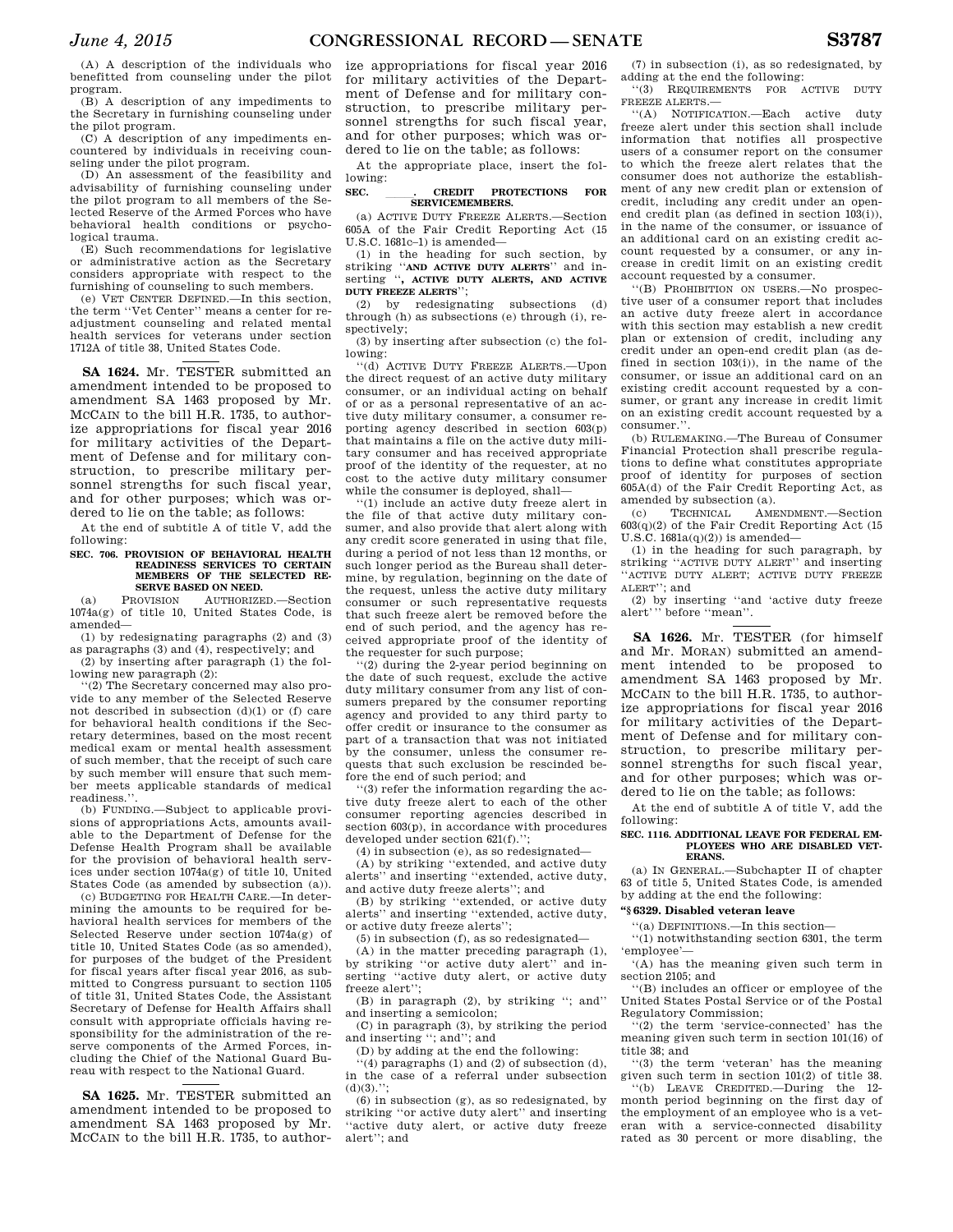employee is entitled to leave, without loss or reduction in pay, for purposes of undergoing medical treatment for such disability for which sick leave could regularly be used.

''(c) LIMITATIONS.—

''(1) AMOUNT OF LEAVE.— The leave credited to an employee under subsection (b) may not exceed 104 hours.

''(2) NO CARRY OVER.—Any leave credited to an employee under subsection (b) that is not used during the 12-month period described in such subsection may not be carried over and shall be forfeited.

''(d) CERTIFICATION.—In order to verify that leave credited to an employee under subsection (b) is used for treating a service-connected disability, the employee shall submit to the head of the employing agency a certification, in such form and manner as the Director of the Office of Personnel Management may prescribe, that the employee used the leave for purposes of being furnished treatment for the disability by a health care provider.''.

(b) TECHNICAL AND CONFORMING AMEND-MENT.—

The table of sections for chapter 63 of title 5, United States Code, is amended by adding after the item relating to section 6328 the following:

''6329. Disabled veteran leave.''.

(c) APPLICATION.—The amendment made by subsection (a) shall apply with respect to an employee (as that term is defined in section 6329(a)(1) of title 5, United States Code, as added by subsection (a)) hired on or after the date that is 1 year after the date of enactment of this Act.

**SA 1627.** Mr. TESTER (for himself, Mr. ENZI, Mr. COONS, Mr. BLUMENTHAL, Mr. DAINES, Mr. BROWN, and Mrs. GILLIBRAND) submitted an amendment intended to be proposed to amendment SA 1463 proposed by Mr. MCCAIN to the bill H.R. 1735, to authorize appropriations for fiscal year 2016 for military activities of the Department of Defense and for military construction, to prescribe military personnel strengths for such fiscal year, and for other purposes; which was ordered to lie on the table; as follows:

At the end of subtitle A of title V, add the following:

**SEC. 141. C–130 FLEET MODERNIZATION.** 

(a) AFFIRMATION OF AUTHORITY TO MOD-ERNIZE.—Congress affirms that, for the purposes of modernizing the C–130 aircraft fleet, the Air Force has authority to undertake safety and compliance upgrades in lieu of the C–130 aircraft avionics modernization program of record to meet applicable regulations of the Federal Aviation Administration by 2020.

(b) REPLACEMENT OF LIMITATION.—Section 134 of the Carl Levin and Howard P. ''Buck'' McKeon National Defense Authorization Act for Fiscal Year 2015 (Public Law 113–291; 128 Stat. 3317) is amended by striking subsection (b) and inserting the following new subsection (b):

''(b) COORDINATION WITH FAA IN IMPLEMEN-TATION OF ALTERNATIVE PROGRAM.—If the Secretary of the Air Force implements in accordance with subsection  $(a)(2)$  the alternative communication, navigation, surveillance, and air traffic management program described in subsection  $(a)(1)(3)$ , the Secretary shall coordinate with the Administrator of the Federal Aviation Administration in the implementation of such program in order to meet or otherwise satisfy applicable safety and compliance airspace regulations.''

**SA 1628.** Ms. AYOTTE (for herself, Mr. PETERS, Mr. GRAHAM, and Mr. RUBIO) submitted an amendment intended to be proposed to amendment SA 1463 proposed by Mr. MCCAIN to the bill H.R. 1735, to authorize appropriations for fiscal year 2016 for military activities of the Department of Defense and for military construction, to prescribe military personnel strengths for such fiscal year, and for other purposes; which was ordered to lie on the table; as follows:

Strike section 1272, and insert the following:

#### **SEC. 1272. UNITED STATES-ISRAEL ANTI-TUNNEL COOPERATION.**

(a) FINDINGS.—Congress makes the following findings:

(1) Tunnels can be used for criminal purposes, such as smuggling drugs, weapons, or humans, or for terrorist or military purposes, such as launching surprise attacks or detonating explosives underneath civilian or military infrastructure.

(2) Tunnels have been a growing threat on the southern border of the United States for years.

(3) In the conflict in Gaza in 2014, terrorists used tunnels to conduct attacks against Israel.

(b) SENSE OF CONGRESS.—It is the sense of Congress that—

(1) it is in the national security interests of the United States to develop technology to detect and counter tunnels, and the best way to do this is to partner with other affected countries;

(2) the Administration should, on a joint basis with Israel, carry out research, development, test, and evaluation of anti-tunnel capabilities to detect, map, and neutralize underground tunnels into and directed at the territory of Israel; and

(3) the Administration should use developed anti-tunnel capabilities to better protect the United States and deployed United States military personnel.

(c) ASSISTANCE TO ISRAEL TO ESTABLISH ANTI-TUNNEL CAPABILITIES.—

(1) IN GENERAL.—The Secretary of Defense, upon request of the Ministry of Defense of Israel, is authorized to carry out research, development, test, and evaluation, on a joint basis with Israel, to establish anti-tunnel capabilities to detect, map, and neutralize underground tunnels into and directed at the territory of Israel. Such authority includes authority to construct facilities and install equipment necessary to carry out research. development, test, and evaluation so authorized.

(2) CERTIFICATION.—The activities described in paragraphs (1) and (3) may be carried out after the Secretary of Defense certifies to Congress the following:

(A) The Secretary has finalized a memorandum of understanding or other formal agreement between the United States and Israel regarding sharing of research and development costs for the capabilities described in paragraph (1).

(B) The understanding or agreement—

(i) requires sharing of costs of projects, including in-kind support, between the United States and Israel;

(ii) establishes a framework to negotiate the rights to any intellectual property developed under the cooperative research and development projects; and

(iii) requires the United States Government to receive quarterly reports on expenditure of funds, if any, by the Government of Israel, including a description of what the funds have been used for, when funds were

expended, and an identification of entities that expended the funds. (3) ASSISTANCE.—The Secretary of Defense,

upon request of the Government of Israel, is authorized to provide procurement, maintenance, and sustainment assistance to Israel in support of the anti-tunnel capabilities research, development, test, and evaluation activities authorized in paragraph (1). (d) REPORTS.—

(1) INITIAL REPORT.—The Secretary of Defense shall submit to the appropriate committees of Congress a report that contains a copy of the memorandum of understanding and other documents between the United States and Israel as described in subsection  $(c)(2)$ .

(2) QUARTERLY REPORTS.—The Secretary shall submit to the appropriate committees of Congress on a quarterly basis a report that contains a copy of the most recent quarterly report provided by the Government of Israel to the Department of Defense pursuant to subsection  $(c)(2)(B)(iii)$ .

(e) APPROPRIATE COMMITTEES OF CONGRESS DEFINED.—In this section, the term ''appropriate committees of Congress'' means—

(1) the Committee on Armed Services, the Committee on Foreign Relations, the Committee on Homeland Security, and the Committee on Appropriations of the Senate; and

(2) the Committee on Armed Services, the Committee on Foreign Affairs, the Committee on Homeland Security, and the Committee on Appropriations of the House of Representatives.

**SA 1629.** Mr. COTTON (for himself and Mr. RUBIO) submitted an amendment intended to be proposed to amendment SA 1463 proposed by Mr. MCCAIN to the bill H.R. 1735, to authorize appropriations for fiscal year 2016 for military activities of the Department of Defense and for military construction, to prescribe military personnel strengths for such fiscal year, and for other purposes; which was ordered to lie on the table; as follows:

At the end of subtitle B of title XXXI, add the following:

#### **SEC. 3124. ENSURING UNITED STATES CIVIL NU-CLEAR COMPONENTS ARE NOT ILLE-GALLY DIVERTED TO NUCLEAR NAVAL PROPULSION PROGRAMS.**

Section 57 of the Atomic Energy Act of 1954 (42 U.S.C. 2077) is amended by adding at the end the following new subsection:

 $(f)(1)$  Except as provided in paragraph  $(2)$ , the Secretary may not make an authorization under subsection b.(2) with respect to a foreign country with a nuclear naval propulsion program unless—

''(A) the Director of National Intelligence and the Chief of Naval Operations jointly submit to the appropriate congressional committees an assessment of the risks of diversion, and the likely consequences of such diversion, of the technology and material covered by such authorization; and

''(B) following the date on which such assessment is submitted, the Administrator for Nuclear Security certifies to the appropriate congressional committees that—

''(i) there is sufficient diversion control as part of the authorization; and

''(ii) the authorization presents a minimal risk of diversion of such technology and material to a military program that would degrade the technical advantage of the United States.

''(2) The limitation under paragraph (1) shall not apply with respect to France or the United Kingdom.

'(3) In this subsection, the term 'appropriate congressional committees' means the following: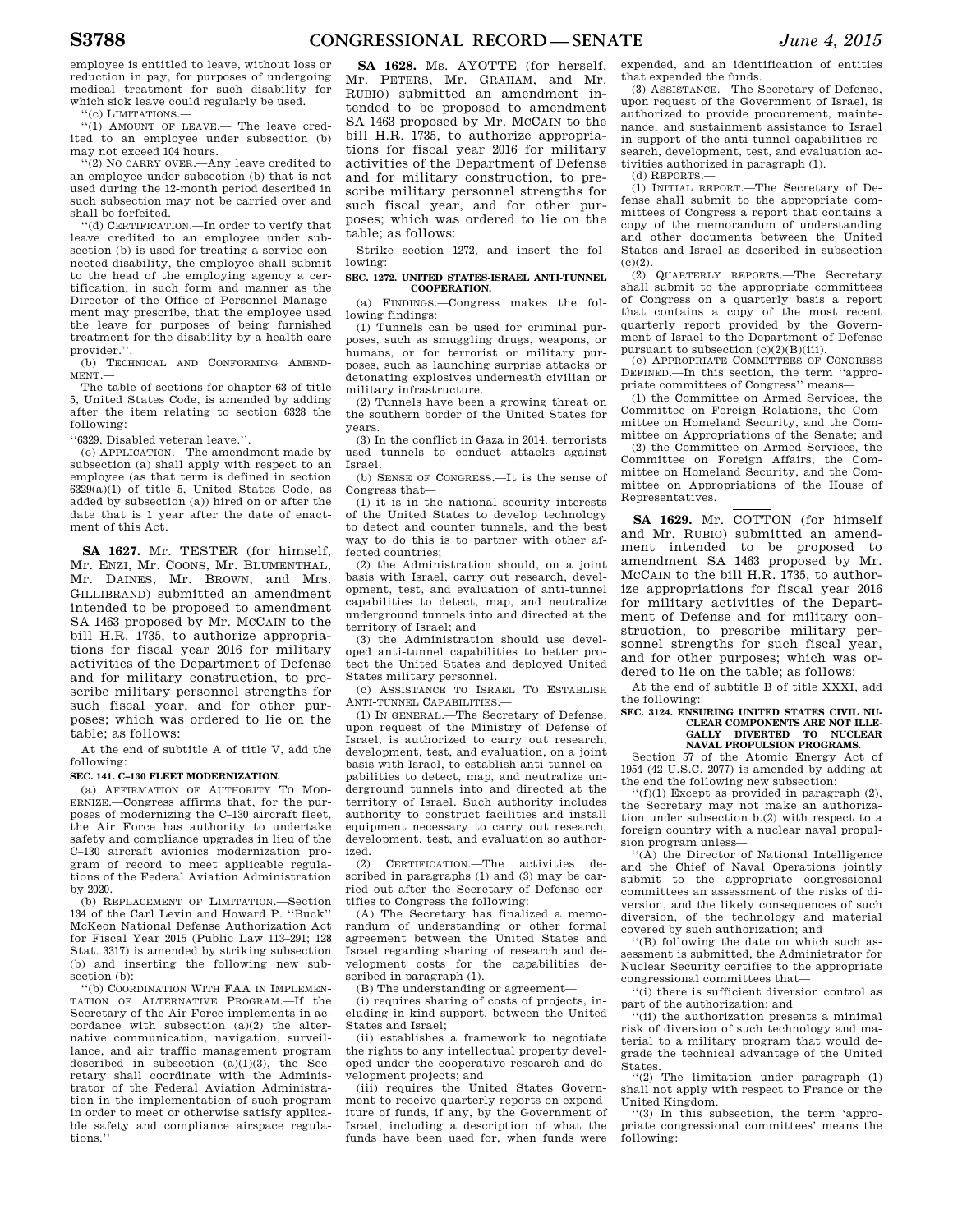''(A) The congressional defense committees (as defined in section  $101(a)(16)$  of title 10, United States Code).

''(B) The Select Committee on Intelligence of the Senate and the Permanent Select Committee on Intelligence of the House of Representatives.

''(C) The Committee on Foreign Relations of the Senate and the Committee on Foreign Affairs of the House of Representatives.''.

**SA 1630.** Ms. MURKOWSKI submitted an amendment intended to be proposed to amendment SA 1463 proposed by Mr. MCCAIN to the bill H.R. 1735, to authorize appropriations for fiscal year 2016 for military activities of the Department of Defense and for military construction, to prescribe military personnel strengths for such fiscal year, and for other purposes; which was ordered to lie on the table; as follows:

At the end of subtitle G of title X, add the following:

## **SEC. 1085. REQUIREMENT TO CONTACT CERTAIN TRICARE PROVIDERS TO DETER-MINE INTEREST IN PARTICIPATING IN CHOICE PROGRAM OF DEPART-MENT OF VETERANS AFFAIRS.**

(a) SUBMITTAL OF LIST.—

(1) IN GENERAL.—Not later than 60 days after the date of the enactment of this Act, the Secretary of Defense shall submit to the Secretary of Veterans Affairs a list of all health care providers who participate in the TRICARE program and who are not health care providers of the Department of Defense. (2) UPDATE.—Not less frequently than

twice each year after the submittal of the list under paragraph (1), the Secretary of Defense shall submit to the Secretary of Veterans Affairs an update to such list.

(b) DETERMINATION OF INTEREST IN PARTICI-PATION.—The Secretary of Veterans Affairs shall contact each provider included in the list submitted under paragraph (1) or any update to such list submitted under paragraph (2) to determine whether any such provider would be interested in furnishing care to veterans under section 101 of the Veterans Access, Choice, and Accountability Act of 2014 (Public Law 113–146; 38 U.S.C. 1701 note).

(c) TRICARE PROGRAM DEFINED.—In this section, the term ''TRICARE program'' has the meaning given that term in section 1072 of title 10, United States Code.

**SA 1631.** Ms. MURKOWSKI submitted an amendment intended to be proposed to amendment SA 1463 proposed by Mr. MCCAIN to the bill H.R. 1735, to authorize appropriations for fiscal year 2016 for military activities of the Department of Defense and for military construction, to prescribe military personnel strengths for such fiscal year, and for other purposes; which was ordered to lie on the table; as follows:

At the end of subtitle G of title X, add the following:

## **SEC. 1085. MAINTENANCE BY DEPARTMENT OF VETERANS AFFAIRS OF CERTAIN JOINT VENTURES WITH DEPART-MENT OF DEFENSE.**

(a) IN GENERAL.—Except as provided in subsection (b) and notwithstanding the policy statement of the Department of Veterans Affairs dated May 12, 2015, and entitled ''Veterans Health Administration Hierarchy for Purchased Care'' or any other policy of the Department relating to purchased care for purposes of implementing section 101 of the Veterans Access, Choice, and Accountability Act of 2014 (Public Law 113–146; 38 U.S.C. 1701 note), the Secretary of Veterans Affairs may not—

(1) withdraw from any arrangement under which the Secretary of Veterans Affairs and the Secretary of Defense jointly operate a hospital;

(2) reduce or eliminate staffing, funding, or the provision of other resources to a hospital that is so jointly operated; or

(3) limit the access of veterans to any such hospital.

(b) EXCEPTION.—The Secretary of Veterans Affairs may carry out an action listed in paragraphs (1) through (3) of subsection (a) with respect to a hospital if the Secretary submits a report to the Secretary of Defense, the appropriate committees of Congress, and each Member of the Senate and the House of Representatives who represents the State in which the hospital is located—

(1) providing 180 days advance notice of the intent of the Secretary of Veterans Affairs to carry out the action; and

(2) specifying the reasons of the Secretary for carrying out the action.

(c) APPROPRIATE COMMITTEES OF CONGRESS DEFINED.—In this section, the term ''appropriate committees of Congress'' means—

(1) the Committee on Armed Services, the Committee on Veterans' Affairs, and the Committee on Appropriations of the Senate; and

(2) the Committee on Armed Services, the Committee on Veterans' Affairs, and the Committee on Appropriations of the House of Representatives.

**SA 1632.** Mr. MCCAIN (for himself and Mr. JOHNSON) submitted an amendment intended to be proposed to amendment SA 1463 proposed by Mr. MCCAIN to the bill H.R. 1735, to authorize appropriations for fiscal year 2016 for military activities of the Department of Defense and for military construction, to prescribe military personnel strengths for such fiscal year, and for other purposes; which was ordered to lie on the table; as follows:

At the appropriate place, insert the following:

## **Subtitle —Border Security Effectiveness Metrics**

**SEC.** 1. DEFINITIONS. In this subtitle:

(1) APPROPRIATE CONGRESSIONAL COMMIT-TEES.—The term ''appropriate congressional committees'' means—

(A) the Committee on Homeland Security and Governmental Affairs of the Senate; and (B) the Committee on Homeland Security of the House of Representatives.

(2) COCAINE REMOVAL EFFECTIVENESS RATE.—The term ''cocaine removal effectiveness rate'' means the percentage that results from dividing—

(A) the amount of cocaine removed by the Department of Homeland Security's maritime security components inside or outside a transit zone, as the case may be; by

(B) the total documented cocaine flow rate, as contained in Federal drug databases.

(3) CONSEQUENCE DELIVERY SYSTEM.—The term ''Consequence Delivery System'' means the series of consequences applied by the Border Patrol to persons unlawfully entering the United States to prevent unlawful border crossing recidivism.

(4) FEDERAL LANDS.—The term ''Federal lands'' includes all land under the control of the Secretary of Defense, the Secretary of Agriculture, or the Secretary of the Interior along the international border between the United States and Mexico.

(5) GOT AWAY.—The term ''got away'' means an unlawful border crosser who, after making an unlawful entry into the United States, is not turned back or apprehended.

(6) MAJOR VIOLATOR.—The term ''major violator'' means a person or entity that has engaged in serious criminal activities at any land, air, or sea port of entry, including—

(A) possession of illicit drugs;

(B) smuggling of prohibited products;

(C) human smuggling;

(D) weapons possession;

(E) use of fraudulent United States documents; or

(F) other offenses serious enough to result in arrest. (7) SITUATIONAL AWARENESS.—The term

''situational awareness'' means knowledge and unified understanding of current unlawful cross-border activity, including—

(A) threats and trends concerning illicit trafficking and unlawful crossings;

(B) the ability to forecast future shifts in such threats and trends;

(C) the ability to evaluate such threats and trends at a level sufficient to create actionable plans; and

(D) the operational capability to conduct continuous and integrated surveillance of the international borders of the United States.

(8) TRANSIT ZONE.—The term ''transit zone'' means the sea corridors of the western Atlantic Ocean, the Gulf of Mexico, the Caribbean Sea, and the eastern Pacific Ocean through which undocumented migrants and illicit drugs transit, either directly or indirectly, to the United States.

(9) TURN BACK.—The term ''turn back'' means an unlawful border crosser who, after making an unlawful entry into the United States, returns to the country from which such crosser entered.

(10) UNLAWFUL BORDER CROSSING EFFECTIVE-NESS RATE.—

(A) IN GENERAL.—The term ''unlawful border crossing effectiveness rate'' means the percentage that results from dividing—

(i) the number of apprehensions and turn backs; by

(ii) the number of apprehensions, turn backs, and got aways.

(B) MANNER OF COLLECTION.—The data used by the Secretary of Homeland Security to determine the unlawful border crossing effectiveness rate shall be collected and reported in a consistent and standardized manner across all Border Patrol sectors, informed by situational awareness.

## SEC. **2. METRICS FOR SECURING THE BORDER BETWEEN PORTS OF ENTRY.**

(a) IN GENERAL.—Not later than 120 days after the date of the enactment of this Act and annually thereafter, the Chief of the Border Patrol shall develop metrics, informed by situational awareness, to measure the effectiveness of security between ports of entry. The metrics developed under this subsection shall include—

(1) an unlawful border crossing effectiveness rate, which is informed by situational awareness;

(2) a probability of detection, which compares the estimated total unlawful border crossing attempts not detected by the Border Patrol to the unlawful border crossing effectiveness rate;

(3) a weight-to-frequency rate, which compares the average weight of marijuana seized per seizure by the Border Patrol in any fiscal year to such weight-to-frequency rate for the immediately preceding 5 fiscal years;

(4) a situational awareness achievement metric, which measures the amount of situational awareness achieved in each Border Patrol sector;

(5) an illicit drugs seizure rate, which compares the amount and type of illicit drugs seized by the Border Patrol in any fiscal year to an average of the amount and type of illicit drugs seized by the Border Patrol in the immediately preceding 5 fiscal years;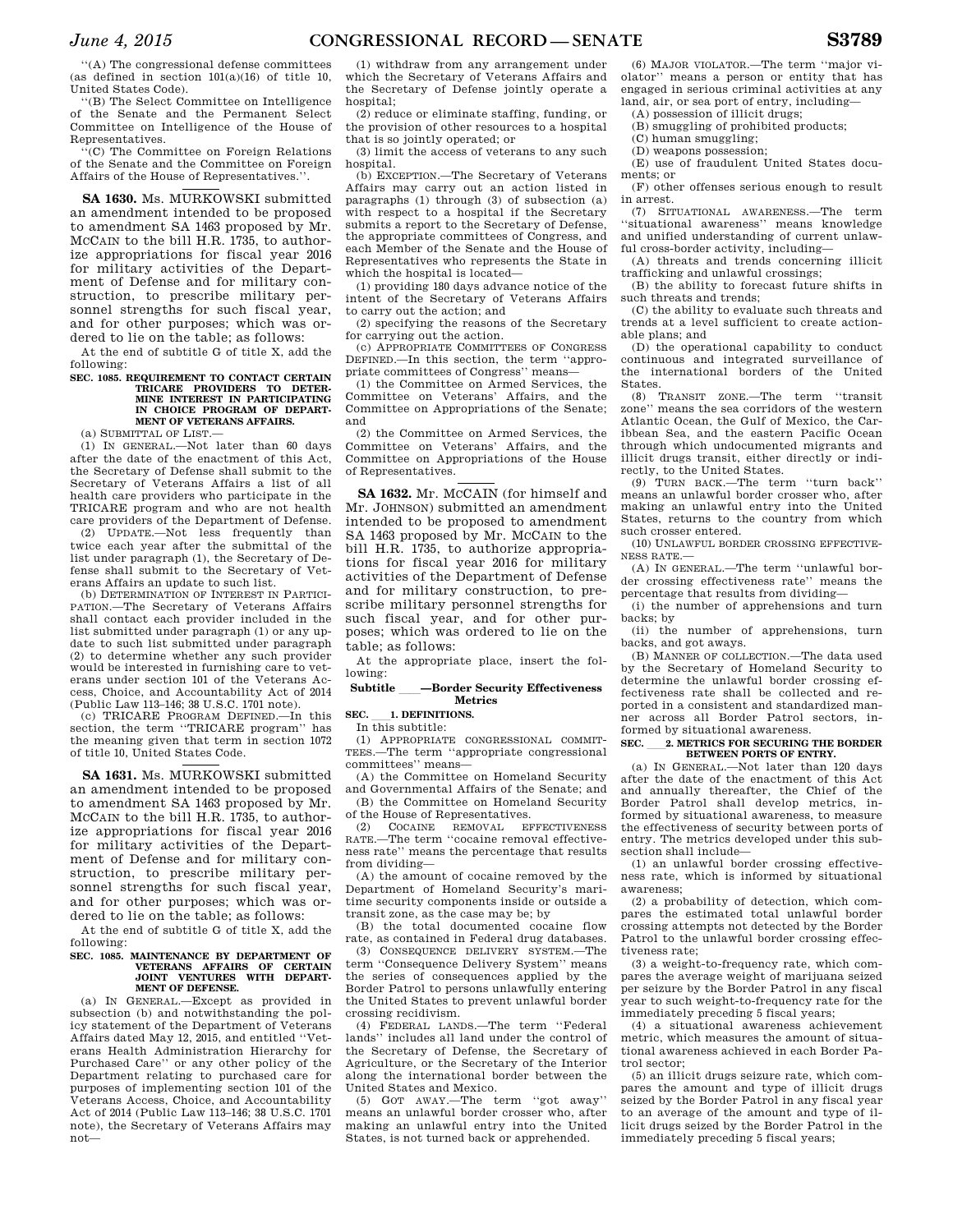(6) in consultation with the Office of National Drug Control Policy and the United States Southern Command, a cocaine seizure effectiveness rate, which is the percentage resulting from dividing—

(A) the amount of cocaine seized by the Border Patrol; by

(B) the total documented cocaine flow rate between ports of entry along the Southern land border;

(7) estimates, using alternative methodologies, including recidivism data, survey data, known-flow data, and technologically measured data, of—

(A) total attempted unlawful border crossings;

(B) the rate of apprehension of attempted unlawful border crossers; and

(C) the inflow into the United States of unlawful border crossers who evade apprehension; and

(8) estimates of the impact of the Border Patrol's Consequence Delivery System on the rate of recidivism of unlawful border crossers over multiple fiscal years and an examination of each consequence, including—

(A) voluntary return;

(B) warrant of arrest or notice to appear;

(C) expedited removal;

(D) reinstatement of removal;

(E) alien transfer exit program;

(F) streamline;

(G) standard prosecution; and

(H) Operation Against Smugglers Initiative on Safety and Security.

(b) METRICS CONSULTATION.—In developing the metrics required under subsection (a), the Chief of the Border Patrol shall consult with staff members of the Office of Policy of the Department of Homeland Security and staff members of the Office of the Chief Financial Officer of the Department of Homeland Security.

## SEC. **3. METRICS FOR SECURING THE BORDER AT PORTS OF ENTRY.**

(a) IN GENERAL.—Not later than 120 days after the date of the enactment of this Act, and annually thereafter, the Assistant Commissioner for the Office of Field Operations in U.S. Customs and Border Protection shall develop metrics, informed by situational awareness, to measure the effectiveness of security at ports of entry. The metrics developed under this subsection shall include—

(1) an inadmissible border crossing rate, which is measured by dividing—

(A) the number of known inadmissible border crossers who are denied entry, excluding those border crossers who voluntarily withdraw their applications for admission; by

(B) the total estimated number of inadmissible border crossers who attempt entry;

(2) an illicit drugs seizure rate, which compares the amount and type of illicit drugs seized by the Office of Field Operations of U.S. Customs and Border Protection in any fiscal year to an average of the amount and type of illicit drugs seized by U.S. Customs and Border Protection for the immediately preceding 5 fiscal years;

(3) in consultation with the Office of National Drug Control Policy and the United States Southern Command, a cocaine seizure effectiveness rate, which is the percentage resulting from dividing—

(A) the amount of cocaine seized by the Office of Field Operations of U.S. Customs and Border Protection; by

(B) the total documented cocaine flow rate at ports of entry along the Southern land border;

(4) estimates, using alternative methodologies, including survey data and randomized secondary screening data, of—

(A) total attempted inadmissible border crossers;

(B) the rate of apprehension of attempted inadmissible border crossers; and

(C) the inflow into the United States of inadmissible border crossers who evade apprehension;

(5) the number of infractions related to personnel and cargo committed by major violators who are apprehended by the Office of Field Operations of U.S. Customs and Border Protection at ports of entry, and the estimated number of such infractions committed by major violators who are not apprehended;

(6) a measurement of how border security operations affect border crossing times;

(7) the amount and type of illicit drugs seized by the Office of Field Operations of U.S. Customs and Border Protection at United States seaports during the previous fiscal year; and

(8) a cargo scanning rate, which compares the number of cargo containers scanned by the Office of Field Operations of U.S. Customs and Border Protection at each United States seaport during the previous fiscal year to the total number of cargo containers entering the United States at each seaport during the previous fiscal year.

(b) METRICS CONSULTATION.—In developing the metrics required under subsection (a), the Assistant Commissioner for the Office of Field Operations shall consult with staff members of the Office of Policy at the Department of Homeland Security and staff members of the Office of the Chief Financial Officer of the Department of Homeland Security.

## SEC. 4. METRICS FOR SECURING THE MARI-**TIME BORDER.**

(a) IN GENERAL.—Not later than 120 days after the date of the enactment of this Act and annually thereafter, the Commandant of the United States Coast Guard and the Assistant Commissioner for the Office of Air and Marine for U.S. Customs and Border Protection shall jointly implement metrics, informed by situational awareness, to measure the effectiveness of security in the maritime environment. The metrics developed under this subsection shall include—

(1) an estimate of the total number of undocumented migrants who were not interdicted by the Department of Homeland Security's maritime security components;

(2) an undocumented migrant interdiction rate, which compares the flow of undocumented migrants interdicted against the total estimated number of undocumented migrants who were not interdicted by the Department of Homeland Security's maritime security components;

(3) an illicit drugs removal rate, which compares the amount and type of illicit drugs removed by the Department of Homeland Security's maritime security components inside a transit zone in any fiscal year to an average of the amount and type of illicit drugs removed by the Department of Homeland Security's maritime security components inside a transit zone for the immediately preceding 5 fiscal years;

(4) an illicit drugs removal rate, which compares the amount and type of illicit drugs removed by the Department of Homeland Security's maritime security components outside a transit zone in any fiscal year to an average of the amount and type of illicit drugs removed by the Department of Homeland Security's maritime security components outside a transit zone for the immediately preceding 5 fiscal years;

(5) a cocaine removal effectiveness rate inside a transit zone and outside a transit zone; and

(6) a response rate, which compares the ability of the maritime security components of the Department of Homeland Security to respond to and resolve known maritime threats, whether inside and outside a transit zone, by placing assets on-scene, to the total

number of events with respect to which the Department has known threat information. (b) METRICS CONSULTATION.—In developing the metrics required under subsection (a),

the Commandant of the Coast Guard and the Assistant Commissioner for Air and Marine shall consult with staff members of the Office of Policy at the Department of Homeland Security and staff members of the Office of the Chief Financial Officer of the Department of Homeland Security.

## **SEC.** ll**5. AIR AND MARINE SECURITY METRICS IN THE LAND DOMAIN.**

(a) IN GENERAL.—Not later than 120 days after the date of the enactment of this Act and annually thereafter, the Assistant Commissioner for the Office of Air and Marine for U.S. Customs and Border Protection shall implement metrics, informed by situational awareness, to measure the effectiveness of security in the aviation environment. The metrics developed under this subsection shall include—

(1) a requirement effectiveness rate, which compares U.S. Customs and Border Protection's Office of Air and Marine flight hours requirements to the number of flight hours actually flown by such Office;

(2) a funded flight hours effectiveness rate, which compares the number of funded flight hours appropriated to U.S. Customs and Border Protection's Office of Air and Marine to the number of actual flight hours flown by such Office;

(3) a readiness rate, which compares the number of aviation missions flown by U.S. Customs and Border Protection's Office of Air and Marine to the number of aviation missions cancelled by such Office due to weather, maintenance, operations, or other causes;

(4) the number of subjects detected by U.S. Customs and Border Protection's Office of Air and Marine through the use of unmanned aerial systems;

(5) the number of apprehensions assisted by U.S. Customs and Border Protection's Office of Air and Marine through the use of unmanned aerial systems;

(6) the number and quantity of illicit drug seizures assisted by U.S. Customs and Border Protection's Office of Air and Marine through the use of unmanned aerial systems; and

(7) a detailed description of how, where, and for how long data and images collected through the use of unmanned aerial systems by U.S. Customs and Border Protection is collected and stored.

(b) METRICS CONSULTATION.—In developing the metrics required under subsection (a), the Assistant Commissioner for Air and Marine shall consult with staff members of the Office of Policy at the Department of Homeland Security and staff members of the Office of the Chief Financial Officer of the Department of Homeland Security.

## **SEC. 6. METRICS FOR SECURING THE BORDER ON FEDERAL LANDS.**

(a) IN GENERAL.—Not later than 120 days after the date of the enactment of this Act and annually thereafter, the Chief of the Border Patrol shall develop metrics, informed by situational awareness, to measure the effectiveness of security between ports of entry on Federal lands. The metrics developed under this subsection shall include—

(1) an unlawful border crossing effectiveness rate, which is informed by situational awareness;

(2) a probability of detection, which compares the estimated total unlawful border crossing attempts not detected by the Border Patrol to the unlawful border crossing effectiveness rate;

(3) a weight-to-frequency rate, which compares the average weight of marijuana seized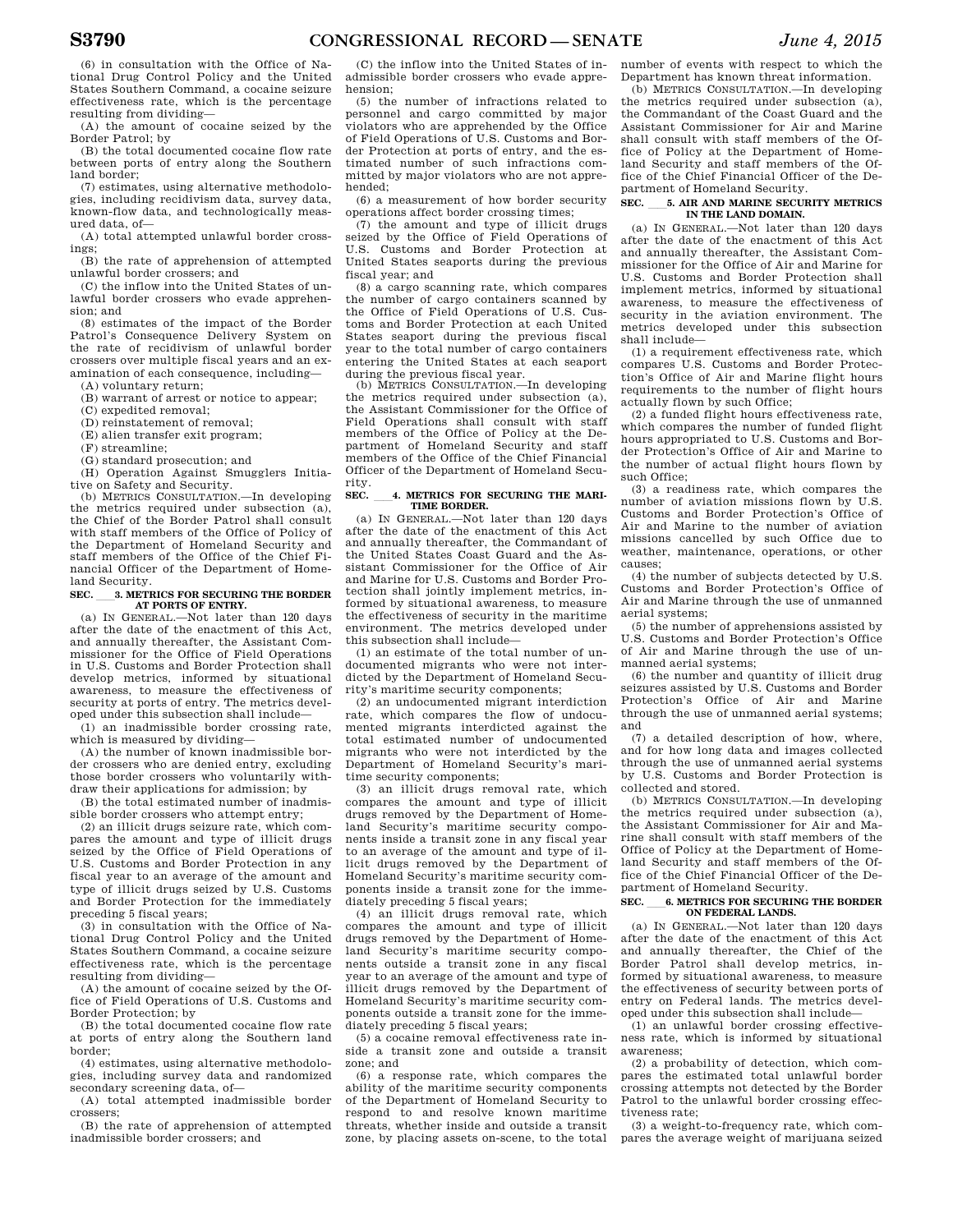per seizure by the Border Patrol in any fiscal year to such weight-to-frequency rate for the immediately preceding 5 fiscal years;

(4) a situational awareness achievement metric, which measures the amount of situational awareness achieved in each Border Patrol sector;

(5) an illicit drugs seizure rate, which compares the amount and type of illicit drugs seized by the Border Patrol in any fiscal year to an average of the amount and type of illicit drugs seized by the Border Patrol in the immediately preceding 5 fiscal years;

(6) in consultation with the Office of National Drug Control Policy and the United States Southern Command, a cocaine seizure effectiveness rate, which is the percentage resulting from dividing—

(A) the amount of cocaine seized by the Border Patrol; by

(B) the total documented cocaine flow rate between ports of entry on Federal lands along the Southern land border;

(7) estimates, using alternative methodologies, including recidivism data, survey data, known-flow data, and technologically measured data, of—

(A) total attempted unlawful border crossings;

(B) the rate of apprehension of attempted unlawful border crossers; and

(C) the inflow into the United States of unlawful border crossers who evade apprehension.

(b) METRICS CONSULTATION.—In developing the metrics required under subsection (a), the Chief of the Border Patrol shall consult with the Office of Policy of the Department of Homeland Security and the Office of the Chief Financial Officer of the Department of Homeland Security.

#### SEC. \_\_\_ 7. EVALUATION BY THE GOVERNMENT **ACCOUNTABILITY OFFICE.**

(a) IN GENERAL.—The metrics required under sections 2 through 6, and the data and methodology used to develop such metrics, shall be provided annually to—

(1) the appropriate congressional committees;

(2) the Comptroller General of the United States; and

(3) the head of a national laboratory within the Department of Homeland Security laboratory network with prior experience in border security, who shall be selected by the Secretary of Homeland Security.

(b) REPORT.—Not later than 270 days after receiving the data and methodology referred to in subsection (a), and annually thereafter for the following 10 years, the Comptroller General of the United States, in consultation with the individual selected under subsection (a)(3), shall submit a report to the appropriate congressional committees that— (1) analyzes the suitability and statistical

validity of such data and methodology; and

(2) includes recommendations to the Secretary of Homeland Security for other suitable metrics that may be used to measure the effectiveness of border security.

**SA 1633.** Mr. MCCAIN submitted an amendment intended to be proposed to amendment SA 1463 proposed by Mr. MCCAIN to the bill H.R. 1735, to authorize appropriations for fiscal year 2016 for military activities of the Department of Defense and for military construction, to prescribe military personnel strengths for such fiscal year, and for other purposes; which was ordered to lie on the table; as follows:

At the appropriate place, insert the following:

## SEC. \_\_\_\_. BORDER SECURITY ON FEDERAL LANDS ALONG THE SOUTHERN BOR-**DER.**

(a) DEFINITIONS.—In this section:

(1) BORDER SECURITY.—The term ''border security'' means—

(A) the functioning and operational capability to conduct continuous and integrated manned or unmanned, monitoring, sensing, or surveillance of 100 percent of Southern border mileage within the Tucson and Yuma sectors or the immediate vicinity of the Southern border within the Tucson and Yuma Sectors; and

(B) the apprehension or turn back of illegal entries across the Southern border in the Tucson and Yuma sectors.

(2) FEDERAL LANDS.—The term ''Federal lands'' includes all land under the control of the Secretary concerned that is located—

(A) within 100 miles of the international border between the United States and Mexico; and

(B) within the Tucson and Yuma sectors of United States Border Patrol.

(3) SECRETARY CONCERNED.—The term ''Secretary concerned'' means—

(A) with respect to land under the jurisdiction of the Secretary of Agriculture, the Secretary of Agriculture; and

(B) with respect to land under the jurisdiction of the Secretary of the Interior, the Sec-

retary of the Interior.<br>(b) SUPPORT FOR (b) SUPPORT FOR BORDER SECURITY NEEDS.—

(1) IN GENERAL.—To achieve border security on Federal lands—

(A) notwithstanding any other provision of law, the Secretary concerned shall provide U.S. Customs and Border Protection personnel with immediate access to Federal lands for border security activities, including—

(i) routine motorized patrols; and

(ii) the deployment of communications, surveillance, and detection equipment;

(B) the Secretary concerned may provide education and training to U.S. Customs and Border Protection personnel on the natural and cultural resources present on individual Federal land units; and

(C) the security activities described in subparagraph (A) shall be conducted, to the maximum extent practicable, in a manner that the Secretary of Homeland Security determines will best protect the natural and cultural resources on Federal lands.

(2) INTERMINGLED STATE AND PRIVATE LAND.—Paragraph (1) shall not apply to any private or State-owned land within the boundaries of Federal lands.

(3) SUNSET.—The requirements under this subsection shall terminate on the date that is 4 years after the date of the enactment of this Act.

(c) REPORT.—Not later than 90 days before the date on which the requirements under subsection (b) are scheduled to terminate, the Comptroller General of the United States shall submit a report to the appropriate congressional committees that includes—

(1) an analysis of the effectiveness of the actions taken pursuant to such subsection, including the impact of such actions on—

(A) border security activities; and

(B) the natural and cultural resources on impacted Federal lands;

(2) an assessment of the 2006 Memos of Understanding between the Department of Homeland Security, the Department of Agriculture, and the Secretary of the Interior regarding access to Federal and Indian lands for border security activities, including—

(A) how such memoranda, as in force on the date of the enactment of this Act, impacted border security activities;

(B) the best way to improve such memoranda and their application;

(C) specific ways in which such memoranda could be used to ensure that the Department of Homeland Security receives timely access to Federal lands for critical border security activities; and

(D) the number of agency personnel required to effectively and efficiently execute such memoranda;

(3) a sector-by-sector analysis of the expected impact of applying the requirements under subsection (b) to the entire land border of the United States, including—

(A) an assessment of—

(i) how border security activities and natural, cultural, and historic resources on Federal and Indian lands would be impacted, including the potential impact on wildlife, including endangered species;

(ii) any actions the Department of Homeland Security would need to take to mitigate the impact of border security actions, including the estimated costs of such actions; and

(iii) whether lack of access hinders border security; and

(B) an examination of the impact of providing the Department of Homeland Security with increased access to Federal and Indian lands located within—

(i) 25 miles of the United States border;

(ii) 50 miles of the United States border, or (iii) 100 miles of the United States border; and

(4) a sector-by-sector analysis of—

(A) the costs incurred by each Secretary concerned relating to managing and mitigating for illegal border activity on Federal lands, including the cost of restoring natural resources that were damaged by illegal border activity;

(B) the impact of illegal traffic on wildlife, including endangered species and critical habitat; and

(C) the impact of illegal traffic on natural, cultural, and historic resources on Federal lands.

**SA 1634.** Mr. BLUNT submitted an amendment intended to be proposed to amendment SA 1463 proposed by Mr. MCCAIN to the bill H.R. 1735, to authorize appropriations for fiscal year 2016 for military activities of the Department of Defense and for military construction, to prescribe military personnel strengths for such fiscal year, and for other purposes; which was ordered to lie on the table; as follows:

At the end of subtitle A of title VII, add the following:

## **SEC. 706. INCLUSION OF MEMBERS OF THE ARMED FORCES NOT SUBJECTED OR EXPOSED TO OPERATIONAL RISK FACTORS IN REQUIRED MENTAL HEALTH ASSESSMENT.**

Section 1074m(a)(2) of title 10, United States Code is amended by striking ''determines that—'' and all that follows through ''providing such assessment'' and inserting ''determines that providing such assessment''.

**SA 1635.** Mr. BLUNT submitted an amendment intended to be proposed to amendment SA 1463 proposed by Mr. MCCAIN to the bill H.R. 1735, to authorize appropriations for fiscal year 2016 for military activities of the Department of Defense and for military construction, to prescribe military personnel strengths for such fiscal year, and for other purposes; which was ordered to lie on the table; as follows:

At the end of subtitle A of title IV, add the following: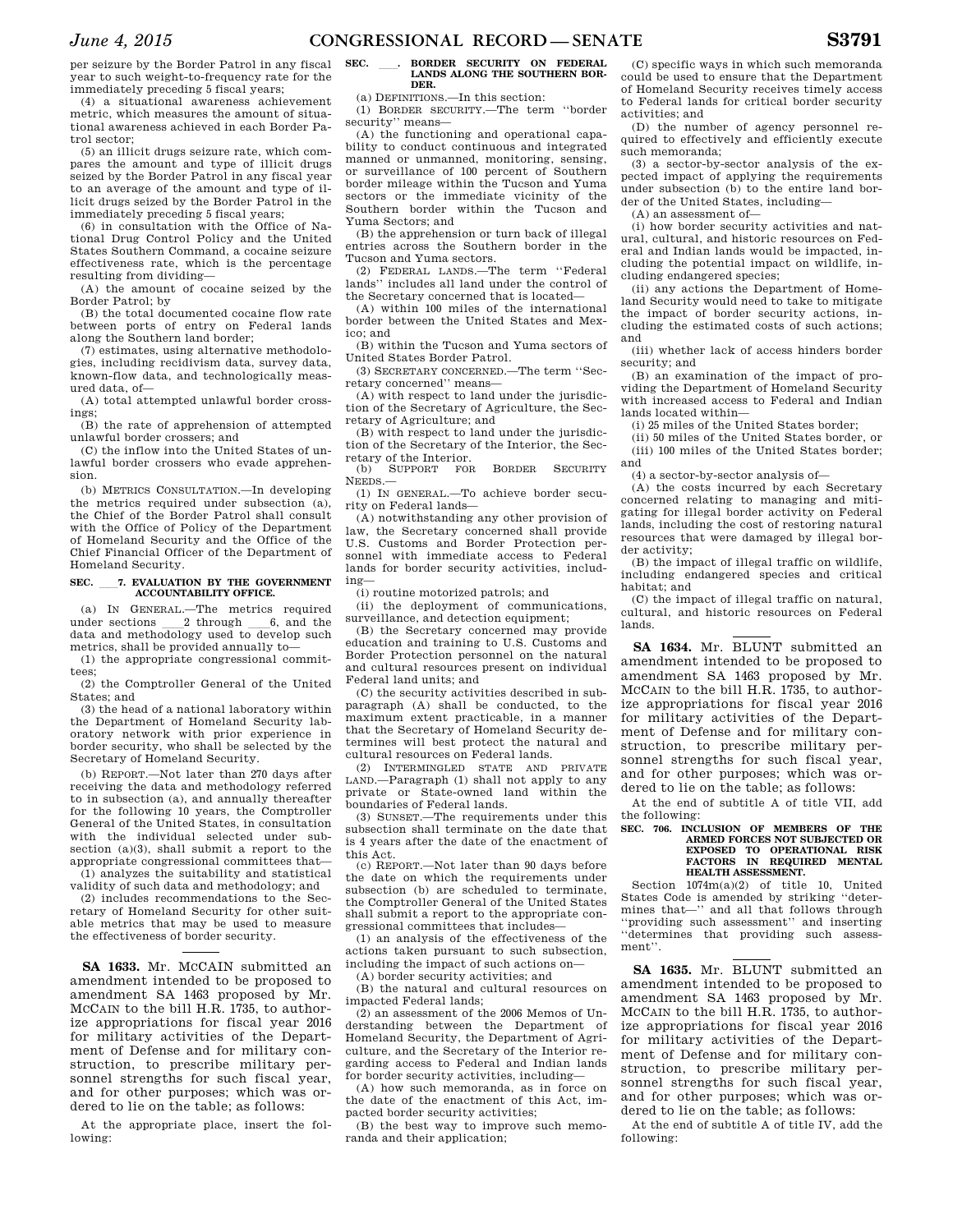#### **SEC. 403. LIMITATION ON REDUCTION OF END STRENGTH FOR ACTIVE DUTY PER-SONNEL OF THE ARMED FORCES.**

Notwithstanding any other provision of law, including any authorized strength specified in any annual national defense authorization Act enacted after the date of the enactment of this Act, the authorized strength for active duty personnel of the Armed Forces for any fiscal year may not be reduced below the applicable number for fiscal year 2016 specified in section 401 until the date on which the Secretary of Defense submits to Congress the report required by section 904(d)(1) of the National Defense Authorization Act for Fiscal Year 2014 (Public Law 113–66; 127 Stat. 816; 10 U.S.C. 111 note).

**SA 1636.** Mr. BLUNT submitted an amendment intended to be proposed to amendment SA 1463 proposed by Mr. MCCAIN to the bill H.R. 1735, to authorize appropriations for fiscal year 2016 for military activities of the Department of Defense and for military construction, to prescribe military personnel strengths for such fiscal year, and for other purposes; which was ordered to lie on the table; as follows:

At the end of subtitle B of title XII, add the following:

#### **SEC. 1230. CERTIFICATION ON ACTIONS TO EN-SURE SAFETY AND SECURITY OF DISSIDENTS HOUSED AT CAMP LIB-ERTY, IRAQ.**

Not later than 30 days after the date of the enactment of this Act, the Secretary of Defense shall certify, in writing, to the congressional defense committees whether the Central Government of Iraq is taking appropriate and sufficient actions to ensure the safety and security of dissidents housed at Camp Liberty, Iraq.

**SA 1637.** Mr. BLUNT submitted an amendment intended to be proposed to amendment SA 1463 proposed by Mr. MCCAIN to the bill H.R. 1735, to authorize appropriations for fiscal year 2016 for military activities of the Department of Defense and for military construction, to prescribe military personnel strengths for such fiscal year, and for other purposes; which was ordered to lie on the table; as follows:

At the end of subtitle B of title XII, add the following:

# **SEC. 1230. LIMITATION ON USE OF FUNDS TO ARM OR EQUIP THE IRAQ MILITARY PENDING CERTIFICATION ON AC-TIONS TO ENSURE SAFETY AND SE-CURITY OF DISSIDENTS HOUSED AT CAMP LIBERTY, IRAQ.**

No amounts authorized to be appropriated by this Act or otherwise available for the Department of Defense may be used to arm or equip any personnel or units of the military forces of Iraq until the Secretary of Defense submits to the congressional defense committees a certification that appropriate actions have been taken to ensure the safety and security of dissidents housed at Camp Liberty, Iraq.

**SA 1638.** Mr. BLUNT submitted an amendment intended to be proposed to amendment SA 1463 proposed by Mr. MCCAIN to the bill H.R. 1735, to authorize appropriations for fiscal year 2016 for military activities of the Department of Defense and for military construction, to prescribe military personnel strengths for such fiscal year, and for other purposes; which was ordered to lie on the table; as follows:

At the end of subtitle A of title VII, add the following:

# **SEC. 706. ENHANCEMENT OF ANNUAL MENTAL HEALTH SCREENINGS FOR MEM-BERS OF THE ARMED FORCES.**

(a) IN GENERAL.—Section 1074n(b) of title 10, United States Code is amended— (1) in paragraph (1), by striking ''; and'' and

inserting a semicolon;

(2) in paragraph (2), by striking the period at the end and inserting a semicolon; and

(3) by adding at the end the following new paragraphs:

''(3) include a thorough dialogue between the individual conducting the mental health assessment and the member to determine whether the member has had any experiences that could lead to future mental health concerns;

''(4) include a thorough screening of the member for key indicators of post-traumatic stress and mild to severe traumatic brain injury; and

''(5) include the creation of a recorded, verified history of events, including noncombat related events, for each member to determine the cause and correlation of symptoms of mild traumatic brain injury and post-traumatic stress that may appear months or years after the causal incident.''.

(b) REPORT.—Not later than 180 days after the date of the enactment of this Act, the Secretary of Defense shall submit to Congress a plan for the implementation of paragraphs (3) through (5) of section 1074n(b) of such title, as added by subsection (a)(3) of this section.

(c) SENSE OF CONGRESS.—It is the sense of Congress that—

(1) the annual mental health assessment for members of the Armed Forces provided under section 1074n of such title can be improved by providing members undergoing such an assessment with a record of events, including non-combat related events, to substantiate latent mental health issues that appear months or years after the causal incident;

(2) some members do not know how to ask for help with mental health concerns in connection with such assessment as conducted as of the date of the enactment of this Act and not all health care providers adequately discuss mental health during such assessment;

(3) the majority of mild traumatic brain injury inducing incidents are not diagnosed during combat deployment, so when symptoms do appear, there is no mechanism for health care providers to link the injury back to the causal incident;

(4) the provision of such assessment as conducted as of the date of the enactment of this Act does not recognize incidents described in paragraph (3) unless the member indicates such incidents on a survey or has a very proactive health care provider;

(5) when latent mental health symptoms appear after a member is discharged, the member is not eligible to receive treatment from the Department without a record of causal justification; and

(6) the Secretary of Defense has an obligation to localize as quickly and efficiently as possible without disrupting military readiness the mental health concerns that persist among members of the Armed Forces unbeknownst to those members and the health care providers of those members.

**SA 1639.** Mr. PORTMAN (for himself and Mr. BROWN) submitted an amendment intended to be proposed to amendment SA 1463 proposed by Mr. MCCAIN to the bill H.R. 1735, to authorize appropriations for fiscal year 2016 for military activities of the Depart-

ment of Defense and for military construction, to prescribe military personnel strengths for such fiscal year, and for other purposes; which was ordered to lie on the table; as follows:

At the end of part II of subtitle D of title V, add the following:

**SEC. 540. AUTHORITY FOR UNITED STATES AIR FORCE INSTITUTE OF TECHNOLOGY TO CHARGE AND RETAIN TUITION FOR INSTRUCTION OF PERSONS OTHER THAN AIR FORCE PER-SONNEL DETAILED FOR INSTRUC-TION AT THE INSTITUTE.** 

(a) INSTITUTE INSTRUCTION OF PERSONS OTHER THAN AIR FORCE PERSONNEL.—Section 9314a of title 10, United States Code, is amended—

(1) by redesignating subsections (a), (c),  $(d)$ ,  $(e)$ , and  $(f)$  as subsections  $(d)$ ,  $(e)$ ,  $(f)$ ,  $(g)$ , and (h), respectively;

(2) by redesignating subsection (b) as paragraph (4) of subsection (d), as so redesignated; and

(3) by inserting before subsection (d), as so redesignated, the following new subsections:

''(a) MEMBERS OF THE ARMED FORCES OTHER THAN THE AIR FORCE WHO ARE DETAILED TO THE INSTITUTE.—(1) The Department of the Army, the Department of the Navy, and the Department of Homeland Security shall bear the cost of the instruction at the United States Air Force Institute of Technology that is received by members of the armed forces detailed for that instruction by the Secretaries of the Army, Navy, and Homeland Security, respectively.

''(2) Members of the Army, Navy, Marine Corps, and Coast Guard may only be detailed for instruction at the Institute on a spaceavailable basis. The Secretary of the Air Force shall charge the Secretary concerned only for such costs and fees in connection with such instruction as the Secretary of the Air Force considers appropriate. Amounts received by the Institute for such instruction shall be retained by the Institute to defray the cost of instruction.

''(b) FEDERAL CIVILIAN EMPLOYEES OTHER THAN AIR FORCE EMPLOYEES WHO ARE DE-TAILED TO THE INSTITUTE.—(1) The United States Air Force Institute of Technology shall charge tuition for the cost of providing instruction at the Institute for any civilian employee of a military department (other than a civilian employee of the Department of the Air Force), of another component of the Department of Defense, or of another Federal agency who is detailed to receive instruction at the Institute.

'(2) The cost of any tuition charged an individual under this subsection shall be borne by the department, agency, or component that details the individual for instruction at the Institute. The Secretary of the Air Force shall charge the Secretary concerned only for such costs and fees in connection with such instruction as the Secretary of the Air Force considers appropriate. Amounts received by the Institute for such instruction shall be retained by the Institute to defray the cost of instruction.

''(c) NONDETAILED PERSONS.—(1) The Secretary of the Air Force may permit persons described in paragraph (2) to receive instruction at the United States Air Force Institute of Technology on a space-available basis. The Secretary of the Air Force shall charge the individuals concerned only for such costs and fees in connection with such instruction as the Secretary considers appropriate. Amounts received by the Institute for such instruction shall be retained by the Institute to defray the cost of instruction.

(2) Paragraph (1) applies to any of the following persons:

''(A) A member of the armed forces not detailed for that instruction by the Secretary concerned.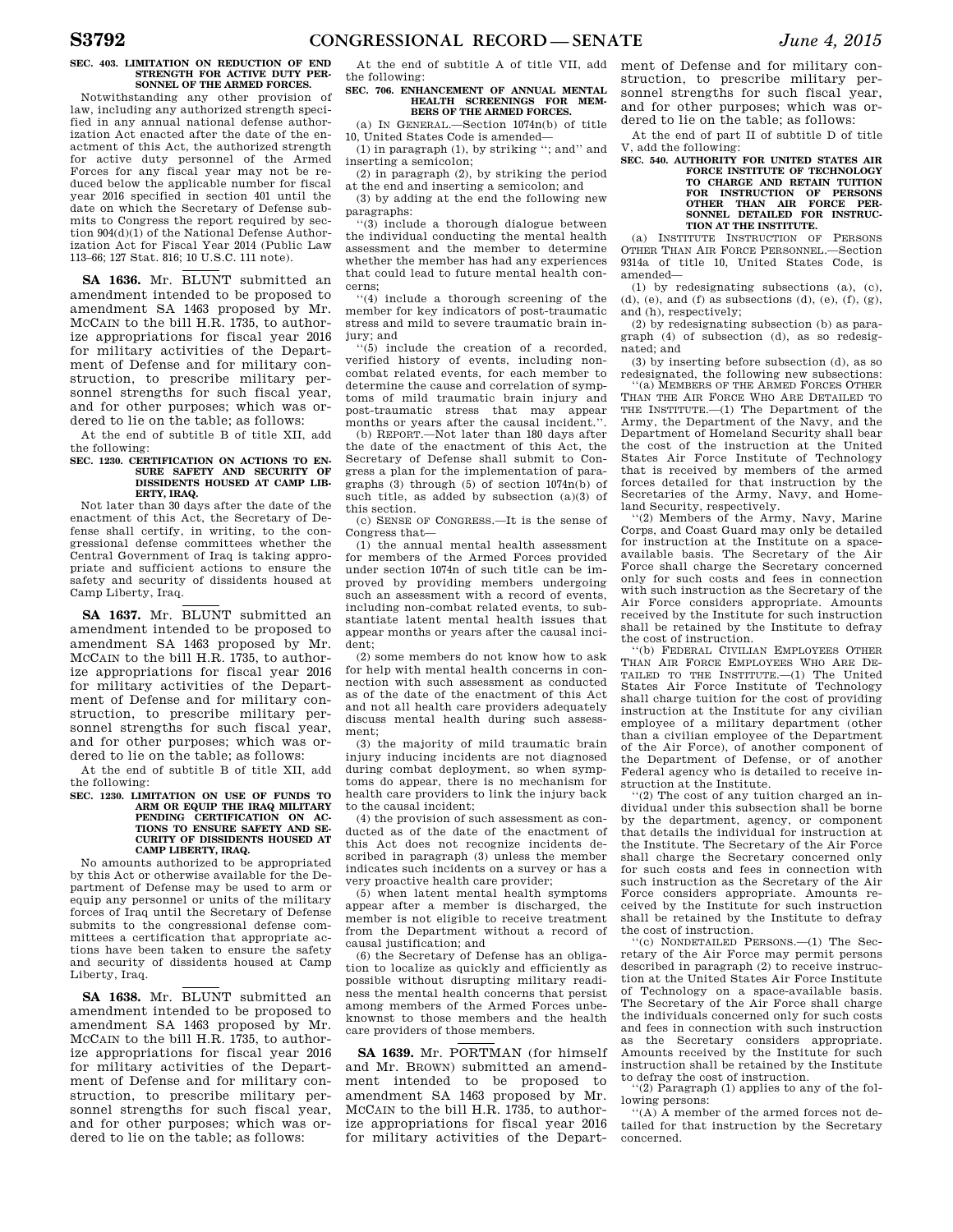''(C) A United States citizen who is the recipient of a competitively selected Federal or Department of Defense sponsored scholarship or fellowship with a defense focus in areas of study related to the academic disciplines offered by the Institute and which requires a service commitment to the Federal government in exchange for educational financial assistance.

''(3) If a scholarship or fellowship described in paragraph (2)(C) includes a stipend, the Institute may accept the stipend payment from the scholarship or fellowship sponsor and make a direct payment to the individual."

(b) CONFORMING AMENDMENTS RELATED TO REDESIGNATION AND OTHER CONFORMING AMENDMENTS.—Such section is further amended—

(1) in subsection (d), as redesignated by subsection  $(a)(1)$ —

(A) in the subsection heading, by striking ''ADMISSION AUTHORIZED'' and inserting ''DE-FENSE INDUSTRY EMPLOYEES'';

(B) in paragraph (1), by striking ''subsection (b)" and inserting "paragraph (4)"; and

(C) in paragraph (4), as redesignated by subsection  $(a)(2)$ , by striking "ELIGIBLE DE-FENSE INDUSTRY EMPLOYEES.

(2) in subsection  $(f)(1)$ , as redesignated by subsection  $(a)(1)$ , by striking "subsection  $(a)(1)$ " and inserting "subsection  $(d)(1)$ "

(3) in subsection  $(g)(1)$ , as redesignated by subsection (a)(1)—

(A) by striking ''under this section'' and inserting ''under subsections (c) and (d)''; and

(B) by inserting before the period at the end the following: ''who are detailed to receive instruction at the Institute under subsection (b)''; and

(4) in subsection (h), as redesignated by subsection  $(a)(1)$ , by striking "defense industry employees enrolled under this section'' and inserting ''persons enrolled under this section who are not members of the armed forces or Government civilian employees''.

(c) CONDITIONS ON ADMISSION OF DEFENSE INDUSTRY CIVILIANS.—Subsection (e)(2) of such section, as redesignated by subsection  $(a)(1)$ , is amended by striking "will be done on a space-available basis and not require an increase in the size of the faculty'' and inserting ''will not require an increase in the permanently authorized size of the faculty''.

(d) STATUTORY REORGANIZATION.—Chapter 901 of title 10, United States Code, is amended—

(1) by transferring subsections (d) and (f) of section 9314 to the end of section 9314b and redesignating such subsections as subsections (c) and (d), respectively; and

(2) in subsection 9314, by striking subsection (e).

(e) CLERICAL AMENDMENTS.—

(1) SECTION HEADINGS.—(A) The heading of section 9314 of title 10, United States Code, is amended to read as follows:

## **''§ 9314. United States Air Force Institute of Technology: degree-granting authority''.**

(B) The heading of section 9314a of such title is amended to read as follows:

**''§ 9314a. United States Air Force Institute of Technology: reimbursement and tuition; instruction of persons other than Air Force personnel''.** 

(2) TABLE OF SECTIONS.—The table of sections at the beginning of chapter 901 of such

title is amended by striking the items relating to sections 9314 and 9314a and inserting the following new items:

''9314. United States Air Force Institute of Technology: degree-granting authority.

''9314a. United States Air Force Institute of Technology: reimbursement and tuition; instruction of persons other than

# Air Force personnel."

**SA 1640.** Ms. MURKOWSKI submitted an amendment intended to be proposed to amendment SA 1463 proposed by Mr. MCCAIN to the bill H.R. 1735, to authorize appropriations for fiscal year 2016 for military activities of the Department of Defense and for military construction, to prescribe military personnel strengths for such fiscal year, and for other purposes; which was ordered to lie on the table; as follows:

At the end of subtitle B of title XXVIII, add the following:

#### **SEC. 2815. COORDINATION OF HUNTING, FISHING, AND OTHER RECREATIONAL ACTIVI-TIES ON MILITARY LAND.**

(a) POLICY REQUIRED.—The Secretaries of the military departments shall establish a joint policy under which military installations that control military lands that are open to public access for hunting, fishing, and other recreational activities coordinate with State fish and wildlife managers, tribes, local governments, and hunting, fishing, and recreational user groups the periods during which such lands shall be open and closed to the public. To the maximum extent practicable such coordination shall be undertaken sufficiently in advance of the commencement of traditional hunting, fishing, and recreational use seasons in order for State fish and wildlife managers can plan for the opening and closing dates of seasons and the conditions under which fish and wildlife can be taken during the season.

(b) INSTALLATION LEVEL ADVISORY COMMIT-TEES.—The policy established under subsection (a) may authorize the creation of installation level advisory committees on the use of military lands for hunting, fishing, and recreational uses. Any such advisory committee shall not be subject to the provisions of the Federal Advisory Committee Act (5 U.S.C. App.).

**SA 1641.** Ms. MURKOWSKI submitted an amendment intended to be proposed to amendment SA 1463 proposed by Mr. MCCAIN to the bill H.R. 1735, to authorize appropriations for fiscal year 2016 for military activities of the Department of Defense and for military construction, to prescribe military personnel strengths for such fiscal year, and for other purposes; which was ordered to lie on the table; as follows:

At the end of subtitle D of title I, add the following:

#### **SEC. 152. FUNDING FOR COAST GUARD ICE-BREAKER FLEET.**

(a) AUTHORIZATION OF APPROPRIATIONS.— There are authorized to be appropriated for fiscal year 2016 for the Department of Defense such funds as may be necessary to support the maintenance and refurbishment of the Coast Guard icebreaker fleet and the design and construction of new icebreakers.

(b) TRANSFER AUTHORITY.—Funds authorized under this section may be transferred to the Department of Homeland Security.

**SA 1642.** Ms. MURKOWSKI submitted an amendment intended to be proposed to amendment SA 1463 proposed by Mr.

MCCAIN to the bill H.R. 1735, to authorize appropriations for fiscal year 2016 for military activities of the Department of Defense and for military construction, to prescribe military personnel strengths for such fiscal year, and for other purposes; which was ordered to lie on the table; as follows:

At the end of subtitle C of title XXVIII, add the following:

## **SEC. 2822. LAND ACQUISITION, FORT GREELY SCHOOL, DELTA JUNCTION, ALASKA.**

(a) LAND ACQUISITION AUTHORIZED.—The Secretary of the Army may acquire, without consideration, from the Delta/Greely School District (in this section referred to as the ''District''), all right, title, and interest of the District in and to a parcel of property, including improvements thereon, consisting of the Fort Greely School, Delta Junction, Alaska.

(b) TERMINATION OF GROUND LEASE.—Upon the acquisition authorized under subsection (a), the ground lease between Delta/Greely School District and the Army will be terminated and the District shall be relieved from all liability for the demolition of the building or remediation of the site except for environmental contamination that was the result of sole willful misconduct of the District during the period that the District owned the Fort Greely School.

(c) ADDITIONAL TERMS.—The Secretary of the Army may require such additional terms and conditions in connection with the acquisition under subsection (a) as the Secretary considers appropriate to protect the interests of the United States.

**SA 1643.** Mr. MCCAIN submitted an amendment intended to be proposed to amendment SA 1463 proposed by Mr. MCCAIN to the bill H.R. 1735, to authorize appropriations for fiscal year 2016 for military activities of the Department of Defense and for military construction, to prescribe military personnel strengths for such fiscal year, and for other purposes; which was ordered to lie on the table; as follows:

At the end of subtitle C of title VI, add the following:

#### **SEC. 622. GUARANTEED TRANSPORTATION FOR NEXT OF KIN TO ATTEND TRANSFER CEREMONY OF MEMBERS OF THE ARMED FORCES WHO DIE OVER-SEAS.**

Section 481f(e) of title 37, United States Code, is amended—

(1) by redesignating paragraphs (2), (3), and  $(4)$  as paragraphs  $(3)$ ,  $(4)$ , and  $(5)$ , respectively; and

(2) by inserting after paragraph (1) the following new paragraph (2):

''(2) The discretion to authorize transportation under paragraph (1) shall not apply, and the Secretary of the military department concerned is instead required to provide such transportation, whenever the death of the member overseas occurs in the line of duty in a combat or humanitarian relief operation or in combat zone designated by the Secretary of Defense.''.

**SA 1644.** Mr. MCCAIN submitted an amendment intended to be proposed to amendment SA 1463 proposed by Mr. MCCAIN to the bill H.R. 1735, to authorize appropriations for fiscal year 2016 for military activities of the Department of Defense and for military construction, to prescribe military personnel strengths for such fiscal year, and for other purposes; which was ordered to lie on the table; as follows: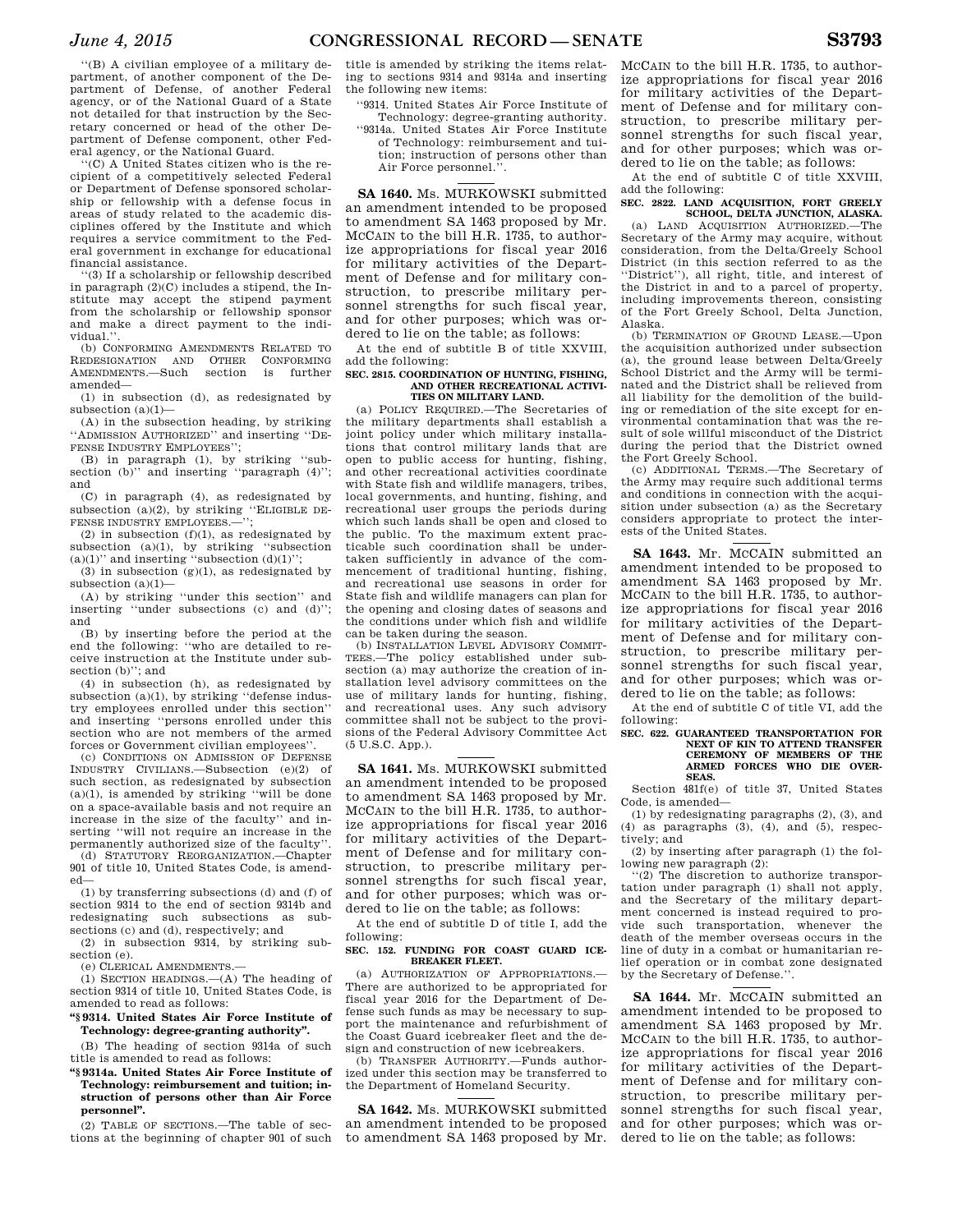At the end of subtitle D of title XII, add the following:

## **SEC. 1257. APPROVAL OF EXPORT LICENCES AND LETTERS OF REQUEST TO ASSIST THE GOVERNMENT OF UKRAINE.**

 $(a)$  IN GENERAL.

(1) EXPORT LICENSE APPLICATIONS.—The Secretary of State shall provide the specified congressional committees a detailed list of all export license applications, including requests for marketing licenses, for the sale of defense articles and defense services to Ukraine. The list shall include the date when the application or request was first submitted, the current status of each application or request, and the estimated timeline for adjudication of such applications or requests. The Secretary should give priority to processing these applications and requests.

(2) LETTERS OF REQUEST.—The Secretary of State shall also provide the specified congressional committees a detailed list of all pending Letters of Request for Foreign Military Sales to Ukraine, including the date when the letter was first submitted, the current status, and the estimated timeline for adjudication of such letters.

(b) REPORTS.—Not later than 30 days after the date of the enactment of this Act, and every 90 days thereafter, the Secretary of State shall submit to the specified congressional committees a report outlining the status of the applications, requests for marketing licenses and Letters of Request described under subsection (a). The report shall terminate upon certification by the President that the sovereignty and territorial integrity of the Government of Ukraine has been restored or 5 years after the date of the enactment of this Act, whichever occurs first.

(c) SPECIFIED CONGRESSIONAL COMMITTEES DEFINED.—In this subsection, the term ''specified congressional committees'' means—

(1) the congressional defense committees; and

(2) the Committee on Foreign Relations of the Senate and the Committee on Foreign Affairs of the House of Representatives.

**SA 1645.** Mr. MARKEY proposed an amendment to amendment SA 1463 proposed by Mr. MCCAIN to the bill H.R. 1735, to authorize appropriations for fiscal year 2016 for military activities of the Department of Defense and for military construction, to prescribe military personnel strengths for such fiscal year, and for other purposes; as follows:

At the end of subtitle G of title X, add the following:

### SEC. 1085. SENSE OF CONGRESS REGARDING EX. **PORTS OF CRUDE OIL.**

It is the sense of Congress that exports of crude oil to allies and partners of the United States should not be determined to be consistent with the national interest and the purposes of the Energy Policy and Conservation Act (42 U.S.C. 6201 et seq.) if those exports would increase energy prices in the United States for American consumers or businesses or increase the reliance of the United States on imported oil.

**SA 1646.** Mr. LEAHY submitted an amendment intended to be proposed to amendment SA 1463 proposed by Mr. MCCAIN to the bill H.R. 1735, to authorize appropriations for fiscal year 2016 for military activities of the Department of Defense and for military construction, to prescribe military personnel strengths for such fiscal year,

and for other purposes; which was ordered to lie on the table; as follows:

At the end of subtitle B of title V, add the following:

**SEC. 515. ANNUAL REPORT ON PERSONNEL, TRAINING, AND EQUIPMENT RE-QUIREMENTS FOR THE NON-FED-ERALIZED NATIONAL GUARD TO SUPPORT CIVILIAN AUTHORITIES IN PREVENTION AND RESPONSE TO NON-CATASTROPHIC DOMESTIC DIS-ASTERS.** 

(a) ANNUAL REPORT REQUIRED.—Section 10504 of title 10, United States Code, is amended—

(1) in subsection (a), by striking ''RE-PORT.—'' and inserting ''REPORT ON STATE OF THE NATIONAL GUARD.—(1)'';

(2) by striking ''(b) SUBMISSION OF REPORT TO CONGRESS.—'' and inserting ''(2)'';

(3) by striking ''annual report of the Chief of the National Guard Bureau'' and inserting ''annual report required by paragraph (1)''; and

(4) by adding at the end the following new subsection (b):

''(b) ANNUAL REPORT ON NON-FEDERALIZED SERVICE NATIONAL GUARD PERSONNEL, TRAIN-ING, AND EQUIPMENT REQUIREMENTS.—(1) Not later than January 31 of each of calendar years 2016 through 2022, the Chief of the National Guard Bureau shall submit to the congressional defense committees and the officials specified in paragraph (5) a report setting forth the personnel, training, and equipment required by the National Guard during the next fiscal year to carry out its mission, while not Federalized, to provide prevention, protection mitigation, response, and recovery activities in support of civilian authori-ties in connection with non-catastrophic natural and man-made disasters.

''(2) To determine the annual personnel, training, and equipment requirements of the National Guard referred to in paragraph (1), the Chief of the National Guard Bureau shall take into account, at a minimum, the following:

''(A) Core civilian capabilities gaps for the prevention, protection, mitigation, response, and recovery activities in connection with natural and man-made disasters, as collected by the Department of Homeland Security from the States.

''(B) Threat and hazard identifications and risk assessments of the Department of Defense, the Department of Homeland Security, and the States.

''(3) Personnel, training, and equipment requirements shall be collected from the States, validated by the Chief of the National Guard Bureau, and be categorized in the report required by paragraph (1) by each of the following:

''(A) Emergency support functions of the National Response Framework.

''(B) Federal Emergency Management Agency regions.<br>"(4) The annual report required by para-

graph (1) shall be prepared in consultation with the chief executive of each State, other appropriate civilian authorities, and the Council of Governors.

''(5) In addition to the congressional defense committees, the annual report required by paragraph (1) shall be submitted to the following officials:

''(A) The Secretary of Defense.

''(B) The Secretary of Homeland Security.

''(C) The Council of Governors.

''(D) The Secretary of the Army. ''(E) The Secretary of the Air Force.

''(F) The Commander of the United States Northern Command.

''(G) The Commander of the United States Cyber Command.''.

(b) CLERICAL AMENDMENTS.

(1) SECTION HEADING.—The heading of such section is amended to read as follows:

## **''§ 10504. Chief of the National Guard Bureau: annual reports''.**

(2) TABLE OF CONTENTS.—The table of sections at the beginning of chapter 1011 of title 10, United States Code, is amended by striking the item relating to section 10504 and inserting the following new section:

''10504. Chief of the National Guard Bureau: annual reports.''.

**SA 1647.** Mr. MERKLEY submitted an amendment intended to be proposed to amendment SA 1463 proposed by Mr. MCCAIN to the bill H.R. 1735, to authorize appropriations for fiscal year 2016 for military activities of the Department of Defense and for military construction, to prescribe military personnel strengths for such fiscal year, and for other purposes; which was ordered to lie on the table; as follows:

At the end of subtitle B of title XII, add the following:

#### **SEC. 1230. REPEAL OF AUTHORIZATION FOR USE OF MILITARY FORCE AGAINST IRAQ RESOLUTION OF 2002.**

The Authorization for Use of Military Force Against Iraq Resolution of 2002 (Public Law 107–243; 116 Stat. 1498; 50 U.S.C. 1541 note) is hereby repealed.

**SA 1648.** Mr. MERKLEY submitted an amendment intended to be proposed to amendment SA 1463 proposed by Mr. MCCAIN to the bill H.R. 1735, to authorize appropriations for fiscal year 2016 for military activities of the Department of Defense and for military construction, to prescribe military personnel strengths for such fiscal year, and for other purposes; which was ordered to lie on the table; as follows:

At the end of part II of subtitle D of title V, add the following:

#### **SEC. 540. ELIGIBILITY OF MEMBERS OF THE ARMY FOR TUITION ASSISTANCE THROUGH THE DEPARTMENT OF DE-FENSE EFFECTIVE UPON COMPLE-TION OF INITIAL ENTRY TRAINING IN THE ARMY.**

Notwithstanding Army policy ALARACT 317/2013 or any similar policy, any individual who is enlisted, inducted, or appointed as a member of the Army, including the Army National Guard of the United States and the Army Reserve, after the date of the enactment of this Act, shall be eligible for tuition assistance through the Department of Defense for members of the Armed Forces upon completion of initial entry training, rather than upon completion of one year of service after completion of initial entry training, to the same extent such members would have been eligible for such tuition assistance before the issuance of ALARACT 317/2013.

**SA 1649.** Mr. SCHATZ submitted an amendment intended to be proposed to amendment SA 1463 proposed by Mr. MCCAIN to the bill H.R. 1735, to authorize appropriations for fiscal year 2016 for military activities of the Department of Defense and for military construction, to prescribe military personnel strengths for such fiscal year, and for other purposes; which was ordered to lie on the table; as follows:

At the end of subtitle E of title XII, add the following:

**SEC. 1264. SENSE OF SENATE ON THE REBAL-ANCE TO THE ASIA-PACIFIC REGION.** 

It is the sense of the Senate that—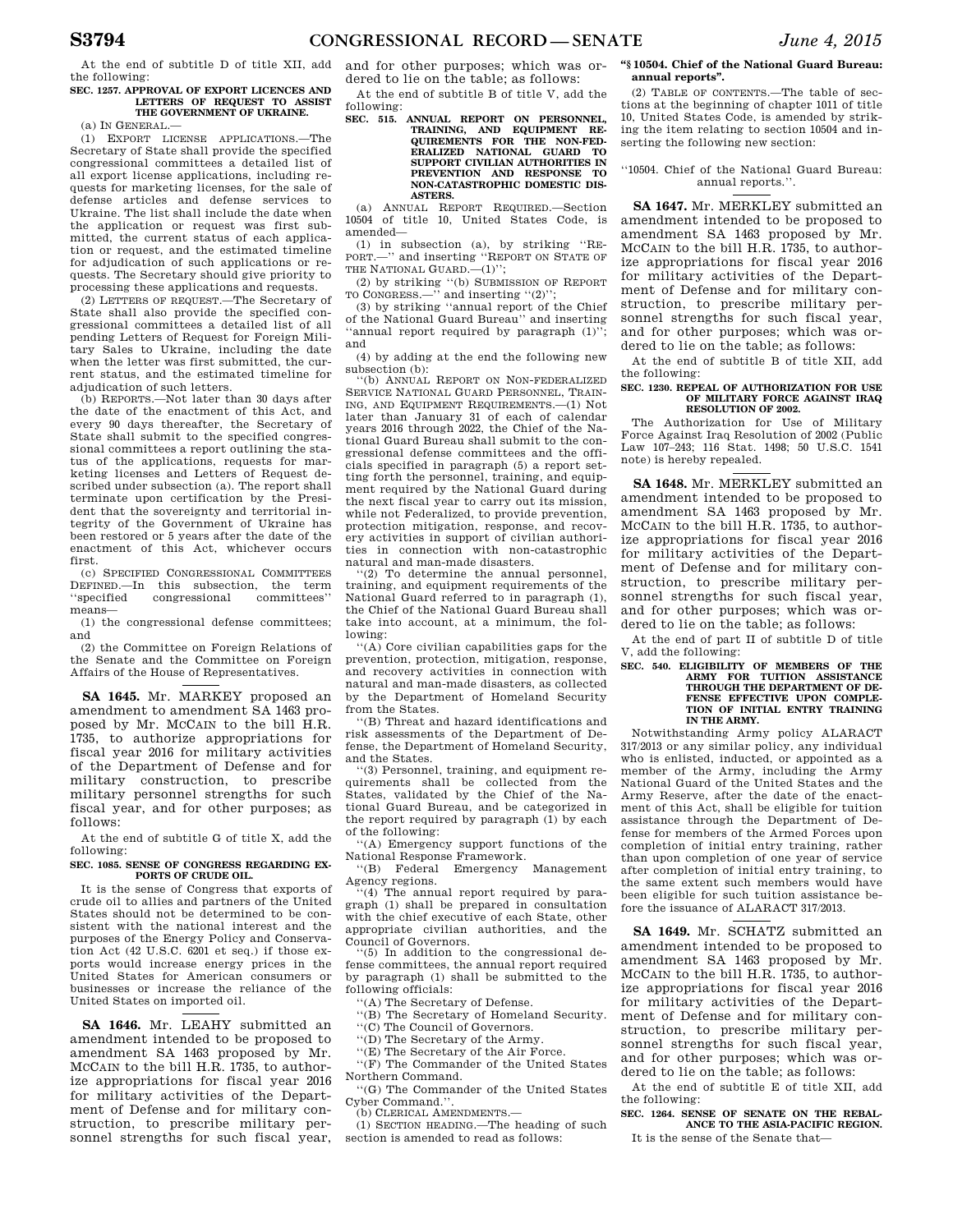(1) the rebalance to the Asia-Pacific region is right for the United States, and the United States Army is essential to this effort given the importance of land armies in the region;

(2) the Asia-Pacific region is home to 7 of the 10 largest armies in the world, and 21 of the 27 chiefs of defense in the region are army officers;

(3) the dynamic security environment in the Asia-Pacific region demands capabilities the Army has to offer, from supporting humanitarian operations to conducting military exercises with most important regional partners and allies of the United States;

(4) the spending limits in the Budget Control Act of 2011 impose hard choices on the Department of Defense that could force the Army to make strategically unwise cuts to its end strength;

(5) it is the responsibility of Congress to remove defense and non-defense spending limits to give Federal agencies the certainty they need to make sound budgetary decisions; and

(6) despite fiscal pressure, the Army should strengthen its posture in the Asia-Pacific region and make future force structure decisions in line with the commitment of the United States to rebalance to the region.

**SA 1650.** Mr. SCHATZ (for himself, Mrs. GILLIBRAND, Mr. MERKLEY, and Mr. BOOKER) submitted an amendment intended to be proposed to amendment SA 1463 proposed by Mr. MCCAIN to the bill H.R. 1735, to authorize appropriations for fiscal year 2016 for military activities of the Department of Defense and for military construction, to prescribe military personnel strengths for such fiscal year, and for other purposes; which was ordered to lie on the table; as follows:

At the end of subtitle C of title V, add the following:

## SEC. 524. REVIEW OF DISCHARGE CHARACTER-<br>IZATION OF MEMBERS OF THE **INEMBERS OF ARMED FORCES DISCHARGED UNDER THE DON'T ASK, DON'T TELL POLICY.**

(a) IN GENERAL.—In accordance with this section, the appropriate discharge boards—

(1) shall review the discharge characterization of covered members at the request of the covered member; and

(2) if such characterization is any characterization except honorable, may change such characterization to honorable.

(b) CRITERIA.—In changing the discharge characterization of a covered member to honorable under subsection (a)(2), the Secretary of Defense shall ensure that such changes are carried out consistently and uniformly across the military departments using the following criteria:

(1) The original discharge must be based on Don't Ask Don't Tell (in this section referred to as ''DADT'') or a similar policy in place prior to the enactment of DADT.

(2) Such discharge characterization shall be so changed if, with respect to the original discharge, there were no aggravating circumstances, such as misconduct, that would have independently led to a discharge characterization that was any characterization except honorable. For purposes of this paragraph, such aggravating circumstances may not include—

(A) an offense under section 925 of title 10, United States Code (article 125 of the Uniform Code of Military Justice), committed by a covered member against a person of the same sex with the consent of such person; or

(B) statements, consensual sexual conduct, or consensual acts relating to sexual orientation or identity, or the disclosure of such

statements, conduct, or acts, that were prohibited at the time of discharge but after the date of such discharge became permitted.

(3) When requesting a review, a covered member, or the member's representative, shall be required to provide either—

(A) documents consisting of—

 $(i)$  a copy of the DD–214 form of the member;<br> $(i)$ 

a personal affidavit of the circumstances surrounding the discharge; and

(iii) any relevant records pertaining to the discharge; or

(B) an affidavit certifying that the member, or the member's representative, does not have the documents specified in subparagraph (A).

(4) If a covered member provides an affidavit described in subparagraph (B) of paragraph (3)—

(A) the appropriate discharge board shall make every effort to locate the documents specified in subparagraph (A) of such paragraph within the records of the Department of Defense; and

(B) the absence of such documents may not be considered a reason to deny a change of the discharge characterization under subsection (a)(2).

(c) REQUEST FOR REVIEW.—The appropriate discharge board shall ensure the mechanism by which covered members, or their representative, may request to have the discharge characterization of the covered member reviewed under this section is simple and straightforward.

 $(d)$  REVIEW.

(1) IN GENERAL.—After a request has been made under subsection (c), the appropriate discharge board shall review all relevant laws, records of oral testimony previously taken, service records, or any other relevant information regarding the discharge characterization of the covered member.

(2) ADDITIONAL MATERIALS.—If additional materials are necessary for the review, the appropriate discharge board—

(A) may request additional information from the covered member or the member's representative, in writing, and specifically detailing what is being requested; and

(B) shall be responsible for obtaining a copy of the necessary files of the covered member from the member, or when applicable, from the Department of Defense.<br>(e) CHANGE OF CHARACTERIZATION —The an-

(e) CHANGE OF CHARACTERIZATION. propriate discharge board shall change the discharge characterization of a covered member to honorable if such change is determined to be appropriate after a review is conducted under subsection (d) pursuant to the criteria under subsection (b). A covered member, or the member's representative, may appeal a decision by the appropriate discharge board to not change the discharge characterization by using the regular appeals process of the board.

(f) CHANGE OF RECORDS.—For each covered member whose discharge characterization is changed under subsection (e), or for each covered member who was honorably discharged but whose DD–214 form reflects the sexual orientation of the member, the Secretary of Defense shall reissue to the member or the member's representative a revised DD–214 form that reflects the following:

(1) For each covered member discharged, the Separation Code, Reentry Code, Narrative Code, and Separation Authority shall not reflect the sexual orientation of the member and shall be placed under secretarial authority. Any other similar indication of the sexual orientation or reason for discharge shall be removed or changed accordingly to be consistent with this paragraph.

(2) For each covered member whose discharge occurred prior to the creation of general secretarial authority, the sections of the DD–214 form referred to paragraph (1) shall be changed to similarly reflect a universal authority with codes, authorities, and language applicable at the time of discharge.

(g) STATUS.—

(1) IN GENERAL.—Each covered member whose discharge characterization is changed under subsection (e) shall be treated without regard to the original discharge characterization of the member, including for purposes of—

(A) benefits provided by the Federal Government to an individual by reason of service in the Armed Forces; and

(B) all recognitions and honors that the Secretary of Defense provides to members of the Armed Forces.

(2) REINSTATEMENT.—In carrying out paragraph (1)(B), the Secretary shall reinstate all recognitions and honors of a covered member whose discharge characterization is changed under subsection (e) that the Secretary withheld because of the original discharge characterization of the member.

(h) REPORTS.—

(1) REVIEW.—The Secretary of Defense shall conduct a review of the consistency and uniformity of the reviews conducted under subsection (a).

(2) REPORTS.—Not later than 270 days after the date of the enactment of this Act, and each year thereafter for a four-year period, the Secretary shall submit to Congress a report on the reviews under paragraph (1). Such reports shall include any comments or recommendations for continued actions.

(i) HISTORICAL REVIEW.—The Secretary of each military department shall ensure that oral historians of the department—

(1) review the facts and circumstances surrounding the estimated 100,000 members of the Armed Forces discharged from the Armed Forces between World War II and September 2011 because of the sexual orientation of the member; and

(2) receive oral testimony of individuals who personally experienced discrimination and discharge because of the actual or perceived sexual orientation of the individual so that such testimony may serve as an official record of these discriminatory policies and their impact on American lives.

(j) DEFINITIONS.—In this section:

(1) The term ''appropriate discharge board'' means the boards for correction of military records under section 1552 of title 10, United States Code, or the discharge review boards under section 1553 of such title, as the case may be.

(2) The term ''covered member'' means any former member of the Armed Forces who was discharged from the Armed Forces because of the sexual orientation of the member.

(3) The term ''discharge characterization'' means the characterization under which a member of the Armed Forces is discharged or released, including ''dishonorable'', ''general'', ''other than honorable'', and ''honorable''.

(4) The term ''Don't Ask Don't Tell'' means section 654 of title 10, United States Code, as in effect before such section was repealed pursuant to the Don't Ask, Don't Tell Repeal Act of 2010 (Public Law 111–321).

(5) The term ''representative'' means the surviving spouse, next of kin, or legal representative of a covered member.

**SA 1651.** Mr. SCHATZ submitted an amendment intended to be proposed to amendment SA 1463 proposed by Mr. MCCAIN to the bill H.R. 1735, to authorize appropriations for fiscal year 2016 for military activities of the Department of Defense and for military construction, to prescribe military personnel strengths for such fiscal year,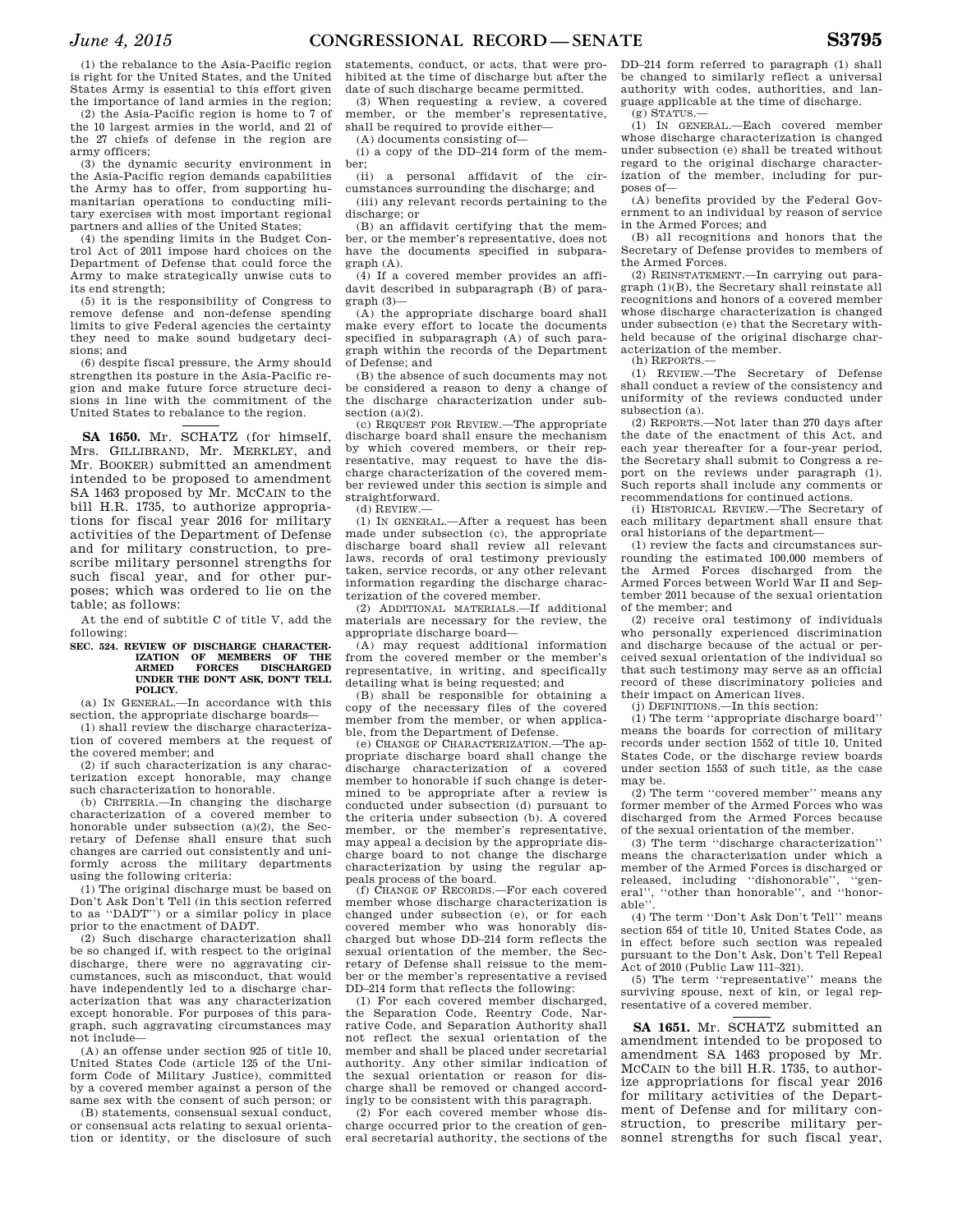and for other purposes; which was ordered to lie on the table; as follows:

At the end of subtitle G of title XII, add the following:

#### **SEC. 1283. SENSE OF CONGRESS ON ACCOUNT-ABILITY MEASURES RELATED TO THE SALE AND TRANSFER OF MINE RESISTANT AMBUSH PROTECTED VEHICLES MRAPS TO STRATEGIC PARTNERS.**

It is the sense of Congress that—

(1) it is in the national security interest of the United States to build relationships with strategic partners through security assistance programs, including the Foreign Military Sales, Excess Defense Articles, and Foreign Military Financing of Direct Commercial Contracts programs;

(2) these security assistance programs incentivize partners to meet the requirements of United States law in order to purchase United States military equipment, secure special access privileges for the United States military, and reassure allies of United States security commitments;

(3) as the United States deepens security ties in key regions, it remains vital that it strike a balance between remaining an attractive security partner and establishing robust oversight over all security assistance programs;

(4) absent robust oversight, sales and transfers of sensitive weapon systems to foreign countries and military units with human rights violations carry the risk of harming United States interests;

(5) Mine Resistant Ambush Protected (MRAP) vehicles are a highly sensitive weapon system that have the potential to be used for repressive purposes, including to suppress legitimate domestic civil unrest and peaceful protests; and

(6) the Defense Security Cooperation Agency and the Department of State should submit the sale and transfer of MRAP vehicles to foreign countries to the Enhanced End-Use Monitoring process in order to ensure an added layer of compliance and accountability with United States assistance and to deter the misuse of this weapon system.

**SA 1652.** Mrs. SHAHEEN submitted an amendment intended to be proposed to amendment SA 1463 proposed by Mr. MCCAIN to the bill H.R. 1735, to authorize appropriations for fiscal year 2016 for military activities of the Department of Defense and for military construction, to prescribe military personnel strengths for such fiscal year, and for other purposes; which was ordered to lie on the table; as follows:

At the end of title VII, add the following: **Subtitle D—Improvement of Health Care for Women Members of the Armed Forces** 

# **SEC. 741. CONTRACEPTION COVERAGE PARITY**

**UNDER THE TRICARE PROGRAM.**  (a) IN GENERAL.—Section 1074d of title 10,

United States Code, is amended—

(1) in subsection (a), by inserting ''FOR MEMBERS AND FORMER MEMBERS' ''SERVICES AVAILABLE'';

(2) by redesignating subsection (b) as subsection (d); and

(3) by inserting after subsection (a) the following new subsections:<br>"(b) CARE RELATED

CARE RELATED TO PREVENTION OF PREGNANCY.—Female covered beneficiaries shall be entitled to care related to the prevention of pregnancy described by subsection  $(d)(3)$ .

''(c) PROHIBITION ON COST-SHARING FOR CER-TAIN SERVICES.—Notwithstanding section 1074g(a)(6) of this title or any other provision of law, cost-sharing may not be imposed or collected for care related to the prevention

of pregnancy provided pursuant to subsection (a) or (b), including for any method of contraception provided, whether provided through a facility of the uniformed services, the TRICARE retail pharmacy program, or the national mail-order pharmacy program.

(b) CARE RELATED TO PREVENTION OF PREG-NANCY.—Subsection (d)(3) of such section, as redesignated by subsection  $(a)(2)$  of this section, is further amended by inserting before the period at the end the following: ''(including all methods of contraception approved by the Food and Drug Administration, sterilization procedures, and patient education and counseling in connection therewith)"<br>
(c) CONFORMING AMENDMENT.

(c) CONFORMING AMENDMENT.—Section  $1077(a)(13)$  of such title is amended by striking ''section 1074d(b)'' and inserting ''section 1074d(d)''.

#### **SEC. 742. ACCESS TO BROAD RANGE OF METHODS OF CONTRACEPTION APPROVED BY THE FOOD AND DRUG ADMINISTRA-TION FOR MEMBERS OF THE ARMED FORCES AND MILITARY DEPEND-ENTS AT MILITARY TREATMENT FA-CILITIES.**

(a) IN GENERAL.—Commencing not later than 180 days after the date of the enactment of this Act, the Secretary of Defense shall ensure that every military treatment facility has a sufficient stock of a broad range of methods of contraception approved by the Food and Drug Administration, as recommended by the Centers for Disease Control and Prevention and the Office of Population Affairs of the Department of Health and Human Services, to be able to dispense at any time any such method of contraception to any women members of the Armed Forces and female covered beneficiaries who receive care through such facility.

(b) COVERED BENEFICIARY DEFINED.—In this section, the term ''covered beneficiary'' has the meaning given that term in section 1072(5) of title 10, United States Code.

## **SEC. 743. PREGNANCY PREVENTION ASSISTANCE AT MILITARY TREATMENT FACILI-TIES FOR WOMEN WHO ARE SEXUAL ASSAULT SURVIVORS.**

(a) PURPOSE.—The purpose of this section is to provide in statute, and to enhance, existing regulations that require health care providers at military treatment facilities to consult with survivors of sexual assault once clinically stable regarding options for emergency contraception and any necessary follow-up care, including the provision of the

emergency contraception. (b) IN GENERAL.—The assistance specified in subsection (c) shall be provided at every military treatment facility to the following:

(1) Any woman who presents at a military treatment facility and states to personnel of the facility that she is a victim of sexual assault or is accompanied by another individual who states that the woman is a victim of sexual assault.

(2) Any woman who presents at a military treatment facility and is reasonably believed by personnel of such facility to be a survivor of sexual assault.

(c) ASSISTANCE.—

(1) IN GENERAL.—The assistance specified in this subsection shall include the following:

(A) The prompt provision by appropriate staff of the military treatment facility of comprehensive, medically and factually accurate, and unbiased written and oral information about all methods of emergency contraception approved by the Food and Drug Administration.

(B) The prompt provision by such staff of emergency contraception to a woman upon her request.

(C) Notification to the woman of her right to confidentiality in the receipt of care and services pursuant to this section.

(2) NATURE OF INFORMATION.—The information provided pursuant to paragraph (1)(A) shall be provided in language that is clear and concise, is readily comprehensible, and meets such conditions (including conditions regarding the provision of information in languages other than English) as the Secretary may provide in the regulations under this section.

**SA 1653.** Mr. BLUMENTHAL submitted an amendment intended to be proposed to amendment SA 1463 proposed by Mr. MCCAIN to the bill H.R. 1735, to authorize appropriations for fiscal year 2016 for military activities of the Department of Defense and for military construction, to prescribe military personnel strengths for such fiscal year, and for other purposes; which was ordered to lie on the table; as follows:

At the appropriate place, insert the following:

#### SEC. \_\_\_\_\_. EXPANSION OF DUTIES OF UNDER **SECRETARY OF DEFENSE FOR PER-SONNEL AND READINESS.**

Section 136(b) of title 10, United States Code, is amended by striking ''and health affairs'' and inserting the following: ''health affairs, and the coordination, use, acquisition, or exchange of joint requirements and resources with the Secretary of Veterans Affairs and implementation of recommendations made under section 320(c)(1) of title 38''.

**SA 1654.** Mr. COONS submitted an amendment intended to be proposed to amendment SA 1463 proposed by Mr. MCCAIN to the bill H.R. 1735, to authorize appropriations for fiscal year 2016 for military activities of the Department of Defense and for military construction, to prescribe military personnel strengths for such fiscal year, and for other purposes; which was ordered to lie on the table; as follows:

At the end of subtitle F of title III, add the following:

#### **SEC. 355. BRIEFING ON CHANGING CLIMATE CON-DITIONS AND MILITARY INSTALLA-TION READINESS.**

(a) IN GENERAL.—Not later than March 1, 2016, the Secretary of Defense shall provide a briefing to interested Senators on the Department of Defense's strategy and initiatives to address the impact of changing climate conditions on military installations, including expected increased water shortages and instances of wildfire due to increased drought and flooding due to sea level rise and coastal erosion from storm surges, and efforts to mitigate the associated national security risk and ensure optimal military readiness.

(b) ELEMENTS.—The briefing required under subsection (a) shall include the following elements:

(1) An assessment of how changing conditions are affecting operations and military readiness at military installations.

(2) A description of efforts to disseminate and implement best practices across military installations.

(3) An assessment whether the Department of Defense faces challenges in carrying out preparedness and resilience initiatives, and recommendations for legislation needed to increase security on military installations.

(4) A description of opportunities for effective public private partnerships or contracts with industry to address and mitigate the effects of these changing conditions.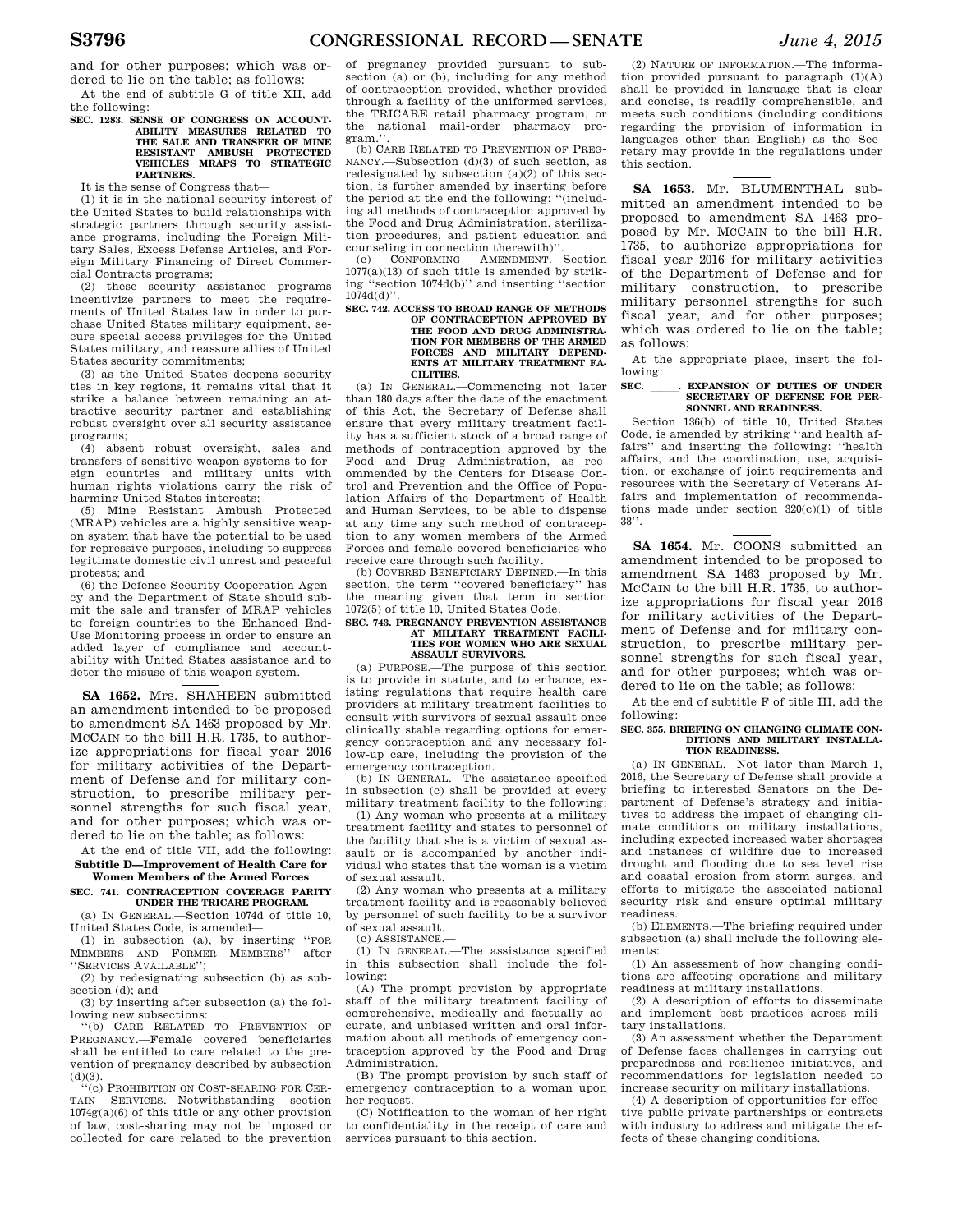**SA 1655.** Mr. WYDEN (for himself and Mr. MERKLEY) submitted an amendment intended to be proposed to amendment SA 1463 proposed by Mr. MCCAIN to the bill H.R. 1735, to authorize appropriations for fiscal year 2016 for military activities of the Department of Defense and for military construction, to prescribe military personnel strengths for such fiscal year, and for other purposes; which was ordered to lie on the table; as follows:

At the end of subtitle F of title III, add the following:

#### SEC. 355. UPGRADES TO LONG-RANGE RADAR AD-**VERSELY IMPACTED IN A SIGNIFI-CANT MANNER BY THE DEVELOP-MENT OR CONSTRUCTION OF WIND ENERGY INFRASTRUCTURE.**

The Secretary of Defense shall upgrade any Long Range Air Route Surveillance Radar that is, or risks being, adversely impacted in a significant manner by the development or construction of wind energy infrastructure.

**SA 1656.** Mr. WHITEHOUSE submitted an amendment intended to be proposed to amendment SA 1463 proposed by Mr. MCCAIN to the bill H.R. 1735, to authorize appropriations for fiscal year 2016 for military activities of the Department of Defense and for military construction, to prescribe military personnel strengths for such fiscal year, and for other purposes; which was ordered to lie on the table; as follows:

At the end of section 1227, before the end quote and final period, insert the following:

''(17) REPORT INFORMING THE PROCESSING TIME FOR APPLICANTS.—Not later than 90 days after the date of the enactment of the National Defense Authorization Act for Fiscal Year 2016, the Secretary of State, in consultation with the Secretary of Homeland Security, to shall submit a report to the Committee on Armed Services of the Senate, the Committee on Homeland Security and Governmental Affairs of the Senate, the Committee on the Judiciary of the Senate, the Committee on Armed Services of the House of Representatives, the Committee on Homeland Security of the House of Representatives, and the Committee on the Judiciary of the House of Representatives that includes—

''(A) the number of applicants in the 'administrative processing' phase of the Afghan Special Immigrant Visa application process, broken down by month, during the most recent 12-month period;

''(B) the shortest and longest period that an application described in subparagraph (A) has been in such phase; and

''(C) a description of the steps that the Department of State and the Department of Homeland Security have taken to reduce the length of the administrative processing phase, while maintaining adequate security review and screening of such applications.

**SA 1657.** Mr. PORTMAN submitted an amendment intended to be proposed to amendment SA 1463 proposed by Mr. MCCAIN to the bill H.R. 1735, to authorize appropriations for fiscal year 2016 for military activities of the Department of Defense and for military construction, to prescribe military personnel strengths for such fiscal year, and for other purposes; which was ordered to lie on the table; as follows:

Strike section 1251 and insert the following:

## **SEC. 1251. UKRAINE SECURITY ASSISTANCE INI-TIATIVE.**

(a) AUTHORITY TO PROVIDE ASSISTANCE.—Of the amounts authorized to be appropriated for fiscal year 2016 by title XV and available for overseas contingency operations as specified in the funding tables in division D, \$300,000,000 may be available to the Secretary of Defense, in coordination with the Secretary of State, to provide appropriate security assistance and intelligence support, including training, equipment, and logistics support, supplies and services, to military and other security forces of the Government of Ukraine for the purposes as follows:

(1) To enhance the capabilities of the military and other security forces of the Government of Ukraine to defend against further aggression.

(2) To assist Ukraine in developing the combat capability to defend its sovereignty and territorial integrity.

(3) To support the Government of Ukraine in defending itself against actions by Russia and Russian-backed separatists that violate the ceasefire agreements of September 4, 2014, and February 11, 2015.

(b) APPROPRIATE SECURITY ASSISTANCE AND INTELLIGENCE SUPPORT.—For purposes of subsection (a), appropriate security assistance and intelligence support includes the following:

(1) Real time or near real time actionable intelligence, including by lease of such capabilities from United States commercial companies.

(2) Lethal assistance such as anti-armor weapon systems, mortars, crew-served weapons and ammunition, grenade launchers and ammunition, and small arms and ammunition.

(3) Counter-artillery radars, including medium-range and long-range counter-artillery radars that can detect and locate long-range Russian artillery.

(4) Unmanned aerial tactical surveillance systems.

(5) Cyber capabilities.

(6) Counter-electronic warfare capabilities such as secure communications equipment and other electronic protection systems.

(7) Other electronic warfare capabilities.

(8) Training required to maintain and employ systems and capabilities described in paragraphs (1) through (7).

(9) Training for critical combat operations such as planning, command and control, small unit tactics, anti-armor tactics, counter-artillery tactics, logistics, countering improvised explosive devices, battlefield first aid, and medical evacuation.

(10) Training for strategic and operational planning at and above the brigade level.

(c) FUNDING AVAILABILITY AND LIMITA- $TION -$ 

(1) TRAINING.—Up to 20 percent of the amount described in subsection (a) may be used to support training pursuant to section 1207 of the National Defense Authorization Act for Fiscal Year 2012 (22 U.S.C. 2151 note), relating to the Global Security Contingency Fund.

(2) LIMITATION.—Not more than 50 percent of the amount described in subsection (a) may be obligated or expended until an amount equal to 20 percent of such amount has been obligated or expended for appropriate security assistance described in paragraphs  $(1)$ ,  $(2)$ , and  $(3)$  of subsection  $(b)$  for the Government of Ukraine.

(3) ALTERNATIVE USE OF FUNDS.—In the event funds otherwise available pursuant to subsection (a) are not used by reason of the limitation in paragraph (2), such funds may be used at the discretion of the Secretary of Defense, with concurrence of the Secretary of State, to provide security assistance and intelligence support, including training,

equipment, logistics support, supplies and services to military and other national-level security forces of Partnership for Peace nations other than Ukraine that the Secretary of Defense determines face an elevated risk of Russian military aggression and that the Secretary determines is appropriate to defending their sovereignty and territorial integrity.

(d) UNITED STATES INVENTORY AND OTHER SOURCES.—

(1) IN GENERAL.—In addition to any assistance provided pursuant to subsection (a), the Secretary of Defense is authorized, with the concurrence of the Secretary of State, to make available to the Government of Ukraine weapons and other defense articles, from the United States inventory and other sources, and defense services, in such quantity as the Secretary of Defense determines to be appropriate to achieve the purposes specified in subsection (a).

(2) REPLACEMENT.—Amounts for the replacement of any items provided to the Government of Ukraine pursuant to paragraph (1) may be derived from funds available for this section or from amounts authorized to be appropriated for the Department of Defense for overseas contingency operations for weapons procurement.<br>(e) CONSTRUCTION

CONSTRUCTION OF AUTHORIZATION. Nothing in this section shall be construed to constitute a specific statutory authorization for the introduction of United States Armed Forces into hostilities or into situations wherein hostilities are clearly indicated by the circumstances.

(f) REPORT.—Not later than 90 days after the date of the enactment of this Act, the Secretary of Defense shall, in coordination with the Secretary of State and other appropriate agencies, submit to Congress a report setting forth in detail the following:

(1) The current criteria governing the provision of security assistance and intelligence support to the Government of Ukraine.

(2) The plan, including timelines for delivery, types and quantities of security assistance, and costs, to ensure that such assistance and support are being provided in compliance with the authorized purposes specified in subsection (a).

(g) TERMINATION OF AUTHORITY.—Assistance may not be provided under the authority in this section after December 31, 2017.

**SA 1658.** Mr. MCCAIN submitted an amendment intended to be proposed to amendment SA 1463 proposed by Mr. MCCAIN to the bill H.R. 1735, to authorize appropriations for fiscal year 2016 for military activities of the Department of Defense and for military construction, to prescribe military personnel strengths for such fiscal year, and for other purposes; which was ordered to lie on the table; as follows:

At the end of subtitle B of title VII, add the following:

## **SEC. 721. ESTABLISHMENT OF STRATEGIC UNI-FORM DRUG FORMULARY FOR THE PROVISION OF HEALTH CARE SERV-ICES TO MEMBERS OF THE ARMED FORCES UNDERGOING SEPARATION FROM THE ARMED FORCES.**

(a) IN GENERAL.—The Secretary of Defense and the Secretary of Veterans Affairs shall jointly establish a process to make available to individuals undergoing the transition from the receipt of health care services through the Department of Defense to the receipt of such services through the Department of Veterans Affairs systemic pain and psychotropic drugs that are critical to the Department of Defense and the Department of Veterans Affairs for the appropriate and effective provision of health care services to such individuals.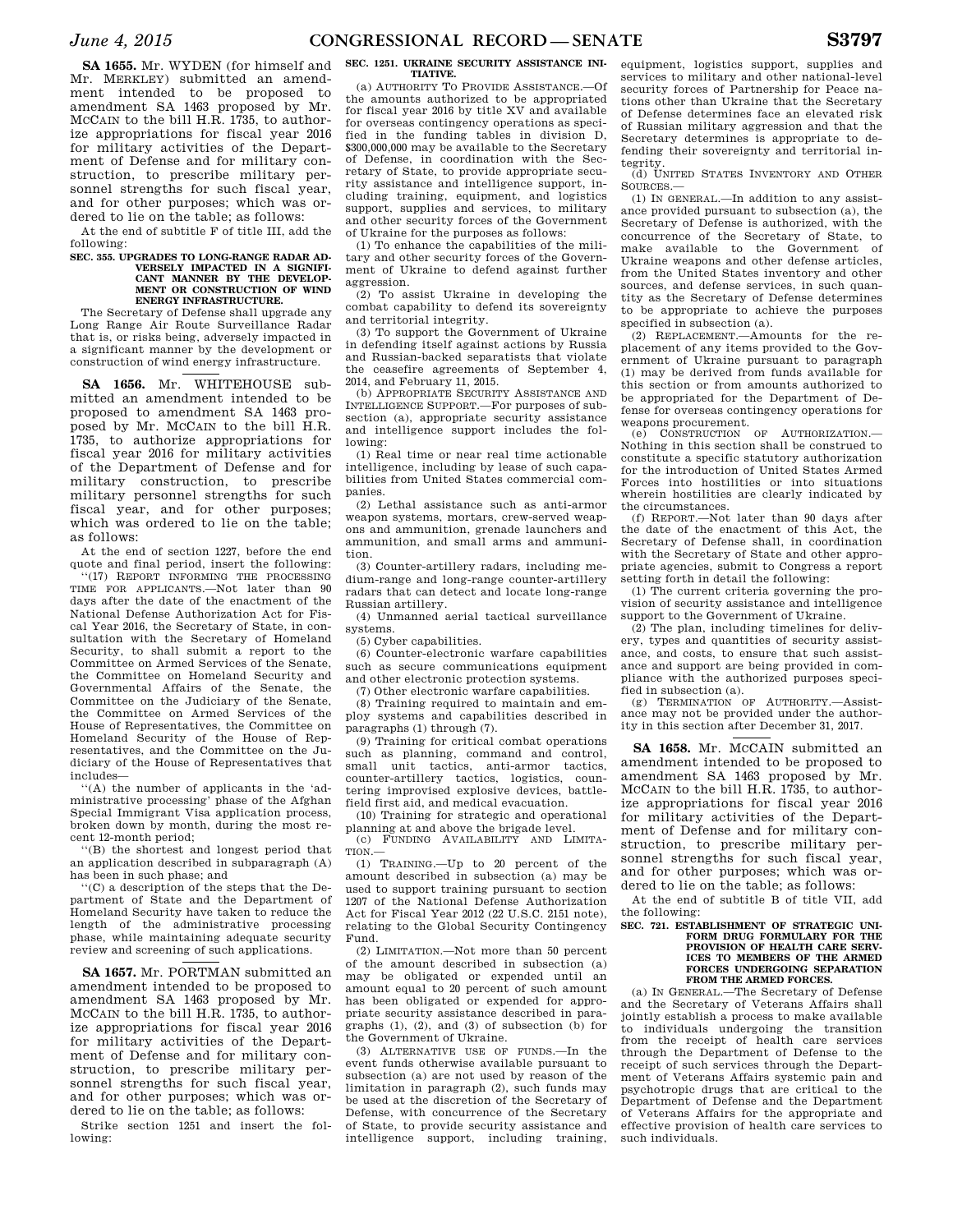(b) STRATEGIC UNIFORM FORMULARY.—

(1) IN GENERAL.—In carrying out subsection (a), the Secretary of Defense and the Secretary of Veterans Affairs shall jointly establish, and from time to time update, a strategic, evidence-based, uniform formulary for the Department of Defense and the Department of Veterans Affairs that includes all appropriate systemic pain and psychotropic drugs that the Secretary of Defense and the Secretary of Veterans Affairs jointly determine are critical to the Department of Defense and the Department of Veterans Affairs for the appropriate and effective provision of health care services to individuals described in such subsection.

(2) INAPPLICABILITY OF CERTAIN PROVISIONS OF LAW.—Section 1074g of title 10, United States Code, shall not apply to the establishing and updating of the formulary required by paragraph (1).

(c) PRESERVATION OF AUTHORITY.—Nothing in this section shall be construed to prohibit the Secretary of Defense and the Secretary of Veterans Affairs from each maintaining their own formularies.

(d) REPORT.—

(1) IN GENERAL.—Not later than 180 days after the date of the enactment of this Act, the Secretary of Defense and the Secretary of Veterans Affairs shall jointly submit to the appropriate committees of Congress a report on the establishment of the formulary under subsection (b).

(2) APPROPRIATE COMMITTEES OF CONGRESS DEFINED.—In this subsection, the term ''appropriate committees of Congress'' means—

(A) the Committee on Armed Services and the Committee on Veterans' Affairs of the Senate; and

(B) the Committee on Armed Services and the Committee on Veterans' Affairs of the House of Representatives.

**SA 1659.** Ms. COLLINS submitted an amendment intended to be proposed to amendment SA 1463 proposed by Mr. MCCAIN to the bill H.R. 1735, to authorize appropriations for fiscal year 2016 for military activities of the Department of Defense and for military construction, to prescribe military personnel strengths for such fiscal year, and for other purposes; which was ordered to lie on the table; as follows:

Strike section 604.

**SA 1660.** Ms. COLLINS submitted an amendment intended to be proposed to amendment SA 1463 proposed by Mr. MCCAIN to the bill H.R. 1735, to authorize appropriations for fiscal year 2016 for military activities of the Department of Defense and for military construction, to prescribe military personnel strengths for such fiscal year, and for other purposes; which was ordered to lie on the table; as follows:

At the end of subtitle A of title XII, add the following:

#### **SEC. 1209. SUPPORT OF FOREIGN FORCES PAR-TICIPATING IN OPERATIONS TO DIS-ARM AND END ATROCITIES COM-MITTED BY BOKO HARAM.**

(a) STATEMENT OF POLICY.—It shall be the policy of the United States Government to—

(1) provide timely civilian and military assistance to the Government of Nigeria and regional partners for efforts to assist civilians harmed by Boko Haram;

(2) permit appropriate members and units of the Armed Forces to train, advise, and assist the security forces of regional partners, including Nigeria, as they conduct operations against Boko Haram and operations to reduce and eliminate the safe havens from which terrorist activity can be perpetrated;

(3) support the long-term capacity of the Government of Nigeria to provide security for schools to protect girls seeking an education, and to combat gender-based violence and gender inequality;

(4) coordinate United States Government efforts with those of other nations and intergovernmental organizations to increase contributions for rescue and recovery efforts and better leverage those contributions to enhance the capacity of the law enforcement and military services of the Government of Nigeria; and

(5) strengthen the operational capacity of the civilian police and judicial system in Nigeria to enhance public safety and prevent crime and gender-based violence, while strengthening accountability measures to prevent corruption and abuses.

(b) AUTHORITY.—The Secretary of Defense, the Secretary of State, and the Attorney General may provide logistic support, supplies, and services, communications, and intelligence, surveillance, and reconnaissance assets to foreign countries participating in operations to mitigate and eliminate the threat posed by Boko Haram.

(c) RULE OF CONSTRUCTION.—Nothing in this section shall be construed to be a declaration of war, an authorization for the use of military force, or any similar authority, nor shall it be construed to limit the authority of the President under the Constitution as Commander in Chief of the Armed Forces. (d) FUNDING.—

(1) IN GENERAL.—Of the amount authorized to be appropriated for the Department of Defense for each of fiscal years 2016 and 2017 for operation and maintenance, not more than \$35,000,000 may be utilized in each such fiscal year to provide support under subsection (b).

(2) AVAILABILITY OF FUNDS ACROSS FISCAL YEARS.—Amounts available under this subsection for a fiscal year for support under the authority in subsection (b) may be used for support under that authority that begins in such fiscal year but ends in the next fiscal year.

## (e) LIMITATIONS.—

(1) IN GENERAL.—The Secretary of Defense, the Secretary of State, or the Attorney General may not use the authority in subsection (b) to provide any type of support that is otherwise prohibited by any provision of law.

(2) MILITARY SUPPORT.—Military support may be provided under the authority in subsection (b) only by the Secretary of Defense.

(3) ELIGIBLE COUNTRIES.—The Secretary of Defense, the Secretary of State, or the Attorney General may not use the authority in subsection (b) to provide support to any foreign country that is otherwise prohibited from receiving such type of support under any other provision of law.

(4) DETERMINATION.—The Secretary of Defense, the Secretary of State, or the Attorney General may not use the authority in subsection (b) to provide any type of support to Nigerian forces unless the Secretary of Defense, with the concurrence of the Secretary of State, determines that the Government of Nigeria is—

(A) undertaking significant efforts to promote the rule of law and hold its security forces accountable for any abuses or criminal activity;

(B) coordinating efforts to combat Boko Haram with neighboring countries;

(C) taking steps to counter extremist ideologies; and

(D) prioritizing the protection of women and girls from gender-based violence.

(f) NOTICE TO CONGRESS ON ELIGIBLE COUN-TRIES FOR MILITARY SUPPORT.—The Secretary of Defense may not provide support under subsection (b) for the national military forces of a country determined to be eligible for such support under that subsection until the Secretary notifies the appropriate committees of Congress of the eligibility of the country for such support.

(g) NOTICE TO CONGRESS ON SUPPORT TO BE PROVIDED.—Not less than 15 days before the date on which funds are obligated to provide support under subsection (b), the Secretary of Defense shall submit to the appropriate committees of Congress a notice setting forth the following:

(1) The type of support to be provided. (2) The national government to be sup-

ported.

(3) The objectives of such support.

(4) The estimated cost of such support.

(5) The intended duration of such support.

(h) DEFINITIONS.—In this section: (1) The term ''appropriate committees of

Congress'' means— (A) the Committee on Armed Services, the

Committee on Foreign Relations, and the Committee on Appropriations of the Senate; and

(B) the Committee on Armed Services, the Committee on Foreign Affairs, and the Committee on Appropriations of the House of Representatives.

(2) The term ''logistic support, supplies, and services'' has the meaning given that term in section 2350(1) of title 10, United States Code.

(i) EXPIRATION.—The authority provided under this section may not be exercised after September 30, 2017.

**SA 1661.** Mr. WARNER (for himself and Mr. KAINE) submitted an amendment intended to be proposed to amendment SA 1463 proposed by Mr. MCCAIN to the bill H.R. 1735, to authorize appropriations for fiscal year 2016 for military activities of the Department of Defense and for military construction, to prescribe military personnel strengths for such fiscal year, and for other purposes; which was ordered to lie on the table; as follows:

At the end of subtitle C of title II, add the following:

#### **SEC. 236. SENSE OF CONGRESS ON DEVELOPING WEAPONS TECHNOLOGIES.**

It is the sense of Congress that railgun and other developing weapons technologies are vital to the future of national security and should be provided the necessary infrastructure to support the continued development of such weapons systems, including all secure space (SCIFs) necessary to incorporate cyber security into weapons systems during development.

**SA 1662.** Mr. WARNER submitted an amendment intended to be proposed to amendment SA 1463 proposed by Mr. MCCAIN to the bill H.R. 1735, to authorize appropriations for fiscal year 2016 for military activities of the Department of Defense and for military construction, to prescribe military personnel strengths for such fiscal year, and for other purposes; which was ordered to lie on the table; as follows:

At the end of subtitle A of title XVI, add the following:

#### **SEC. 1614. COMPREHENSIVE APPROACH TO THE UNITED STATES OVERHEAD SAT-ELLITE ARCHITECTURE.**

(a) FINDINGS.—Congress makes the following findings:

(1) The current approach to the overhead satellite architecture of the United States is increasingly unsustainable in the long run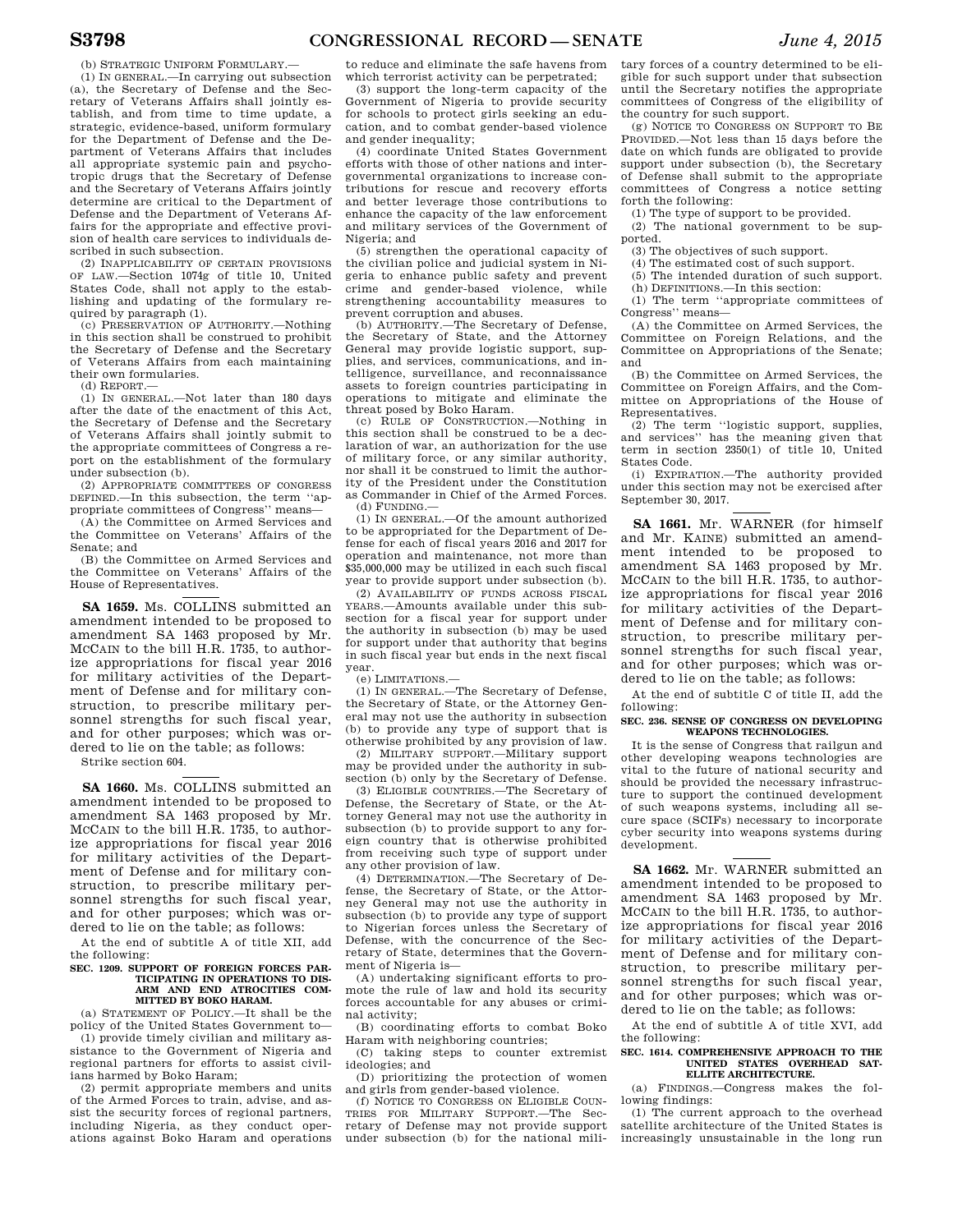due to high and growing costs, long design time, over reliance on large, expensive vehicles that need heavy launch and represent potential single points of failure, an inability to take full advantage of rapid technological innovation in the commercial sector, a lack of commercial-like acquisition practices, a lack of competition, inadequate communications paths and ground processing systems, and the vulnerability to anti-satellite attack without an adequate capability to replace and replenish lost or damaged space vehicles.

(2) The overhead satellite capabilities of the United States are in grave peril due to an over reliance on a big government, centralized planning, and an acquisition model based on a series of 10-year plans.

(3) In past years, the National Reconnaissance Office was the United States model for excellence in acquisition and program management. This was in no small part due to competition within the National Reconnaissance Office between Program A (the Air Force satellite reconnaissance element), Program B (the Central Intelligence Agency satellite reconnaissance element), and Program C (the Navy reconnaissance element), for the best, most innovative, and most costeffective satellite and aircraft reconnaissance systems, which were delivered on time and under budget. Programs A, B, and C existed from 1962 to 1992.

(4) On September 23, 1971, National Security Adviser Henry Kissinger issued a short memo regarding the President's decision to pursue the first electro-optical imaging (EOI) satellite, to be undertaken ''under a realistic funding program, with a view toward achieving an operational capability in 1976.'' It took almost exactly 5 years to design and launch the first KH–11 satellite into orbit on December 19, 1976. The United States needs to get back to this kind of timeline in designing and launching United States overhead reconnaissance satellites.

(5) The United States cannot afford to wait a decade or more from design to launch of a satellite if the United States is to maintain its technological edge.

(6) The culture of innovation and competition must be fostered and reinforced in the requirements, planning, design, and research and development processes for the United States entire overhead satellite architecture, to take into account and prioritize—

(A) the intelligence requirements of United States warfighters and national policymakers;

(B) the need for resiliency and rapid reconstitution of the architecture in an increasingly contested space environment; and

(C) the ability to leverage rapid developments and innovation in commercial sector satellite, processing and sensor technology.

(7) Space is no longer an uncontested environment, as it had been in the past. The United States must be open to innovative solutions such as distributed, disaggregated architectures that could allow for better resiliency against the space threat, and also allow for ready reconstitution, constant replenishment, and frequent technological refresh.

(8) The current cost-constrained budget environment dictates that the United States can no longer ignore the costs of systems and potentially less expensive alternatives.

(9) In April 2009, Secretary of Defense Robert Gates said that the United States needed to reform acquisition across the Department of Defense, that the costs of the ''exquisite solution'' were making defense unaffordable, and that ''we needed to shift away from the 99-percent exquisite service-centric platforms that are so costly and so complex that they take forever to build and only then in very limited quantities. With the pace of

technological and geopolitical change and the range of possible contingencies, we must look more to the 80 percent multi-service solution that can be produced on time, on budget and in significant numbers.'

(10) The National Space Policy of the United States of America issued on June 28, 2010, states ''To promote a robust domestic commercial space industry, departments and agencies shall:

''Purchase and use commercial space capabilities and services to the maximum practical extent when such capabilities and services are available in the marketplace and meet United States Government requirements;

''Modify commercial space capabilities and services to meet government requirements when existing commercial capabilities and services do not fully meet these requirements and the potential modification represents a more cost-effective and timely acquisition approach for the government;

''Develop governmental space systems only when it is in the national interest and there is no suitable, cost-effective United States commercial or, as appropriate, foreign commercial service or system that is or will be available;''.

(b) SENSE OF CONGRESS.—It is the sense of the Congress that—

(1) overhead satellite collection and processing known as commodity overhead satellite collection and processing should be undertaken as much as possible by the commercial sector in order to offload cost and risk from the taxpayer, while national programs should continue their tradition of excellence in innovation to address the truly complex exquisite problem sets and requirements that cannot be addressed by the commercial sector;

(2) overhead satellite architecture should be designed in such a way that a number of elements common to nearly all spacecraft should be standardized, which would bring costs down, simplify execution and preserve the industrial base; and

(3) the entire overhead satellite architecture of the United States, including programs funded by the Department of Defense or by an element of the intelligence community, commercial imagery providers, and foreign partner capabilities, should be viewed and treated as an integrated whole, not simply as a series of satellite systems of the Department of Defense, the intelligence community, or private entities;

(4) the state of the current overhead architecture and planning for the future architecture should receive priority personal attention from the President, the senior national security and scientific advisors to the President, the Director of National Intelligence, the Secretary of Defense, and the Chairman of the Joint Chiefs of Staff to ensure that the architecture—

(A) meets the needs of the United States in peacetime and in wartime; responsibly stewards the taxpayers' dollars;

(B) accurately takes into account cost and performance tradeoffs of the architecture;

(C) meets realistic requirements;

(D) produces and fosters excellence, innovation, and competition;

(E) produces innovative satellite systems in under 5 years that are able to leverage common, standardized design elements and commercially available technologies;

(F) takes advantage of rapid advances in commercial technology, innovation, and commercial-like acquisition practices; and

(G) fosters competition and a robust industrial base.

(c) STRATEGY ON THE UNITED STATES OVER-HEAD SATELLITE ARCHITECTURE.—

(1) REQUIREMENT FOR STRATEGY.—The Director of National Intelligence, the Sec-

retary of Defense, and the Chairman of the Joint Chiefs of Staff shall develop a strategy, with milestones and benchmarks, to ensure that there is a wholesale review of the entire approach of the United States to overhead satellite architecture, including programs of the Department of Defense that are funded under the Military Intelligence Program, programs of elements of the intelligence community that are funded under the National Intelligence Program, programs carried out by the commercial satellite and imagery sectors, and foreign partner capabilities, to ensure that such architecture comports with the principles of the Sense of Congress in subsection (b).

(2) REPORT ON STRATEGY.—Not later than 180 days after the date of the enactment of this Act, the Director of National Intelligence, the Secretary of Defense, and the Chairman of the Joint Chiefs of Staff shall report to the Committee on Armed Services and the Select Committee on Intelligence of the Senate and the Committee on Armed Services and the Permanent Select Committee on Intelligence of the House of Representatives on the strategy required by paragraph (1).

**SA 1663.** Mr. WARNER submitted an amendment intended to be proposed to amendment SA 1463 proposed by Mr. MCCAIN to the bill H.R. 1735, to authorize appropriations for fiscal year 2016 for military activities of the Department of Defense and for military construction, to prescribe military personnel strengths for such fiscal year, and for other purposes; which was ordered to lie on the table; as follows:

At the end of subtitle G of title X, add the following:

#### **SEC. 1085. MODIFICATION OF FEDERAL ACQUISI-TION REGULATION TO ENCOURAGE GOVERNMENT CONTRACTORS TO HIRE VETERANS WITH MILITARY TRAINING IN CYBER AND CYBER-RE-LATED FIELDS.**

The Director of the Office of Management and Budget shall direct the Federal Acquisition Regulatory Council to issue proposed rules by not later than 60 days after the date of the enactment of this Act and, final rules by not later than 270 days after the date of the enactment of this Act that amend the Federal Acquisition Regulation—

(1) to require contractors who are subject to the cost accounting standards under the Federal Acquisition Regulation and who received at least \$25,000,000 in aggregated contracts in each of the prior two fiscal years to develop and maintain a single company-wide veterans employment plan that, at a minimum, includes—

(A) performance metrics for the hiring and training of veterans;

(B) a plan to hire veterans, with a particular focus on veterans who served on active duty in the Armed Forces after September 11, 2001; and

(C) actions that can be used for training veterans for civilian certifications not later than one year after hiring them in skills applicable to Government contracts relating to cyber and cyber related work;

(2) to encourage Federal agencies to modify or waive a skill required for the performance of an awarded contract when the contract supports cyber or cyber-related work and is to be performed by a veteran assigned to work on such contract and the contractor provides training to the veteran in order to meet the modified or waived requirement by not later than one year after the date of such assignment;

(3) to require contractors to validate that—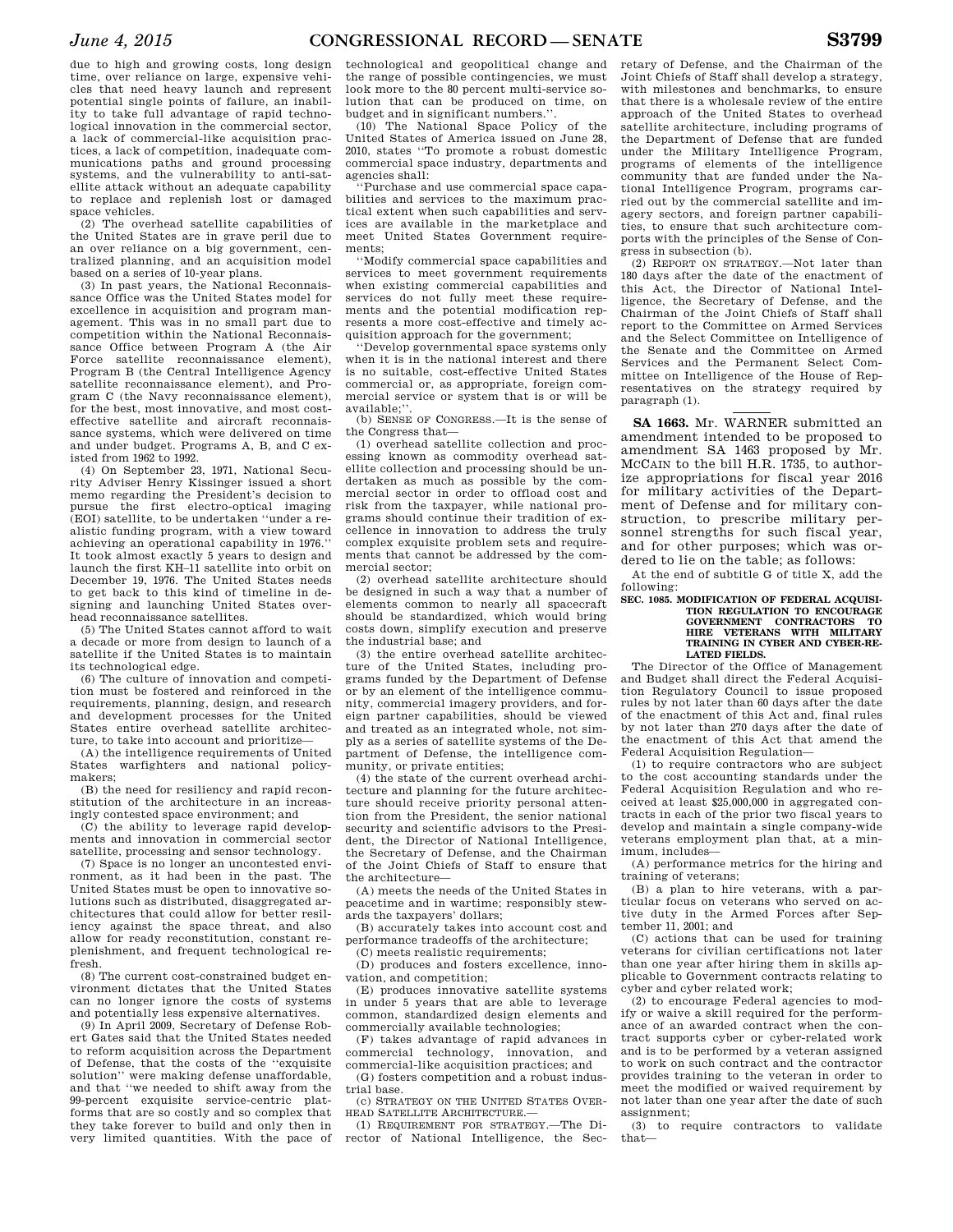(A) the veterans hired by the contractors after the date of the enactment of this Act meet the minimum skill qualification requirements under the contract based on military training; and

(B) the contractors provide training to such veterans in order to meet the original qualification requirement of such contract within one year of such assignment; and

(4) to modify such audit, oversight, and allowable cost requirements as may be applicable to Federal contracts to recognize and take into account the actions taken by a contractor under paragraph (3) as being in compliance with the terms and conditions of a contract.

**SA 1664.** Mr. SCHUMER submitted an amendment intended to be proposed to amendment SA 1463 proposed by Mr. MCCAIN to the bill H.R. 1735, to authorize appropriations for fiscal year 2016 for military activities of the Department of Defense and for military construction, to prescribe military personnel strengths for such fiscal year, and for other purposes; which was ordered to lie on the table; as follows:

At the end of subtitle A of title VIII, add the following:

#### **SEC. 811. IMPLEMENTATION OF VALUE-BASED ACQUISITIONS.**

(a) VALUE-BASED ACQUISITION PROCESS RE-QUIRED.—

(1) IN GENERAL.—Not later than 90 days after the date of the enactment of this Act, the Secretary of Defense and the Secretaries of each of the military departments shall independently submit to the congressional defense committees a study that proposes methodologies for measuring and optimizing the targeted and returned value of each department's acquisition portfolio, as quantifiable and verifiable as a function of utility, monetary cost, and time-to-capability and for purposes of comprising the disparate capability options that might populate an optimal portfolio.

(2) SCOPE OF METHODOLOGY.—The value based acquisition portfolio management methodology proposed under this subsection shall—

(A) consider demonstrated commercial and government best practice for value-centric management, engineering, and procurement;

(B) consider watchdog report recommendations regarding Department of Defense aquisition shortcomings;

(C) be consistent with the intent of existing and emerging acquisition and related policies;

(D) address linkages and collaboration across Defense [PPBS, JCIDS, A&A], Engineering, Procurement, and Sustainment processes; and

(E) provide mathematically robust, tailorable, optimization algorithms suitable for supporting value-based acquisition portfolio investment decisions, and management across the spectrum of Department of Defense programs.

**SA 1665.** Mr. KIRK submitted an amendment intended to be proposed to amendment SA 1463 proposed by Mr. MCCAIN to the bill H.R. 1735, to authorize appropriations for fiscal year 2016 for military activities of the Department of Defense and for military construction, to prescribe military personnel strengths for such fiscal year, and for other purposes; which was ordered to lie on the table; as follows:

At the end of subtitle E of title VIII, add **SEC. 1230. SENSE OF CONGRESS ON THE SECU**the following:

#### **SEC. 884. USE OF ORGANIC INDUSTRIAL BASE FOR PROCUREMENT OF CERTAIN ITEMS.**

(a) GUIDANCE.—The Secretary of Defense, in consultation with the Director of the Defense Logistics Agency, shall issue feasible policy recommendations that could increase the efficiency and effectiveness within the existing capabilities of the organic industrial base.

(b) REPORT.—Not later than 180 days after the date of the enactment of this Act, the Secretary of Defense, in consultation with the Director of the Defense Logistics Agency, shall submit to the congressional defense committees a report describing implementation of the guidance issued under subsection (a) and including recommendations to increase efficiency and effectiveness within the existing capabilities of the organic base.

**SA 1666.** Mr. KIRK (for himself, Mr. DURBIN, Mr. INHOFE, Mr. MARKEY, Mr. MANCHIN, and Ms. WARREN) submitted an amendment intended to be proposed to amendment SA 1463 proposed by Mr. MCCAIN to the bill H.R. 1735, to authorize appropriations for fiscal year 2016 for military activities of the Department of Defense and for military construction, to prescribe military personnel strengths for such fiscal year, and for other purposes; which was ordered to lie on the table; as follows:

At the end of subtitle G of title X, add the following:

## **SEC. 1085. OBSERVANCE OF VETERANS DAY.**

(a) TWO MINUTES OF SILENCE.—Chapter 1 of title 36, United States Code, is amended by adding at the end the following new section:

## **''§ 145. Veterans Day**

''The President shall issue each year a proclamation calling on the people of the United States to observe two minutes of silence on Veterans Day in honor of the service and sacrifice of veterans throughout the history of the Nation, beginning at—

''(1) 3:11 p.m. Atlantic standard time;

''(2) 2:11 p.m. eastern standard time;

''(3) 1:11 p.m. central standard time;

''(4) 12:11 p.m. mountain standard time;

''(5) 11:11 a.m. Pacific standard time;

''(6) 10:11 a.m. Alaska standard time; and ''(7) 9:11 a.m. Hawaii-Aleutian standard time.

(b) CLERICAL AMENDMENT.—The table of sections for chapter 1 of title 36, United States Code, is amended by adding at the end the following new item:

''145. Veterans Day.''.

**SA 1667.** Mr. MCCAIN (for himself and Mr. BLUNT) submitted an amendment intended to be proposed to amendment SA 1463 proposed by Mr. MCCAIN to the bill H.R. 1735, to authorize appropriations for fiscal year 2016 for military activities of the Department of Defense and for military construction, to prescribe military personnel strengths for such fiscal year, and for other purposes; which was ordered to lie on the table; as follows:

At the end of subtitle B of title XII, add the following:

**RITY AND PROTECTION OF IRANIAN DISSIDENTS LIVING IN CAMP LIB-ERTY, IRAQ.** 

(a) FINDINGS.—Congress makes the following findings:

(1) The residents of Camp Liberty, Iraq, renounced violence and unilaterally disarmed more than a decade ago.

(2) The United States recognized the residents of the former Camp Ashraf who now reside in Camp Liberty as ''protected persons'' under the Fourth Geneva Convention and committed itself to protect the residents.

(3) The deterioration in the overall security situation in Iraq has increased the vulnerability of Camp Liberty residents to attacks from proxies of the Iranian Revolutionary Guards Corps and Sunni extremists associated with the Islamic State of Iraq and the Levant (ISIL).

(4) The increased vulnerability underscores the need for an expedited relocation process and that these Iranian dissidents will neither be safe nor secure in Camp Liberty.

(b) SENSE OF CONGRESS.—It is the sense of Congress that the United States should—

(1) take prompt and appropriate steps in accordance with international agreements to promote the physical security and protection of Camp Liberty residents;

(2) urge the Government of Iraq to uphold its commitments to the United States to ensure the safety and well-being of those living in Camp Liberty;

(3) urge the Government of Iraq to ensure continued and reliable access to food, clean water, electricity and other energy needs, and any other equipment and supplies necessary to sustain the residents during periods of attack or siege by external forces;

(4) oppose the extradition of Camp Liberty residents to Iran;

(5) implement a strategy to provide for the safe, secure, and permanent relocation of Camp Liberty residents that includes the steps that would need to be taken by the United States, the United Nations High Commissioner for Refugees (UNHCR), and the Camp Liberty residents to potentially relocate some residents to the United States;

(6) encourage the residents of Camp Liberty to fully cooperate with United States, Iraq, and international authorities in the relocation process; and

(7) assist the United Nations High Commissioner for Refugees in expediting the ongoing resettlement of all residents of Camp Liberty to safe locations outside Iraq.

**SA 1668.** Mr. BOOZMAN submitted an amendment intended to be proposed to amendment SA 1463 proposed by Mr. MCCAIN to the bill H.R. 1735, to authorize appropriations for fiscal year 2016 for military activities of the Department of Defense and for military construction, to prescribe military personnel strengths for such fiscal year, and for other purposes; which was ordered to lie on the table; as follows:

At the end of subtitle D of title III, add the following:

## **SEC. 332. REPORT ON AIR NATIONAL GUARD MIS-SION CHANGES AND IMPACTS TO PUBLIC AIRPORTS.**

 $(a)$  REPORT $-$ 

(1) REPORT REQUIRED.—Not later than 180 days after the date of the enactment of this Act, the Secretary of the Air Force shall submit to the congressional defense committees a report detailing the number of Air National Guard units that have undergone a mission change in the previous 5 years and who are tenants at a public airport.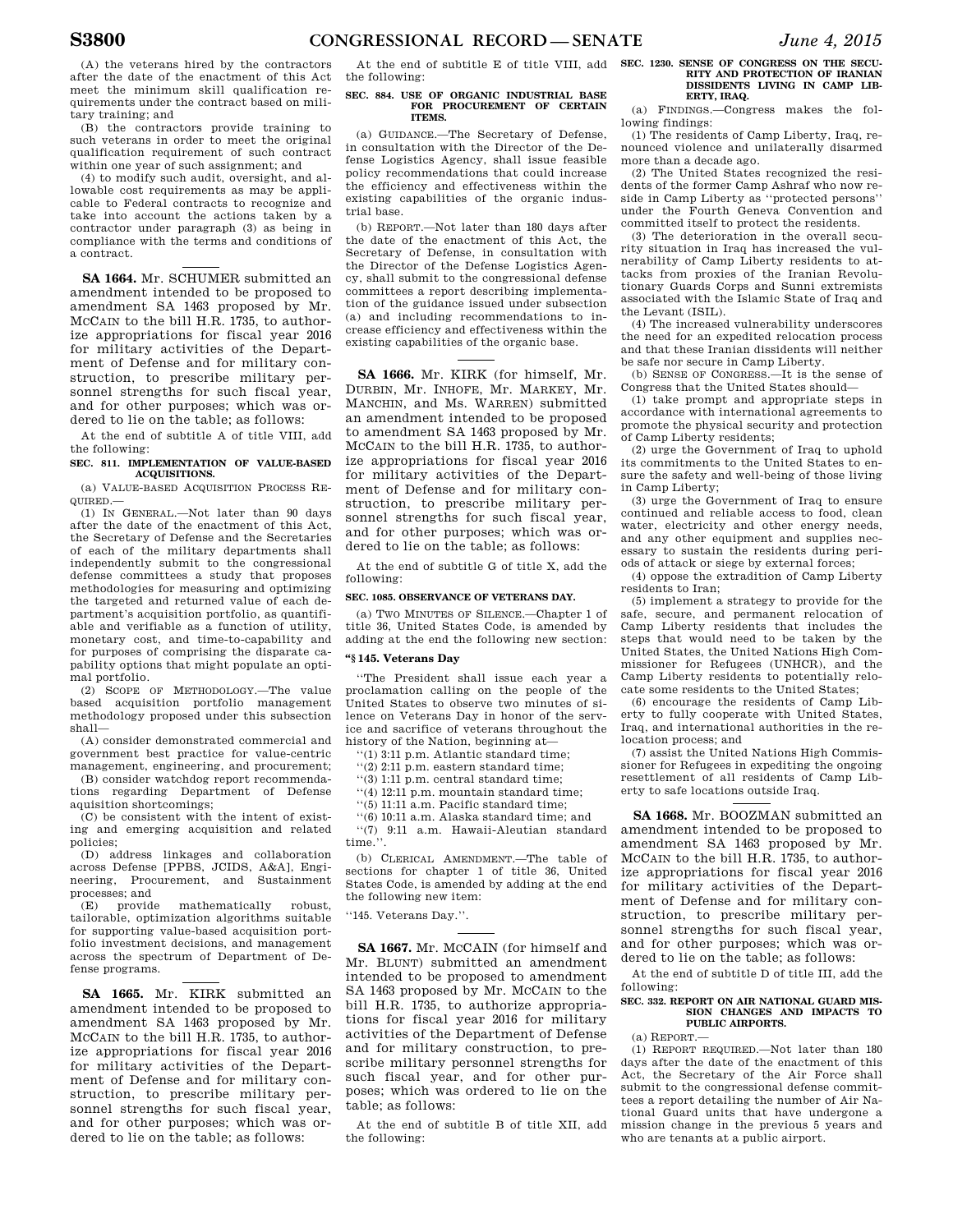(2) ELEMENTS.—The report required under paragraph (1) shall include the following elements:

(A) A comprehensive list of Air National Guard units, by State, that have undergone a mission change from a flying mission to a remotely piloted aircraft mission, an intelligence mission, or any other type of mission that does not involve operating and maintaining manned aircraft at a public airport in the previous 5 years.

(B) An assessment of which units listed in subparagraph (A), prior to undergoing a mission change, had an Airport Joint Use Agreement in place with the public airport where the unit is a tenant in order to financially compensate that airport for the use of runways, taxiways, air traffic control towers, crash, rescue and firefighting services, or any other relevant services.

(C) The annual amount for the previous 5 years that each Air National Guard unit listed under subparagraph (B) paid to the public airport at which they are a tenant under that unit's Airport Joint Use Agreement.

(D) An assessment of which units listed under subparagraph (B) have subsequently canceled their Airport Joint Use Agreement since undergoing a mission change.

(E) A cost assessment, by unit listed in subparagraph (D), of what the rental value is for the property that the unit occupies at the public airport where the unit is a tenant.

(F) An evaluation from the Office of Economic Adjustment on whether and under what circumstances the Office can offer financial assistance to public airports that have an Air National Guard unit as a tenant that has undergone a mission change that resulted in the termination of an Airport Joint Use Agreement.

(b) DEFINITIONS.

(1) In this section, the term ''public airport,'' means an airport that is open to civilian air traffic, both private and commercial.

(2) In this section, the term ''rental value,'' means the amount which, in a competitive market, a well-informed and willing lessee would pay and which a well-informed and willing lessor would accept for the temporary use and enjoyment of the property.

**SA 1669.** Mr. BOOZMAN (for himself, Mr. DONNELLY, and Mr. TOOMEY) submitted an amendment intended to be proposed to amendment SA 1463 proposed by Mr. MCCAIN to the bill H.R. 1735, to authorize appropriations for fiscal year 2016 for military activities of the Department of Defense and for military construction, to prescribe military personnel strengths for such fiscal year, and for other purposes; which was ordered to lie on the table; as follows:

At the end of subtitle G of title X, add the following:

## **SEC. 1085. PROVISION OF STATUS UNDER LAW BY HONORING CERTAIN MEMBERS OF THE RESERVE COMPONENTS OF THE ARMED FORCES AS VETERANS.**

(a) IN GENERAL.—Chapter 1 of title 38, United States Code, is amended by inserting after section 107 the following new section:

## **''§ 107A. Honoring as veterans certain persons who performed service in the reserve components**

''Any person who is entitled under chapter 1223 of title 10 to retired pay for nonregular service or, but for age, would be entitled under such chapter to retired pay for nonregular service shall be honored as a veteran but shall not be entitled to any benefit by reason of this section.''.

(b) CLERICAL AMENDMENT.—The table of sections at the beginning of such chapter is amended by inserting after the item relating to section 107 the following new item:

''107A. Honoring as veterans certain persons who performed service in the reserve components.''.

**SA 1670.** Ms. HIRONO submitted an amendment intended to be proposed to amendment SA 1463 proposed by Mr. MCCAIN to the bill H.R. 1735, to authorize appropriations for fiscal year 2016 for military activities of the Department of Defense and for military construction, to prescribe military personnel strengths for such fiscal year, and for other purposes; which was ordered to lie on the table; as follows:

On page 653, between lines 17 and 18, insert the following:

(D) Australia.

(E) Japan.

**SA 1671.** Ms. HIRONO submitted an amendment intended to be proposed to amendment SA 1463 proposed by Mr. MCCAIN to the bill H.R. 1735, to authorize appropriations for fiscal year 2016 for military activities of the Department of Defense and for military construction, to prescribe military personnel strengths for such fiscal year, and for other purposes; which was ordered to lie on the table; as follows:

At the end of subtitle E of title XII, add the following:

**SEC. 1264. SPECIAL FOREIGN MILITARY SALES STATUS FOR THE PHILIPPINES.** 

The Arms Export Control Act (22 U.S.C. 2751 et seq.) is amended—

(1) in sections  $3(d)(2)(B)$ ,  $3(d)(3)(A)(i)$ ,  $3(d)(5)$ ,  $21(e)(2)(A)$ ,  $36(b)$ ,  $36(c)$ ,  $36(d)(2)(A)$ ,  $62(c)(1)$ , and  $63(a)(2)$ , by inserting "the Philippines,'' before ''or New Zealand'' each place it appears;

 $(2)$  in section  $3(b)(2)$ , by inserting "the Government of the Philippines,'' before ''or the Government of New Zealand''; and

(3) in section 21(h), by inserting ''the Philippines,'' before ''or Israel'' each place it appears.

**SA 1672.** Ms. BALDWIN submitted an amendment intended to be proposed to amendment SA 1463 proposed by Mr. MCCAIN to the bill H.R. 1735, to authorize appropriations for fiscal year 2016 for military activities of the Department of Defense and for military construction, to prescribe military personnel strengths for such fiscal year, and for other purposes; which was ordered to lie on the table; as follows:

At the end of subtitle E of title VIII, add the following:

## **SEC. 884. ASSESSMENT OF THE INDUSTRIAL BASE TO MANUFACTURE CERTAIN AUXIL-IARY SHIP COMPONENTS.**

(a) ASSESSMENT.—The Secretary of the Navy shall conduct an assessment of the ability of the industrial base to manufacture and support the following components for auxiliary ships:

(1) Auxiliary equipment, including pumps, for all shipboard services.

(2) Propulsion system components, including engines, reduction gears, and propellers. (3) Shipboard cranes and spreaders for shipboard cranes.

(b) SCOPE.—In conducting the assessment required under subsection (a), the Secretary shall examine the potential cost, schedule, and performance impacts by ship class if procurement of the components described in such subsection were limited to manufacturers in the National Technology and Industrial Base.

(c) DETERMINATION REQUIRED.—Upon completion of the assessment required under subsection (a), the Secretary shall make a determination whether manufacturers of the components described in such subsection should be included in the National Technology and Industrial Base.

(d) REPORT.—Not later than February 15, 2016, the Secretary of the Navy shall submit a report to the congressional defense committees based on the results of the assessment required under subsection (a) and the determination required under subsection (c).

**SA 1673.** Mr. WARNER submitted an amendment intended to be proposed to amendment SA 1463 proposed by Mr. MCCAIN to the bill H.R. 1735, to authorize appropriations for fiscal year 2016 for military activities of the Department of Defense and for military construction, to prescribe military personnel strengths for such fiscal year, and for other purposes; which was ordered to lie on the table; as follows:

At the end of subtitle C of title VII, add the following:

#### **SEC. 738. STUDY ON PROVIDING CONCURRENT CERTIFICATION BY DEPARTMENT OF DEFENSE AND DEPARTMENT OF VETERANS AFFAIRS TO PHYSICIANS SERVING ON ACTIVE DUTY.**

(a) IN GENERAL.—The Secretary of Defense and the Secretary of Veterans Affairs shall jointly conduct a study on the feasibility and advisability of providing any member of the Armed Forces on active duty serving as a physician with certification to practice as a physician for the Department of Veterans Affairs in order to facilitate the transition of such member to employment in the Department of Veterans Affairs upon the retirement, separation, or release of such member from the Armed Forces.

(b) REPORT.—Not later than 180 days after the date of the enactment of this Act, the Secretary of Defense and the Secretary of Veterans Affairs shall jointly submit to Congress a report on the feasibility and advisability of providing members of the Armed Forces on active duty serving as physicians with the certification described in subsection (a).

**SA 1674.** Mr. WARNER submitted an amendment intended to be proposed to amendment SA 1463 proposed by Mr. MCCAIN to the bill H.R. 1735, to authorize appropriations for fiscal year 2016 for military activities of the Department of Defense and for military construction, to prescribe military personnel strengths for such fiscal year, and for other purposes; which was ordered to lie on the table; as follows:

At the end of subtitle B of title VII, add the following:

#### **SEC. 721. PILOT PROGRAM ON SHARING OF PHY-SICIAN WORKFORCE AMONG DE-PARTMENT OF DEFENSE AND DE-PARTMENT OF VETERANS AFFAIRS.**

(a) IN GENERAL.—The Secretary of Defense and the Secretary of Veterans Affairs shall jointly conduct a pilot program to assess the feasibility and advisability of allowing medical facilities of the Department of Defense and medical facilities of the Department of Veterans Affairs that are located within 40 miles of each other to share primary care physicians for the purpose of performing routine medical care.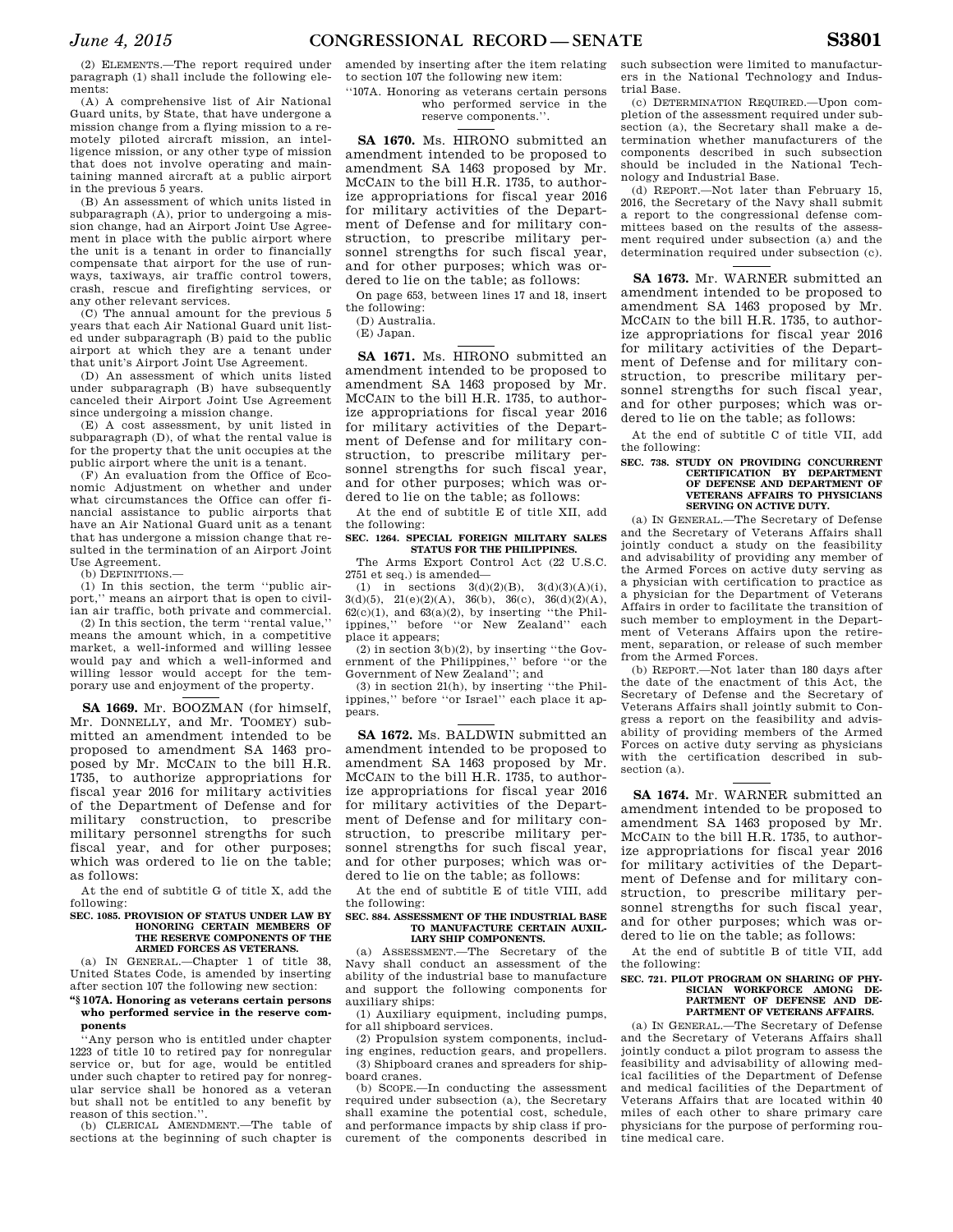(b) ADMINISTRATIVE ACTIONS NECESSARY. In carrying out the pilot program, the Secretary of Defense and the Secretary of Veterans Affairs shall jointly determine the administrative action required to be taken by each Secretary—

(1) to ensure the sharing of scheduling records and medical records between the Department of Defense and the Department of Veterans Affairs;

(2) to minimize the impact of the pilot program on wait times and patient load at each medical facility participating in the pilot program; and

(3) to maintain a high quality of care at each such medical facility. (c) LOCATION OF CARE.—To the maximum

extent possible, health care provided to a patient under the pilot program shall be provided at the location in which the patient would have been provided health care if the pilot program was not being carried out.

**SA 1675.** Mr. UDALL submitted an amendment intended to be proposed to amendment SA 1463 proposed by Mr. MCCAIN to the bill H.R. 1735, to authorize appropriations for fiscal year 2016 for military activities of the Department of Defense and for military construction, to prescribe military personnel strengths for such fiscal year, and for other purposes; which was ordered to lie on the table; as follows:

At the end of subtitle C of title II, add the following:

# **SEC. 236. AUTHORIZATION FOR CONDUCT OF TECHNOLOGY TRANSFER PILOT PROGRAMS.**

The Secretary of Defense may carry out one or more pilot programs through the research laboratories of the Department of Defense to expand technology transfer activities by partnering with regional research universities and nonprofit research corporations to spur innovation, economic growth, and a high-tech, diverse workforce.

**SA 1676.** Mr. UDALL (for himself and Mr. HEINRICH) submitted an amendment intended to be proposed to amendment SA 1463 proposed by Mr. MCCAIN to the bill H.R. 1735, to authorize appropriations for fiscal year 2016 for military activities of the Department of Defense and for military construction, to prescribe military personnel strengths for such fiscal year and for other purposes; which was ordered to lie on the table; as follows:

At the end of subtitle G of title X, add the following:

## **SEC. 1085. EXPANSION OF ELIGIBILITY FOR POST-9/11 EDUCATIONAL ASSISTANCE TO INCLUDE SERVICE ON ACTIVE DUTY IN ENTRY LEVEL AND SKILL TRAIN-CERTAIN CUMSTANCES.**

(a) FOR INDIVIDUALS WHO SERVE BETWEEN 18 AND 24 MONTHS.—Section 3311(b)(5)(A) of title 38, United States Code, is amended by striking ''excluding'' and inserting ''including''.

(b) FOR INDIVIDUALS WHO SERVED IN OPER-ATION ENDURING FREEDOM, OPERATION IRAQI FREEDOM, OR CERTAIN OTHER CONTINGENCY OPERATIONS.—Section 3311(b) of such title is amended in paragraphs  $(6)(A)$  and  $(7)(A)$  by striking ''excluding service on active duty in entry level and skill training'' and inserting ''including service on active duty in entry level and skill training for individuals who served on active duty in the Armed Forces in Operation Enduring Freedom, Operation Iraqi Freedom, Operation New Dawn, or any

other contingency operation (as that term is defined in section 101 of title 10) and excluding service on active duty in entry level and skill training for all other individuals''.

**SA 1677.** Mr. UDALL submitted an amendment intended to be proposed to amendment SA 1463 proposed by Mr. MCCAIN to the bill H.R. 1735, to authorize appropriations for fiscal year 2016 for military activities of the Department of Defense and for military construction, to prescribe military personnel strengths for such fiscal year, and for other purposes; which was ordered to lie on the table; as follows:

At the end of subtitle C of title VII, add the following:

#### **SEC. 738. SUBMITTAL OF INFORMATION TO SEC-RETARY OF VETERANS AFFAIRS RE-LATING TO EXPOSURE TO AIRBORNE HAZARDS AND OPEN BURN PITS.**

(a) IN GENERAL.—Not later than 180 days after the date of the enactment of this Act, and periodically thereafter, the Secretary of Defense shall submit to the Secretary of Veterans Affairs such information in the possession of the Secretary of Defense as the Secretary of Veterans Affairs considers necessary to supplement and support—

(1) the development of information to be included in the Airborne Hazards and Open Burn Pit Registry established by the Department of Veterans Affairs under section 201 of the Dignified Burial and Other Veterans' Benefits Improvement Act of 2012 (Public Law 112–260; 38 U.S.C. 527 note); and

(2) research and development activities conducted by the Department of Veterans Affairs to explore the potential health risks of exposure by members of the Armed Forces to environmental factors in Iraq and Afghanistan, in particular the connection of such exposure to respiratory illnesses such as chronic cough, chronic obstructive pulmonary disease, constrictive bronchiolitis, and pulmonary fibrosis.

(b) INCLUSION OF CERTAIN INFORMATION.— The Secretary of Defense shall include in the information submitted to the Secretary of Veterans Affairs under subsection (a) information on any research and surveillance efforts conducted by the Department of Defense to evaluate the incidence and prevalence of respiratory illnesses among members of the Armed Forces who were exposed to open burn pits while deployed overseas.

**SA 1678.** Mr. PAUL submitted an amendment intended to be proposed to amendment SA 1463 proposed by Mr. MCCAIN to the bill H.R. 1735, to authorize appropriations for fiscal year 2016 for military activities of the Department of Defense and for military construction, to prescribe military personnel strengths for such fiscal year, and for other purposes; which was ordered to lie on the table; as follows:

At the appropriate place, insert the following:

## **SEC. \_\_\_\_\_\_. IMPROVED ENUMERATION OF MEM-**<br>**BERS OF THE ARMED FORCES IN ANY TABULATION OF TOTAL POPU-LATION BY SECRETARY OF COM-MERCE.**

(a) IN GENERAL.—Section 141 of title 13, United States Code, is amended—

(1) by redesignating subsection (g) as subsection (h); and

(2) by inserting after subsection (f) the following:

''(g) Effective beginning with the 2020 decennial census of population, in taking any tabulation of total population by States, the Secretary shall take appropriate measures to ensure, to the maximum extent practicable, that all members of the Armed Forces deployed abroad on the date of taking such tabulation are—

''(1) fully and accurately counted; and

''(2) properly attributed to the State in which their permanent duty station or homeport is located on such date."

(b) CONSTRUCTION.—The amendments made by subsection (a) shall not be construed to affect the residency status of any member of the Armed Forces under any provision of law other than title 13, United States Code.

**SA 1679.** Mr. PAUL submitted an amendment intended to be proposed to amendment SA 1463 proposed by Mr. MCCAIN to the bill H.R. 1735, to authorize appropriations for fiscal year 2016 for military activities of the Department of Defense and for military construction, to prescribe military personnel strengths for such fiscal year, and for other purposes; which was ordered to lie on the table; as follows:

At the appropriate place, insert the following:

## SEC. \_\_\_\_\_\_. NATURAL GAS PRODUCTION, TREAT-<br>MENT, MANAGEMENT, AND USE, FORT KNOX, KENTUCKY.

(a) IN GENERAL.—Chapter 449 of title 10, United States Code, is amended by adding at the end of the following:

**''§ 4781. Natural gas production, treatment, management, and use, Fort Knox, Kentucky** 

''(a) AUTHORITY.—The Secretary of the Army (referred to in this section as the 'Secretary') may provide, by contract or otherwise, for the production, treatment, management, and use of natural gas located under Fort Knox, Kentucky, without regard to section 3 of the Mineral Leasing Act for Acquired Lands (30 U.S.C. 352).

''(b) LIMITATION ON USES.—Any natural gas produced pursuant to subsection (a)—

''(1) may only be used to support activities and operations at Fort Knox; and

''(2) may not be sold for use elsewhere.

''(c) OWNERSHIP OF FACILITIES.—The Secretary may take ownership of any gas production and treatment equipment and facilities and associated infrastructure from a contractor in accordance with the terms of a contract or other agreement entered into pursuant to subsection (a).

''(d) NO APPLICATION ELSEWHERE.—

''(1) IN GENERAL.—The authority provided by this section applies only with respect to Fort Knox, Kentucky.

''(2) EFFECT OF SECTION.—Nothing in this section authorizes the production, treatment, management, or use of natural gas resources underlying any Department of Defense installation other than Fort Knox.

''(e) APPLICABILITY.—The authority of the Secretary under this section is effective beginning on August 2, 2007.''.

(b) CLERICAL AMENDMENT.—The table of sections of chapter 449 of title 10, United States Code, is amended by adding at the end the following:

## ''4781. Natural gas production, treatment, management, and use, Fort Knox, Kentucky.''.

**SA 1680.** Mr. PAUL submitted an amendment intended to be proposed to amendment SA 1463 proposed by Mr. MCCAIN to the bill H.R. 1735, to authorize appropriations for fiscal year 2016 for military activities of the Department of Defense and for military construction, to prescribe military personnel strengths for such fiscal year,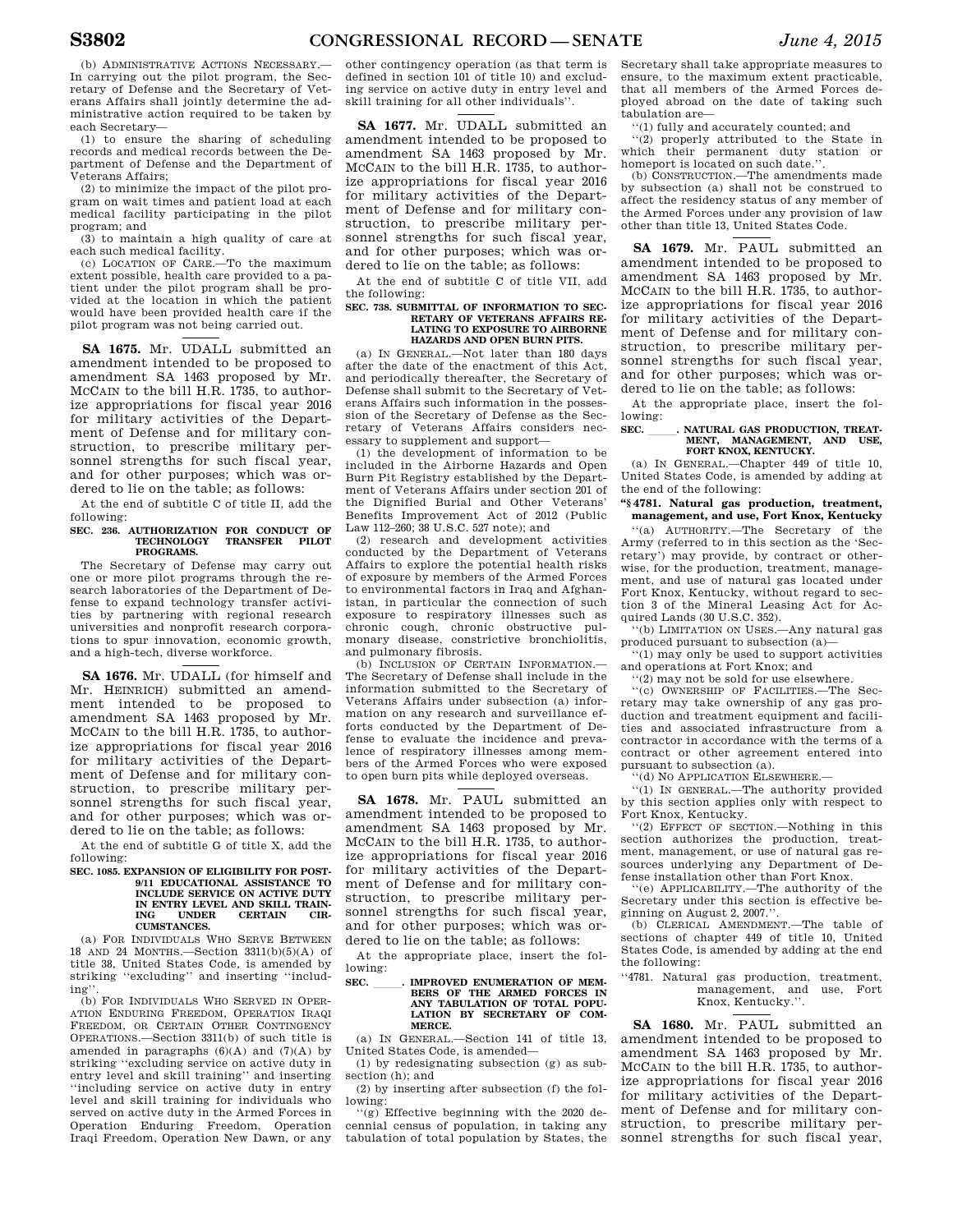and for other purposes; which was ordered to lie on the table; as follows:

At the end of subtitle F of title X, add the following:

#### **SEC. 1065. DECLASSIFICATION AND PUBLIC RE-LEASE OF CERTAIN REDACTED POR-TIONS OF THE JOINT INQUIRY INTO INTELLIGENCE COMMUNITY ACTIVI-TIES BEFORE AND AFTER THE TER-RORIST ATTACKS OF SEPTEMBER 2001.**

(a) DECLASSIFICATION AND PUBLIC RELEASE<br>OF THE JOINT INQUIRY INTO INTELLIGENCE THE JOINT INQUIRY INTO INTELLIGENCE COMMUNITY ACTIVITIES BEFORE AND AFTER THE TERRORIST ATTACKS OF SEPTEMBER 2001.—Not later than 60 days after the date of the enactment of this Act and subject to subsection (b), the President shall declassify and release to the public the previously redacted portions of the report on the Joint Inquiry into Intelligence Community Activities Before and After the Terrorist Attacks of September 2001, filed in the Senate and the House of Representatives on December 20, 2002, including all the material under the heading ''Part Four—Findings, Discussion and Narrative Regarding Certain Sensitive National Security Matters''.

(b) EXCEPTION FOR NAMES AND INFORMATION OF INDIVIDUALS AND CERTAIN METHODOLO-GIES.—Notwithstanding subsection (a), the President is not required to declassify and release to the public the names and identifying information of individuals or specific methodologies described in the report referred to in subsection (a) if such declassification and release would result in imminent lawless action or compromise presently on-going national security operations.

**SA 1681.** Mrs. MURRAY submitted an amendment intended to be proposed to amendment SA 1463 proposed by Mr. MCCAIN to the bill H.R. 1735, to authorize appropriations for fiscal year 2016 for military activities of the Department of Defense and for military construction, to prescribe military personnel strengths for such fiscal year, and for other purposes; which was ordered to lie on the table; as follows:

At the end of subtitle E of title VIII, add the following:

## **SEC. 884. PROCUREMENT OF ANCHOR AND MOOR-ING CHAIN.**

Section 2534(a)(3) of title 10, United States Code, is amended—

(1) in the paragraph heading, by inserting ''AND MOORINGS'' after ''NAVAL VESSELS''; and (2) by adding at the end the following new

subparagraph: ''(C) Department of Defense moorings and

components.''.

**SA 1682.** Mrs. MURRAY submitted an amendment intended to be proposed to amendment SA 1463 proposed by Mr. MCCAIN to the bill H.R. 1735, to authorize appropriations for fiscal year 2016 for military activities of the Department of Defense and for military construction, to prescribe military personnel strengths for such fiscal year, and for other purposes; which was ordered to lie on the table; as follows:

At the end of subtitle A of title III, add the following:

## **SEC. 302. ADDITIONAL FUNDS FOR THE OFFICE OF ECONOMIC ADJUSTMENT.**

(a) ADDITIONAL FUNDS FOR OPERATION AND MAINTENANCE, DEFENSE-WIDE.—The amount authorized to be appropriated for fiscal year 2016 by section 301 for operation and maintenance is hereby increased by \$33,100,000, with the amount of the increase to be available for operation and maintenance, Defensewide, for the Office of Economic Adjustment for the Defense Industry Adjustment.

(b) OFFSET.—The amount authorized to be appropriated for fiscal year 2016 by section 1503 for procurement for overseas contingency operations is hereby reduced by \$33,100,000, with the amount of the reduction to be applied to amounts available for the Joint Improvised Explosive Device Defeat Fund for Staff and Infrastructure.

**SA 1683.** Mrs. MURRAY (for herself, Mr. MURPHY, Mrs. GILLIBRAND, and Mr. BLUNT) submitted an amendment intended to be proposed to amendment SA 1463 proposed by Mr. MCCAIN to the bill H.R. 1735, to authorize appropriations for fiscal year 2016 for military activities of the Department of Defense and for military construction, to prescribe military personnel strengths for such fiscal year, and for other purposes; which was ordered to lie on the table; as follows:

At the end of subtitle A of title VII, add the following:

#### **SECTION 706. BEHAVIORAL HEALTH TREATMENT OF DEVELOPMENTAL DISABILITIES UNDER THE TRICARE PROGRAM.**

(a) BEHAVIORAL HEALTH TREATMENT OF DE-<br>ELOPMENTAL DISABILITIES UNDER VELOPMENTAL TRICARE.—Section 1077 of title 10, United States Code, is amended by adding at the end the following new subsection:

''(g)(1) Subject to paragraph (4), in providing health care under subsection (a), the treatment of developmental disabilities (as defined in section 102(8) of the Developmental Disabilities Assistance and Bill of Rights Act of 2000 (42 U.S.C. 15002(8))), including autism spectrum disorder, shall include behavioral health treatment, including applied behavior analysis, when prescribed by a physician or psychologist.

 $(2)$  In carrying out this subsection, the Secretary shall ensure that—

''(A) except as provided by subparagraph  $(B)$ —

 $\cdot$ <sup>''</sup>(i) in the case of a State that requires licensing or certification of applied behavioral analysts under State law, applied behavior analysis or other behavioral health treatment is provided by an individual who is licensed or certified to provide such analysis or treatment in accordance with the laws of the State; and

''(ii) in the case of a State other than a State described in clause (i), applied behavior analysis or other behavioral health treatment is provided by an individual who is licensed or certified by an accredited national certification board to provide such analysis or treatment; and

''(B) applied behavior analysis or other behavioral health treatment may be provided by an employee, contractor, or trainee of a person described in subparagraph (A) if the employee, contractor, or trainee meets minimum qualifications, training, and supervision requirements as set forth by the Secretary.

''(3) Nothing in this subsection shall be construed as limiting or otherwise affecting the benefits provided to a covered beneficiary under—

''(A) this chapter;

''(B) title XVIII of the Social Security Act (42 U.S.C. 1395 et seq.); or

''(C) any other law.

''(4)(A) Treatment may be provided under this subsection in a fiscal year only to the extent that amounts are provided in advance in appropriations Acts for the provision of such treatment for such fiscal year in the Defense Dependents Developmental Disabilities Account.

''(B) Funds for treatment under this subsection may be derived only from the Defense Dependents Developmental Disabilities Account.

(b) DEFENSE DEPENDENTS DEVELOPMENTAL DISABILITIES ACCOUNT.—

(1) ESTABLISHMENT.—

(A) IN GENERAL.—There is hereby established on the books of the Treasury an account to be known as the ''Defense Dependents Developmental Disabilities Account'' (in this subsection referred to as the ''Account'').

(B) SEPARATE ACCOUNT.—The Account shall be a separate account for the Department of Defense, and shall not be a subaccount within the Defense Health Program account of the Department.

(2) ELEMENTS.—The Account shall consist of amounts authorized to be appropriated or transferred to the Account.

(3) EXCLUDED SOURCES OF ELEMENTS.— Amounts in the Account may not be derived from transfers from the following:

(A) The Department of Defense Medicare-Eligible Retiree Health Care Fund under chapter 56 of title 10, United States Code.

(B) The Coast Guard Retired Pay Account. (C) The National Oceanic and Atmospheric Administration Operations, Research, and Facilities Account.

(D) The Public Health Service Retirement Pay and Medical Benefits for Commissioned Officers Account.

(4) AVAILABILITY.—Amounts in the Account shall be available for the treatment of developmental disabilities in covered beneficiaries pursuant to subsection (g) of section 1077 of title 10, United States Code (as added by subsection (a)). Amounts in the Account shall be so available until expended. (5) FUNDING.—

(A) AUTHORIZATION OF APPROPRIATIONS.— There is hereby authorized to be appropriated for fiscal year 2016 for the Department of Defense for the Defense Dependents<br>Developmental Disabilities Account, Developmental Disabilities Account, \$50,000,000.

(B) TRANSFER FOR CONTINUATION OF EXIST-ING SERVICES.—From amounts authorized to be appropriated for the Department of Defense for the Defense Health Program for fiscal year 2016, the Secretary of Defense shall transfer to the Defense Dependents Developmental Disabilities Account \$270,000,000.

**SA 1684.** Mrs. MURRAY (for herself, Ms. BALDWIN, Mrs. GILLIBRAND, and Mr. PETERS) submitted an amendment intended to be proposed to amendment SA 1463 proposed by Mr. MCCAIN to the bill H.R. 1735, to authorize appropriations for fiscal year 2016 for military activities of the Department of Defense and for military construction, to prescribe military personnel strengths for such fiscal year, and for other purposes; which was ordered to lie on the table; as follows:

At the end of title VII, add the following: **Subtitle D—Reproductive and Fertility Preservation Assistance for Members of the Armed Forces** 

## **SEC. 741. PROVISION OF FERTILITY TREATMENT AND COUNSELING TO SPOUSES, PARTNERS, AND GESTATIONAL SUR-ROGATES OF CERTAIN MEMBERS OF THE ARMED FORCES.**

(a) FERTILITY TREATMENT AND COUN-SELING.—

(1) IN GENERAL.—The Secretary of Defense shall furnish fertility treatment and counseling, including through the use of assisted reproductive technology, to a spouse, partner, or gestational surrogate of a severely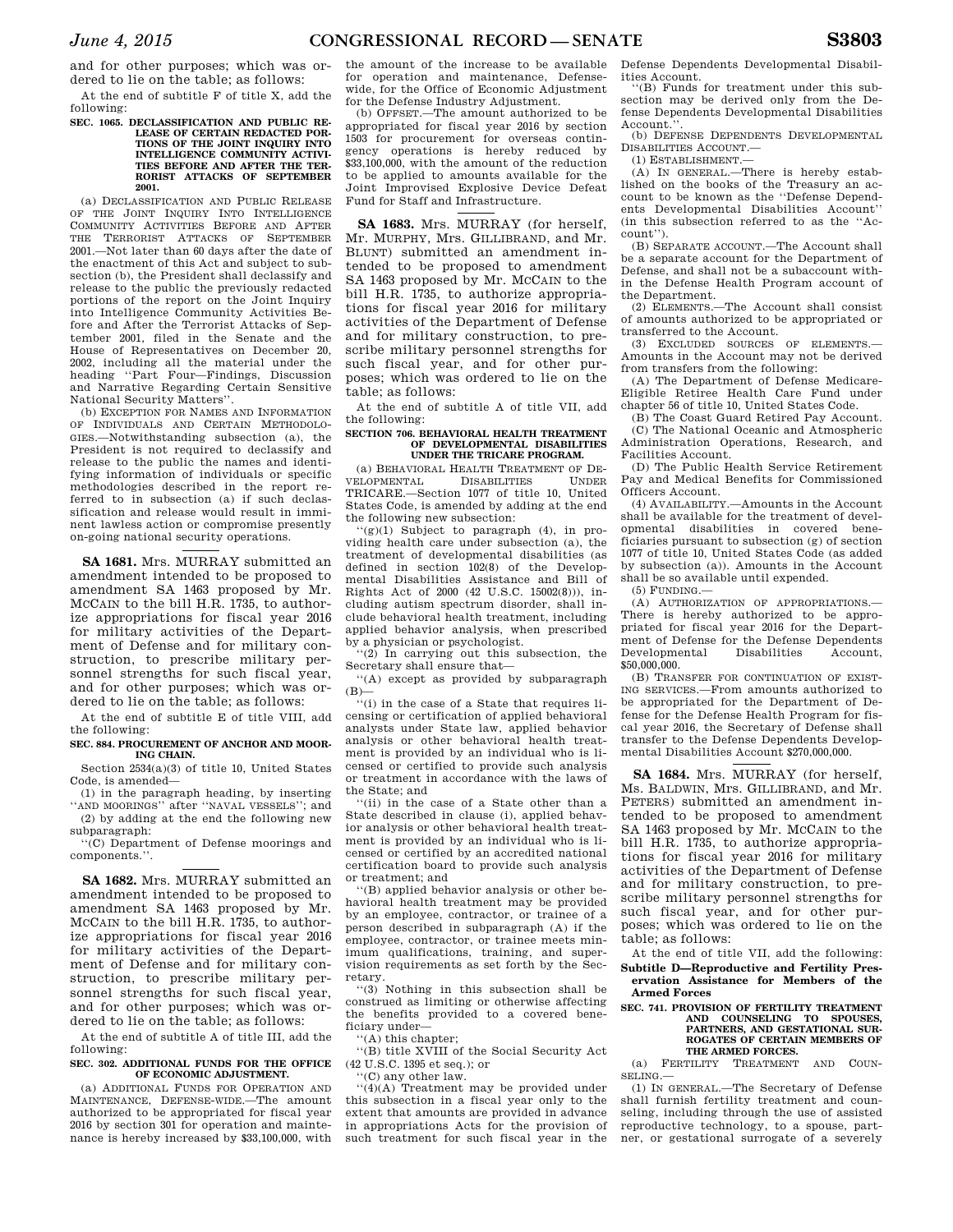wounded, ill, or injured member of the Armed Forces who has an infertility condition incurred or aggravated while serving on active duty in the Armed Forces.

(2) ELIGIBILITY FOR TREATMENT AND COUN-SELING.—Fertility treatment and counseling shall be furnished under paragraph (1) to a spouse, partner, or gestational surrogate of a member of the Armed Forces described in such paragraph without regard to the sex or marital status of such member.

(3) IN VITRO FERTILIZATION.—In the case of in vitro fertilization treatment furnished under paragraph (1), the Secretary may furnish not more than three completed cycles or six attempted cycles of in vitro fertilization, whichever occurs first, to a spouse, partner, or gestational surrogate described in such paragraph.

(b) PROCUREMENT OF GAMETES.—If a member of the Armed Forces described in subsection (a) is unable to provide their gametes for purposes of fertility treatment under subsection (a), the Secretary shall, at the election of such member, allow such member to receive such treatment with donated gametes and pay or reimburse such member the reasonable costs of procuring gametes from a donor.

(c) CONSTRUCTION.—Nothing in this section shall be construed to require the Secretary—

(1) to find or certify a gestational surrogate for a member of the Armed Forces or to connect a gestational surrogate with a member of the Armed Forces; or

(2) to find or certify gametes from a donor for a member of the Armed Forces or to connect a member of the Armed Forces with gametes from a donor.

(d) DEFINITIONS.—In this section:

(1) FERTILITY TREATMENT.—The term ''fertility treatment'' includes the following:

(A) Procedures that use assisted reproductive technology.

(B) Sperm retrieval.

(C) Egg retrieval.

(D) Artificial insemination.

(E) Embryo transfer.

(F) Such other treatments as the Secretary of Defense considers appropriate.

(2) ASSISTED REPRODUCTIVE TECHNOLOGY.— The term ''assisted reproductive technology'' includes in vitro fertilization and other fertility treatments in which both eggs and sperm are handled when clinically appropriate.

(3) PARTNER.—The term ''partner'', with respect to a member of the Armed Forces, means an individual selected by the member who agrees to share with the member the parental responsibilities with respect to any child born as a result of the use of any fertility treatment under this section.

## **SEC. 742. ESTABLISHMENT OF FERTILITY PRES-ERVATION PROCEDURES AFTER AN INJURY OR ILLNESS.**

(a) IN GENERAL.—The Secretary of Defense, acting through the Assistant Secretary of Defense for Health Affairs, shall establish procedures for the retrieval of gametes, as soon as medically appropriate, from a member of the Armed Forces in cases in which the fertility of such member is potentially jeopardized as a result of an injury or illness incurred or aggravated while serving on active duty in the Armed Forces in order to preserve the medical options of such member.

(b) CONSENT FOR RETRIEVAL OF GAMETES.— Gametes may be retrieved from a member of the Armed Forces under subsection (a) only—

(1) with the specific consent of the member; or

(2) if the member is unable to consent, if a medical professional determines that—

(A) the future fertility of the member is potentially jeopardized as a result of an injury or illness described in subsection (a) or will be potentially jeopardized as a result of treating such injury or illness;

(B) the member lacks the capacity to consent to the retrieval of gametes and is likely to regain such capacity; and

(C) the retrieval of gametes under this section is in the medical interest of the member.<br> $(c)$ 

(c) CONSENT FOR USE OF RETRIEVED GAMETES.—Gametes retrieved from a member of the Armed Forces under subsection (a) may be used only—

(1) with the specific consent of the member; or

(2) if the member has lost the ability to consent permanently, as determined by a medical professional, as specified in an advance directive or testamentary instrument executed by the member.

(d) DISPOSAL OF GAMETES.—In accordance with regulations prescribed by the Secretary for purpose of this subsection, the Secretary shall dispose of gametes retrieved from a member of the Armed Forces under subsection (a)—

(1) with the specific consent of the member; or

(2) if the member—

(A) has lost the ability to consent permanently, as determined by a medical professional; and

(B) has not specified the use of their gametes in an advance directive or testamentary instrument executed by the member.

## **SEC. 743. CRYOPRESERVATION AND STORAGE OF GAMETES OF MEMBERS OF THE ARMED FORCES ON ACTIVE DUTY.**

(a) IN GENERAL.—The Secretary of Defense shall provide members of the Armed Forces on active duty in the Armed Forces with the opportunity to cryopreserve and store their gametes prior to deployment to a combat zone.

(b) PERIOD OF TIME.—

(1) IN GENERAL.—The Secretary shall provide for the cryopreservation and storage of gametes of any member of the Armed Forces under subsection (a), at no cost to the member, in a facility of the Department of Defense or of a private entity pursuant to a contract under subsection (d) until the date that is one year after the retirement, separation, or release of the member from the Armed Forces.

(2) CONTINUED CRYOPRESERVATION AND STORAGE.—At the end of the one-year period specified in paragraph (1), the Secretary shall permit an individual whose gametes were cryopreserved and stored in a facility of the Department as described in that paragraph to select, including pursuant to an advance medical directive or military testamentary instrument completed under subsection (c), one of the following options:

(A) To continue such cryopreservation and storage in such facility with the cost of such cryopreservation and storage borne by the individual.

(B) To transfer the gametes to a private cryopreservation and storage facility selected by the individual.

(C) To transfer the gametes to a facility of the Department of Veterans Affairs if cryopreservation and storage is available to the individual at such facility.

(3) DISPOSAL OF GAMETES.—If an individual described in paragraph (2) does not make a selection under subparagraph  $(A)$ ,  $(B)$ , or  $(C)$ of such paragraph, the Secretary may dispose of the gametes of the individual not earlier than the date that is 90 days after the end of the one-year period specified in paragraph (1) with respect to the individual.

(c) ADVANCE MEDICAL DIRECTIVE AND MILI-TARY TESTAMENTARY INSTRUMENT.—A member of the Armed Forces who elects to

cryopreserve and store their gametes under this section must complete an advance medical directive, as defined in section 1044c(b) of title 10, United States Code, and a military testamentary instrument, as defined in section 1044d(b) of such title, that explicitly specifies the use of their cryopreserved and stored gametes if such member dies or otherwise loses the capacity to consent to the use of their cryopreserved and stored gametes.

(d) AGREEMENTS.—To carry out this section, the Secretary may enter into agreements with private entities that provide cryopreservation and storage services for gametes.

## **SEC. 744. COORDINATION BETWEEN DEPART-MENT OF DEFENSE AND DEPART-MENT OF VETERANS AFFAIRS ON FURNISHING OF FERTILITY TREAT-MENT AND COUNSELING.**

(a) IN GENERAL.—The Secretary of Defense and the Secretary of Veterans Affairs shall share best practices and facilitate referrals, as they consider appropriate, on the furnishing of fertility treatment and counseling to individuals eligible for the receipt of such counseling and treatment from the Secretaries.

(b) MEMORADUM OF UNDERSTANDING.—The Secretary of Defense and the Secretary of Veterans Affairs shall enter into a memorandum of understanding—

(1) providing that the Secretary of Defense will ensure access by the Secretary of Veterans Affairs to any gametes of veterans stored by the Department of Defense for purposes of furnishing fertility treatment; and

(2) authorizing the Department of Veterans Affairs to compensate the Department of Defense for the cryopreservation and storage of gametes of veterans under section 743.

**SA 1685.** Mr. NELSON (for himself and Ms. COLLINS) submitted an amendment intended to be proposed to amendment SA 1463 proposed by Mr. MCCAIN to the bill H.R. 1735, to authorize appropriations for fiscal year 2016 for military activities of the Department of Defense and for military construction, to prescribe military personnel strengths for such fiscal year, and for other purposes; which was ordered to lie on the table; as follows:

At the end of part II of subtitle D of title VI, add the following:

## **SEC. 643. THREE-YEAR EXTENSION OF PAYMENT OF SPECIAL SURVIVOR INDEMNITY ALLOWANCES UNDER THE SUR-VIVOR BENEFIT PLAN.**

Section 1450(m) of title 10, United States Code, is amended—

(1) in paragraph (2)(I), by striking ''fiscal year 2017'' and inserting ''each of fiscal years 2017 through 2020''; and

 $(2)$  in paragraph  $(6)$ —

(A) by striking ''September 30, 2017'' and inserting ''September 30, 2020''; and

(B) by striking ''October 1, 2017'' each place it appears and inserting ''October 1, 2020''.

**SA 1686.** Mr. MORAN submitted an amendment intended to be proposed to amendment SA 1463 proposed by Mr. MCCAIN to the bill H.R. 1735, to authorize appropriations for fiscal year 2016 for military activities of the Department of Defense and for military construction, to prescribe military personnel strengths for such fiscal year, and for other purposes; which was ordered to lie on the table; as follows:

At the end of part II of subtitle H of title V, add the following: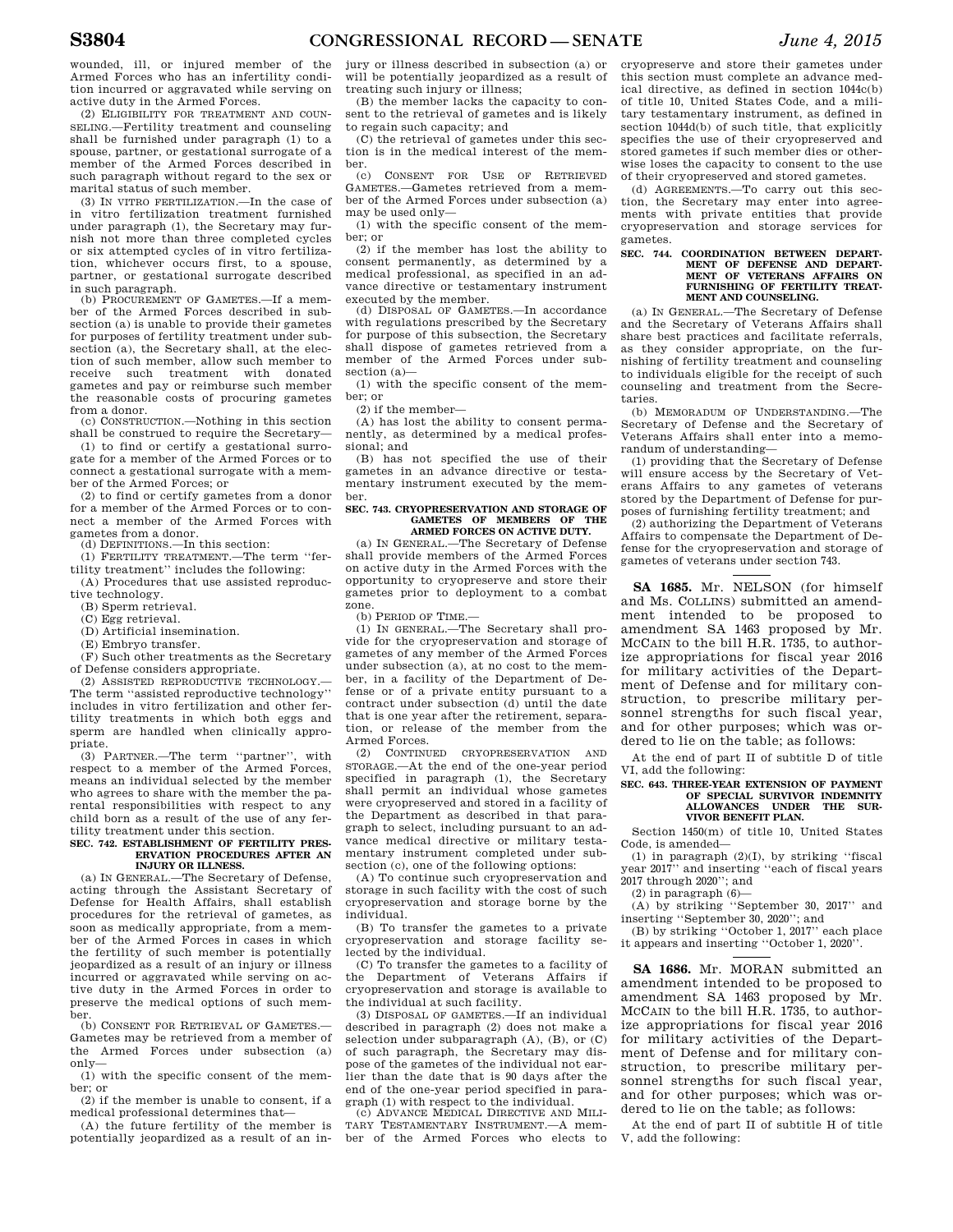## **SEC. 593. REPORT ON EXEMPTION FROM FUR-LOUGH DURING A LAPSE IN APPRO-PRIATIONS FOR POSITIONS FILLED BY INDIVIDUALS ENGAGED IN MILI-TARY EQUIPMENT AND WEAPON SYS-TEMS MAINTENANCE WITHIN THE DEPARTMENT OF DEFENSE.**

(a) REPORT REQUIRED.—Not later than March 1, 2016, the Secretary of Defense shall, in coordination with the Chief of the National Guard Bureau, submit to the Committees on Armed Services of the Senate and the House of Representatives a report on the exemption from furlough during a lapse in appropriations for positions filled by individuals engaged in military equipment and weapon system maintenance within the Department of Defense, including the position of military technician (dual status) and positions of field and depot level maintenance and engineers.<br>(b) ELEMENTS.

-The report required by subsection (a) shall include the following:

(1) An analysis of the Department of Defense positions described in subsection (a), and the personnel, that were exempted from furlough during the most recent lapse in appropriations for the Department.

(2) An analysis of positions filled by individuals engaged in military equipment and weapon system maintenance within the Department, and the personnel, that were not exempted from the furlough described in paragraph (1).

(3) A cost analysis of the exemption of positions from furlough as described in paragraph (1).

**SA 1687.** Mr. LEE (for himself, Mr. INHOFE, Mr. HATCH, Mr. HELLER, Mr. MORAN, Mr. LANKFORD, Mr. CRAPO, Mr. DAINES, Mr. RISCH, and Mr. ROBERTS) submitted an amendment intended to be proposed to amendment SA 1463 proposed by Mr. MCCAIN to the bill H.R. 1735, to authorize appropriations for fiscal year 2016 for military activities of the Department of Defense and for military construction, to prescribe military personnel strengths for such fiscal year, and for other purposes; which was ordered to lie on the table; as follows:

At the appropriate place, insert the following:

SEC. **. PROTECTION AND RECOVERY OF GREATER SAGE GROUSE.** 

(a) DEFINITIONS.—In this section:

(1) The term ''Federal resource management plan'' means—

(A) a land use plan prepared by the Bureau of Land Management for public lands pursuant to section 202 of the Federal Land Policy and Management Act of 1976 (43 U.S.C. 1712); or

(B) a land and resource management plan prepared by the Forest Service for National Forest System lands pursuant to section 6 of the Forest and Rangeland Renewable Resources Planning Act of 1974 (16 U.S.C. 1604).

(2) The term ''Greater Sage Grouse'' means a sage grouse of the species *Centrocercus urophasianus*.

(3) The term ''State management plan'' means a State-approved plan for the protection and recovery of the Greater Sage Grouse.

(b) PURPOSE.—The purpose of this section is—

(1) to facilitate implementation of State management plans over a period of multiple, consecutive sage grouse life cycles; and

(2) to demonstrate the efficacy of the State management plans for the protection and recovery of the Greater Sage Grouse.

(c) ENDANGERED SPECIES ACT OF 1973 FIND-INGS.—

(1) DELAY REQUIRED.—Any finding by the Secretary of the Interior under clause (i), (ii), or (iii) of section  $4(b)(3)(B)$  of the Endangered Species Act of 1973 (16 U.S.C. 1533(b)(3)(B)) with respect to the Greater Sage Grouse made during the period beginning on September 30, 2015, and ending on the date of the enactment of this Act shall have no force or effect in law or in equity, and the Secretary of the Interior may not make any such finding during the period beginning on the date of the enactment of this Act and ending on September 30, 2025.

(2) EFFECT ON OTHER LAWS.—The delay imposed by paragraph (1) is, and shall remain, effective without regard to any other statute, regulation, court order, legal settlement, or any other provision of law or in equity.

(3) EFFECT ON CONSERVATION STATUS.—Until the date specified in paragraph (1), the conservation status of the Greater Sage Grouse shall remain warranted for listing under the Endangered Species Act of 1973 (16 U.S.C. 1531 et seq.), but precluded by higher-priority listing actions pursuant to clause (iii) of section 4(b)(3)(B) of the Endangered Species Act of 1973 (16 U.S.C. 1533(b)(3)(B)).

(d) COORDINATION OF FEDERAL LAND MAN-AGEMENT AND STATE CONSERVATION AND MAN-AGEMENT PLANS.—

(1) PROHIBITION ON MODIFICATION OF FED-ERAL RESOURCE MANAGEMENT PLANS.—In order to foster coordination between a State management plan and Federal resource management plans that affect the Greater Sage Grouse, upon notification by the Governor of a State with a State management plan, the Secretary of the Interior and the Secretary of Agriculture may not amend or otherwise modify any Federal resource management plan applicable to Federal lands in the State in a manner inconsistent with the State management plan for a period, to be specified by the Governor in the notification, of at least five years beginning on the date of the notification.

(2) RETROACTIVE EFFECT.—In the case of any State that provides notification under paragraph (1), if any amendment or modification of a Federal resource management plan applicable to Federal lands in the State was issued during the one-year period preceding the date of the notification and the amendment or modification altered management of the Greater Sage Grouse or its habitat, implementation and operation of the amendment or modification shall be stayed to the extent that the amendment or modification is inconsistent with the State management plan. The Federal resource management plan, as in effect immediately before the amendment or modification, shall apply instead with respect to management of the Greater Sage Grouse and its habitat, to the extent consistent with the State management plan.

(3) DETERMINATION OF INCONSISTENCY.—Any disagreement regarding whether an amendment or other modification of a Federal resource management plan is inconsistent with a State management plan shall be resolved by the Governor of the affected State.

(e) RELATION TO NATIONAL ENVIRONMENTAL POLICY ACT OF 1969.—With regard to any Federal action consistent with a State management plan, any findings, analyses, or conclusions regarding the Greater Sage Grouse or its habitat under the National Environmental Policy Act of 1969 (42 U.S.C. 4331 et seq.) shall not have a preclusive effect on the approval or implementation of the Federal action in that State.

(f) REPORTING REQUIREMENT.—Not later than one year after the date of the enactment of this Act and annually thereafter through 2021, the Secretary of the Interior and the Secretary of Agriculture shall jointly submit to the Committee on Energy and Natural Resources of the Senate and the Committee on Natural Resources of the House of Representatives a report on the Secretaries' implementation and effectiveness of systems to monitor the status of Greater Sage Grouse on Federal lands under their jurisdiction.

(g) JUDICIAL REVIEW.—Notwithstanding any other provision of statute or regulation, this section, including determinations made under subsection (d)(3), shall not be subject to judicial review.

## **SEC.** MPLEMENTATION OF LESSER PRAI-<br>RIE-CHICKEN RANGE-WIDE CON-**RIE-CHICKEN RANGE-WIDE SERVATION PLAN AND OTHER CON-SERVATION MEASURES.**

(a) DEFINITIONS.—In this section:

(1) CANDIDATE CONSERVATION AGREE-MENTS.—The terms ''Candidate Conservation Agreement'' and "Candidate and Conserva-<br>tion Agreement With Assurances" have the tion Agreement With Assurances' meaning given those terms in—

(A) the announcement of the Department of the Interior and the Department of Commerce entitled ''Announcement of Final Policy for Candidate Conservation Agreements with Assurances'' (64 Fed. Reg. 32726 (June  $17, 1999)$ ); and

(B) sections 17.22(d) and 17.32(d) of title 50, Code of Federal Regulations (as in effect on the date of enactment of this Act).

(2) RANGE-WIDE PLAN.—The term ''Range-Wide Plan'' means the Lesser Prairie-Chicken Range-Wide Conservation Plan of the Western Association of Fish and Wildlife Agencies, as endorsed by the United States Fish and Wildlife Service on October 23, 2013, and published for comment on January 29, 2014 (79 Fed. Reg. 4652).

(3) SECRETARY.—The term ''Secretary''

means the Secretary of the Interior. (b) PROHIBITION ON TREATMENT AS THREAT-ENED OR ENDANGERED SPECIES.—

(1) IN GENERAL.—Notwithstanding any prior action by the Secretary, the lesser prairie-chicken shall not be treated as a threatened species or endangered species under the Endangered Species Act of 1973 (16 U.S.C. 1531 et seq.) before January 31, 2021.

(2) PROHIBITION ON PROPOSAL.—Effective beginning on January 31, 2021, the lesser prairie-chicken may not be treated as a threatened species or endangered species under the Endangered Species Act of 1973 (16 U.S.C. 1531 et seq.) unless the Secretary publishes a determination, based on the totality of the scientific evidence, that conservation (as that term is used in that Act) under the Range-Wide Plan and the agreements, programs, and efforts referred to in subsection (c) have not achieved the conservation goals established by the Range-Wide Plan.

(c) MONITORING OF PROGRESS OF CONSERVA-TION PROGRAMS.—The Secretary shall monitor and annually submit to Congress a report on progress in conservation of the lesser prairie-chicken under the Range-Wide Plan and all related—

(1) Candidate Conservation Agreements and Candidate and Conservation Agreements With Assurances;

(2) other Federal conservation programs administered by the United States Fish and Wildlife Service, the Bureau of Land Management, and the Department of Agriculture;

(3) State conservation programs; and

## (4) private conservation efforts. **SEC. \_\_\_\_\_\_. REMOVAL OF ENDANGERED SPECIES**<br>**STATUS FOR AMERICAN BURYING BEETLE.**

Notwithstanding the final rule of the United States Fish and Wildlife Service entitled ''Endangered and Threatened Wildlife and Plants; Determination of Endangered Status for the American Burying Beetle'' (54 Fed. Reg. 29652 (July 13, 1989)), the American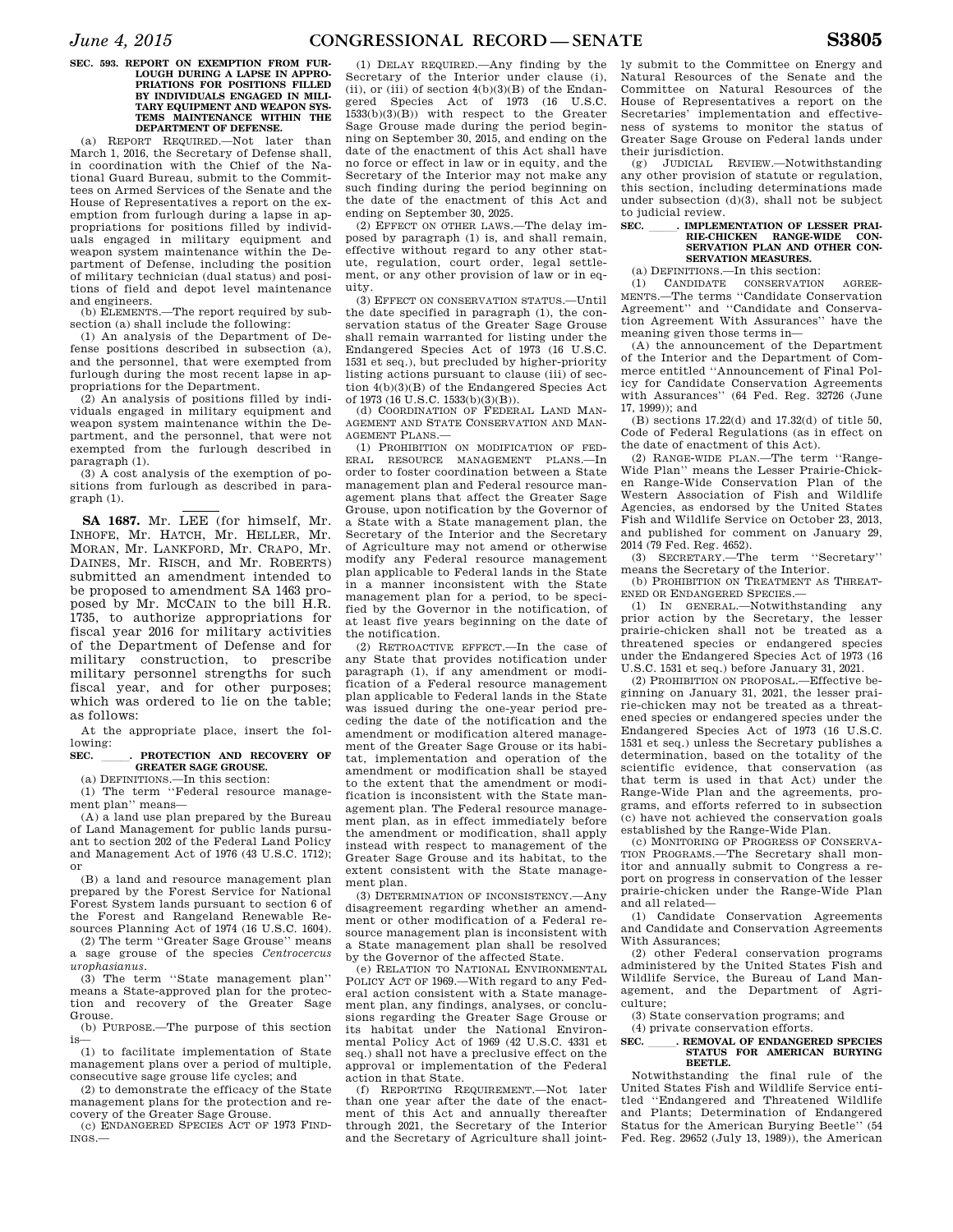burying beetle shall not be listed as a threatened or endangered species under the Endangered Species Act (16 U.S.C. 1531 et seq.).

**SA 1688.** Mr. HOEVEN (for himself and Mr. DONNELLY) submitted an amendment intended to be proposed to amendment SA 1463 proposed by Mr. MCCAIN to the bill H.R. 1735, to authorize appropriations for fiscal year 2016 for military activities of the Department of Defense and for military construction, to prescribe military personnel strengths for such fiscal year, and for other purposes; which was ordered to lie on the table; as follows:

At the end of subtitle G of title X, add the following:

## **SEC. 1085. ENERGY INFRASTRUCTURE.**

(a) FINDING.—Congress finds that the United States should establish a more uniform, transparent, and modern process for the construction, connection, operation, and maintenance of oil and natural gas pipelines and electric transmission facilities for the import and export of oil and natural gas and the transmission of electricity to and from Canada and Mexico, in pursuit of a more secure and efficient North American energy market.

(b) DEFINITIONS.—In this section:

(1) CROSS-BORDER SEGMENT.—The term ''cross-border segment'' means the portion of an oil or natural gas pipeline or electric transmission facility that is located at the national boundary of the United States with Canada or Mexico.

(2) ELECTRIC RELIABILITY ORGANIZATION.— The term ''Electric Reliability Organization'' has the meaning given the term in section 215(a) of the Federal Power Act (16 U.S.C. 824o(a)).

(3) INDEPENDENT SYSTEM OPERATOR.—The term ''Independent System Operator'' has the meaning given the term in section 3 of the Federal Power Act (16 U.S.C. 796).

(4) MODIFICATION.—The term ''modification'' includes—

(A) a change in ownership;

(B) a volume expansion;

(C) a downstream or upstream interconnection; or

(D) an adjustment to maintain flow (such as a reduction or increase in the number of pump or compressor stations).

(5) NATURAL GAS.—The term ''natural gas'' has the meaning given the term in section 2 of the Natural Gas Act (15 U.S.C. 717a).

(6) OIL.—The term ''oil'' means petroleum or a petroleum product.

(7) REGIONAL ENTITY.—The term ''regional entity'' has the meaning given the term in section 215(a) of the Federal Power Act (16 U.S.C. 824o(a)).

(8) REGIONAL TRANSMISSION ORGANIZA-TION.—The term ''Regional Transmission Organization'' has the meaning given the term in section 3 of the Federal Power Act (16 U.S.C. 796).

(c) AUTHORIZATION OF CERTAIN ENERGY IN-FRASTRUCTURE PROJECTS AT THE NATIONAL BOUNDARY OF THE UNITED STATES.

(1) AUTHORIZATION.—Except as provided in paragraph (3) and subsection (g), no person may construct, connect, operate, or maintain a cross-border segment of an oil pipeline or electric transmission facility for the import or export of oil or the transmission of electricity to or from Canada or Mexico without obtaining a certificate of crossing for the construction, connection, operation, or maintenance of the cross-border segment under this section.

(2) CERTIFICATE OF CROSSING.—

(A) REQUIREMENT.—Not later than 120 days after final action is taken under the Na-

tional Environmental Policy Act of 1969 (42 U.S.C. 4321 et seq.) with respect to a crossborder segment for which a request is received under this section, the relevant official identified under subparagraph (B), in consultation with appropriate Federal agencies, shall issue a certificate of crossing for the cross-border segment unless the relevant official finds that the construction, connection, operation, or maintenance of the crossborder segment is not in the public interest of the United States.

(B) RELEVANT OFFICIAL.—The relevant official referred to in subparagraph (A) is—

(i) the Secretary of State with respect to oil pipelines; and

(ii) the Secretary of Energy with respect to electric transmission facilities.

(C) ADDITIONAL REQUIREMENT FOR ELECTRIC TRANSMISSION FACILITIES.—In the case of a request for a certificate of crossing for the construction, connection, operation, or maintenance of a cross-border segment of an electric transmission facility, the Secretary of Energy shall require, as a condition of issuing the certificate of crossing for the request under subparagraph (A), that the crossborder segment of the electric transmission facility be constructed, connected, operated, or maintained consistent with all applicable policies and standards of—

(i) the Electric Reliability Organization and the applicable regional entity; and

(ii) any Regional Transmission Organization or Independent System Operator with operational or functional control over the cross-border segment of the electric transmission facility.

(3) EXCLUSIONS.—This section shall not apply to any construction, connection, operation, or maintenance of a cross-border segment of an oil pipeline or electric transmission facility for the import or export of oil or the transmission of electricity to or from Canada or Mexico—

(A) if the cross-border segment is operating for the import, export, or transmission as of the date of enactment of this Act;

(B) if a permit described in subsection (f) for the construction, connection, operation, or maintenance has been issued;

(C) if a certificate of crossing for the construction, connection, operation, or maintenance has previously been issued under this subsection; or

(D) if an application for a permit described in subsection (f) for the construction, connection, operation, or maintenance is pending on the date of enactment of this Act, until the earlier of—

(i) the date on which the application is denied; or

(ii) July 1, 2016.

(4) EFFECT OF OTHER LAWS.—

(A) APPLICATION TO PROJECTS.—Nothing in this subsection or subsection (g) affects the application of any other Federal law to a project for which a certificate of crossing for the construction, connection, operation, or maintenance of a cross-border segment is sought under this subsection.

(B) ENERGY POLICY AND CONSERVATION ACT.—Nothing in this subsection or subsection (g) shall affect the authority of the President under section 103(a) of the Energy Policy and Conservation Act (42 U.S.C. 6212(a)).

(d) IMPORTATION OR EXPORTATION OF NAT-URAL GAS TO CANADA AND MEXICO.—Section  $3(\ensuremath{\text{c}})$  of the Natural Gas Act (15 U.S.C. 717b(c)) is amended—

(1) by striking ''(c) For purposes'' and inserting the following:

''(c) EXPEDITED APPLICATION AND APPROVAL PROCESS.—

''(1) IN GENERAL.—For purposes''; and (2) by adding at the end the following:

''(2) DEADLINE FOR APPROVAL OF APPLICA-TIONS RELATING TO CANADA AND MEXICO.—In the case of an application for the importation or exportation of natural gas to or from Canada or Mexico, the Commission shall approve the application not later than 30 days after the date of receipt of the application.''.

(e) TRANSMISSION OF ELECTRIC ENERGY TO CANADA AND MEXICO.

(1) REPEAL OF REQUIREMENT TO SECURE ORDER.—Section 202 of the Federal Power Act (16 U.S.C. 824a) is amended—

(A) by striking subsection (e); and

(B) by redesignating subsections (f) and (g) as subsections (e) and (f), respectively.

(2) CONFORMING AMENDMENTS.—

(A) STATE REGULATIONS.—Subsection (e) of section 202 of the Federal Power Act (16 U.S.C. 824a) (as redesignated by paragraph (1)(B)) is amended in the second sentence by striking ''insofar as such State regulation does not conflict with the exercise of the Commission's powers under or relating to subsection  $202(e)$ <sup>"</sup>

(B) SEASONAL DIVERSITY ELECTRICITY EX-CHANGE.—Section 602(b) of the Public Utility Regulatory Policies Act of 1978 (16 U.S.C. 824a–4(b)) is amended by striking ''the Commission has conducted hearings and made the findings required under section 202(e) of the Federal Power Act'' and all that follows through the period at the end of the second sentence and inserting ''the Secretary has conducted hearings and finds that the proposed transmission facilities would not impair the sufficiency of electric supply within the United States or would not impede or tend to impede the coordination in the public interest of facilities subject to the jurisdiction of the Secretary.''.

(f) NO PRESIDENTIAL PERMIT REQUIRED.—

(1) IN GENERAL.—No Presidential permit (or similar permit) required under an applicable provision described in paragraph (2) shall be necessary for the construction, connection, operation, or maintenance of an oil or natural gas pipeline or electric transmission facility, or any cross-border segment of the pipeline or facility.

(2) APPLICABLE PROVISIONS.—Paragraph (1) applies to—

(A) section 301 of title 3, United States Code;

(B) Executive Order 11423 (3 U.S.C. 301 note);

(C) Executive Order 13337 (3 U.S.C. 301 note);

(D) Executive Order 10485 (15 U.S.C. 717b note);

(E) Executive Order 12038 (42 U.S.C. 7151 note); and

(F) any other Executive order.

(g) MODIFICATIONS TO EXISTING PROJECTS.— No certificate of crossing under subsection (c), or permit described in subsection (f), shall be required for a modification to the construction, connection, operation, or maintenance of an oil or natural gas pipeline or electric transmission facility—

(1) that is operating for the import or export of oil or natural gas or the transmission of electricity to or from Canada or Mexico as of the date of enactment of the Act;

(2) for which a permit described in subsection (f) for the construction, connection, operation, or maintenance has been issued; or

(3) for which a certificate of crossing for the cross-border segment of the pipeline or facility has previously been issued under subsection (c).

(h) EFFECTIVE DATE; RULEMAKING DEAD-LINES.—

(1)  $E$ FFECTIVE DATE.-Subsections through (g), and the amendments made by those subsections, take effect on July 1, 2016.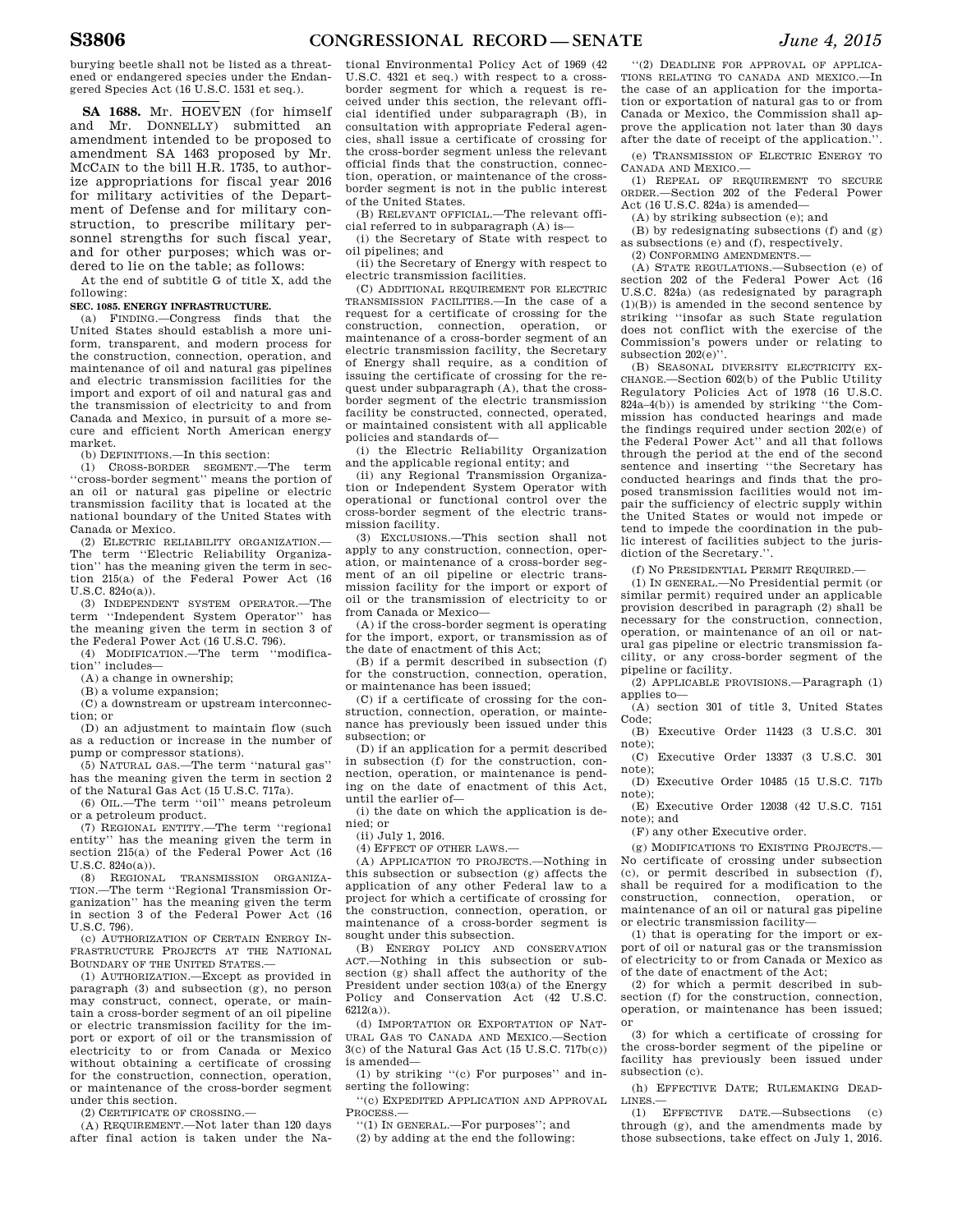(2) RULEMAKING DEADLINES.—Each relevant official described in subsection  $(c)(2)(B)$ shall—

(A) not later than 180 days after the date of enactment of this Act, publish in the Federal Register notice of a proposed rulemaking to carry out the applicable requirements of subsection (c); and

(B) not later than 1 year after the date of enactment of this Act, publish in the Federal Register a final rule to carry out the applicable requirements of subsection (c).

## **SA 1689.** Mr. CARDIN submitted an amendment intended to be proposed to amendment SA 1463 proposed by Mr. MCCAIN to the bill H.R. 1735, to authorize appropriations for fiscal year 2016 for military activities of the Department of Defense and for military construction, to prescribe military personnel strengths for such fiscal year, and for other purposes; which was ordered to lie on the table; as follows:

At the end of subtitle F of title XII, add the following:

## **SEC. 1274. REPORT ON ACCOUNTABILITY FOR WAR CRIMES AND CRIMES AGAINST HUMANITY IN SYRIA.**

(a) IN GENERAL.—Not later than 90 days after the date of the enactment of this Act, and again not later than 180 days after the cessation of violence in Syria, the Secretary of State shall submit to the appropriate congressional committees a report on war crimes and crimes against humanity in Syria.

(b) ELEMENTS.—The report required under subsection (a) shall include the following elements:

(1) A description of violations of internationally recognized human rights, war crimes, and crimes against humanity perpetrated during the civil war in Syria, including—

(A) an account of incidents that may constitute war crimes and crimes against humanity committed by the regime of President Bashar al-Assad and all forces fighting on its behalf;

(B) an account of incidents that may constitute war crimes and crimes against humanity committed by violent extremist groups, anti-government forces, and any other combatants in the conflict;

(C) a description of any incidents that may violate the principle of medical neutrality and, when possible, an identification of the individual or individuals who engaged in or organized such violations; and

(D) where possible, a description of the conventional and unconventional weapons used for such crimes and, the origins of the weapons.

(2) A description of efforts by the Department of State and the United States Agency for International Development to ensure accountability for violations of internationally recognized human rights, international humanitarian law, and crimes against humanity perpetrated against the people of Syria by the regime of President Bashar al-Assad, violent extremist groups, and other combatants involved in the conflict, including—

(A) a description of initiatives that the United States Government has undertaken to train investigators in Syria on how to document, investigate, and develop findings of war crimes, including the number of United States Government or contract personnel currently designated to work fulltime on these issues and an identification of the authorities and appropriations being used to support training efforts;

(B) a description and assessment of Syrian and international efforts to ensure account-

ability for crimes committed during the Syrian conflict, including efforts to promote a transitional justice process that would include criminal accountability and the establishment of an ad hoc tribunal to prosecute the perpetrators of war crimes committed during the civil war in Syria; and

(C) an assessment of the influence of accountability measures on efforts to reach a negotiated settlement to the conflict during the reporting period.

(c) FORM.—The report required under subsection (a) may be in unclassified or classified form, but shall include a publicly available annex.

(d) APPROPRIATE CONGRESSIONAL COM-MITTEE DEFINED.—In this section, the term ''appropriate congressional committees'' means—

(1) the Committee on Foreign Relations of the Senate; and

(2) the Committee on Foreign Affairs of the House of Representatives.

**SA 1690.** Mr. CARDIN submitted an amendment intended to be proposed to amendment SA 1463 proposed by Mr. MCCAIN to the bill H.R. 1735, to authorize appropriations for fiscal year 2016 for military activities of the Department of Defense and for military construction, to prescribe military personnel strengths for such fiscal year, and for other purposes; which was ordered to lie on the table; as follows:

At the end of subtitle B of title VIII, add the following:

#### **SEC. 832. EXTENSION OF LIMITATION ON AGGRE-GATE ANNUAL AMOUNT AVAILABLE FOR CONTRACT SERVICES.**

Section 808 of the National Defense Authorization Act for Fiscal Year 2012 (Public Law 112–81; 125 Stat. 1489), as most recently amended by section 813 of the Carl Levin and Howard P. ''Buck'' McKeon National Defense Authorization Act for Fiscal Year 2015 (Public Law 113–291; 128 Stat. 3429) is further amended—

(1) in subsections (a) and (b), by striking "or 2015" and inserting "2015, or 2016";

(2) in subsection  $(c)(3)$ , by striking "and 2015'' and inserting ''2015, and 2016'';

(3) in subsection  $(d)(4)$ , by striking "or 2015'' and inserting ''2015, or 2016''; and

(4) in subsection (e), by striking ''2015'' and inserting ''2016''.

**SA 1691.** Mr. CARDIN submitted an amendment intended to be proposed to amendment SA 1463 proposed by Mr. MCCAIN to the bill H.R. 1735, to authorize appropriations for fiscal year 2016 for military activities of the Department of Defense and for military construction, to prescribe military personnel strengths for such fiscal year, and for other purposes; which was ordered to lie on the table; as follows:

At the end of subtitle G of title X, add the following:

## **SEC. 1085. INTERAGENCY HOSTAGE RECOVERY COORDINATOR.**

(a) INTERAGENCY HOSTAGE RECOVERY COOR-DINATOR.—

(1) IN GENERAL.—Not later than 60 days after the date of the enactment of this Act, the President shall designate an existing Federal officer to coordinate efforts to secure the release of United States persons who are hostages of hostile groups or state sponsors of terrorism. For purposes of carrying out the duties described in paragraph (2), such officer shall have the title of ''Interagency Hostage Recovery Coordinator''.

(2) DUTIES.—The Coordinator shall have the following duties:

(A) Coordinate and direct all activities of the Federal Government relating to each hostage situation described in paragraph (1) to ensure efforts to secure the release of all hostages in the hostage situation are properly resourced and correct lines of authority are established and maintained.

(B) Establish and direct a fusion cell consisting of appropriate personnel of the Federal Government with purview over each hostage situation described in paragraph (1).

(C) Develop a strategy to keep family members of hostages described in paragraph (1) informed of the status of such hostages and inform such family members of updates, procedures, and policies that do not compromise the national security of the United States.

(b) LIMITATION ON AUTHORITY.—The authority of the Coordinator shall be limited to hostage cases outside the United States.

(c) QUARTERLY REPORT.—

(1) IN GENERAL.—On a quarterly basis, the Coordinator shall submit to the appropriate congressional committees and the members of Congress described in paragraph (2) a report that includes a summary of each hostage situation described in subsection (a)(1) and efforts to secure the release of all hostages in such hostage situation.

(2) MEMBERS OF CONGRESS DESCRIBED.—The members of Congress described in this paragraph are, with respect to a United States person hostage covered by a report under paragraph (1), the Senators representing the State, and the Member, Delegate, or Resident Commissioner of the House of Representatives representing the district, where a hostage described in subsection (a)(1) resides.

(3) FORM OF REPORT.—Each report under this subsection may be submitted in classified or unclassified form.

(d) RULE OF CONSTRUCTION.—Nothing in this section shall be construed as authorizing the Federal Government to make concessions to a state sponsor of terrorism or an organization that the Secretary of State has designated as a foreign terrorist organization pursuant to section 219 of the Immigration and Nationality Act (8 U.S.C. 1189) or any other hostage-takers.

(e) DEFINITIONS.—In this section:

(1) COORDINATOR.—The term ''Coordinator'' means the Interagency Hostage Recovery Coordinator designated under subsection (a).

(2) HOSTILE GROUP.—The term ''hostile group'' means—

(A) a group that is designated as a foreign terrorist organization under section 219(a) of the Immigration and Nationality Act (8 U.S.C. 1189(a));

(B) a group that is engaged in armed conflict with the United States; or

(C) any other group that the President determines to be a hostile group for purposes of this paragraph.

(3) STATE SPONSOR OF TERRORISM.—The term ''state sponsor of terrorism''—

(A) means a country the government of which the Secretary of State has determined, for purposes of section 6(i) of the Export Administration Act of 1979, section 620A of the Foreign Assistance Act of 1961, section 40 of the Arms Export Control Act, or any other provision of law, to be a government that has repeatedly provided support for acts of international terrorism; and

(B) includes North Korea.

**SA 1692.** Mr. CARDIN submitted an amendment intended to be proposed to amendment SA 1463 proposed by Mr. MCCAIN to the bill H.R. 1735, to authorize appropriations for fiscal year 2016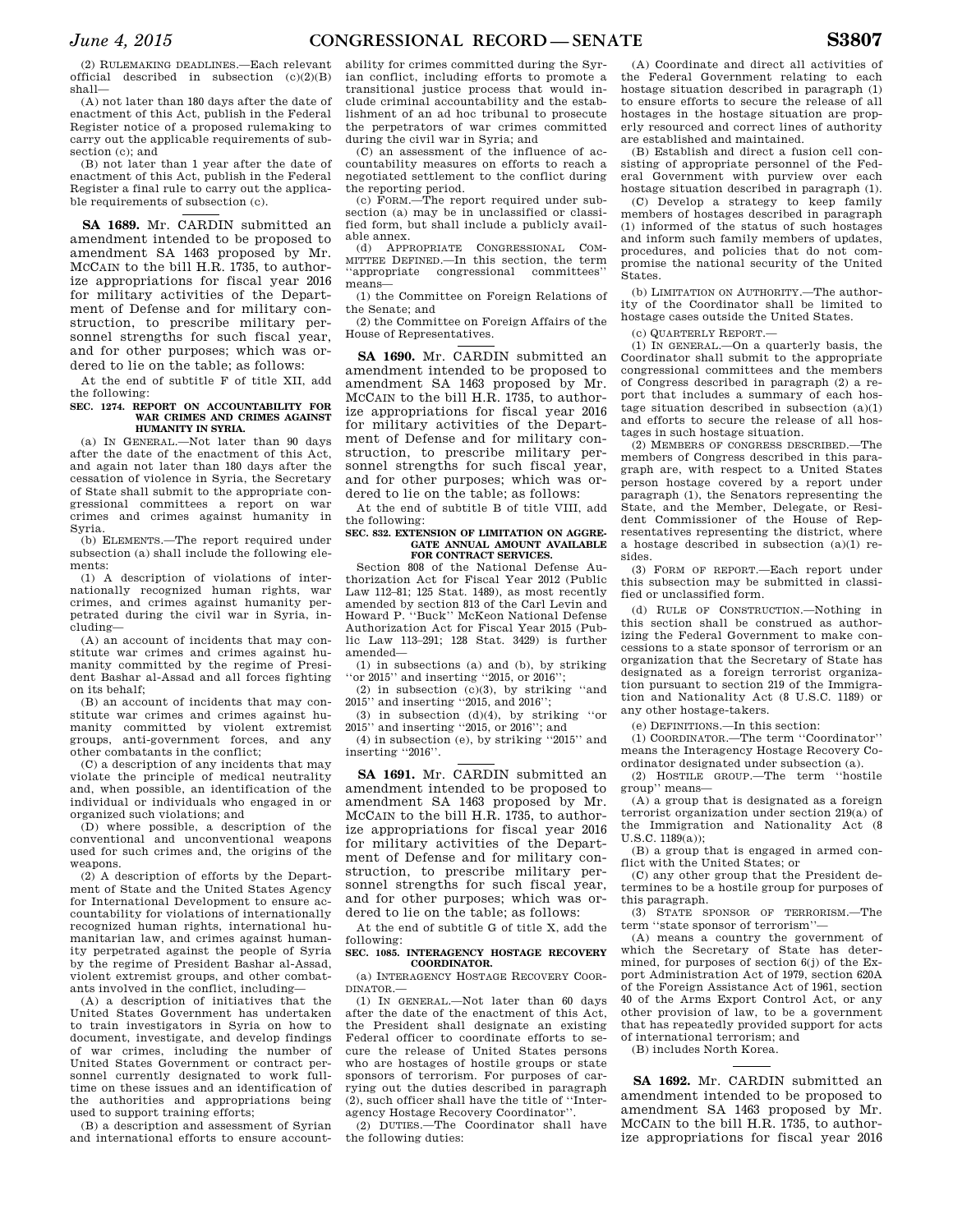for military activities of the Department of Defense and for military construction, to prescribe military personnel strengths for such fiscal year, and for other purposes; which was ordered to lie on the table; as follows:

At the end of subtitle E of title X, add the following:

## **SEC. 1049. SUNSET OF 2001 AUTHORIZATION FOR USE OF MILITARY FORCE.**

The Authorization for Use of Military Force (Public Law 107–40; 50 U.S.C. 1541 note) shall terminate on the date that is three years after the date of the enactment of this Act, unless reauthorized.

**SA 1693.** Mr. WHITEHOUSE (for himself, Mr. LEAHY, Mr. UDALL, Mr. HEIN-RICH, and Mr. BROWN) submitted an amendment intended to be proposed to amendment SA 1463 proposed by Mr. MCCAIN to the bill H.R. 1735, to authorize appropriations for fiscal year 2016 for military activities of the Department of Defense and for military construction, to prescribe military personnel strengths for such fiscal year, and for other purposes; which was ordered to lie on the table; as follows:

At the end of subtitle G of title X, add the following:

#### **SEC. 1085. CAMPAIGN FINANCE DISCLOSURES BY THOSE PROFITING FROM DEFENSE CONTRACTS.**

(a) IN GENERAL.—Section 304 of the Federal Election Campaign Act of 1974 (52 U.S.C. 30104) is amended by adding at the end the following new subsection:

''(j) DISCLOSURE BY DEFENSE CONTRACTORS

.— ''(1) IN GENERAL.—Every covered entity which makes covered disbursements and received covered transfers in an aggregate amount in excess of \$10,000 during any calendar year shall, within 48 hours of each disclosure date, file with the Commission a statement containing the information described in paragraph (2).

''(2) CONTENTS OF STATEMENT.—Each statement required to be filed under this subsection shall be made under penalty of perjury and shall contain the following information:

''(A) The identification of the person making the disbursement or receiving the transfer, of any person sharing or exercising direction or control over the activities of such person, and of the custodian of the books and accounts of the person making the disbursement or receiving the transfer.

''(B) The principal place of business of the person making the disbursement or receiving the transfer, if not an individual.

''(C) The amount of each disbursement or transfer of more than \$200 during the period covered by the statement and the identification of the person to whom the disbursement was made or from whom the transfer was received.

''(D) The elections to which the disbursements or transfers pertain and the names (if known) of the candidates involved.

''(E) If the disbursements were paid out of a segregated bank account which consists of funds contributed solely by individuals who are United States citizens or nationals or lawfully admitted for permanent residence (as defined in section  $101(a)(20)$  of the Immigration and Nationality Act (8 U.S.C.  $1101(a)(20))$ ) directly to this account for electioneering communications, the names and addresses of all contributors who contributed an aggregate amount of \$1,000 or more to that account during—

''(i) in the case of a statement under paragraph (1)(A), during the period described in such paragraph, and

''(ii) in the case of a statement under paragraph (1)(B), the period beginning on the first day of the preceding calendar year and ending on the disclosure date.

Nothing in this subparagraph is to be construed as a prohibition on the use of funds in such a segregated account for a purpose other than covered disbursements.

''(F) If the disbursements were paid out of funds not described in subparagraph (E), the names and addresses of all contributors who contributed an aggregate amount of \$1,000 or more to the person making the disbursement during—

''(i) in the case of a statement under paragraph (1)(A), during the period described in such paragraph, and

''(ii) in the case of a statement under paragraph (1)(B), the period beginning on the first day of the preceding calendar year and ending on the disclosure date.

''(3) COVERED ENTITY.—For purposes of this subsection—

''(A) IN GENERAL.—The term 'covered entity' means—

''(i) any person who is described in subparagraph (B), and

''(ii) any person who owns 5 percent or more of any person described in subparagraph (B).

''(B) PERSON DESCRIBED.—A person is described in this subparagraph if such person has been awarded a contract from the Department of Defense for the procurement of goods or services during the previous two fiscal years.

''(4) COVERED DISBURSEMENT.—For purposes of this subsection, the term 'covered disbursement' means a disbursement for any of the following:

''(A) An independent expenditure.

''(B) A broadcast, cable, or satellite communication (other than a communication described in subsection  $(f)(3)(B)$ ) which-

''(i) refers to a clearly identified candidate for Federal office;

''(ii) is made—

''(I) in the case of a communication which refers to a candidate for an office other than President or Vice President, during the period beginning on January 1 of the calendar year in which a general or runoff election is held and ending on the date of the general or runoff election (or in the case of a special election, during the period beginning on the date on which the announcement with respect to such election is made and ending on the date of the special election); or

'(II) in the case of a communication which refers to a candidate for the office of President or Vice President, is made in any State during the period beginning 120 days before the first primary election, caucus, or preference election held for the selection of delegates to a national nominating convention of a political party is held in any State (or, if no such election or caucus is held in any State, the first convention or caucus of a political party which has the authority to nominate a candidate for the office of President or Vice President) and ending on the date of the general election; and

''(iii) in the case of a communication which refers to a candidate for an office other than President or Vice President, is targeted to the relevant electorate (within the meaning of subsection  $(f)(3)(C)$ .

''(C) A transfer to another person for the purposes of making a disbursement described in subparagraph (A) or (B).

''(5) COVERED TRANSFER.—For purposes of this subsection, the term 'covered transfer' means any amount received by a covered entity for the purposes of making a covered disbursement.

''(6) DISCLOSURE DATE.—For purposes of this subsection, the term 'disclosure date' means—

''(A) the first date during any calendar year by which a person has made covered disbursements and received covered transfers aggregating in excess of \$10,000; and

 $\overline{B}$  any other date during such calendar year by which a person has made covered disbursements and received covered transfers aggregating in excess of \$10,000 since the most recent disclosure date for such calendar year.

''(7) CONTRACTS TO DISBURSE; COORDINATION WITH OTHER REQUIREMENTS; ETC,.—Rules similar to the rules of paragraphs (5), (6), and (7) of subsection (f) shall apply for purposes of this subsection.''.

(b) EFFECTIVE DATE.—The amendment made by this section shall apply to disbursements made, and transfers received, after the date of the enactment of this Act.

**SA 1694.** Ms. HIRONO (for herself and Mr. WYDEN) submitted an amendment intended to be proposed to amendment SA 1463 proposed by Mr. MCCAIN to the bill H.R. 1735, to authorize appropriations for fiscal year 2016 for military activities of the Department of Defense and for military construction, to prescribe military personnel strengths for such fiscal year, and for other purposes; which was ordered to lie on the table; as follows:

At the end of subtitle B of title III, add the following:

**SEC. 314. SECURE ENERGY INNOVATION PRO-GRAM.** 

(a) IN GENERAL.—The Secretary of Defense shall conduct a program to develop and support projects designed to foster secure and reliable sources of energy for military installations, including incorporation of advanced energy metering, renewable energy, energy storage, and redundant power systems.

(b) METRICS.—The Secretary of Defense shall develop metrics for assessing the costs and benefits associated with secure energy projects proposed or implemented as part of the program conducted under subsection (a). The metrics shall take into account financial and operational costs associated with sustained losses of power resulting from natural disasters or attacks that damage electrical grids serving military installations.

**SA 1695.** Ms. HIRONO (for herself and Mr. WYDEN) submitted an amendment intended to be proposed to amendment SA 1463 proposed by Mr. MCCAIN to the bill H.R. 1735, to authorize appropriations for fiscal year 2016 for military activities of the Department of Defense and for military construction, to prescribe military personnel strengths for such fiscal year, and for other purposes; which was ordered to lie on the table; as follows:

At the end of subtitle B of title III, add the following:

# **SEC. 314. AUTHORITY TO USE ENERGY SAVINGS INVESTMENT FUND FOR ENERGY MANAGEMENT INITIATIVES.**

Section 2919(b)(2) of title 10, United States Code, is amended by striking '', to the extent provided for in an appropriations Act,''.

**SA 1696.** Ms. HIRONO (for herself and Mr. WYDEN) submitted an amendment intended to be proposed to amendment SA 1463 proposed by Mr. MCCAIN to the bill H.R. 1735, to authorize appropriations for fiscal year 2016 for military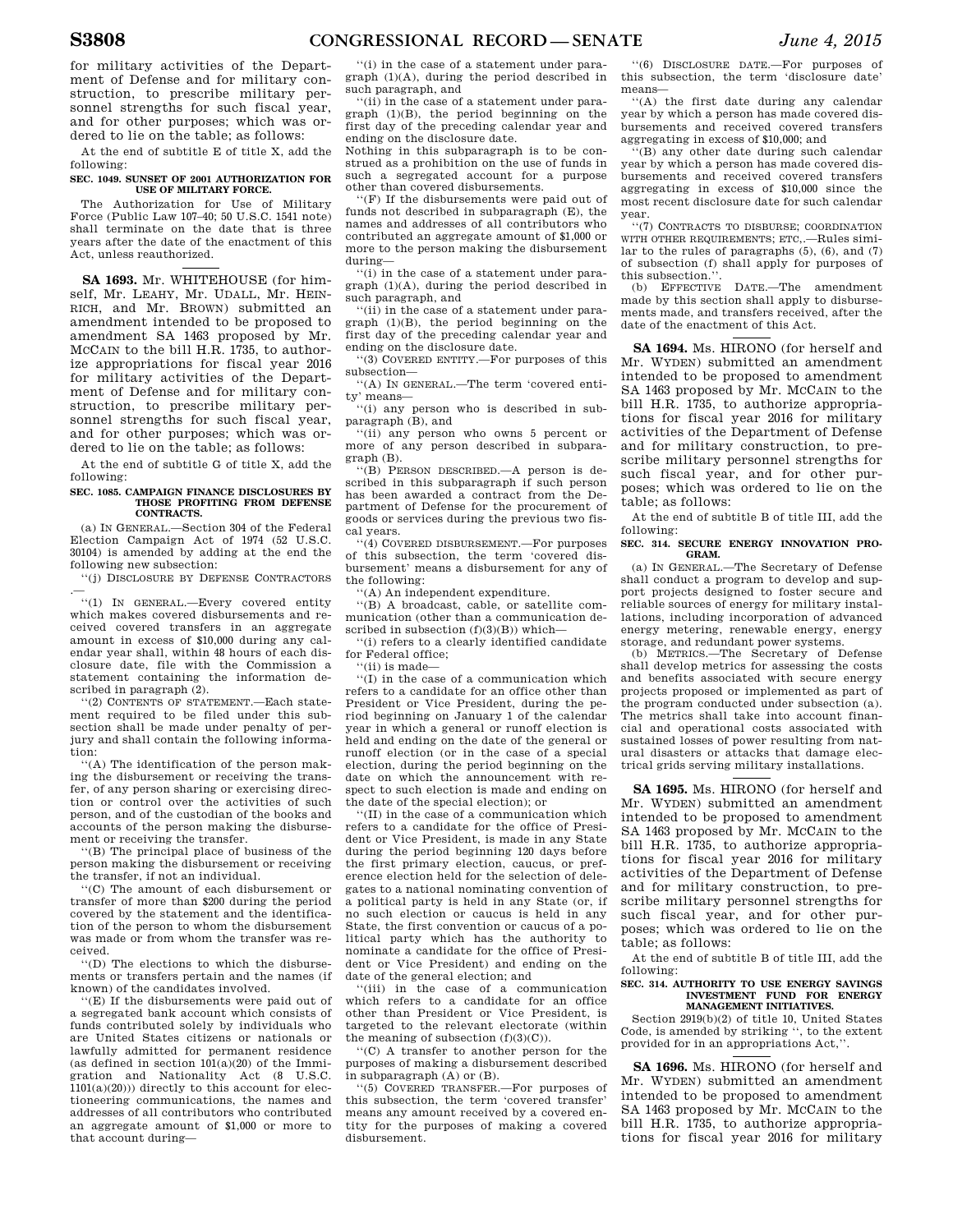activities of the Department of Defense and for military construction, to prescribe military personnel strengths for such fiscal year, and for other purposes; which was ordered to lie on the table; as follows:

At the end of subtitle B of title III, add the following:

## **SEC. 314. PLAN TO ENHANCE MISSION READI-NESS THROUGH GREATER ENERGY SECURITY AT CRITICAL MILITARY INSTALLATIONS.**

(a) IDENTIFICATION OF CRITICAL MILITARY INSTALLATIONS.—The Secretary of Defense shall identify ten military installations that are—

(1) critical to mission readiness, and

(2) susceptible to interruptions of power due to geographic location, dependence on connections to the electric grid, or other factors determined by the Secretary.

(b) REPORT.—

(1) IN GENERAL.—Not later than September 30, 2016, the Secretary of Defense shall submit to the congressional defense committees a report with a plan for integrating energy storage, micro-grid technologies, and on-site power generation systems at the military installations identified under subsection (a) to enhance mission readiness.

(2) FORM.—The report required under paragraph (1) shall be submitted in unclassified form, but may contain a classified annex as necessary.

**SA 1697.** Ms. HIRONO (for herself and Mr. WYDEN) submitted an amendment intended to be proposed to amendment SA 1463 proposed by Mr. MCCAIN to the bill H.R. 1735, to authorize appropriations for fiscal year 2016 for military activities of the Department of Defense and for military construction, to prescribe military personnel strengths for such fiscal year, and for other purposes; which was ordered to lie on the table; as follows:

At the end of subtitle B of title III, add the following:

#### **SEC. 314. STUDY ON IMPLEMENTATION OF RE-QUIREMENTS FOR CONSIDERATION OF FUEL LOGISTICS SUPPORT RE-QUIREMENTS, REQUIREMENTS DE-VELOPMENT, AND ACQUISITION PROCESSES.**

(a) REPORT REQUIRED.—Not later than 180 days after the date of the enactment of this Act, the Secretary of Defense shall submit to the congressional defense committees a report regarding the implementation of section 332 of the Duncan Hunter National Defense Authorization Act for Fiscal Year 2009 (Public Law 110–417; 122 Stat. 4420; 10 U.S.C. 2911 note (in this section referred to as ''section 332'')), including a description of the implementation to date of the requirements for consideration of fuel logistics support requirements in the planning, requirements development, and acquisition processes.

(b) ELEMENTS.—The report required under subsection (a) shall include the following elements:

(1) A list of acquisition solicitations that incorporate analysis established and developed under section 332.

(2) An analysis of the extent to which Department of Defense planning, requirements development, and acquisition processes incorporate or rely on the fully burdened cost of energy and energy key performance parameters in relation to other metrics.

(3) An estimate of the total fuel costs avoided as a result of inclusion of the fully burdened cost of energy and energy key performance parameter in acquisitions, including an estimate of monetary savings and fuel volume savings.

(4) An analysis of the extent to which energy security requirements of the Department of Defense are enhanced by incorporation of section 332 requirements in the acquisition process, and recommendations for further improving section 332 requirements to further enhance energy security and mission capability requirements.

(c) ENERGY SECURITY DEFINED.—In this section, the term ''energy security'' has the meaning given the term in section 2924(3) of title 10, United States Code.

**SA 1698.** Mr. CASEY (for himself, Mr. INHOFE, and Mr. WHITEHOUSE) submitted an amendment intended to be proposed to amendment SA 1463 proposed by Mr. MCCAIN to the bill H.R. 1735, to authorize appropriations for fiscal year 2016 for military activities of the Department of Defense and for military construction, to prescribe military personnel strengths for such fiscal year, and for other purposes; which was ordered to lie on the table; as follows:

At the end of section 1533, add the following:

(f) PROVISION TO CERTAIN FOREIGN FORCES THROUGH OTHER UNITED STATES GOVERNMENT AGENCIES.—

(1) SENSE OF CONGRESS.—It is the sense of Congress that the Department of Defense should increase efforts to combat the use by the terrorist group the Islamic State of Iraq and the Levant (ISIL) of improvised explosive devices and the illicit smuggling of improvised explosive device precursor materials.

(2) PROVISION THROUGH OTHER AGENCIES.—If jointly agreed upon by the Secretary of Defense and the head of another department or agency of the United States Government, the Secretary of Defense may transfer funds available under subsection (a) to such department or agency for the provision by such department or agency of training, equipment, supplies, and services to ministries and other entities of the Government of Iraq and nations that border Iraq (other than Iran and Syria), as described in that subsection.

**SA 1699.** Mr. WYDEN (for himself and Ms. HIRONO) submitted an amendment intended to be proposed to amendment SA 1463 proposed by Mr. MCCAIN to the bill H.R. 1735, to authorize appropriations for fiscal year 2016 for military activities of the Department of Defense and for military construction, to prescribe military personnel strengths for such fiscal year, and for other purposes; which was ordered to lie on the table; as follows:

At the end of subtitle B of title III, add the following:

#### **SEC. 314. REQUIREMENT TO ESTABLISH REPOSI-TORY FOR OPERATIONAL ENERGY-RELATED RESEARCH AND DEVELOP-MENT EFFORTS OF DEPARTMENT OF DEFENSE.**

(a) REPOSITORY REQUIRED.—Not later than December 31, 2016, the Secretary of Defense, acting through the Assistant Secretary of Defense for Research and Engineering and in collaboration with the Assistant Secretary of Defense for Operational Energy Plans and Programs and the Secretaries of the military departments, shall establish a centralized repository for all operational energy-related research and development efforts of the Department of Defense, including with respect to the inception, operational, and complete phases of such efforts.

(b) INTERNET ACCESS.—The Secretary of Defense shall ensure that the repository re-

quired by subsection (a) is accessible through an Internet website of the Department of Defense and by all employees of the Department and members of the Armed Forces whom the Secretary determines appropriate, including all program managers involved in such research and development efforts, to enable improved collaboration between military departments on research and development efforts described in subsection (a), enable sharing of best practices and lessons learned relating to such efforts, and reduce redundancy in such efforts.

**SA 1700.** Mr. WYDEN (for himself and Ms. HIRONO) submitted an amendment intended to be proposed to amendment SA 1463 proposed by Mr. MCCAIN to the bill H.R. 1735, to authorize appropriations for fiscal year 2016 for military activities of the Department of Defense and for military construction, to prescribe military personnel strengths for such fiscal year, and for other purposes; which was ordered to lie on the table; as follows:

At the end of subtitle B of title III, add the following:

## **SEC. 314. STUDY ON POWER STORAGE CAPACITY REQUIREMENT.**

Not later than September 30, 2016, the Secretary of Defense shall submit to the congressional defense committees a report on the costs and benefits associated with requiring 25 percent of National Guard and Reserve facilities to have at least a 21-day on-site power storage capacity to assist with providing support to civil authorities in case of manmade or natural disasters.

**SA 1701.** Mr. WYDEN submitted an amendment intended to be proposed to amendment SA 1463 proposed by Mr. MCCAIN to the bill H.R. 1735, to authorize appropriations for fiscal year 2016 for military activities of the Department of Defense and for military construction, to prescribe military personnel strengths for such fiscal year, and for other purposes; which was ordered to lie on the table; as follows:

On page 117, insert between lines 12 and 13, the following

(b) LOCATION OF RETIREMENT.—Subsection (f) of such section is further amended—

(1) by redesignating paragraphs (1) and (2) as subparagraphs (A) and (B), respectively;

(2) by inserting  $(1)$  before  $\cdot$  If the Secretary'';

(3) in paragraph (1), as designated by paragraph (2) of this subsection—

(A) by striking '', and no suitable adoption is available at the military facility where the dog is location,''; and

(B) in subparagraph (B), as designated by paragraph (1) of this subsection, by inserting 'within the United States'' after "to another location''; and

(4) by adding at the end the following new paragraph (2):

''(2) Paragraph (1) shall not apply if a United States citizen living abroad adopts the dog at the time of retirement.''.

**SA 1702.** Mr. BLUMENTHAL submitted an amendment intended to be proposed to amendment SA 1463 proposed by Mr. MCCAIN to the bill H.R. 1735, to authorize appropriations for fiscal year 2016 for military activities of the Department of Defense and for military construction, to prescribe military personnel strengths for such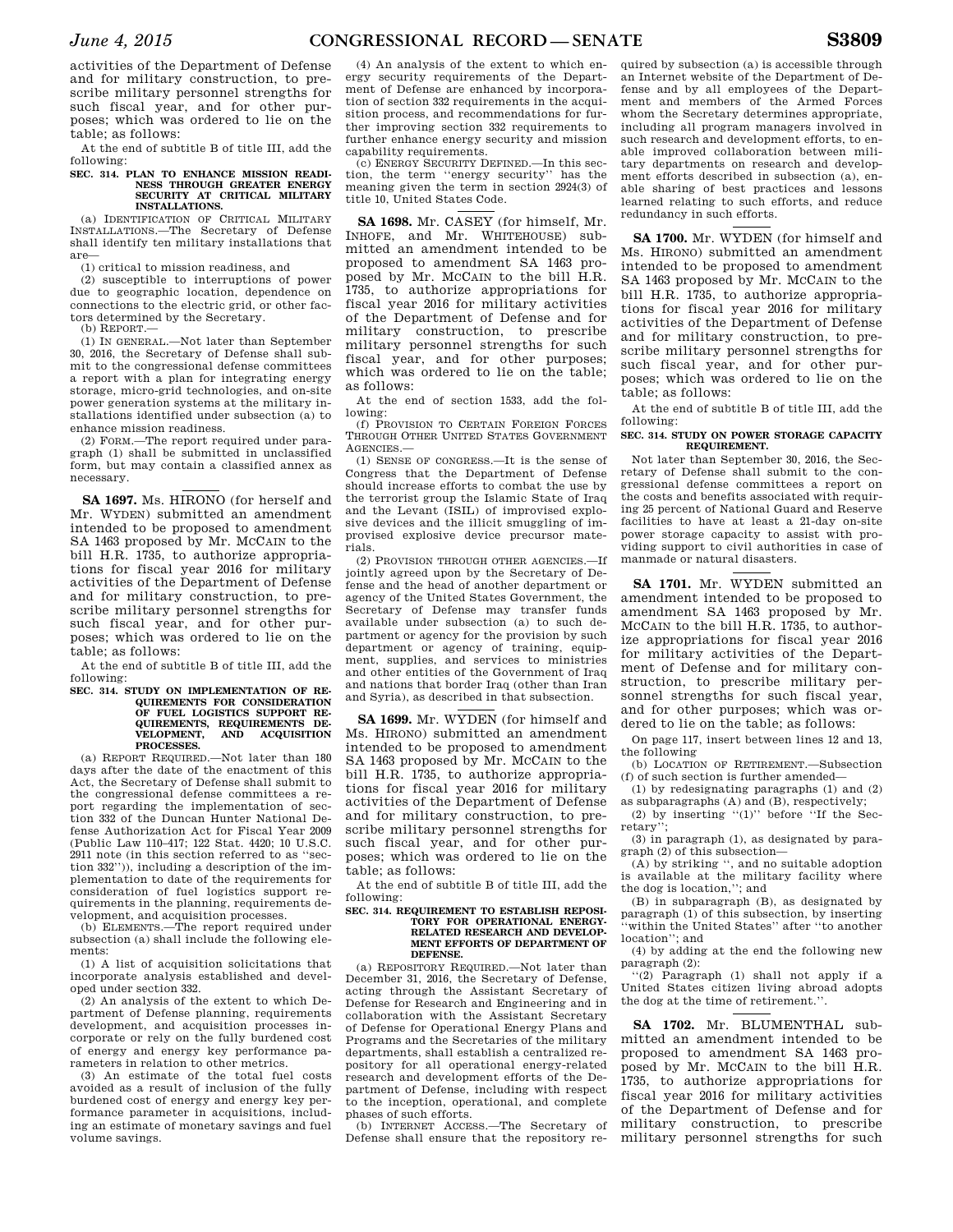At the appropriate place, insert the following:

## **SEC.** \_\_\_\_\_\_. EXPANSION OF DUTIES OF UNDER SECRETARY OF DEFENSE FOR PER-**SONNEL AND READINESS.**

Section 136(b) of title 10, United States Code, is amended by striking ''and health affairs'' and inserting the following: ''health affairs, and the coordination, use, acquisition, or exchange of joint requirements and resources with the Secretary of Veterans Affairs and implementation of recommendations made under subsection (c)(1) of section 320 of title 38 and the functions enumerated under subsection (d) of such section''.

**SA 1703.** Mr. DURBIN submitted an amendment intended to be proposed to amendment SA 1463 proposed by Mr. MCCAIN to the bill H.R. 1735, to authorize appropriations for fiscal year 2016 for military activities of the Department of Defense and for military construction, to prescribe military personnel strengths for such fiscal year, and for other purposes; which was ordered to lie on the table; as follows:

On page 636, between lines 12 and 13, insert the following:

(10) Training and best practices to identify and treat post-traumatic stress disorder among Ukrainian Armed Forces and National Guard personnel.

**SA 1704.** Mr. DURBIN (for himself, Mr. BLUMENTHAL, Mr. REED, Mr. BROWN, Mr. FRANKEN, and Mr. CARPER) submitted an amendment intended to be proposed to amendment SA 1463 proposed by Mr. MCCAIN to the bill H.R. 1735, to authorize appropriations for fiscal year 2016 for military activities of the Department of Defense and for military construction, to prescribe military personnel strengths for such fiscal year, and for other purposes; which was ordered to lie on the table; as follows:

At the end of part II of subtitle D of title V, add the following:

#### **SEC. 540. AVAILABILITY OF PUBLIC INFORMA-TION REGARDING CIVIL AND CRIMI-NAL ACTIONS AND INVESTIGATIONS INVOLVING POSTSECONDARY EDU-CATIONAL INSTITUTIONS.**

(a) IN GENERAL.—The Secretary of Defense shall ensure that any online consumer tool offered or supported by the Department of Defense that provides information to servicemembers regarding specific postsecondary educational institutions, such as Tuition Assistance DECIDE or any successor or similar program, includes for each such institution an accounting of pending investigations and civil or criminal actions against the institution by Federal agencies and State attorneys general, to the extent such information is publicly available.

(b) SOURCES OF INFORMATION.—In gathering publicly available information on investigations and civil or criminal actions described in subsection (a), the Secretary of Defense shall—

(1) consult the heads of other Federal agencies and, as practicable, State attorneys general; and

(2) review any reports required to be filed with the Securities and Exchange Commission under section 13 or section 15(d) of the Securities Exchange Act of 1934 (15 U.S.C. 78m and 78o(d)), including Form 10–Q and Form 10–K.

(c) CONSULTATION REGARDING PRESEN-TATION.—To ensure that the information required under subsection (a) is presented in the most useful and effective way possible for servicemembers, the Secretary of Defense shall consult with the Secretary of Education, the Bureau of Consumer Financial Protection, and servicemember and consumer advocates.

**SA 1705.** Mr. COATS (for himself, Mr. RUBIO, and Mr. CORNYN) submitted an amendment intended to be proposed to amendment SA 1463 proposed by Mr. MCCAIN to the bill H.R. 1735, to authorize appropriations for fiscal year 2016 for military activities of the Department of Defense and for military construction, to prescribe military personnel strengths for such fiscal year, and for other purposes; which was ordered to lie on the table; as follows:

At the end of subtitle E of title XII, add the following:

#### **SEC. 1264. MILITARY EXCHANGES BETWEEN SEN-IOR OFFICERS AND OFFICIALS OF THE UNITED STATES AND TAIWAN.**

(a) IN GENERAL.—The Secretary of Defense should carry out a program of exchanges of senior military officers and senior officials between the United States and Taiwan designed to improve military to military relations between the United States and Taiwan.

(b) EXCHANGES DESCRIBED.—For the purposes of this section, an exchange is an activity, exercise, event, or observation opportunity between members of the Armed Forces and officials of the Department of Defense, on the one hand, and armed forces personnel and officials of Taiwan, on the other hand.

(c) FOCUS OF EXCHANGES.—The exchanges under the program carried out pursuant to subsection (a) shall include exchanges focused on the following:

(1) Threat analysis.

(2) Military doctrine.

(3) Force planning.

(4) Logistical support.

(5) Intelligence collection and analysis. (6) Operational tactics, techniques, and procedures.

(7) Humanitarian assistance and disaster relief.

 $(d)$  CIVIL-MILITARY AFFAIRS.—The changes under the program carried out pursuant to subsection (a) shall include activities and exercises focused on civil-military

relations, including parliamentary relations. (e) LOCATION OF EXCHANGES.—The exchanges under the program carried out pursuant to subsection (a) shall be conducted in both the United States and Taiwan.

(f) DEFINITIONS.—In this section:

(1) The term ''senior military officer'', with respect to the Armed Forces, means a general or flag officer of the Armed Forces on active duty.

(2) The term ''senior official'', with respect to the Department of Defense, means a civilian official of the Department of Defense at the level of Assistant Secretary of Defense or above.

**SA 1706.** Mr. SESSIONS submitted an amendment intended to be proposed to amendment SA 1463 proposed by Mr. MCCAIN to the bill H.R. 1735, to authorize appropriations for fiscal year 2016 for military activities of the Department of Defense and for military construction, to prescribe military personnel strengths for such fiscal year, and for other purposes; which was ordered to lie on the table; as follows:

On page 645, between lines 16 and 17, insert the following:

(4) At the 2006 North Atlantic Treaty Organization Summit in Riga, North Atlantic Treaty Organization member countries committed to endeavor to spend a minimum of two per cent of their national income or Gross Domestic Product (GDP) to spending on defense.

(5) At the 2014 North Atlantic Treaty Organization Summit in Wales, North Atlantic Treaty Organization member countries agreed that ''allies currently meeting the NATO guideline to spend a minimum of 2% of their Gross Domestic Product (GDP) on defense will aim to continue to do so'' and that ''allies whose current proportion of GDP spent on defense is below this level will: halt any decline in defense expenditure; aim to increase defense expenditure in real terms as GDP grows; aim to move towards the two percent guideline within a decade with a view to meeting their NATO Capability Targets and filling NATO's capability shortfalls'

(6) In 2015, four out of the 28 North Atlantic Treaty Organization member countries, including the United States, meet the two percent target.

On page 646, strike line 16 and insert the following:

spending; and

(5) the North Atlantic Treaty Organization member countries are strongly urged to meet their commitment under the Wales Summit Declaration to spend two percent of their Gross Domestic Product on defense.

**SA 1707.** Mr. GARDNER submitted an amendment intended to be proposed to amendment SA 1463 proposed by Mr. MCCAIN to the bill H.R. 1735, to authorize appropriations for fiscal year 2016 for military activities of the Department of Defense and for military construction, to prescribe military personnel strengths for such fiscal year, and for other purposes; which was ordered to lie on the table; as follows:

At the end of subtitle G of title X, add the following:

## **SEC. 1085. CIVILIAN AVIATION ASSET MILITARY PARTNERSHIP PILOT PROGRAM.**

(a) PARTICIPATION.—The Secretary of Defense, in coordination with the Administrator of the Federal Aviation Administration, may participate in a Civilian Aviation Asset Military Partnership Pilot Program<br>(in this section referred to as the "Pro- $(in this section referred to as the$ gram'') in accordance with this section.

(b) GRANT AUTHORITY.—Subject to the availability of appropriations to carry out this section, the Secretary, in coordination with the Administrator, may make a grant under the Program, on a competitive basis, to an eligible airport to assist a project—

(1) to improve aviation infrastructure; or

(2) to repair, replace, or otherwise improve an eligible tower facility at that airport.

(c) NUMBER.—Not more than three eligible airports may receive a grant under the Program for a fiscal year.

(d) AMOUNT.—The amount provided to each eligible airport that receives a grant under the Program may not exceed \$2,500,000.

(e) ELIGIBILITY.—To be eligible for a grant under the Program, an eligible airport shall submit to the Secretary of Defense an application at such time, in such form, and containing such information as the Secretary, in coordination with the Administrator, determines is appropriate. An application shall include, at a minimum, a description of—

(1) the proposed project with respect to which a grant is requested, including estimated costs;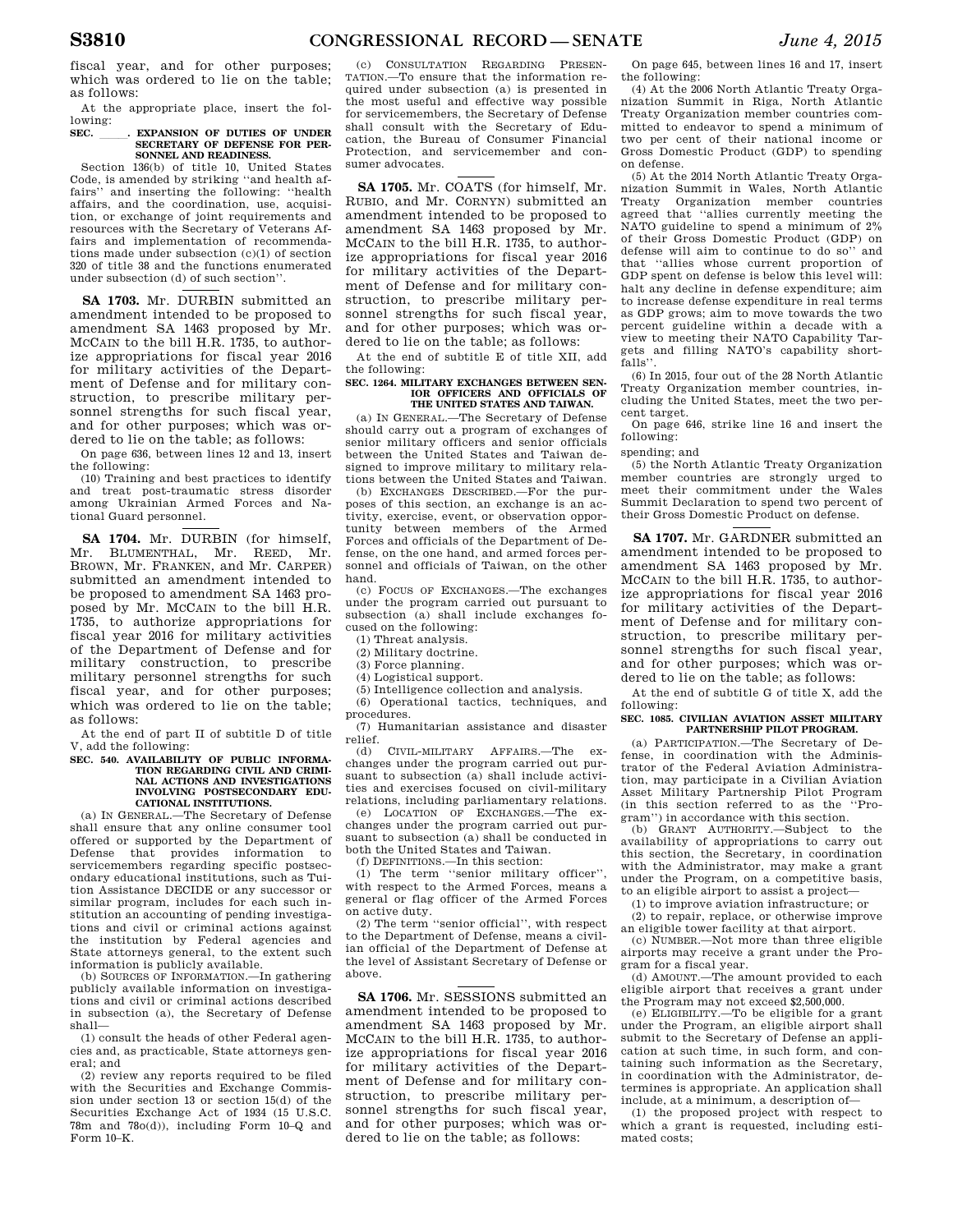(2) the need for the project at the eligible airport, including how the project will assist both civil aircraft and military aircraft; and (3) the non-Federal funding available for

the project. (f) SELECTION AND TERMS.—The Secretary

and the Administrator shall jointly— (1) select eligible airports to receive grants

under the Program; and

(2) establish the terms of each grant made under the Program.  $(g)$  FUNDING.

(1) FEDERAL SHARE.—The Federal share of the cost of a project assisted with a grant under the Program may not exceed 70 percent. Prioritization shall be given to projects with the lowest Federal share.

(2) COORDINATION.—With respect to the Federal share of the cost of a project assisted with a grant under the Program, 50 percent of that Federal share shall be paid by the Administrator and 50 percent shall be paid by the Secretary.

(h) TERMINATION.—The Program shall terminate at the end of the third fiscal year in which a grant is made under the Program.

(i) DEFINITIONS.—In this section:

(1) AVIATION INFRASTRUCTURE.—The term ''aviation infrastructure'' means any activity defined under the term ''airport development'' in section 47102 of title 49, United States Code.

(2) ELIGIBLE AIRPORT.—The term ''eligible airport'' means an airport at which—

(A) military aircraft conduct operations; and

(B) civil aircraft operations are conducted. (3) ELIGIBLE TOWER FACILITY.—The term ''eligible tower facility'' means a tower facility that—

(A) is located at an eligible airport;

(B) is greater than 30 years of age; and

(C) has demonstrated failings.

**SA 1708.** Mr. GARDNER submitted an amendment intended to be proposed to amendment SA 1463 proposed by Mr. MCCAIN to the bill H.R. 1735, to authorize appropriations for fiscal year 2016 for military activities of the Department of Defense and for military construction, to prescribe military personnel strengths for such fiscal year, and for other purposes; which was ordered to lie on the table; as follows:

At the end of subtitle E of title XII, add the following:

#### **SEC. 1264. STRATEGY TO PROMOTE UNITED STATES INTERESTS IN THE INDO-ASIA-PACIFIC REGION.**

(a) STRATEGY.—Not later than 120 days after the date of the enactment of this Act, the President shall develop an overall strategy to promote United States interests in the Indo-Asia-Pacific region. Such strategy shall be informed by the following:

(1) The national security strategy of the United States for 2015 set forth in the national security strategy report required under section 108(a)(3) of the National Security Act of 1947 (50 U.S.C. 5043(a)(3)), as such strategy relates to United States interests in the Indo-Asia-Pacific region.

(2) The 2014 Quadrennial Defense Review (QDR), as it relates to United States interests in the Indo-Asia-Pacific region.

(3) The 2015 Quadrennial Diplomacy and Development Review (QDDR), as it relates to United States interests in the Indo-Asia-Pacific region.

(4) The strategy to prioritize United States defense interests in the Asia-Pacific region as contained in the report required by section 1251(a) of the Carl Levin and Howard P. ''Buck'' McKeon National Defense Authorization Act for Fiscal Year 2015 (Public Law 113–291; 128 Stat. 3570).

(5) The integrated, multi-year planning and budget strategy for a rebalancing of United States policy in Asia submitted to Congress pursuant to section 7043(a) of the Department of State, Foreign Operations, and Related Programs Appropriations Act, 2014 (division K of the Consolidated Appropriations Act, 2014 (Public Law 113–76)).

(b) PRESIDENTIAL POLICY DIRECTIVE.—The President shall issue a Presidential Policy Directive to appropriate departments and agencies of the United States Government that contains the strategy developed under subsection (a) and includes implementing guidance to such departments and agencies. (c) RELATION TO AGENCY PRIORITY GOALS

AND ANNUAL BUDGET.—

(1) AGENCY PRIORITY GOALS.—In identifying agency priority goals under section 1120(b) of title 31, United States Code, for each appropriate department and agency of the United States Government, the head of such department or agency, or as otherwise determined by the Director of the Office of Management and Budget, shall take into consideration the strategy developed under subsection (a) and the Presidential Policy Directive issued under subsection (b).

(2) ANNUAL BUDGET.—The President shall, acting through the Director of the Office of Management and Budget, ensure that the annual budget submitted to Congress under section 1105 of title 31, United States Code, includes a separate section that clearly highlights programs and projects that are being funded in the annual budget that relate to the strategy developed under subsection (a) and the Presidential Policy Directive issued under subsection (b).

**SA 1709.** Mr. GARDNER submitted an amendment intended to be proposed to amendment SA 1463 proposed by Mr. MCCAIN to the bill H.R. 1735, to authorize appropriations for fiscal year 2016 for military activities of the Department of Defense and for military construction, to prescribe military personnel strengths for such fiscal year, and for other purposes; which was ordered to lie on the table; as follows:

At the end of subtitle G of title X, add the following:

## **SEC. 1085. PROTECTION AND RECOVERY OF GREATER SAGE-GROUSE.**

(a) PURPOSES.—The purposes of this section are—

(1) to allow States—

(A) to determine the appropriate management of sage-grouse species according to State-created conservation and management plans that address the key threats to sagegrouse species and the habitat of sage-grouse species within the States; and

(B) to demonstrate that those Statewide plans can protect and recover sage-grouse species within the States; and

(2) to require the Secretary to implement recommendations contained in Statewide plans for the management of sage-grouse species and the habitat of sage-grouse species on Federal land .

(b) DEFINITIONS.—In this section:

(1) COVERED WESTERN STATE.—The term ''covered Western State'' means each of the States of California, Colorado, Idaho, Montana, Nevada, North Dakota, Oregon, South Dakota, Utah, Washington, and Wyoming.

(2) NATIONAL FOREST SYSTEM LAND.—The term ''National Forest System land'' means the Federal land within the National Forest System, as described in section 11(a) of the Forest and Rangeland Renewable Resources Planning Act of 1974 (16 U.S.C. 1609(a)).

(3) PUBLIC LAND.—The term ''public land'' has the meaning given the term ''public

lands'' in section 103 of the Federal Land Policy and Management Act of 1976 (43 U.S.C. 1702).

(4) SAGE-GROUSE SPECIES.—The term ''sagegrouse species'' means—

(A) the greater sage-grouse (*Centrocercus urophasianus*) (including all distinct population segments); and

(B) the Gunnison sage-grouse (*Centrocercus minimus*).

(5) SECRETARY.—The term ''Secretary'' means—

(A) the Secretary of Agriculture, with respect to National Forest System land; and

(B) the Secretary of the Interior, with respect to public land.

(6) STATEWIDE PLAN.—The term ''Statewide plan'' means a conservation and management plan or plans developed and submitted to the Secretary by a covered Western State for the protection and recovery of any sagegrouse species and the habitat of the sagegrouse species within the covered Western State in response to invitations from the Secretary of the Interior in December 2011 to submit to the Secretary those plans.

(c) PARTICIPATION IN STATE PLANNING PROCESS.—

(1) LIST OF DESIGNEES.—

(A) IN GENERAL.—Not later than 30 days after that date of receipt from a covered Western State of a notice described in subparagraph (B), the Secretary shall provide to the Governor of the covered Western State a list of designees of the Department of the Interior or the Department of Agriculture, as applicable, who will represent the Secretary in assisting in the development and implementation of the Statewide plan.

(B) DESCRIPTION OF NOTICE.—

(i) IN GENERAL.—A notice referred to in subparagraph (A) is a notice that a covered Western State—

(I) is initiating, or has previously initiated, development of a Statewide plan in accordance with clause (ii); or

(II) has previously submitted to the Secretary a Statewide plan in accordance with clause (ii).

(ii) CONTENTS.—A notice under this subparagraph shall include—

(I) an invitation to the Secretary to participate in the development or implementation of the Statewide plan of the applicable covered Western State; and

(II) a statement that the covered Western State—

(aa) has prepared or will prepare, by not later than 1 year after the date of submission of the notice, a Statewide plan that will protect and manage sage-grouse species and the habitat of sage-grouse species to the point that designation of sage-grouse species as a threatened or endangered species under the Endangered Species Act of 1973 (16 U.S.C. 1531 et seq.) is no longer necessary in the covered Western State; and

 $(hh)$  will $-$ 

(AA) collect monitoring data such as sagegrouse species population trends, fuel reduction, predator control, invasive species control, the condition of sage-grouse species habitat, or other parameters that address the primary threats to sage-grouse species in the covered Western State to address how the threats identified in the Statewide plan are being reduced and how the objectives identified in the Statewide plan are being met; and

(BB) provide to the Secretary relevant data regarding the health of sage-grouse species populations, the condition of sagegrouse species habitat, and activities relating to the implementation of the Statewide plan on an annual basis under this section.

(iii) TIMING.—To be eligible to participate in a planning process under this section, not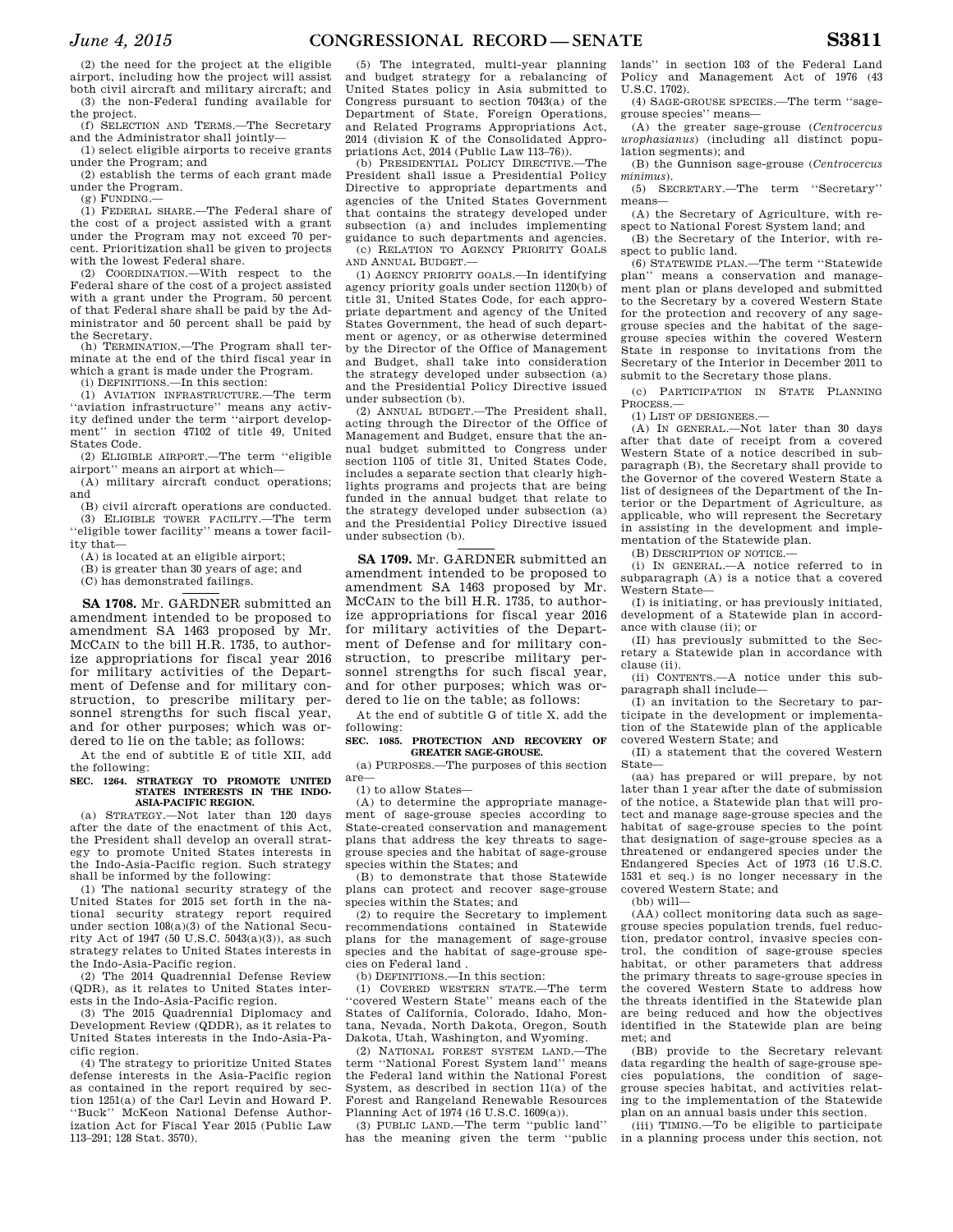later than 120 days after the date of enactment of this Act, a covered Western State shall submit to the Secretary a notice described in subparagraph (B).

(2) ACCESS TO INFORMATION.—Not later than 60 days after the date of receipt from a covered Western State of a notice described in paragraph (1)(B), the Secretary shall provide to the covered Western State all relevant scientific data, research, and information regarding sage-grouse species and habitat within the covered Western State for use by appropriate State personnel to assist the covered Western State in the development and implementation of the Statewide plan.

(d) RECOGNITION OF STATEWIDE PLAN.—If the Secretary receives from a covered Western State a Statewide plan by the date that is 1 year after the date of receipt of a notice under subsection (c)(1) from the covered Western State, the Secretary shall—

(1) when taking any action that could impact the sage grouse species or the habitat of the species, manage all public land and National Forest System land within the covered Western State in accordance with the Statewide plan for a period of not less than 6 years, beginning on the date of submission to the Secretary of the Statewide plan in accordance with this section;

(2) annually—

(A) review the Statewide plan using the best available science and data, using the objectives and goals contained in the Statewide plan as a measure of success; and

(B) provide to the Governor of the covered Western State recommendations regarding improvement of the Statewide plan;

(3) use the Statewide plan as the basis for all relevant determinations under the National Environmental Policy Act of 1969 (42 U.S.C. 4321 et seq.);

(4) permit and assist the covered Western State to implement adaptive management, if required by the Statewide plan, to respond to sage-grouse species conditions as indicated by monitoring data, meteorological conditions, or fire or other events necessitating adaptation of the Statewide plan;

(5) require the covered Western State to submit to the Secretary annual reports regarding the implementation of the Statewide plan, including relevant data regarding—

(A) actions carried out pursuant to the Statewide plan; and

(B) population trends, fuel reductions, predator control, invasive species control, the condition of sage-grouse habitat, and other parameters that address the primary threats to sage-grouse species in the covered Western State;

(6) require the covered Western State—

(A) to monitor appropriate sage-grouse species and habitat data for a period of not less than 5 years, beginning on the date of submission of the Statewide plan; and

(B) to submit to the Secretary, not later than 6 years after the date of submission of the Statewide plan and in accordance with applicable scientific protocols, a report that includes—

(i) a description of the status of implementation of the Statewide plan and progress made in achieving the objectives and goals of the Statewide plan, including relevant data regarding sage-grouse species population trends, fuel reductions, predator control, invasive species control, the condition of sage-grouse species habitat, and other parameters that address the primary threats to sage-grouse in the covered Western State;

(ii) an estimate of additional time needed, if any, for implementation of the Statewide plan; and

(iii) necessary modifications to the Statewide plan to enhance the achievement of the objectives and goals of the Statewide plan; and

(7) assist the covered Western State in monitoring and collecting relevant data on Federal land to assess sage-grouse species population trends, fuel reductions, predator control, invasive species control, the condition of sage-grouse species habitat, and other parameters that address the primary threats to sage-grouse in the covered Western State.

(e) SECRETARIAL ACTIONS.—Not later than 30 days after the date of receipt of a Statewide plan under this section, and annually thereafter during the period in which the Secretary determines that the applicable covered Western State is implementing the Statewide plan, the Secretary shall—

(1) take necessary steps to maintain or restore the candidate species status for any sage-grouse species in the covered Western State under the Endangered Species Act of 1973 (16 U.S.C. 1531 et seq.), for a period of not less than 6 years—

(A) to allow for appropriate monitoring and collection of data; and

(B) to assess the achievement of the objectives of the Statewide plan;

(2) stay any land use planning activities relating to Federal management of sage-grouse species on public land or National Forest System land within the covered Western State;

(3) take immediate action to amend all Federal land use plans under the Federal Land Policy and Management Act of 1976 (43 U.S.C. 1701 et seq.) and the Forest and Rangeland Renewable Resources Planning Act of 1974 (16 U.S.C. 1600 et seq.) to comply with the Statewide plan with respect to that covered Western State;

(4) manage all public land and National Forest System land with habitat for any sage-grouse species in the covered Western State in a manner consistent with sections 102(a)(12) and 103(c) of the Federal Land Policy and Management Act of 1976 (43 U.S.C.  $1701(a)(12)$ ,  $1702(c)$  and section 4 of the Forest and Rangeland Renewable Resources Planning Act of 1974 (16 U.S.C. 1602);

(5) immediately reverse any withdrawals or land use restrictions carried out for purposes of protecting or conserving sage-grouse on public land or National Forest System land that are not consistent with a Statewide plan; and

(6) use State annual reports regarding the implementation of the Statewide plans submitted to the Secretary under subsection (d)(5) to prepare the annual Candidate Notice of Review of the Secretary pursuant to section 4 of the Endangered Species Act of 1973 (16 U.S.C. 1533).

(f) EXISTING STATE PLANS.—The Secretary shall—

(1) give effect to a Statewide conservation and management plan for the protection and recovery of sage-grouse species within a covered Western State that is submitted by the covered Western State and approved or endorsed by the United States Fish and Wildlife Service before the date of enactment of this Act; and

(2) for purposes of subsections (d) and (e), treat such a plan as a Statewide plan in accordance with that subsection.

(g) ACTIONS PURSUANT TO NEPA.—An action proposed to be carried out pursuant to the National Environmental Policy Act of 1969 (42 U.S.C. 4321 et seq.) in a covered Western State may not be denied or restricted solely on the basis of the presence or protection of sage-grouse species in the covered Western State, if the action is consistent with the Statewide plan of the covered Western State.

(h) AUTHORITY TO EXTEND PLAN IMPLEMEN-TATION.—On review of the report of a covered Western State under subsection  $(d)(6)(B)$ , the Secretary may extend the provisions of this Act for a period not to exceed an additional

6 years with the consent of the covered Western State.

**SA 1710.** Mr. KIRK (for himself and Mr. MENENDEZ) submitted an amendment intended to be proposed to amendment SA 1463 proposed by Mr. MCCAIN to the bill H.R. 1735, to authorize appropriations for fiscal year 2016 for military activities of the Department of Defense and for military construction, to prescribe military personnel strengths for such fiscal year, and for other purposes; which was ordered to lie on the table; as follows:

At the end of subtitle C of title XII, add the following:

#### **SEC. 1242. EXTENSION OF IRAN SANCTIONS ACT OF 1996.**

Section 13(b) of the Iran Sanctions Act of 1996 (Public Law 104–172; 50 U.S.C. 1701 note) is amended by striking ''December 31, 2016'' and inserting ''December 31, 2026''.

**SA 1711.** Ms. AYOTTE submitted an amendment intended to be proposed to amendment SA 1463 proposed by Mr. MCCAIN to the bill H.R. 1735, to authorize appropriations for fiscal year 2016 for military activities of the Department of Defense and for military construction, to prescribe military personnel strengths for such fiscal year, and for other purposes; which was ordered to lie on the table; as follows:

At the end of subtitle E of title XII, add the following:

SEC. 12 **. SOUTHEAST ASIA STRATEGIC PART-NERSHIP.** 

The Act of March 4, 1907 (34 Stat. 1260, chapter 2907; 81 Stat. 584), is amended—

(1) in section  $1(w)$ , by striking paragraph  $(2)$ :

 $(2)$  in section 6, by striking subsection (b); and

(3) by repealing section 25.

**SA 1712.** Mr. FLAKE submitted an amendment intended to be proposed to amendment SA 1463 proposed by Mr. MCCAIN to the bill H.R. 1735, to authorize appropriations for fiscal year 2016 for military activities of the Department of Defense and for military construction, to prescribe military personnel strengths for such fiscal year, and for other purposes; which was ordered to lie on the table; as follows:

Strike section 213.

**SA 1713.** Mr. FLAKE (for himself and Mr. TOOMEY) submitted an amendment intended to be proposed to amendment SA 1463 proposed by Mr. MCCAIN to the bill H.R. 1735, to authorize appropriations for fiscal year 2016 for military activities of the Department of Defense and for military construction, to prescribe military personnel strengths for such fiscal year, and for other purposes; which was ordered to lie on the table; as follows:

At the end of subtitle B of title III, add the following:

#### **SEC. 314. LIMITATION ON FUNDING FOR RE-SEARCH AND DEVELOPMENT ALTER-NATIVE FUEL AWARDS AND DEPART-MENT OF DEFENSE ALTERNATIVE FUEL CONTRACTS.**

(a) DEFINITION OF ALTERNATIVE FUEL.—In this section, the term ''alternative fuel'' has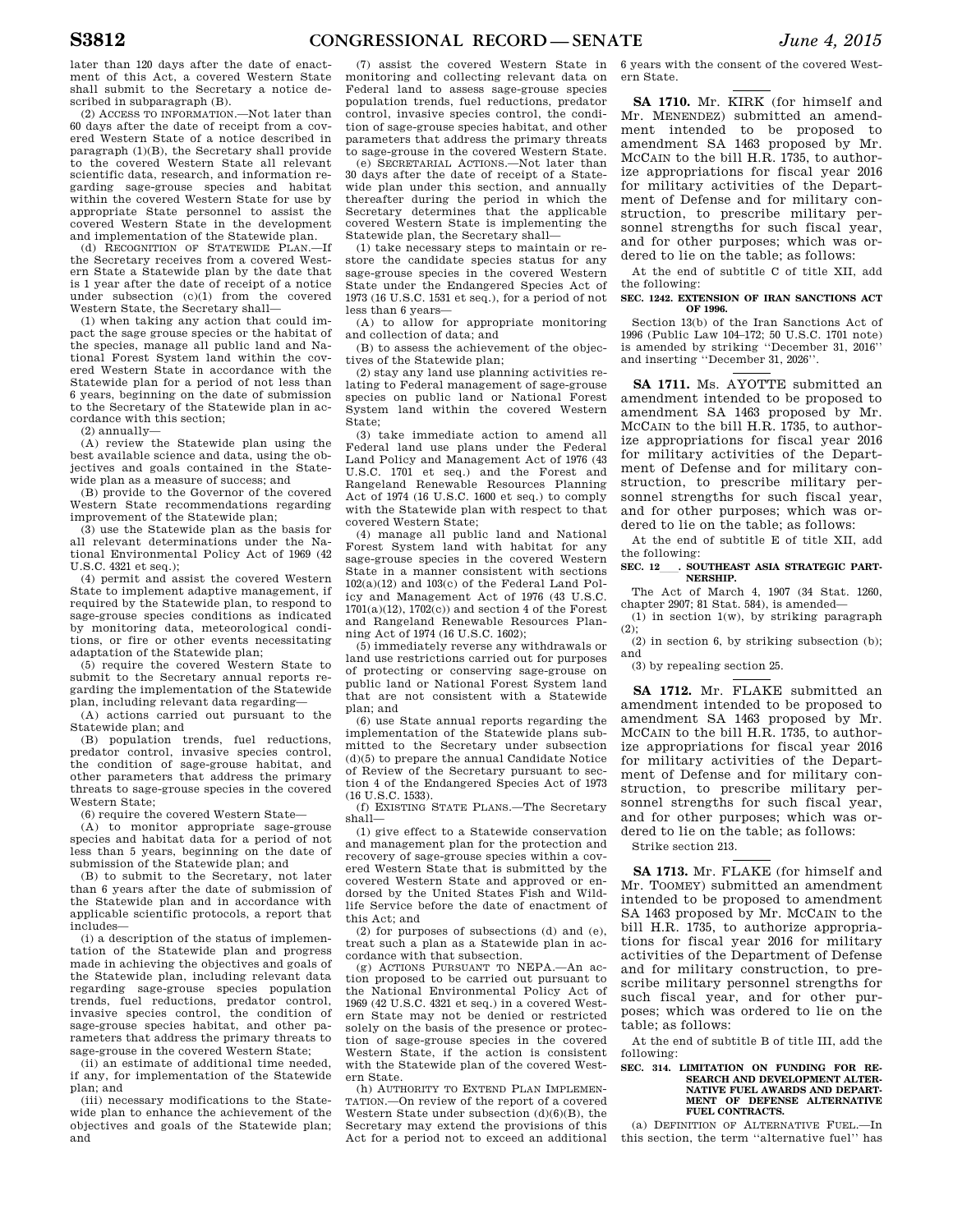the meaning given the term in 301 of the Energy Policy Act of 1992 (42 U.S.C. 13211).

(b) LIMITATION.—None of the funds authorized to be appropriated by this Act or otherwise made available for fiscal year 2016 for the Department of Defense may be obligated or expended for research and development alternative fuel awards or Department of Defense alternative fuel contracts.

**SA 1714.** Mr. FLAKE submitted an amendment intended to be proposed to amendment SA 1463 proposed by Mr. MCCAIN to the bill H.R. 1735, to authorize appropriations for fiscal year 2016 for military activities of the Department of Defense and for military construction, to prescribe military personnel strengths for such fiscal year, and for other purposes; which was ordered to lie on the table; as follows:

At the end of part I of subtitle H of title V, add the following:

#### **SEC. 584. CONSOLIDATION OF FINANCIAL LIT-ERACY PROGRAMS AND TRAINING FOR MEMBERS OF THE ARMED FORCES.**

(a) PLAN REQUIRED-Not later than one year after the date of the enactment of this Act, the Secretary of Defense shall submit to the Committees on Armed Services of the Senate and the House of Representatives a report setting forth a plan for the consolidation of the current financial training programs of the Department of Defense and the military departments for members of the Armed Forces into a single program of financial training for members that—

(1) eliminates duplication and costs in the provision of financial training to members; and

(2) ensures that members receive effective training in financial literacy in as few training sessions as is necessary for the receipt of effective training.

(b) IMPLEMENTATION.—The Secretary of Defense and the Secretaries of the military departments shall commence implementation of the plan required by subsection (a) 90 days after the date of the submittal of the plan as required by that subsection.

**SA 1715.** Mr. FLAKE submitted an amendment intended to be proposed to amendment SA 1463 proposed by Mr. MCCAIN to the bill H.R. 1735, to authorize appropriations for fiscal year 2016 for military activities of the Department of Defense and for military construction, to prescribe military personnel strengths for such fiscal year, and for other purposes; which was ordered to lie on the table; as follows:

At the end of subtitle G of title X, add the following:

## **SEC. 1085. RESTRICTIONS ON THE ESTABLISH-MENT OF NATIONAL MONUMENTS.**

Section 320301 of title 54, United States Code, is amended by adding at the end the following:

''(e) RESTRICTIONS ON THE ESTABLISHMENT OF NATIONAL MONUMENTS IN MILITARY OPER-ATIONS AREAS.—The President shall not establish a national monument under this section on land that is located under the lateral boundaries of a military operations area (as the term is defined in section 1.1 of title 14, Code of Federal Regulations (or successor regulations)), unless—

 $(1)$  the proclamation includes language that ensures that the establishment of the national monument would not place any new limits on—

''(A) low-level overflights of military aircraft;

''(B) the designation of a new unit of special use airspace;

''(C) the use or establishment of a military flight training route;

''(D) any flight operations of military aircraft; or

''(E) any ground-based operations in support of military flight operations; and

''(2) the Secretary of Defense certifies that the establishment of the national monument—

''(A) would not negatively impact any military flight operations in airspace above the national monument; and

''(B) would not reduce the ability of any ground-based operations in support of military flight operations.''.

**SA 1716.** Mr. FLAKE submitted an amendment intended to be proposed to amendment SA 1463 proposed by Mr. MCCAIN to the bill H.R. 1735, to authorize appropriations for fiscal year 2016 for military activities of the Department of Defense and for military construction, to prescribe military personnel strengths for such fiscal year, and for other purposes; which was ordered to lie on the table; as follows:

At the end of subtitle B of title XV, add the following:

#### **SEC. 1523. REPROGRAMMING OF CERTAIN FUNDS FOR OPERATION AND MAINTENANCE FOR OVERSEAS CONTINGENCY OP-ERATIONS.**

(a) REPROGRAMMING REQUIREMENT.—The Secretary of Defense shall submit to the congressional defense committees a reprogramming or transfer request in the amount of \$464,017,143 from unobligated funds in the Operation and Maintenance, Defense-wide, account and available for the Office of Economic Adjustment, or for transfer to the Secretary of Education, to construct, renovate, repair, or expand elementary and secondary public schools on military installations in order to address capacity or facility condition deficiencies at such schools, to the Operation and Maintenance, Overseas Contingency Operations, account.

(b) TREATMENT OF REPROGRAMMING.—The transfer of an amount pursuant to subsection (a) shall not be deemed to increase the amount authorized to be appropriated for fiscal year 2016 for operation and maintenance for overseas contingency operations by section 1505.

**SA 1717.** Mr. FLAKE submitted an amendment intended to be proposed to amendment SA 1463 proposed by Mr. MCCAIN to the bill H.R. 1735, to authorize appropriations for fiscal year 2016 for military activities of the Department of Defense and for military construction, to prescribe military personnel strengths for such fiscal year, and for other purposes; which was ordered to lie on the table; as follows:

At the end of subtitle B of title III, add the following:

## **SEC. 314. INSTALLATION RENEWABLE ENERGY PROJECT DATABASE.**

(a) LIMITATION.—Not later than 90 days after the date of the enactment of this Act, the Secretary of Defense shall establish a searchable database to uniformly report information regarding installation renewable energy projects undertaken since 2010.

(b) ELEMENTS.—The database established under subsection (a) shall include, for each installation energy project—

(1) the estimated project costs;

(2) estimated power generation;

(3) estimated total cost savings;

(4) estimated payback period;

- (5) total project costs;
- (6) actual power generation;
- (7) actual cost savings to date;
- (8) current operational status; and

(9) access to relevant business case documents, including the economic viability assessment.

(c) NON-DISCLOSURE OF CERTAIN INFORMA-TION.

(1) IN GENERAL.—The Secretary of Defense may, on a case-by-case basis, withhold from inclusion in the database established under subsection (a) information pertaining to individual projects if the Secretary determines that the disclosure of such information would jeopardize operational security.

(2) REQUIRED DISCLOSURE.—In the event the Secretary withholds information related to one or more renewable energy projects under paragraph (1), the Secretary shall include in the database-

(A) a statement that information has been withheld; and

(B) an aggregate amount for each of paragraphs  $(1)$ ,  $(2)$ ,  $(3)$ ,  $(5)$ ,  $(6)$ , and  $(7)$  of subsection (b) that includes amounts for all renewable energy projects described under subsection (a), including those with respect to which information has been withheld under paragraph (1) of this subsection.

(d) UPDATES.—The database established under subsection (a) shall be updated not less than quarterly.

**SA 1718.** Mr. FLAKE submitted an amendment intended to be proposed to amendment SA 1463 proposed by Mr. MCCAIN to the bill H.R. 1735, to authorize appropriations for fiscal year 2016 for military activities of the Department of Defense and for military construction, to prescribe military personnel strengths for such fiscal year, and for other purposes; which was ordered to lie on the table; as follows:

At the end of subtitle A of title XXVIII, add the following:

## **SEC. 2807. CERTIFICATION REQUIREMENT FOR MILITARY CONSTRUCTION PROJECTS IN AREAS OF CONTIN-GENCY OPERATIONS.**

(a) IN GENERAL.—Subchapter I of chapter 169 of title 10, United States Code, is amended by inserting after section 2804 the following new section:

## **''§ 2804a. Certification requirement for military construction projects in areas of contingency operations**

''(a) CERTIFICATION REQUIREMENT.—(1) The Secretary of Defense may not obligate or expend funds to carry out a military construction project overseas in connection with a contingency operation (as defined in section 101(a)(13) of this title) unless the combatant commander of the area of operations in which such project is to be constructed has certified to the Secretary of Defense that the project is needed for direct support of a contingency operation within that combatant command.

 $(2)$  The restriction under paragraph  $(1)$ does not apply to planning and design activities or activities carried out under the authority of section 2805 of this title.

''(b) CERTIFICATION GUIDANCE.—The Secretary of Defense shall provide guidance regarding the certification required under subsection (a)."

(b) CLERICAL AMENDMENT.—The table of sections at the beginning of such subchapter is amended by adding after the item relating to section 2804 the following new item:

''2804a. Certification requirement for military construction projects in areas of contingency operations.''.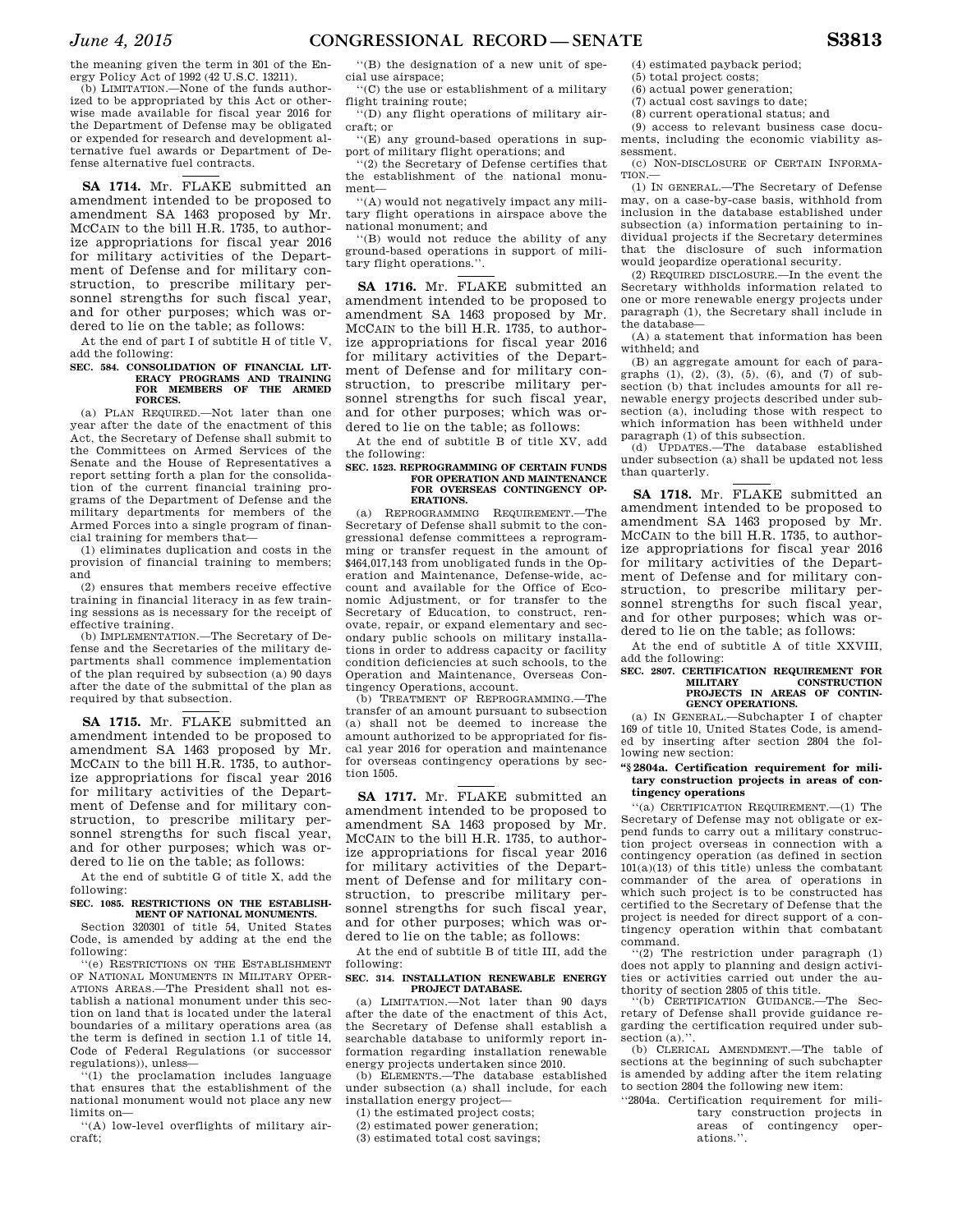**SA 1719.** Mr. FLAKE submitted an amendment intended to be proposed to amendment SA 1463 proposed by Mr. MCCAIN to the bill H.R. 1735, to authorize appropriations for fiscal year 2016 for military activities of the Department of Defense and for military construction, to prescribe military personnel strengths for such fiscal year, and for other purposes; which was ordered to lie on the table; as follows:

At the end of subtitle A of title XXVIII, add the following:

### **SEC. 2807. USE OF PROJECT LABOR AGREEMENTS IN MILITARY CONSTRUCTION PROJECTS AND MILITARY FAMILY HOUSING PROJECTS.**

(a) REQUIREMENTS.—Section 2852 of title 10, United States Code, is amended by adding at the end the following new subsection:

''(d)(1) The Secretary of Defense and the Secretaries of the military departments awarding a construction contract on behalf of the Government, in any solicitations, bid specifications, project agreements, or other controlling documents, shall not—

''(A) require or prohibit bidders, offerors, contractors, or subcontractors to enter into or adhere to agreements with one or more labor organizations; and

''(B) discriminate against or give preference to bidders, offerors, contractors, or subcontractors based on their entering or refusing to enter into such an agreement.

''(2) Nothing in this subsection shall prohibit a contractor or subcontractor from voluntarily entering into such an agreement, as is protected by the National Labor Relations Act (29 U.S.C. 151 et seq.).''.

(b) APPLICATION OF AMENDMENT.—The amendment made by subsection (a) shall not apply to construction contracts awarded before the date of the enactment of this Act.

**SA 1720.** Mr. FLAKE submitted an amendment intended to be proposed to amendment SA 1463 proposed by Mr. MCCAIN to the bill H.R. 1735, to authorize appropriations for fiscal year 2016 for military activities of the Department of Defense and for military construction, to prescribe military personnel strengths for such fiscal year, and for other purposes; which was ordered to lie on the table; as follows:

At the end of subtitle C of title VI, add the following:

#### **SEC. 622. TRANSPORTATION TO TRANSFER CERE-MONIES FOR FAMILY AND NEXT OF KIN OF MEMBERS OF THE ARMED FORCES WHO DIE OVERSEAS DUR-ING HUMANITARIAN OPERATIONS.**

Section 481f(e)(1) of title 37, United States Code, is amended by inserting ''(including during a humanitarian relief operation) after ''located or serving overseas''.

**SA 1721.** Mr. ROUNDS submitted an amendment intended to be proposed to amendment SA 1463 proposed by Mr. MCCAIN to the bill H.R. 1735, to authorize appropriations for fiscal year 2016 for military activities of the Department of Defense and for military construction, to prescribe military personnel strengths for such fiscal year, and for other purposes; which was ordered to lie on the table; as follows:

At the end of title XI, add the following: **SEC. 1116. MATTERS RELATING TO BIENNIAL STRATEGIC WORKFORCE PLANS.** 

(a) ASSESSMENT OF INTENDED USE OF SPE-CIAL HIRING AUTHORITIES AND OTHER AU- THORITIES TO SUPPORT THE WORFORCE.—Subsection (b)(1) of section 115b of title 10, United States Code, is amended—

(1) in subparagraph (C), by striking ''and'' at the end;

(2) in subparagraph (D), by striking the period at the end and inserting ''; and''; and

(3) by adding at the end the following new subparagraph:

''(E) the use of special hiring authorities to be made by such Secretary or head of agency in addressing the matters described in this section and of any other authorities that would support the enhancement of the quality of the workforce."

(b) TRANSMITTAL OF REPORTS TO CON-GRESS.—Subsection (f) of such section is amended by inserting ''and to Congress'' after ''to the Secretary.''

(c) EFFECTIVE DATE.—The amendments made by this section shall take effect on the date of the enactment of this Act

**SA 1722.** Mr. CRUZ submitted an amendment intended to be proposed to amendment SA 1463 proposed by Mr. MCCAIN to the bill H.R. 1735, to authorize appropriations for fiscal year 2016 for military activities of the Department of Defense and for military construction, to prescribe military personnel strengths for such fiscal year, and for other purposes; which was ordered to lie on the table; as follows:

At the end of subtitle B of title III, add the following:

## **SEC. 314. ENERGY FOR THE DEPARTMENT OF DE-FENSE.**

(a) DEPARTMENT OF DEFENSE PURCHASE OF ENERGY.—In purchasing energy commodities, including electricity and fuel, the Department of Defense shall take into account—

(1) the reliability of the energy source, with a preference afforded to sources that offer a constant, non-intermittent supply of power; and

(2) the cost of the energy source in comparison with other available and reliable energy sources, with a preference afforded to energy sources that are demonstrated to be more cost-effective in the near term.

(b) INAPPLICABILITY OF CERTAIN RENEWABLE ENERGY AND ALTERNATIVE FUEL REQUIRE-MENTS.—

(1) GOALS ON USE OF RENEWABLE ENERGY TO MEET ELECTRICITY NEEDS.—Section 2911 of title 10, United States Code, is amended by striking subsection (e).

(2) FEDERAL PURCHASE REQUIREMENT.—The Department of Defense shall be exempt from the Federal purchase requirement established under section 203 of the Energy Policy Act of 2005 (42 U.S.C. 15852).

(3) STRENGTHENING FEDERAL ENVIRON-MENTAL, ENERGY, AND TRANSPORTATION MAN-AGEMENT.—The Department of Defense shall be exempt from Executive Order 13423 (42 U.S.C. 4321 note; relating to strengthening Federal environmental, energy, and transportation management).

(4) FEDERAL FLEET CONSERVATION REQUIRE-MENTS.—The Department of Defense shall be exempt from Federal fleet conservation requirements established under section 400FF of the Energy Policy and Conservation Act (42 U.S.C. 6374e).

(5) FEDERAL LEADERSHIP ON ENERGY MAN-AGEMENT.—The Department of Defense shall be exempt from the renewable energy consumption target established by the document entitled ''Federal Leadership on Energy Management: Memorandum for the Heads of Executive Departments and Agencies'' and published December 10, 2013 (78 Fed. Reg. 75209).

(6) PLANNING FOR FEDERAL SUSTAINABILITY IN THE NEXT DECADE.—The Department of De-

fense shall be exempt from Executive Order No. 13693 dated March 19, 2015.

**SA 1723.** Mr. CRUZ submitted an amendment intended to be proposed to amendment SA 1463 proposed by Mr. MCCAIN to the bill H.R. 1735, to authorize appropriations for fiscal year 2016 for military activities of the Department of Defense and for military construction, to prescribe military personnel strengths for such fiscal year, and for other purposes; which was ordered to lie on the table; as follows:

At the end of part II of subtitle D of title VI, add the following:

## **SEC. 643. EQUAL BENEFITS UNDER SURVIVOR BENEFIT PLAN FOR SURVIVORS OF RESERVE COMPONENT MEMBERS WHO DIE IN THE LINE OF DUTY DUR-ING INACTIVE-DUTY TRAINING.**

(a) TREATMENT OF INACTIVE-DUTY TRAINING IN SAME MANNER AS ACTIVE DUTY.—

(1) IN GENERAL.—Section 1451(c)(1)(A) of title 10, United States Code, is amended—

(A) in clause (i)— (i) by inserting ''or 1448(f)'' after ''section

1448(d)''; and (ii) by inserting ''or (iii)'' after ''clause  $(ii)$ "; and

(B) in clause (iii)—

(i) by striking ''section 1448(f) of this title'' and inserting ''section 1448(f)(1)(A) of this title by reason of the death of a member or former member not in line of duty''; and

(ii) by striking ''active''.

(2) APPLICATION OF AMENDMENTS.—No annuity benefit under the Survivor Benefit Plan shall accrue to any person by reason of the amendments made by paragraph (1) for any period before the date of the enactment of this Act. With respect to an annuity under the Survivor Benefit Plan for a death occurring on or after September 10, 2001, and before the date of the enactment of this Act, the Secretary concerned shall recompute the benefit amount to reflect such amendments, effective for months beginning after the date of the enactment of this Act.

(b) CONSISTENT TREATMENT OF DEPENDENT CHILDREN.—Section 1448(f) of such title is amended by adding at the end the following new paragraph:

''(5) DEPENDENT CHILDREN ANNUITY.—

''(A) ANNUITY WHEN NO ELIGIBLE SURVIVING SPOUSE.—In the case of a person described in paragraph (1), the Secretary concerned shall pay an annuity under this subchapter to the dependent children of that person under section 1450(a)(2) of this title as applicable.

''(B) OPTIONAL ANNUITY WHEN THERE IS AN ELIGIBLE SURVIVING SPOUSE.—The Secretary may pay an annuity under this subchapter to the dependent children of a person described in paragraph (1) under section 1450(a)(3) of this title, if applicable, instead of paying an annuity to the surviving spouse under paragraph (1), if the Secretary concerned, in consultation with the surviving spouse, determines it appropriate to provide an annuity for the dependent children under this paragraph instead of an annuity for the surviving spouse under paragraph (1)."

(c) DEEMED ELECTIONS.—

(1) IN GENERAL.—Section 1448(f) of title 10, United States Code, as amended by subsection (b), is further amended by adding at the end the following new paragraph:

''(6) DEEMED ELECTION TO PROVIDE AN ANNU-ITY FOR DEPENDENT.—In the case of a person described in paragraph (1) who dies after November 23, 2003, the Secretary concerned may, if no other annuity is payable on behalf of that person under this subchapter, pay an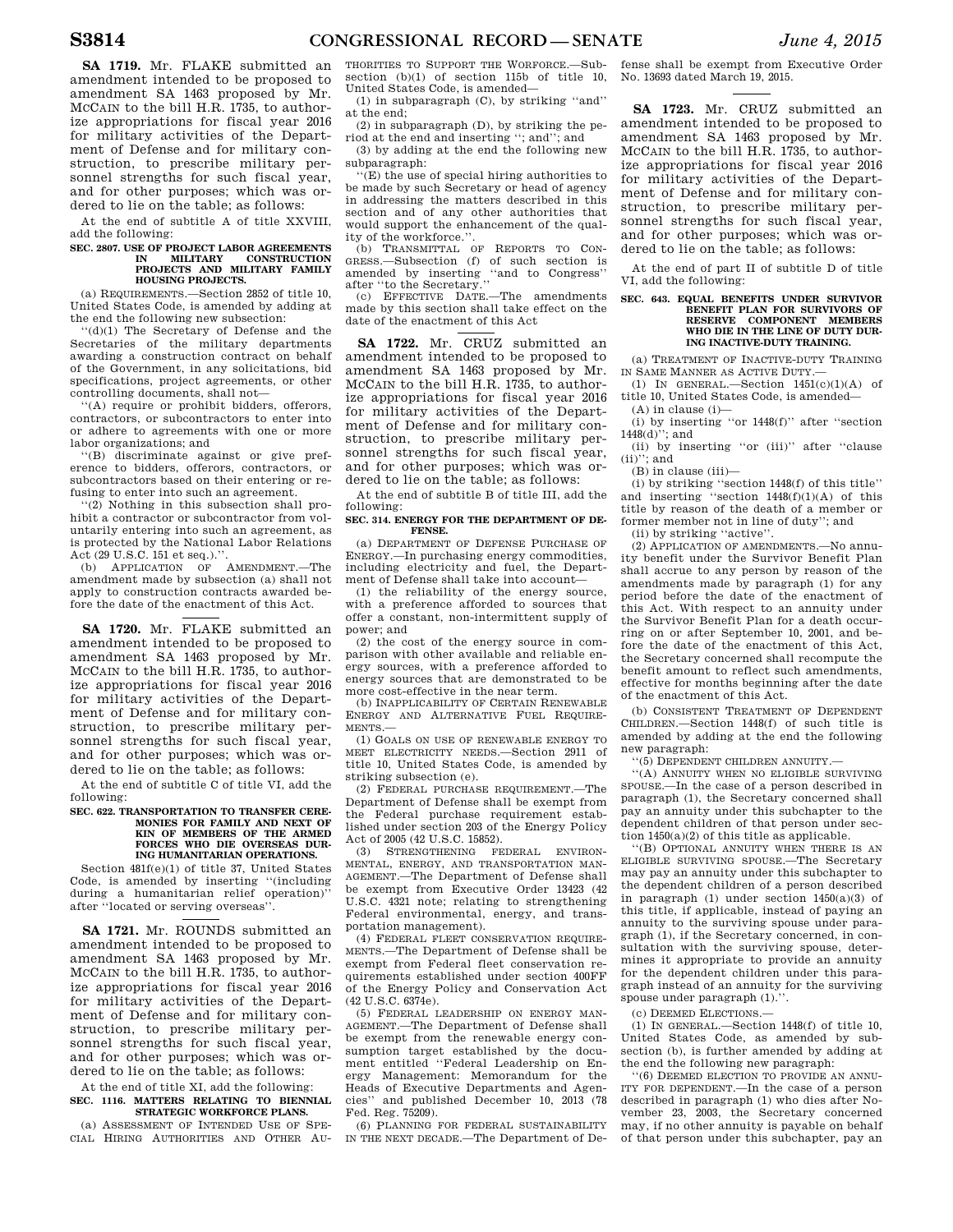annuity to a natural person who has an insurable interest in such person as if the annuity were elected by the person under subsection (b)(1). The Secretary concerned may pay such an annuity under this paragraph only in the case of a person who is a dependent of that deceased person (as defined in section 1072(2) of this title). An annuity under this paragraph shall be computed in the same manner as provided under subparagraph  $(B)$  of subsection  $(d)(6)$  for an annuity under that subsection.''.

(2) EFFECTIVE DATE.—No annuity payment under paragraph (6) of section 1448(f) of title 10, United States Code, as added by paragraph (1) of this subsection, may be made for any period before the date of the enactment of this Act.

(d) AVAILABILITY OF SPECIAL SURVIVOR IN-DEMNITY ALLOWANCE.—

(1) AVAILABILITY.—Section  $1450(m)(1)(B)$  of title 10, United States Code, is amended by inserting "or (f)" after "subsection (d)"

(2) EFFECTIVE DATE.—No payment under section 1450(m) of title 10, United States Code, by reason of the amendment made by paragraph (1) may be made for any period before the date of the enactment of this Act.

**SA 1724.** Mr. CRUZ submitted an amendment intended to be proposed to amendment SA 1463 proposed by Mr. MCCAIN to the bill H.R. 1735, to authorize appropriations for fiscal year 2016 for military activities of the Department of Defense and for military construction, to prescribe military personnel strengths for such fiscal year. and for other purposes; which was ordered to lie on the table; as follows:

At the end of subtitle D of title X, add the following:

**SEC. 1040. PROHIBITION ON USE OF FUNDS FOR TRANSFER OR RELEASE OF INDIVID-S DETAINED AT UNITED STATES NAVAL STATION, GUANTANAMO BAY, CUBA, TO COUNTRIES COVERED BY DEPARTMENT OF STATE TRAVEL WARNINGS.** 

(a) FINDING.—The Senate makes the following findings:

(1) The Department of State issues travel warnings regarding travel to foreign countries for reasons that include ''unstable government, civil war, ongoing intense crime or violence, or frequent terrorist attacks''.

(2) These travel warnings are issued to highlight the ''risks of traveling'' to particular countries and are left in place until the situation in the country concerned improves.

(b) SENSE OF SENATE.—It is the sense of the Senate that—

(1) countries that pose such a significant travel threat to United States citizens that the Department of State feels obliged to issue a travel warning should not be considered an appropriate recipient of any detainee transferred from United States Naval Station, Guantanamo Bay, Cuba; and

(2) if a country is subject to a Department of State travel warning, it is highly unlikely that the government of the country can provide the United States Government appropriate security and assurances regarding the prevention of the recidivism of any detainee so transferred.

(c) PROHIBITION.—

(1) IN GENERAL.—Except as provided in paragraph (2), no amounts authorized to be appropriated by this Act or otherwise available for the Department of Defense may be used, during the period beginning on the date of the enactment of this Act and ending on December 31, 2016, to transfer, release, or assist in the transfer or release of any individual detained in the custody or under the

control of the Department of Defense at United States Naval Station, Guantanamo Bay to the custody or control of any country subject to a Department of State travel warning at the time the transfer or release would otherwise occur.

(2) EXCEPTION.—Paragraph (1) shall not apply with respect to any country subject to a travel warning described in that paragraph that is issued solely on the basis of one or more of the following:

(A) Medical deficiencies, infectious disease outbreaks, or other health-related concerns. (B) A natural disaster.

(C) Criminal activity.

**SA 1725.** Mr. WICKER submitted an amendment intended to be proposed to amendment SA 1463 proposed by Mr. MCCAIN to the bill H.R. 1735, to authorize appropriations for fiscal year 2016 for military activities of the Department of Defense and for military construction, to prescribe military personnel strengths for such fiscal year, and for other purposes; which was ordered to lie on the table; as follows:

On page 315, between lines 18 and 19, insert the following:

(9) A plan to incorporate into pediatric care from the Department telehealth services that provide real-time audio and video communication between a pediatric patient and a health care provider to ensure continuity of care and affordable access by patients to health care providers who are leading providers in their field, including those patients with rare diseases or complex cases.

**SA 1726.** Mr. WICKER submitted an amendment intended to be proposed to amendment SA 1463 proposed by Mr. MCCAIN to the bill H.R. 1735, to authorize appropriations for fiscal year 2016 for military activities of the Department of Defense and for military construction, to prescribe military personnel strengths for such fiscal year, and for other purposes; which was ordered to lie on the table; as follows:

On page 315, between lines 18 and 19, insert the following:

(9) A plan to incorporate into pediatric care from the Department telehealth services that provide real-time audio and video communication between a pediatric patient and a health care provider to ensure continuity of care and affordable access by patients to health care providers who are leading providers in their field, including those patients with rare diseases or complex cases.

**SA 1727.** Mr. INHOFE submitted an amendment intended to be proposed to amendment SA 1463 proposed by Mr. MCCAIN to the bill H.R. 1735, to authorize appropriations for fiscal year 2016 for military activities of the Department of Defense and for military construction, to prescribe military personnel strengths for such fiscal year, and for other purposes; which was ordered to lie on the table; as follows:

At the end of subtitle D of title XII, add the following:

## **SEC. 1257. SENSE OF CONGRESS ON OPERATION ATLANTIC RESOLVE AND THE EURO-PEAN REASSURANCE INITIATIVE.**

It is the sense of Congress that—

(1) continued United States commitment to the North Atlantic Treaty Organization (NATO) and our allies in Europe is critical to peace and stability in the region and critical to United States national security;

(2) actions by Russia, including the invasion and occupation of territories of Georgia, the invasion of Ukraine and annexation of Crimea, continued violations of allied airspace by Russian military aircraft, and continued unprofessional and potentially dangerous close passes with civilian and military aircraft and vessels by Russia threaten that peace and stability;

(3) Operation Atlantic Resolve, launched in April 2014, demonstrates the steadfast commitment of the United States to our allies in the region against any threat to territorial integrity or sovereignty;

(4) the European Reassurance Initiative, signed into law in December 2014, has improved United States and North Atlantic Treaty Organization capability and readiness in Central and Eastern Europe;

(5) pre-positioning ammunition, fuel, and equipment for use in regional training and exercises, as well as improving infrastructure, will enhance North Atlantic Treaty Organization operations and enable Eastern European allies to rapidly receive reinforcements;

(6) increasing the presence of United States forces in the region, including naval forces in the Black Sea, Baltic Sea, and Barents Seas, through stepped-up rotations, training, and exercises will enhance and improve United States and North Atlantic Treaty Organization interoperability and cooperation; and

(7) it is in the United States national interest to continue to these efforts while the threat to the territorial integrity and sovereignty of our allies persists.

**SA 1728.** Mr. INHOFE (for himself, Ms. MIKULSKI, Mr. KAINE, Mr. TILLIS, Mr. ROUNDS, Mr. SCHATZ, Ms. HIRONO, Mr. SESSIONS, Mr. HATCH, Mr. BOOZ-MAN, Mr. WARNER, Mr. CASEY, Ms. MUR-KOWSKI, Mr. NELSON, and Mr. MARKEY) submitted an amendment intended to be proposed to amendment SA 1463 proposed by Mr. MCCAIN to the bill H.R. 1735, to authorize appropriations for fiscal year 2016 for military activities of the Department of Defense and for military construction, to prescribe military personnel strengths for such fiscal year, and for other purposes; which was ordered to lie on the table; as follows:

Strike section 652 and insert the following: **SEC. 652. REPORT AND ASSESSMENT OF POTEN-**

## **TIAL COSTS AND BENEFITS OF PRIVATIZING DEPARTMENT OF DE-FENSE COMMISSARIES.**

(a) IN GENERAL.—Not later than February 1, 2016, the Secretary of Defense shall submit to the Committees on Armed Services of the Senate and the House of Representatives a report assessing the viability of privatizing, in whole or in part, the Department of Defense commissary system. The report shall be so submitted to Congress before the development of any plans or pilot program to privatize defense commissaries or the defense commissary system.

(b) ELEMENTS.—The assessment required by subsection (a) shall include, at a minimum, the following:

(1) A methodology for defining the total number and locations of commissaries.

(2) An evaluation of commissary use by location in the following beneficiary categories:

- (A) Pay grades E–1 through E–4.
- (B) Pay grades E–5 through E–7. (C) Pay grades E–8 and E–9.
- (D) Pay grades O–1 through O–3.
- (E) Pay grades O–4 through O–6.
- (F) Pay grades O–7 through O–10.
- (G) Military retirees.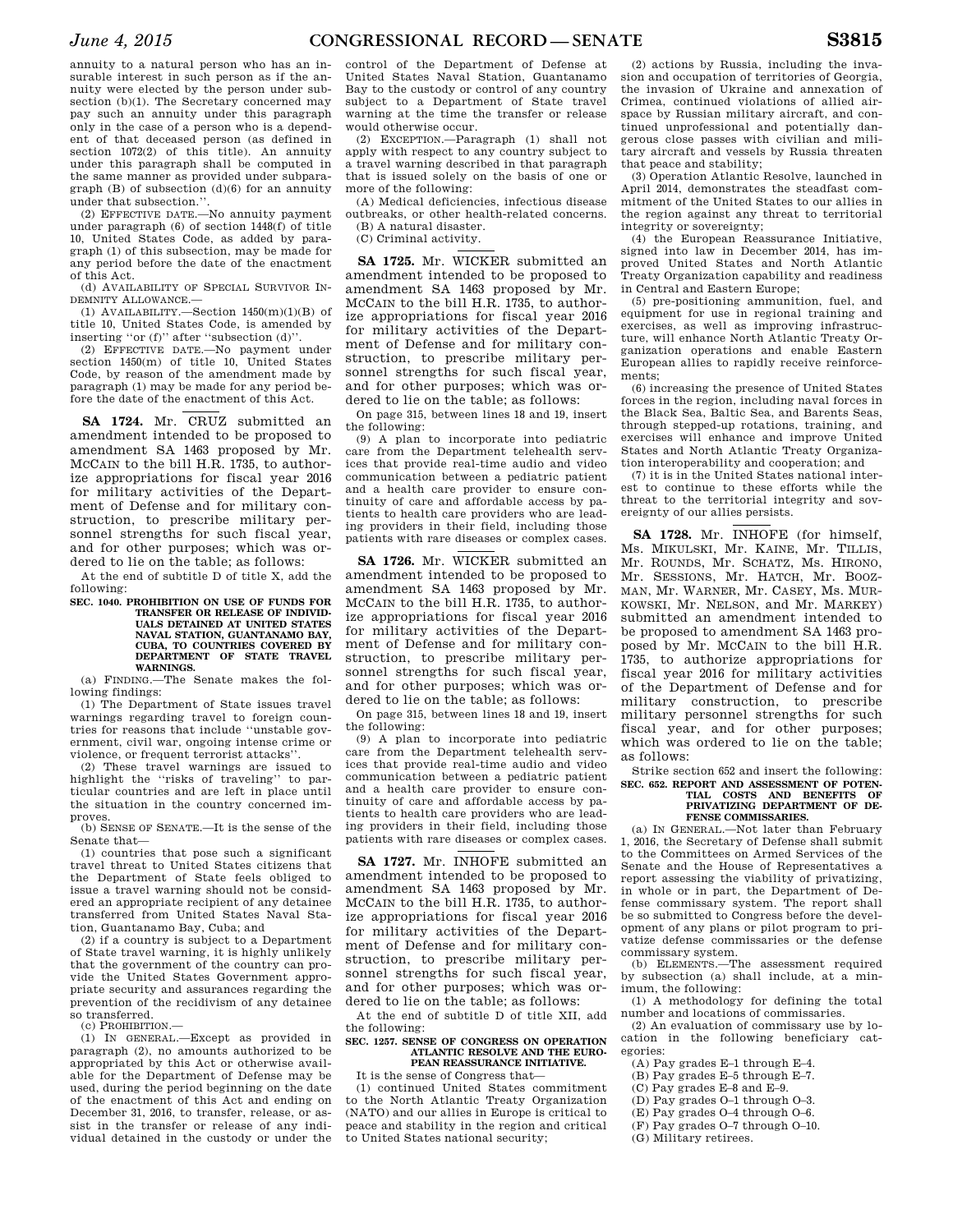(3) An evaluation of commissary use in locations outside the continental United States and in remote and isolated locations in the continental United States when compared with other locations.

(4) An evaluation of the cost of commissary operations during fiscal years 2009 through 2014.

(5) An assessment of potential savings and efficiencies to be achieved through implementation of some or all of recommendations of the Military Compensation and Retirement Modernization Commission.

(6) A description and evaluation of the strategy of the Defense Commissary Agency for pricing products sold at commissaries.

(7) A description and evaluation of the transportation strategy of the Defense Commissary Agency for products sold at commissaries.

(8) A description and evaluation of the formula of the Defense Commissary Agency for calculating savings for its customers as a result of its pricing strategy.

(9) An evaluation of the average savings per household garnered by commissary use.

(10) A description and evaluation of the use of private contractors and vendors as part of the defense commissary system.

(11) An assessment of costs or savings, and potential impacts to patrons and the Government, of privatizing the defense commissary system, including potential increased use of Government assistance programs.

(12) A description and assessment of potential barriers to privatization of the defense commissary system.

(13) An assessment of the extent to which patron savings would remain after the privatization of the defense commissary system.

(14) An assessment of the impact of any recommended changes to the operation of the defense commissary system on commissary patrons, including morale and retention.

(15) An assessment of the actual interest of major grocery retailers in the management and operations of all, or part, of the existing defense commissary system.

(16) An assessment of the impact of privatization of the defense commissary system on off-installation prices of similar products available in the system.

(17) An assessment of the impact of privatization of the defense commissary system, and conversion of the Defense Commissary Agency workforce to non-appropriated fund status, on employment of military family members, particularly with respect to pay, benefits, and job security.

(18) An assessment of the impact of privatization of the defense commissary system on Exchanges and Morale, Welfare and Recre-

ation (MWR) quality-of-life programs. (c) USE OF PREVIOUS STUDIES.—The Secretary shall consult previous studies and surveys on matters appropriate to the report required by subsection (a), including, but not limited to, the following:

(1) The January 2015 Final Report of the Military Compensation and Retirement Modernization Commission.

(2) The 2014 Military Family Lifestyle Survey Comprehensive Report.

(3) The 2013 Living Patterns Survey.

(4) The report required by section 634 of the Carl Levin and Howard P. ''Buck'' McKeon National Defense Authorization Act for Fiscal Year 2015 (Public Law 113-291) on the management, food, and pricing options for the defense commissary system.

(d) COMPTROLLER GENERAL ASSESSMENT OF REPORT.—Not later than May 1, 2016, the Comptroller General of the United States shall submit to the Committees on Armed Services of the Senate and the House of Representatives a report setting forth an assessment by the Comptroller General of the report required by subsection (a).

**SA 1729.** Mr. HATCH submitted an amendment intended to be proposed to amendment SA 1463 proposed by Mr. MCCAIN to the bill H.R. 1735, to authorize appropriations for fiscal year 2016 for military activities of the Department of Defense and for military construction, to prescribe military personnel strengths for such fiscal year, and for other purposes; which was ordered to lie on the table; as follows:

At the end of subtitle D of title I, add the following:

#### **SEC. 152. ADDITIONAL SENSOR SUITES FOR F–22 AND F–35 AIRCRAFT RADAR CROSS-SECTION FACILITIES.**

(a) ASSESSMENT OF FEASIBILITY OF INCLU-SION OF SENSORS.—

(1) IN GENERAL.—The Secretary of Defense shall conduct an assessment of the feasibility of the inclusion of additional sensor suites to the current radar cross-section facilities for the F–22 aircraft and the F–35 aircraft in order to obtain a prognostic facility capability, benefitting life cycle logistics and sustainment, for low observable aircraft.

(2) DISCHARGE OF ASSESSMENT.—The Secretary shall conduct the assessment through the F–22 Program Office and the Joint Strike Fighter Program Office.

(b) NATURE OF SENSORS ASSESSED.—The additional sensors assessed for purposes of subsection (a) shall be sensors that use the electromagnetic spectrum to automatically capture sustainment and maintenance data related to system and subsystem health, structural integrity, and signature performance of an aircraft, including structural (surface and subsurface) changes effecting the radar signature to enable precise repairs to its coatings and shape.

(c) ADDITIONAL ELEMENTS OF ASSESS-MENT.—The assessment conducted pursuant to subsection (a) shall also include an assessment of the incorporation of prognostic health management, autonomic logistics, and sustainment functions for the additional sensor suite facility capability described in subsection (a).

(d) REPORT.—Not later than 180 days after the date of the enactment of this Act, the Secretary shall submit to Congress a report setting forth a plan for the inclusion of additional sensor suites to the current radar cross-section facilities as described in subsection (a). The plan shall take into account the results of the assessment conducted pursuant to this section.

**SA 1730.** Mr. HATCH submitted an amendment intended to be proposed to amendment SA 1463 proposed by Mr. MCCAIN to the bill H.R. 1735, to authorize appropriations for fiscal year 2016 for military activities of the Department of Defense and for military construction, to prescribe military personnel strengths for such fiscal year, and for other purposes; which was ordered to lie on the table; as follows:

At the appropriate place, insert the following:

## **SEC. \_\_\_\_\_. COMPTROLLER GENERAL OF THE UNITED STATES REVIEW OF DE-PARTMENT OF DEFENSE DEFINI-TION OF AND POLICY REGARDING SOFTWARE SUSTAINMENT.**

(a) REVIEW.—The Comptroller General of the United States shall review the definition used by the Department of Defense for and the policy of the Department regarding software maintenance, particularly with respect to the totality of the term ''software sustainment'' in the definition of ''depotlevel maintenance and repair'' under section 2460 of title 10, United States Code.

(b) ELEMENTS.—

(1) IN GENERAL.—The review required by subsection (a) shall address, with respect to software and weapon systems of the Department of Defense (including space systems), each of the following:

(A) Fiscal ramifications of current programs with regard to the size, scope, and cost of software to the program's overall budget, including embedded and support software, percentage of weapon systems' functionality controlled by software, and reliance on proprietary data, processes, and components.

(B) Legal status of the Department in regards to adhering to section 2464(a)(1) of such title with respect to ensuring a ready and<br>controlled source of maintenance maintenance (sustainment) on software for its weapon systems.

(C) Operational risks and reduction to materiel readiness of current Department weapon systems related to software costs, delays, re-work, integration and functional testing, defects, and documentation errors.

(2) ADDITIONAL MATTERS.—For each of subparagraphs (A) through (C) of paragraph (1), the review required by subsection (a) shall include review and analysis regarding solesource contracts, range of competition, rights in technical data, public and private capabilities, integration lab initial costs and sustaining operations, and total obligation authority costs of software, disaggregated by armed service, for the Department. (c) REPORT.—Not later than March 15, 2016,

the Comptroller General shall submit to the congressional defense committees and the President pro tempore of the Senate a report on the policy reviewed under subsection (a) and the findings of the Comptroller General with respect to such review.

**SA 1731.** Mr. PORTMAN (for himself and Ms. HIRONO) submitted an amendment intended to be proposed to amendment SA 1463 proposed by Mr. MCCAIN to the bill H.R. 1735, to authorize appropriations for fiscal year 2016 for military activities of the Department of Defense and for military construction, to prescribe military personnel strengths for such fiscal year and for other purposes; which was ordered to lie on the table; as follows:

At the end of title VIII, add the following:

## **Subtitle F—Construction Consensus Procurement Improvement**

## **SEC. 891. SHORT TITLE.**

(a) SHORT TITLE.—This subtitle may be cited as the ''Construction Consensus Procurement Improvement Act of 2015''.

## **SEC. 892. DESIGN-BUILD CONSTRUCTION PROC-ESS IMPROVEMENT.**

(a) CIVILIAN CONTRACTS.—

(1) IN GENERAL.—Section 3309 of title 41,

United States Code, is amended— (A) by amending subsection (b) to read as

follows:

''(b) CRITERIA FOR USE.—

''(1) CONTRACTS WITH A VALUE OF AT LEAST \$750,000.—Two-phase selection procedures shall be used for entering into a contract for the design and construction of a public building, facility, or work when a contracting officer determines that the contract has a value of \$750,000 or greater, as adjusted for inflation in accordance with section 1908 of this title.

''(2) CONTRACTS WITH A VALUE LESS THAN \$750,000.—For projects that a contracting officer determines have a value of less than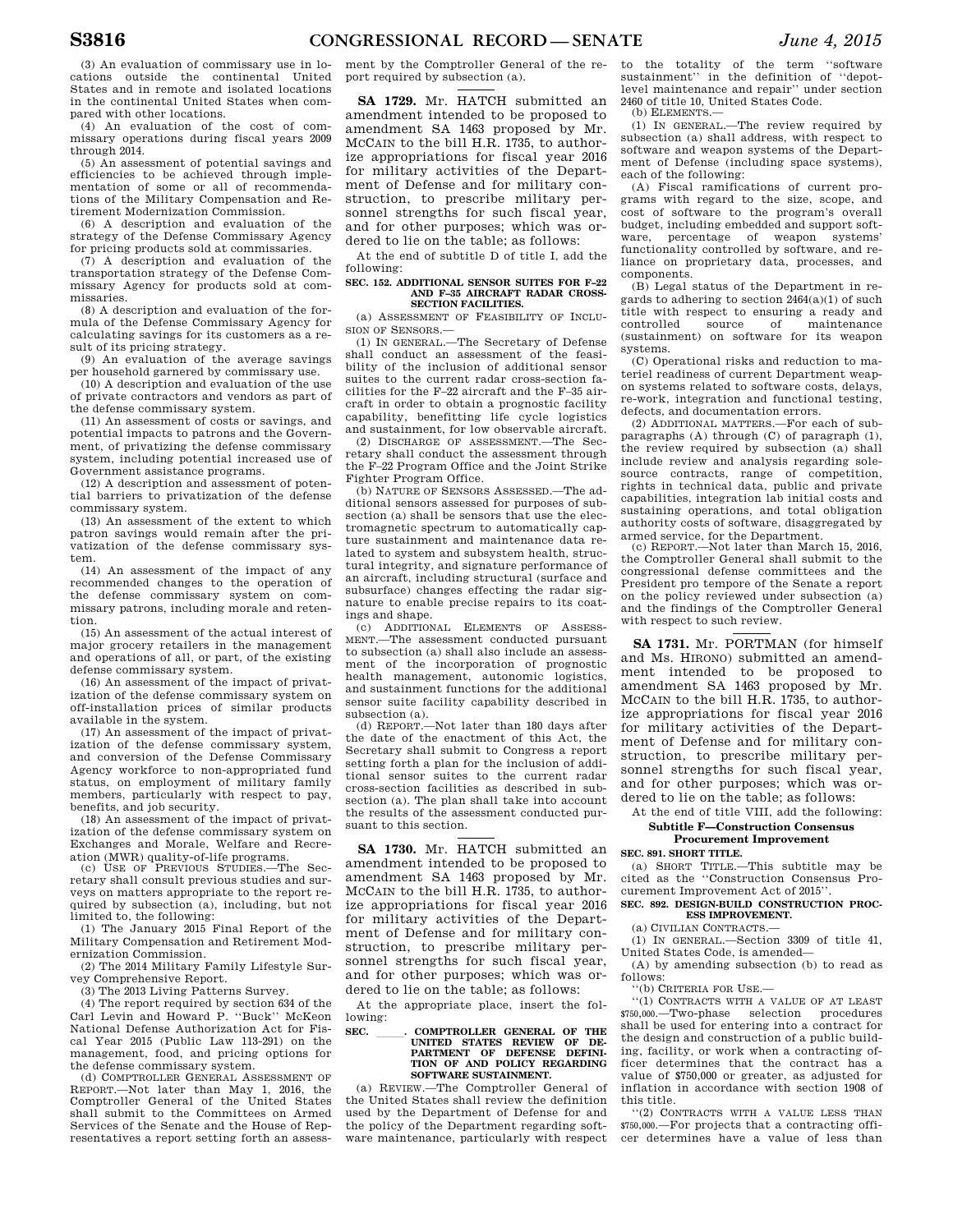\$750,000, the contracting officer shall make a determination whether two-phase selection procedures are appropriate for use for entering into a contract for the design and construction of a public building, facility, or work when—

''(A) the contracting officer anticipates that 3 or more offers will be received for the contract;

''(B) design work must be performed before an offeror can develop a price or cost proposal for the contract;

''(C) the offeror will incur a substantial amount of expense in preparing the offer; and

''(D) the contracting officer has considered information such as—

''(i) the extent to which the project requirements have been adequately defined;

''(ii) the time constraints for delivery of the project;

''(iii) the capability and experience of potential contractors;

''(iv) the suitability of the project for use of the two-phase selection procedures;

''(v) the capability of the agency to manage the two-phase selection process; and

''(vi) other criteria established by the agency.''; and

(B) in subsection (d), by striking ''The maximum number specified in the solicitation shall not exceed 5 unless the agency determines with respect to'' and all that follows through the period at the end and inserting the following: ''The maximum number specified in the solicitation shall not exceed 5 unless the head of the contracting activity, delegable to a level no lower than the senior contracting official within the contracting activity, approves the contracting officer's justification that an individual solicitation must have greater than 5 finalists to be in the Federal Government's interest. The contracting officer shall provide written documentation of how a maximum number of offerors exceeding 5 is consistent with the purposes and objectives of the two-phase selection process."

(2) ANNUAL REPORTS.—

(A) IN GENERAL.—Not later than November 30 of 2016, 2017, 2018, 2019, and 2020, the head of each agency shall compile an annual report of each instance in which the agency awarded a design-build contract pursuant to section 3309 of title 41, United States Code, during the fiscal year ending in such calendar year, in which—

(i) more than 5 finalists were selected for phase-two requests for proposals; or

(ii) the contract was awarded without using two-phase selection procedures.

(B) PUBLIC AVAILABILITY.—The Director of the Office of Management and Budget shall facilitate public access to the reports, including by posting them on a publicly available Internet website. A notice of the availability of each report shall be published in the Federal Register.

(b) DEFENSE CONTRACTS.—

(1) IN GENERAL.—Section 2305a of title 10, United States Code, is amended—

(A) by amending subsection (b) to read as follows:

 $''(h)$  CRITERIA FOR  $I$ SE $-$ 

''(1) CONTRACTS WITH A VALUE OF AT LEAST \$750,000.—Two-phase selection procedures shall be used for entering into a contract for the design and construction of a public building, facility, or work when a contracting officer determines that the contract has a value of \$750,000 or greater, as adjusted for inflation in accordance with section 1908 of title 41, United States Code.

''(2) CONTRACTS WITH A VALUE LESS THAN \$750,000.—For projects that a contracting officer determines have a value of less than \$750,000, the contracting officer shall make a determination whether two-phase selection

procedures are appropriate for use for entering into a contract for the design and construction of a public building, facility, or work when—

''(A) the contracting officer anticipates that 3 or more offers will be received for the contract;

''(B) design work must be performed before an offeror can develop a price or cost proposal for the contract;

''(C) the offeror will incur a substantial amount of expense in preparing the offer; and

''(D) the contracting officer has considered information such as—

''(i) the extent to which the project requirements have been adequately defined;

''(ii) the time constraints for delivery of the project;

''(iii) the capability and experience of potential contractors;

''(iv) the suitability of the project for use of the two-phase selection procedures;

''(v) the capability of the agency to manage the two-phase selection process; and

''(vi) other criteria established by the Department of Defense.''; and

(B) in subsection (d), by striking ''The maximum number specified in the solicitation shall not exceed 5 unless the agency determines with respect to'' and all that follows through the period at the end and inserting the following: "The maximum number specified in the solicitation shall not exceed 5 unless the head of the contracting activity approves the contracting officer's justification that an individual solicitation must have greater than 5 finalists to be in the Federal Government's interest. The contracting officer shall provide written documentation of how a maximum number of offerors exceeding 5 is consistent with the purposes and objectives of the two-phase selection process.''.

(2) ANNUAL REPORTS.—

(A) IN GENERAL.—Not later than November 30 of 2016, 2017, 2018, 2019, and 2020, the Secretary of Defense shall compile an annual report of each instance in which the Department awarded a design-build contract pursuant to section 2305a of title 10, United States Code, during the fiscal year ending in such calendar year, in which—

(i) more than 5 finalists were selected for phase-two requests for proposals; or

(ii) the contract was awarded without using two-phase selection procedures.

(B) PUBLIC AVAILABILITY.—The Director of the Office of Management and Budget shall facilitate public access to the reports, including by posting them on a publicly available Internet website. A notice of the availability of each report shall be published in the Federal Register.

 $(c)$  GAO REPORTS  $-$ 

(1) CIVILIAN CONTRACTS.—Not later than 270 days after the deadline for the final reports required under subsection (f) of section 3309 of title 41, United States Code, as added by subsection (a)(1), the Comptroller General of the United States shall issue a report analyzing the compliance of the various Federal agencies with the requirements of such section.

(2) DEFENSE CONTRACTS.—Not later than 270 days after the deadline for the final reports required under subsection (f) of section 2305a of title 10, United States Code, as added by subsection (b)(1), the Comptroller General of the United States shall issue a report analyzing the compliance of the Department of Defense with the requirements of such section.

## **SEC. 893. PROHIBITION ON THE USE OF A RE-VERSE AUCTION FOR THE AWARD OF A CONTRACT FOR DESIGN AND CONSTRUCTION SERVICES.**

(a) PROHIBITION.—Not later than 180 days after the date of the enactment of this Act, the Federal Acquisition Regulatory Council, in consultation with the Administrator for Federal Procurement Policy, shall amend the Federal Acquisition Regulation to prohibit the use of reverse auctions for awarding contracts for construction and design services.

(b) DEFINITIONS.—For purposes of this section—

(1) the term ''design and construction services'' means—

(A) site planning and landscape design;

(B) architectural and engineering services (including surveying and mapping defined in section 1101 of title 40, United States Code);

(C) interior design; (D) performance of construction work for facility, infrastructure, and environmental

restoration projects; (E) delivery and supply of construction ma-

terials to construction sites; and

(F) construction or substantial alteration or repair of public buildings or public works; and

(2) the term ''reverse auction'' means, with respect to procurement by an agency—

(A) a real-time auction conducted through an electronic medium between a group of offerors who compete against each other by submitting bids for a contract or task order with the ability to submit revised bids throughout the course of the auction; and

(B) the award of the contract or task order to the offeror who submits the lowest bid.

## **SEC. 894. ASSURING PAYMENT PROTECTIONS FOR CONSTRUCTION SUBCONTRAC-TORS AND SUPPLIERS UNDER AN ALTERNATIVE TO A MILLER ACT PAYMENT BOND.**

Chapter 93 of subtitle VI of title 31, United States Code, is amended—

(1) by adding at the end the following new section:

## **''§ 9310. Individual sureties**

''If another applicable law or regulation permits the acceptance of a bond from a surety that is not subject to sections 9305 and 9306 and is based on a pledge of assets by the surety, the assets pledged by such surety shall—

''(1) consist of eligible obligations described under section 9303(a); and

''(2) be submitted to the official of the Government required to approve or accept the bond, who shall deposit the assets with a depository described under section 9303(b).''; and

(2) in the table of sections for such chapter, by adding at the end the following new item: ''9310. Individual sureties.''.

## **SEC. 895. SBA SURETY BOND GUARANTEE PRO-GRAM.**

Section 411(c)(1) of the Small Business Investment Act of 1958 (15 U.S.C. 694b(c)(1)) is amended by striking ''70'' and inserting ''90''.

**SA 1732.** Mr. DAINES submitted an amendment intended to be proposed to amendment SA 1463 proposed by Mr. MCCAIN to the bill H.R. 1735, to authorize appropriations for fiscal year 2016 for military activities of the Department of Defense and for military construction, to prescribe military personnel strengths for such fiscal year, and for other purposes; which was ordered to lie on the table; as follows:

At the end of subtitle F of title X, add the following: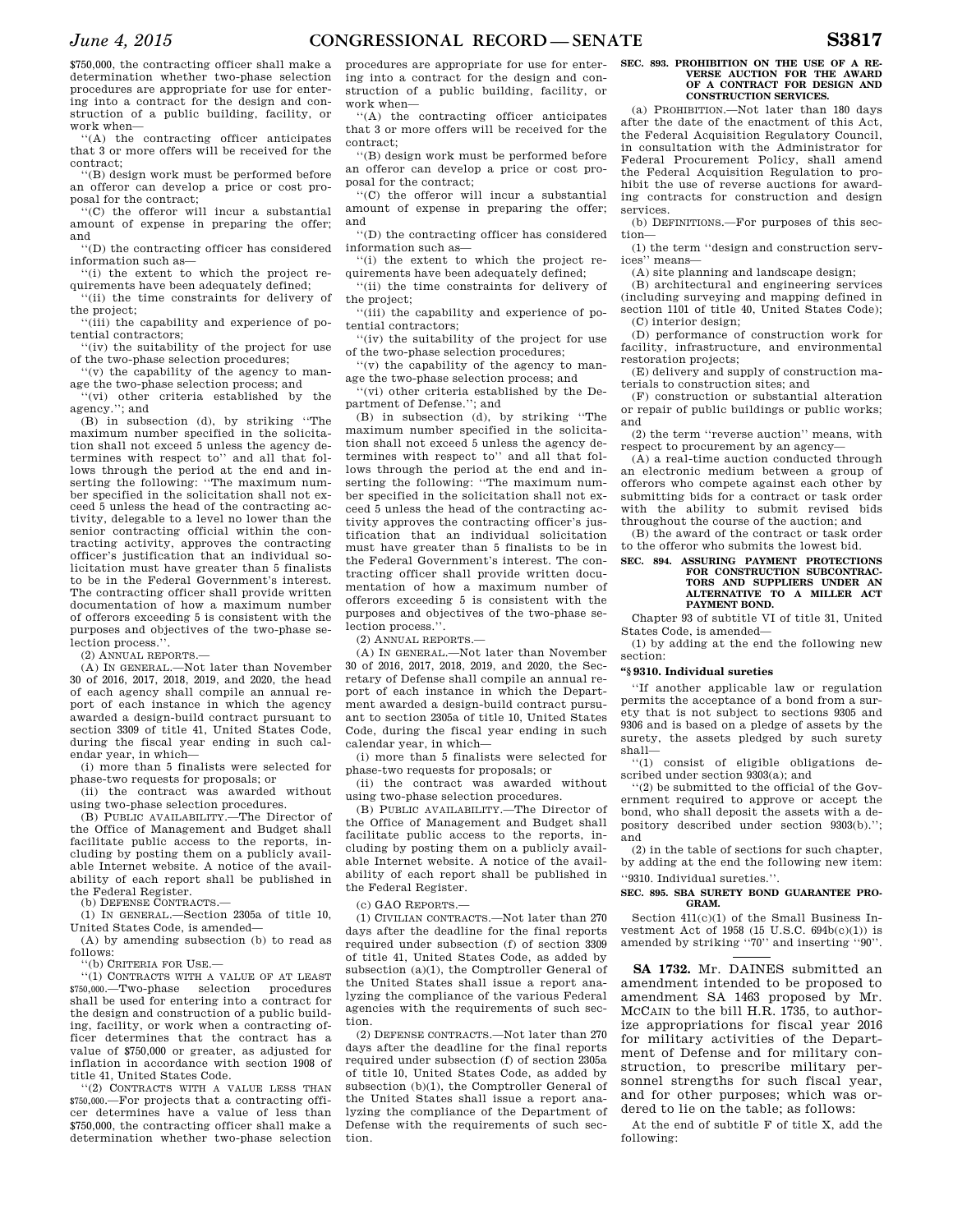#### **SEC. 1065. REPORT ON THE LOCATION OF C–130 MODULAR AIRBORNE FIREFIGHTING SYSTEM UNITS.**

Not later than September 30, 2016, the Secretary of the Air Force shall submit to Congress a report setting forth an assessment of the locations of C–130 Modular Airborne Firefighting System (MAFFS) units. The report shall include the following:

(1) A list of the C–130 Modular Airborne Firefighting System units of the Air Force.

(2) The utilization rates of the units listed under paragraph (1).

(3) A future force allocation determination with respect to such units in order to achieve the most efficient use of such units

(4) An assessment of opportunities to expand coverage of C–130 Modular Airborne Firefighting System units in States most prone to wildfires.

**SA 1733.** Ms. STABENOW (for herself, Mr. PETERS, and Mr. CASSIDY) submitted an amendment intended to be proposed to amendment SA 1463 proposed by Mr. MCCAIN to the bill H.R. 1735, to authorize appropriations for fiscal year 2016 for military activities of the Department of Defense and for military construction, to prescribe military personnel strengths for such fiscal year, and for other purposes; which was ordered to lie on the table; as follows:

At the end of subtitle F of title X, add the following:

#### **SEC. 1065. REPORT ON PLANS FOR THE USE OF DOMESTIC AIRFIELDS FOR HOME-LAND DEFENSE AND DISASTER RE-SPONSE.**

(a) REPORT REQUIRED.—Not later than 180 days after the date of the enactment of this Act, the Secretary of Defense shall, in consultation with the Secretary of Homeland Security and the Secretary of Transportation, submit to the appropriate committees of Congress a report setting forth an assessment of the plans for airfields in the United States that are required to support homeland defense and local disaster response missions.

(b) CONSIDERATIONS.—The report shall include the following items:

(1) The criteria used to determine the capabilities and locations of airfields in the United States needed to support safe operations of military aircraft in the execution of homeland defense and local disaster response missions.

(2) A description of the processes and procedures in place to ensure that contingency plans for the use of airfields in the United States that support both military and civilian air operations are coordinated among the Department of Defense and other Federal agencies with jurisdiction over those airfields.

(3) An assessment of the impact, if any, to logistics and resource planning as a result of the reduction of certain capabilities of airfields in the United States that support both military and civilian air operations.

(4) A review of the existing agreements and authorities between the Commander of the United States Northern Command and the Administrator of the Federal Aviation Administration that allow for consultation on decisions that impact the capabilities of airfields in the United States that support both military and civilian air operations.

(c) FORM.—The report under subsection (a) shall be submitted in unclassified form, but may include a classified annex.

(d) DEFINITIONS.—In this section:

(1) APPROPRIATE COMMITTEES OF CON-GRESS.—The term ''appropriate committees of Congress'' means—

(A) the Committee on Armed Services, the Committee on Homeland Security and Government Affairs, and the Committee on Commerce, Science, and Transportation of the Senate; and

(B) the Committee on Armed Services, the Committee on Homeland Security, and the Committee on Transportation and Infrastructure of the House of Representatives.

(2) CAPABILITIES OF AIRFIELDS.—The term ''capabilities of airfields'' means the length and width of runways, taxiways, and aprons, the operation of navigation aids and lighting, the operation of fuel storage, distribution, and refueling systems, and the availability of air traffic control services.

(3) AIRFIELDS IN THE UNITED STATES THAT SUPPORT BOTH MILITARY AND CIVILIAN AIR OP-ERATIONS.—The term ''airfields in the United States that support both military and civilian air operations'' means the following:

(A) Airports that are designated as joint use facilities pursuant to section 47175 of title 49, United States Code, in which both the military and civil aviation have shared use of the airfield.

(B) Airports used by the military that have a permanent military aviation presence at the airport pursuant to a memorandum of agreement or tenant lease with the airport owner that is in effect on the date of the enactment of this Act.

**SA 1734.** Mrs. FEINSTEIN (for herself and Mr. GRASSLEY) submitted an amendment intended to be proposed to amendment SA 1463 proposed by Mr. MCCAIN to the bill H.R. 1735, to authorize appropriations for fiscal year 2016 for military activities of the Department of Defense and for military construction, to prescribe military personnel strengths for such fiscal year, and for other purposes; which was ordered to lie on the table; as follows:

At the appropriate place, insert the following:

## **SEC.** ll**. REPORT ON COUNTER-DRUG EFFORTS IN AFGHANISTAN.**

(a) IN GENERAL.—Not later than 180 days after the date of the enactment of this Act, the Secretary of Defense shall provide a report to Congress that outlines—

(1) the counter-narcotics goals of the Department of Defense in Afghanistan; and

(2) how the Secretary of Defense will coordinate the counter-drug efforts of the Department of Defense with other Federal agencies to ensure an integrated, effective counter-narcotics strategy is implemented in Afghanistan.

(b) CONTENTS.—The report submitted under subsection (a) shall—

(1) include information as to how the Secretary of Defense will evaluate the counterdrug efforts of the Department of Defense for success in Afghanistan; and

(2) outline the process by which the Secretary of Defense will determine whether to continue each of the counter-drug initiatives of the Department of Defense in Afghanistan.

**SA 1735.** Ms. HEITKAMP submitted an amendment intended to be proposed to amendment SA 1463 proposed by Mr. MCCAIN to the bill H.R. 1735, to authorize appropriations for fiscal year 2016 for military activities of the Department of Defense and for military construction, to prescribe military personnel strengths for such fiscal year, and for other purposes; which was ordered to lie on the table; as follows:

At the end of subtitle C of title VII, add the following:

# **SEC. 738. STUDY ON REDUCING STIGMA AND IM-PROVING TREATMENT OF POST-TRAUMATIC STRESS DISORDER AMONG MEMBERS OF THE ARMED FORCES AND VETERANS.**

(a) STUDY.—

(1) IN GENERAL.—The Secretary of Defense and the Secretary of Veterans Affairs shall jointly conduct a study on reducing the stigma and improving the treatment of posttraumatic stress disorder among members of the Armed Forces and veterans.

(2) CONSULTATION.—In conducting the study required by paragraph (1), the Secretary of Defense and the Secretary of Veterans Affairs shall consult with individuals with relevant experience relating to posttraumatic stress disorder, the treatment of post-traumatic stress disorder, and the impact of post-traumatic stress disorder on members of the Armed Forces, veterans, and their families, including the following:

(A) Representatives of military service organizations.

(B) Representatives of veterans service organizations.

(C) Health professionals with experience in treating members of the Armed Forces and veterans with mental illness, including those health professionals who work for the Federal Government and those who do not.

(3) ELEMENTS.—In conducting the study required by paragraph (1), the Secretary of Defense and the Secretary of Veterans Affairs shall assess the following:

(A) The feasibility and advisability of strategies to improve the treatment of the full spectrum of post-traumatic stress disorder among members of the Armed Forces and veterans.

(B) The feasibility and advisability of strategies to diminish the stigma attached to post-traumatic stress disorder among members of the Armed Forces, veterans, and the public in general.

(C) The impact of the term ''disorder'' on the stigma attached to post-traumatic stress disorder among members of the Armed Forces and veterans, including the impact of dropping the term ''disorder'', when medically appropriate, when referring to posttraumatic stress.

(D) Whether using the term ''disorder'' is the most accurate way to describe post-traumatic stress disorder in instances in which members of the Armed Forces and veterans have experienced traumatic events but have not been formally diagnosed with post-traumatic stress disorder.

(E) Whether there is a need to update the next version of the VA/DOD Clinical Practice Guideline for Management of Post-Traumatic Stress published by the Department of Defense and the Department of Veterans Affairs after the date of the enactment of this Act.

(F) Whether there is a need to update information provided to members of the Armed Forces and veterans, including information on Internet websites of the Department of Defense or the Department of Veterans Affairs, on post-traumatic stress disorder to reduce the stigma and more accurately describe the medical conditions for which members of the Armed Forces and veterans are receiving treatment.

(b) REPORT.—Not later than 180 days after the date of the enactment of this Act, the Secretary of Defense and the Secretary of Veterans Affairs shall jointly submit to the appropriate committees of Congress a report on the results of the study required by subsection (a), including recommendations for any actions that the Department of Defense and the Department of Veterans Affairs can take to reduce the stigma and improve the treatment of post-traumatic stress disorder among members of the Armed Forces and veterans.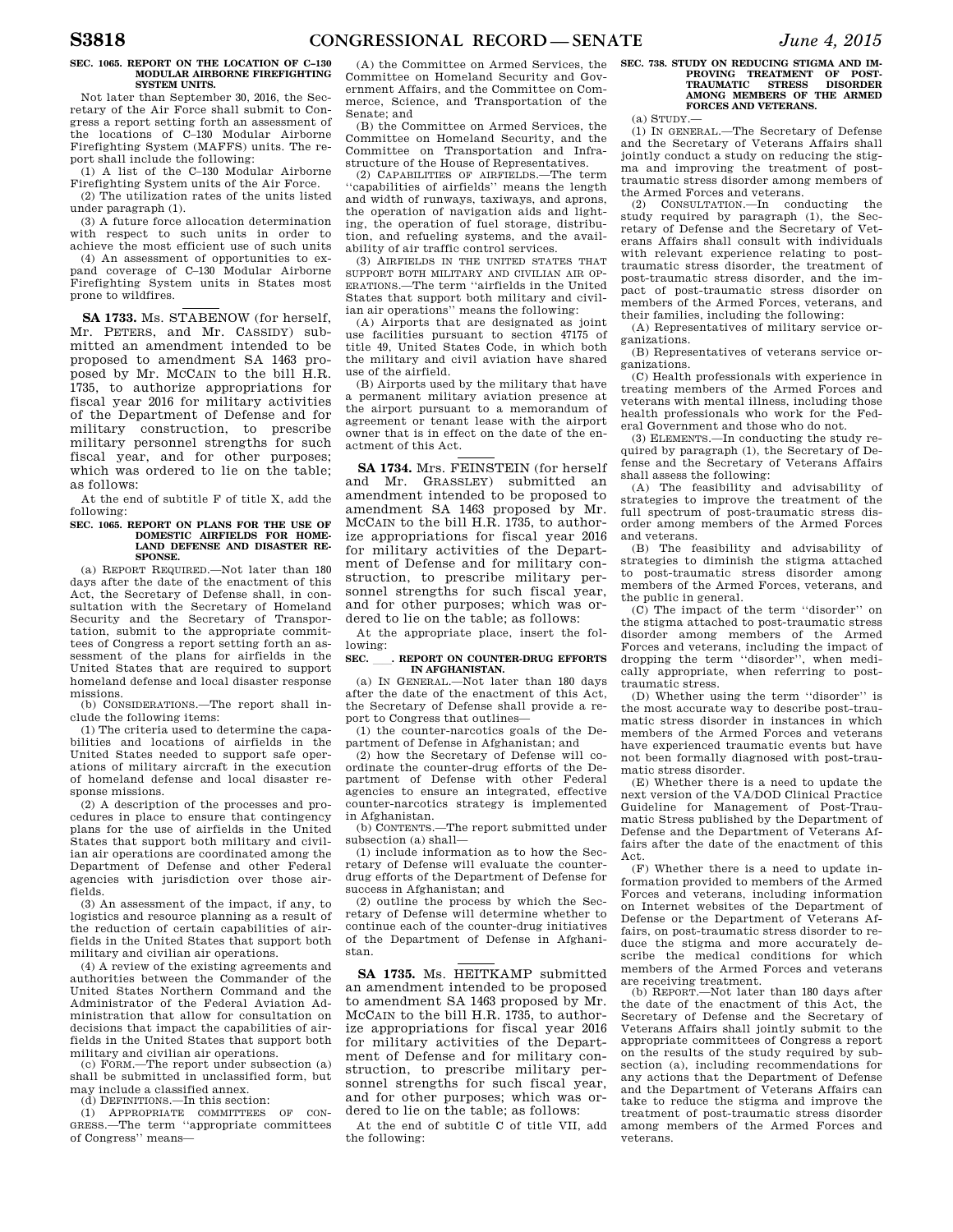(c) DEFINITIONS.—In this section:

(1) APPROPRIATE COMMITTEES OF CON-GRESS.—The term ''appropriate committees of Congress'' means—

(A) the Committee on Armed Services, the Committee on Veterans' Affairs, and the Subcommittee on Defense of the Committee on Appropriations of the Senate; and

(B) the Committee on Armed Services, the Committee on Veterans' Affairs, and the Subcommittee on Defense of the Committee on Appropriations of the House of Representatives.

(2) VETERANS SERVICE ORGANIZATION.—The term ''veterans service organization'' means an organization recognized by the Secretary for the representation of veterans under section 5902 of title 38, United States Code.

**SA 1736.** Ms. HEITKAMP (for herself and Mr. MORAN) submitted an amendment intended to be proposed to amendment SA 1463 proposed by Mr. MCCAIN to the bill H.R. 1735, to authorize appropriations for fiscal year 2016 for military activities of the Department of Defense and for military construction, to prescribe military personnel strengths for such fiscal year, and for other purposes; which was ordered to lie on the table; as follows:

At the end of subtitle G of title X, add the following:

## **SEC. 1085. VOLUNTARY NATIONAL DIRECTORY OF VETERANS.**

(a) PROGRAM REQUIRED.—

(1) IN GENERAL.—The Secretary of Veterans Affairs, in coordination with the Secretary of Defense, shall establish a program to facilitate outreach to veterans by covered entities.

(2) COVERED ENTITIES.—For purposes of this section, a covered entity is any of the following:

(A) The Department of Veterans Affairs.

(B) The agency or department of a State that is the primary agency or department of the State for the administration of benefits and services for veterans in the State.

(C) A political subdivision of a State.

(D) An Indian tribe (as defined in section 4 of the Indian Self-Determination and Education Assistance Act (25 U.S.C. 450b)).

(3) NATIONAL DIRECTORY.—To carry out the program required by paragraph (1), the Secretary shall—

(A) establish a national directory of veterans as described in subsection (b); and

(B) share information in the directory in accordance with subsection (c).

(b) NATIONAL DIRECTORY.—

(1) IN GENERAL.—The Secretary of Veterans Affairs shall establish the national directory required by subsection  $(a)(3)$  using information received from the Secretary of Defense under subsection (d)(4).

(2) UPDATES.—The Secretary of Veterans Affairs shall ensure that the national directory includes a mechanism by which a participating individual can update the information in the national directory that pertains to the participating individual.

(3) DISENROLLMENT.—The Secretary shall establish a mechanism by which a participating individual can indicate to the Secretary that the individual would no longer like to receive information from participating entities under the program.

(4) REENROLLMENT.—The Secretary shall establish a mechanism for the inclusion of information in the national directory of individuals who were previously participating individuals but who had made an indication under paragraph (3) and subsequently indicate that they would like to receive information from participating entities under the program.

(5) PRIVACY AND SECURITY.—The Secretary shall take such actions as the Secretary considers appropriate to protect—

(A) the privacy of individuals participating in the program; and

(B) the security of the information stored in the national directory.

(6) EBENEFITS.—The Secretary of Veterans Affairs may use the system and architecture of the eBenefits Internet website of the Department of Veterans Affairs to support and operate the national directory as the Secretary considers appropriate.

(c) OUTREACH.—

(1) SHARING OF DIRECTORY INFORMATION.—

(A) IN GENERAL.—Except as provided in paragraph (2), in order to connect participating individuals with information about the programs they could be eligible for or services, support, and information they may be interested in receiving, the Secretary of Veterans Affairs may share, under the program established under subsection (a)(1), information in the national directory concerning such individuals with entities applicable to participating individuals.

(B) ENTITIES APPLICABLE TO PARTICIPATING INDIVIDUALS.—For purposes of this subsection, an entity that is applicable to a participating individual is a covered entity from whom a participating individual has expressed interest in receiving information under the program.

(C) UPDATED INFORMATION.—In a case in which a participating individual updates the information pertaining to the participating individual under subsection (b)(2), the Secretary shall transmit such information to each entity applicable to the participating individual.

(D) NOTIFICATION OF DISENROLLMENT.—In a case in which a participating individual indicates to the Secretary under subsection (b)(3) that the individual would no longer like to receive information from participating entities under the program, the Secretary shall inform each entity applicable to the participating individual that the individual would no longer like to receive information from the entity under the program.

(2) LIMITATIONS.—

(A) LIMITATIONS ON THE SECRETARY.—

(i) INFORMATION SHARED.—Under the program, the Secretary of Veterans Affairs may only share from the national directory the following:

(I) The name of a participating individual. (II) The e-mail address of a participating individual.

(III) The postal address of a participating individual.

(IV) The phone number of a participating individual.

(ii) PROHIBITION ON SALE OF INFORMATION.— The Secretary may not sell any information collected under this section.

(iii) ENTITIES.—The Secretary may not share any information collected under the program with any entity that is not a participating entity.

(B) LIMITATIONS ON PARTICIPATING ENTI-TIES.—

(i) SHARING WITH THIRD-PARTY AND FOR-PROFIT ENTITIES.—As a condition of participation in the program, a participating entity shall agree not to share any information the participating entity receives under the program with any third-party or for-profit entities.

(ii) PURCHASES OF PRODUCTS OR SERVICES.— As a condition of participation in the program, a participating entity shall agree not to include in any information sent by the participating entity to a participating individual a requirement that the participating individual or the family of the participating individual purchase a product or service.

(iii) POLITICAL COMMUNICATION.—As a condition of participation in the program, a participating entity shall agree not to use any information received under the program for any political communication.

(3) DISENROLLMENT BY PARTICIPATING ENTI-TIES.—The Secretary shall establish a mechanism by which a participating entity may indicate to the Secretary that the participating entity would no longer like to receive information about participating individuals from the national directory.

(4) SENSE OF CONGRESS.—

(A) CONSOLIDATION OF REQUESTS.—It is the sense of Congress that covered entities described in subsection (a)(2)(C) who are located in the same region should work together in a manner such that only one of them requests receipt of information under the program.

(B) COLLABORATION.—It is the sense of Congress that covered entities described in subsection  $(a)(2)(C)$  should work with third parties, such as veterans service organizations, military community groups, and other entities with an interest in assisting veterans, to develop the information the covered entities send to participating individuals under the program.

(5) PUBLICITY.—The Secretary shall develop a plan to publicize the program and inform covered entities of the benefits of participating in the program.

(d) COLLECTION OF CONTACT INFORMATION.— (1) IN GENERAL.—To each member of the Armed Forces separating from service in the Armed Forces, the Secretary of Defense shall provide a form for the collection of information to be included in the national directory established under subsection (a).

(2) FORM.—

(A) DEVELOPMENT.—The Secretary of Defense shall, in consultation with the Secretary of Veterans Affairs, develop the form provided under paragraph (1).

(B) ELEMENTS.—The form developed under subparagraph (A) shall allow a member of the Armed Forces who is in the process of separating from service in the Armed Forces to indicate the following:

(i) Where the member intends to reside after separation.

(ii) How the individual can best be contacted, such as a telephone number, an email address, or a postal address.

(iii) For which types of benefits and services the member would like to receive communication and outreach, such as health care, education, employment, and housing.

(iv) From which of the following the member would like to receive the communication and outreach specified under clause (iii):

(I) The Department of Veterans Affairs.

(II) The agency or department of the State in which the member intends to reside after separation that is the primary agency or department of the State for the administration of benefits and services for veterans in the State.

(III) A political subdivision of a State.

(C) NOTICE.—The form developed under subparagraph (A) shall include notice of the following:

(i) Information provided to agencies and departments described in subparagraph (B)(iv)(III) will only be provided as authorized and upon request by such agencies and departments.

(ii) Political subdivisions of States that receive information under the program established under subsection (a) may—

(I) share such information with such nonprofit organizations as the political subdivisions consider appropriate; and

(II) work with such organizations to provide the veterans with relevant information about benefits and services offered by such organizations.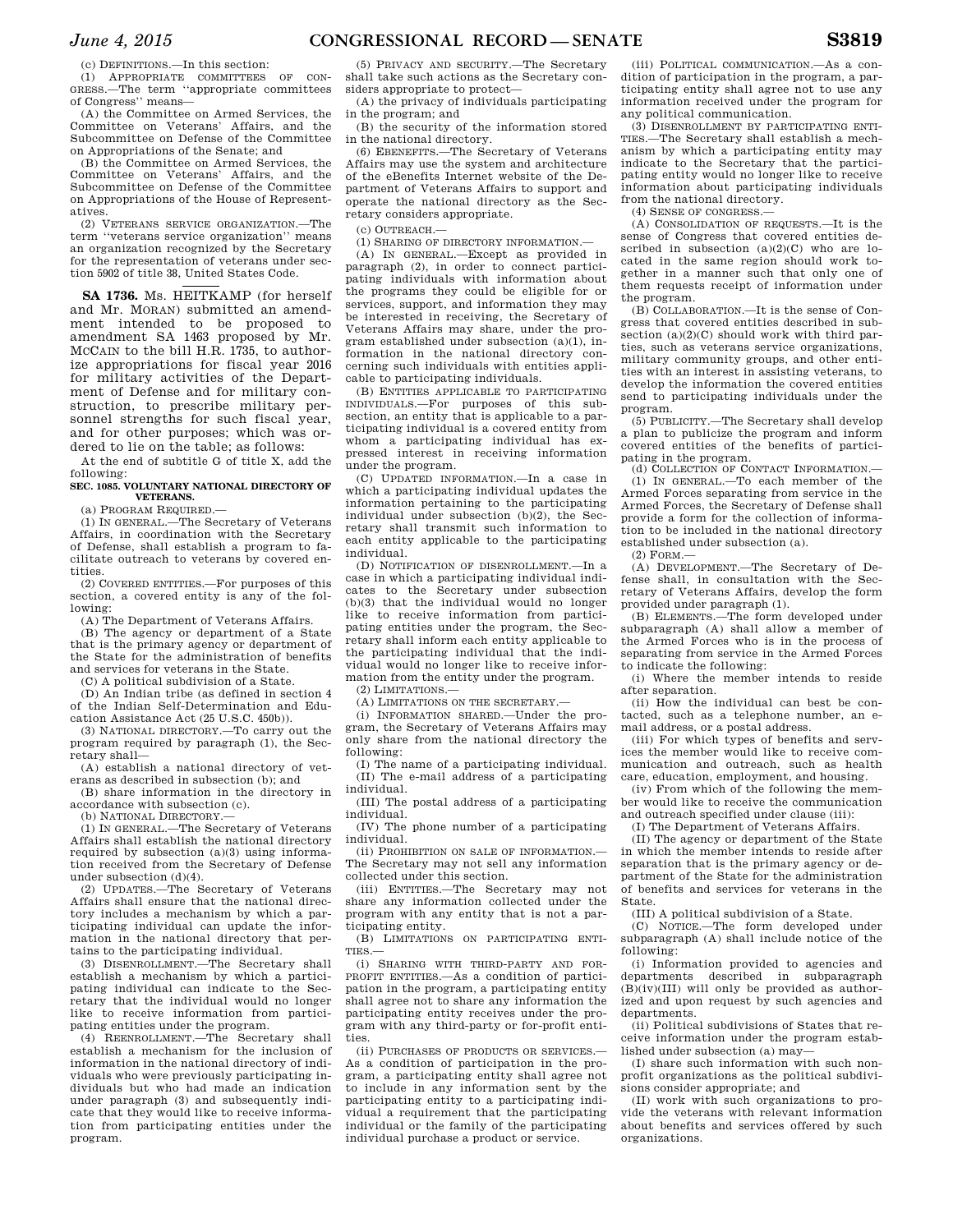(iii) Information provided on the form developed under subparagraph (A) will never be sold, provided to a for-profit entity, or used to send any sort of political communication.

(D) MANNER.—The Secretary of Defense shall ensure that the form provided under paragraph (1) is not primarily electronic in nature.

(3) VOLUNTARY PARTICIPATION.—The Secretary of Defense shall ensure that completion of the form provided under paragraph (1) is voluntary and submittal of such form to the Secretary by a member of the Armed Forces shall be considered an indication to the Secretary that the member would like to receive information from participating entities under the program.

(4) TRANSMITTAL OF INFORMATION TO SEC-RETARY OF VETERANS AFFAIRS.—Not later than 30 days after the date on which a member of the Armed Forces who submitted information to the Secretary of Defense under this subsection separates from service in the Armed Forces, the Secretary of Defense shall transmit such information to the Secretary of Veterans Affairs.

(5) PRIVACY AND SECURITY.—The Secretary of Defense shall take such actions as the Secretary considers appropriate to protect—

(A) the privacy of individuals who submit information under this subsection; and

(B) the security of such information— (i) while it is in the possession of the Sec-

retary; and (ii) while it is in transit to the Secretary of

Veterans Affairs.

(6) INTEGRATION WITH TRANSITION ASSIST-ANCE PROGRAM.—The Secretary of Defense and the Secretary of Labor shall jointly take such actions as the secretaries consider appropriate to integrate the collection of information under this subsection into the Transition Assistance Program.

(e) REPORT.—

(1) IN GENERAL.—Not later than 180 days after the date of the enactment of this Act, the Secretary of Veterans Affairs and the Secretary of Defense shall jointly submit to the appropriate committees of Congress a report on the program established under subsection  $(a)(1)$ .<br>(2) CONTENTS.

-The report submitted under paragraph (1) shall include an examination and assessment of the following:

(A) The signup process and the effectiveness of the forms developed and provided under subsection (d).

(B) The ways in which contact information is transferred from the Secretary of Defense to the Secretary of Veterans Affairs under the program and the plans of the secretaries to overcome challenges encountered by the secretaries in transferring such information.

(C) The number of covered entities described in subsection  $(a)(2)(C)$  participating in the program and any challenges they report in receiving the contact information from the Secretary of Veterans Affairs under the program.

(D) The effectiveness of efforts of the Secretary of Veterans Affairs and the Secretary of Defense to protect the personal information of participating individuals.

(E) The effectiveness of efforts of covered entities described in subsection (a)(2)(C) to protect the personal information of participating individuals.

(F) Whether additional limitations on the use of information collected under the program are necessary to protect participating individuals from unwanted contact, or contact that is inconsistent with the program.

(G) Whether participating individuals are benefitting by participating in the program and whether changing the program would improve such benefits.

(H) The overall participation in the program, utilization of the program, and how

such participation and utilization could be improved.

(I) Such other matters as the secretaries consider appropriate.

(3) APPROPRIATE COMMITTEES OF CONGRESS DEFINED.—In this subsection, the term ''appropriate committees of Congress'' means the following:

(A) The Committee on Veterans' Affairs, the Committee on Armed Services, and the Subcommittee on Military Construction, Veterans Affairs, and Related Agencies of the Committee on Appropriations of the Senate.

(B) The Committee on Veterans' Affairs, the Committee on Armed Services, and the Subcommittee on Military Construction, Veterans Affairs and Related Agencies of the Committee on Appropriations of the House of Representatives. (f) DEFINITIONS.—In this section:

(1) PARTICIPATING ENTITY.—The term ''participating entity'' means a covered entity that has indicated to the Secretary of Veterans Affairs that the covered entity would like to receive information about participating individuals from the national directory and has made no subsequent indication that the covered entity would like to stop receiving such information.

(2) PARTICIPATING INDIVIDUAL.—The term ''participating individual'' means an individual with respect to whom information is stored in the national directory and who has indicated to the Secretary of Veterans Affairs or the Secretary of Defense that the individual would like to receive information from participating entities under the program and has made no subsequent indication that the individual would like to stop receiving such information.

**SA 1737.** Mr. MENENDEZ (for himself, Mr. BROWN, and Mr. BOOKER) submitted an amendment intended to be proposed to amendment SA 1463 proposed by Mr. MCCAIN to the bill H.R. 1735, to authorize appropriations for fiscal year 2016 for military activities of the Department of Defense and for military construction, to prescribe military personnel strengths for such fiscal year, and for other purposes; which was ordered to lie on the table; as follows:

At the appropriate place, insert the following:

SEC. NOTICE OF STATUS AS AN ACTIVE **DUTY MILITARY CONSUMER.** 

The Fair Credit Reporting Act (15 U.S.C. 1681 et seq.) is amended—

(1) in section 605, by adding at the end the following:

''(i) NOTICE OF STATUS AS AN ACTIVE DUTY MILITARY CONSUMER.—

''(1) IN GENERAL.—With respect to an item of adverse information about a consumer, if the action or inaction that gave rise to the item occurred while the consumer was an active duty military consumer, the consumer may provide appropriate proof, including official orders, to a consumer reporting agency that the consumer was an active duty military consumer at the time such action or inaction occurred, and any consumer report provided by the consumer reporting agency that includes the item shall clearly and conspicuously disclose that the consumer was an active duty military consumer when the action or inaction that gave rise to the item occurred.

''(2) MODEL FORM.—The Bureau shall prepare a model form, which shall be made publicly available, including in an electronic format, by which a consumer may-

''(A) notify, and provide appropriate proof to, a consumer reporting agency in a simple and easy manner, including electronically, that the consumer is or was an active duty military consumer; and

''(B) provide contact information of the consumer for the purpose of communicating with the consumer while the consumer is an active duty military consumer.

''(3) NO ADVERSE CONSEQUENCES.—A notice, pursuant to a model form or otherwise, that a consumer is or was an active duty military consumer shall not itself (without regard to other considerations) provide the basis for any of the following:

''(A) With respect to a credit transaction between a creditor and the consumer—

''(i) a denial or revocation of credit by the creditor;

''(ii) a change by the creditor in the terms of an existing credit arrangement; or

''(iii) a refusal by the creditor to grant credit to the consumer in substantially the amount or on substantially the terms requested.

''(B) An adverse report relating to the creditworthiness of the consumer by or to a person engaged in the practice of assembling or evaluating consumer credit information.

''(C) Except as otherwise provided in this Act, an annotation in a consumer's record by a creditor or a person engaged in the practice of assembling or evaluating consumer credit information, identifying the consumer as an active duty military consumer.'';

 $(2)$  in section  $605A$ —

 $(A)$  in subsection  $(c)$ —

(i) by redesignating paragraphs (1), (2), and  $(3)$  as subparagraphs  $(A)$ ,  $(B)$ , and  $(C)$ , respectively, and adjusting the margins accordingly;

(ii) in the matter preceding subparagraph (A), as so redesignated, by striking ''Upon'' and inserting the following:

''(1) IN GENERAL.—Upon''; and

(iii) by adding at the end the following:

'(2) NEGATIVE INFORMATION NOTIFICATION. If a consumer reporting agency receives an item of adverse information about a consumer who has provided appropriate proof that the consumer is an active duty military consumer, the consumer reporting agency shall notify the consumer, according to a frequency, manner, and timeliness determined by the Bureau or specified by the consumer—

''(A) that the consumer reporting agency has received the item of adverse information, along with a description of the item; and

''(B) the method by which the consumer may dispute the validity of the item.

''(3) CONTACT INFORMATION FOR ACTIVE DUTY MILITARY CONSUMERS.—

''(A) IN GENERAL.—If a consumer who has provided appropriate proof to a consumer reporting agency that the consumer is an active duty military consumer provides the consumer reporting agency with contact information for the purpose of communicating with the consumer while the consumer is an active duty military consumer, the consumer reporting agency shall use such contact information for all communications while the consumer is an active duty military consumer.

''(B) DIRECT REQUEST.—Unless the consumer opts out, the provision of appropriate proof that a consumer is an active duty military consumer shall be treated as a direct request for an active duty alert under paragraph (1).

''(4) SENSE OF CONGRESS.—It is the sense of Congress that any person making use of a consumer report that contains an item of adverse information should, if the action or inaction that gave rise to the item occurred while the consumer was an active duty military consumer, take such fact into account when evaluating the creditworthiness of the consumer.''; and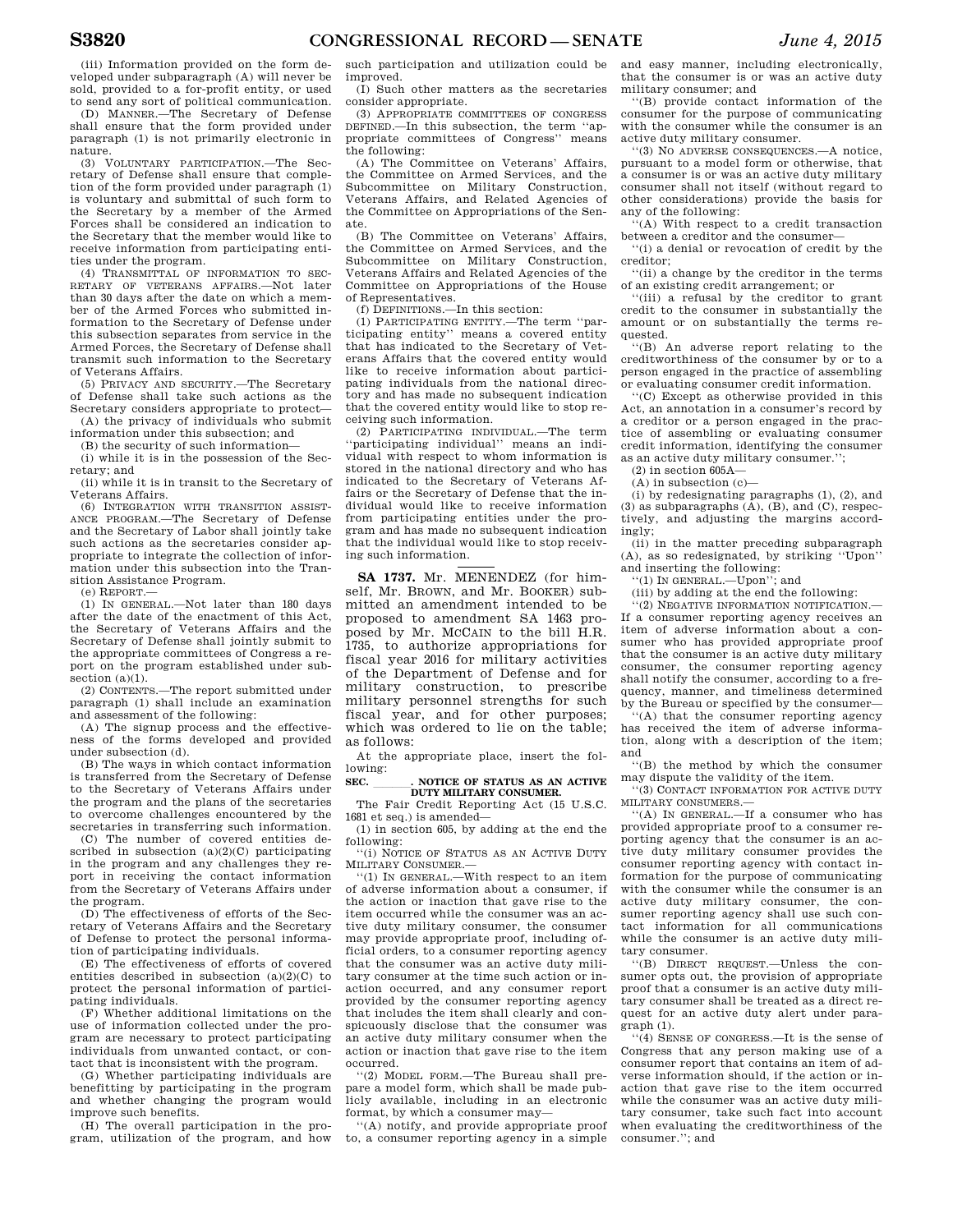(B) in subsection (e), by striking paragraph (3) and inserting the following:

''(3) subparagraphs (A) and (B) of subsection (c)(1), in the case of a referral under subsection  $(c)(1)(C)$ ."; and

(3) in section  $611(a)(1),$  by adding at the end the following:

''(D) NOTICE OF DISPUTE RELATED TO ACTIVE DUTY MILITARY CONSUMERS.—With respect to an item of information described under subparagraph (A) that is under dispute, if the consumer to whom the item relates has notified the consumer reporting agency, and has provided appropriate proof, that the consumer was an active duty military consumer at the time the action or inaction that gave rise to the disputed item occurred, the consumer reporting agency shall—

''(i) include such fact in the file of the consumer; and

''(ii) indicate such fact in each consumer report that includes the disputed item."

**SA 1738.** Mrs. MCCASKILL submitted an amendment intended to be proposed to amendment SA 1463 proposed by Mr. MCCAIN to the bill H.R. 1735, to authorize appropriations for fiscal year 2016 for military activities of the Department of Defense and for military construction, to prescribe military personnel strengths for such fiscal year, and for other purposes; which was ordered to lie on the table; as follows:

On page 419, line 22, insert '', or that the item no longer meets the definition of a commercial item'' after ''based on inadequate information''.

**SA 1739.** Mrs. MCCASKILL submitted an amendment intended to be proposed to amendment SA 1463 proposed by Mr. MCCAIN to the bill H.R. 1735, to authorize appropriations for fiscal year 2016 for military activities of the Department of Defense and for military construction, to prescribe military personnel strengths for such fiscal year, and for other purposes; which was ordered to lie on the table; as follows:

At the appropriate place, insert the following:

# **SEC.** ll**. CONFLICT OF INTEREST CERTIFI-CATION FOR INVESTIGATIONS RE-LATING TO WHISTLEBLOWER RE-TALIATION.**

(a) DEFINITION.—In this section—

(1) the term ''covered employee'' means a whistleblower who is an employee of the Department of Defense or a military department, or an employee of a contractor, subcontractor, grantee, or subgrantee thereof;

(2) the term ''covered investigation'' means an investigation carried out by an Inspector General of a military department or the Inspector General of the Department of Defense relating to—

(A) a retaliatory personnel action taken against a member of the Armed Forces under section 1034 of title 10, United States Code; or

(B) any retaliatory action taken against a covered employee; and

(3) the term ''military department'' means each of the departments described in section 104 of title 5, United States Code.

(b) CERTIFICATION REQUIREMENT.

(1) IN GENERAL.—Each investigator involved in a covered investigation shall submit to the Inspector General of the Department of Defense or the Inspector General of the military department, as applicable, a certification that there was no conflict of interest between the investigator, any witness involved in the covered investigation, and

the covered employee or member of the Armed Forces, as applicable, during the conduct of the covered investigation.

(2) STANDARDIZED FORM.—The Inspector General of the Department of Defense shall develop a standardized form to be used by each investigator to submit the certification required under paragraph (1).

(3) INVESTIGATIVE FILE.—Each certification submitted under paragraph (1) shall be included in the file of the applicable covered investigation.

**SA 1740.** Mrs. MCCASKILL submitted an amendment intended to be proposed to amendment SA 1463 proposed by Mr. MCCAIN to the bill H.R. 1735, to authorize appropriations for fiscal year 2016 for military activities of the Department of Defense and for military construction, to prescribe military personnel strengths for such fiscal year, and for other purposes; which was ordered to lie on the table; as follows:

On page 564, after line 25, add the following:

(d) REPORT.—

(1) DEFINITION.—In this subsection, the term ''covered employee'' has the meaning given that term in section 1599e of title 10, United States Code, as added by subsection  $(a)(1).$ <br>(2) CONTENTS.

-The Secretary of Defense shall submit to Congress a report regarding covered employees hired into a probationary status during the 10-year period ending on the date of enactment of this Act, which shall include the number of covered employees—

(A) hired during the period;

(B) whose appointment became final after the probationary period;

(C) who were subject to disciplinary action or termination during the 5-year period beginning on the date on which the appointment of the covered employee became final;

(D) who were subject to disciplinary action during the probationary period;

(E) who were terminated before the appointment of the covered employee became final; and

(F) who, after being subject to disciplinary action or terminated, raised a claim that the disciplinary action or termination was taken because of a disclosure of information by the covered employee that the covered employee reasonably believed evidenced—

(i) any violation of any law, rule, or regulation; or

(ii) gross mismanagement, a gross waste of funds, an abuse of authority, or a substantial and specific danger to public health or safety.

**SA 1741.** Mrs. MCCASKILL submitted an amendment intended to be proposed to amendment SA 1463 proposed by Mr. MCCAIN to the bill H.R. 1735, to authorize appropriations for fiscal year 2016 for military activities of the Department of Defense and for military construction, to prescribe military personnel strengths for such fiscal year, and for other purposes; which was ordered to lie on the table; as follows:

On page 354, beginning on line 11, strike ''policy.'' and all that follows through line 20 and insert the following: ''policy, with at least one member representing the interests of the taxpayer. In making appointments to the advisory panel, the Under Secretary shall ensure that the members of the panel reflect diverse experiences in the public and private sectors.

(c) DUTIES.—The panel shall—

(1) review the acquisition regulations applicable to the Department of Defense with a view toward streamlining and improving the efficiency and effectiveness of the defense acquisition process, maintaining defense technology advantage, and protecting the best interests of the taxpayer; and

**SA 1742.** Mrs. MCCASKILL submitted an amendment intended to be proposed to amendment SA 1463 proposed by Mr. MCCAIN to the bill H.R. 1735, to authorize appropriations for fiscal year 2016 for military activities of the Department of Defense and for military construction, to prescribe military personnel strengths for such fiscal year, and for other purposes; which was ordered to lie on the table; as follows:

At the end of subtitle E of title VIII, add the following:

#### **SEC. 884. PROTECTION FOR CONTRACTORS AND GRANTEES FROM REPRISAL DISCLOSURE OF CERTAIN INFORMA-TION.**

(a) ELIMINATION OF SUNSET PROVISION.— Section 4712 of title 41, United States Code, is amended by striking subsection (i).

(b) EXTENSION OF PROTECTIONS TO GRANT-EES.—Such section is further amended—

(1) by striking ''subcontractor, or grantee'' each place it appears and inserting ''subcontractor, grantee, or subgrantee''; and

(2) in subsection (d), by striking '', and grantees'' and inserting '', grantees, and subgrantees''.

**SA 1743.** Mrs. MCCASKILL submitted an amendment intended to be proposed to amendment SA 1463 proposed by Mr. MCCAIN to the bill H.R. 1735, to authorize appropriations for fiscal year 2016 for military activities of the Department of Defense and for military construction, to prescribe military personnel strengths for such fiscal year, and for other purposes; which was ordered to lie on the table; as follows:

At the end of subtitle E of title VIII, add the following:

#### **SEC. 884. EXTENSION OF WHISTLEBLOWER PRO-TECTIONS FOR DEFENSE CON-TRACTOR EMPLOYEES TO EMPLOY-EES OF CONTRACTORS OF THE ELE-MENTS OF THE INTELLIGENCE COM-MUNITY.**

(a) CONTRACTORS OF DOD AND RELATED AGENCIES.—Subsection (e) of section 2409 of title 10, United States Code, is amended to read as follows:

''(e) DISCLOSURES WITH RESPECT TO ELE-MENTS OF INTELLIGENCE COMMUNITY AND IN-TELLIGENCE-RELATED ACTIVITIES.—(1) Any disclosure under this section by an employee of a contractor, subcontractor, or grantee of an element of the intelligence community (as defined in section 3(4) of the National Security Act of 1947 (50 U.S.C. 3003(4)) with respect to an element of the intelligence community or an activity of an element of the intelligence community shall comply with applicable provisions of section  $17(d)(5)$  of the Central Intelligence Agency Act of 1949  $(50 \text{ U.S.C. } 3517(d)(5))$  and section 8H of the Inspector General Act of 1978 (5 U.S.C. App.)

''(2) Any disclosure described in paragraph (1) of information required by Executive order to be kept classified in the interests of national defense or the conduct of foreign affairs that is made to a court shall be treated by the court in a manner consistent with the interests of the national security of the United States, including through the use of summaries or ex parte submissions if the element of the intelligence community awarding the contract or grant concerned advises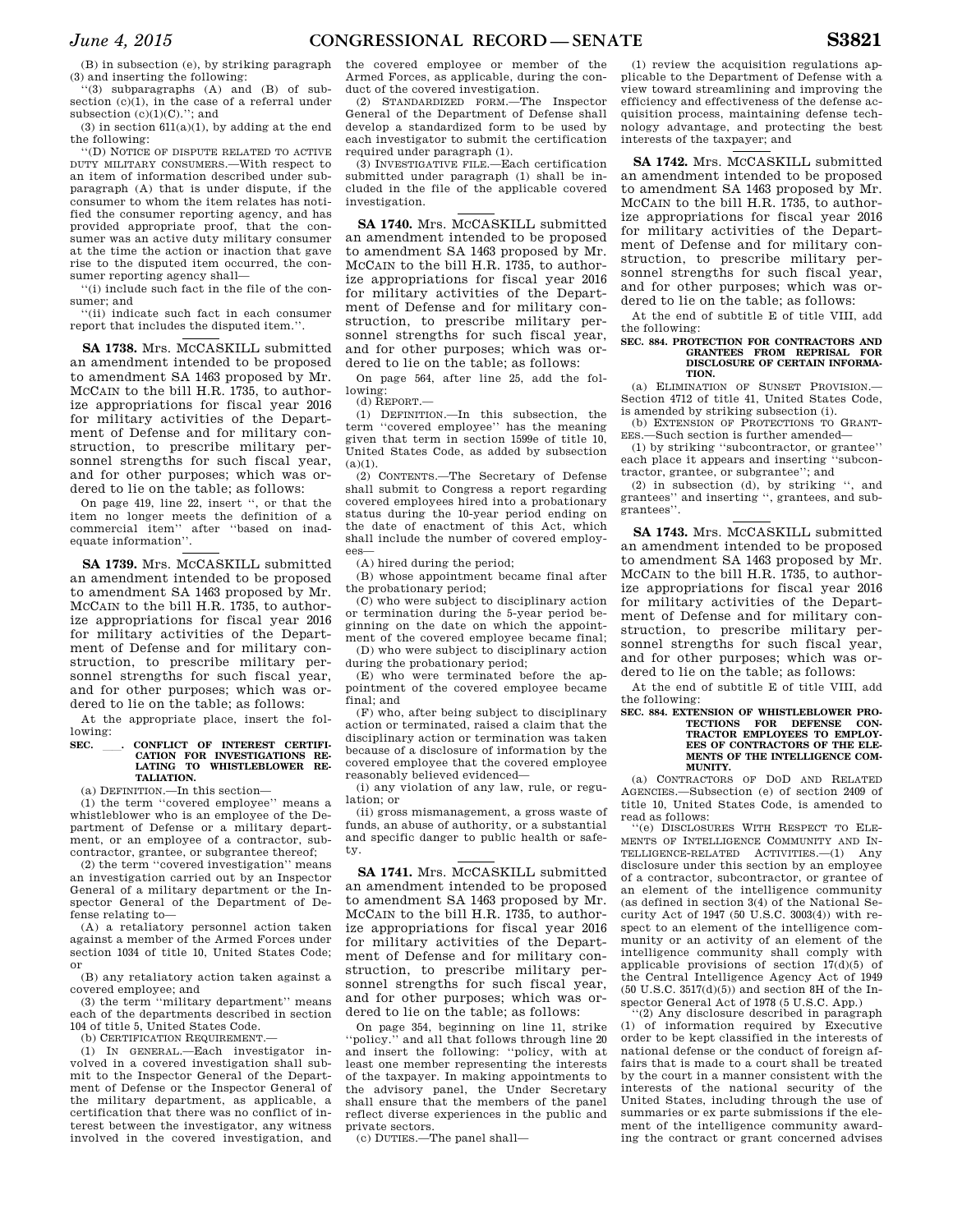the court that the national security interests of the United States warrant the use of such summaries or submissions."

(b) PILOT PROGRAM ON OTHER CONTRACTOR EMPLOYEES.—Subsection (f) of section 4712 of title 41, United States Code, is amended to read as follows:

''(f) DISCLOSURES WITH RESPECT TO ELE-MENTS OF INTELLIGENCE COMMUNITY AND IN-TELLIGENCE-RELATED ACTIVITIES.—

''(1) MANNER OF DISCLOSURES.—Any disclosure under this section by an employee of a contractor, subcontractor, or grantee of an element of the intelligence community (as defined in section 3(4) of the National Security Act of 1947 (50 U.S.C. 3003(4)) with respect to an element of the intelligence community or an activity of an element of the intelligence community shall comply with applicable provisions of section  $17(d)(5)$  of the Central Intelligence Agency Act of 1949  $(50 \text{ U.S.C. } 3517(d)(5))$  and section 8H of the Inspector General Act of 1978 (5 U.S.C. App.)

''(2) TREATMENT BY COURTS.—Any disclosure described in paragraph (1) of information required by Executive order to be kept classified in the interests of national defense or the conduct of foreign affairs that is made to a court shall be treated by the court in a manner consistent with the interests of the national security of the United States, including through the use of summaries or ex parte submissions if the element of the intelligence community awarding the contract or grant concerned advises the court that the national security interests of the United States warrant the use of such summaries or submissions.''.

**SA 1744.** Mrs. FEINSTEIN submitted an amendment intended to be proposed to amendment SA 1463 proposed by Mr. MCCAIN to the bill H.R. 1735, to authorize appropriations for fiscal year 2016 for military activities of the Department of Defense and for military construction, to prescribe military personnel strengths for such fiscal year, and for other purposes; which was ordered to lie on the table; as follows:

At the end of subtitle G of title X, add the following:

## **SEC. 1085. AUTHORIZATION OF CERTAIN MAJOR MEDICAL FACILITY PROJECTS OF THE DEPARTMENT OF VETERANS AFFAIRS FOR WHICH AMOUNTS HAVE BEEN APPROPRIATED.**

(a) FINDINGS.—Congress finds the following:

(1) The Consolidated and Further Continuing Appropriations Act, 2015 (Public Law 113–235) appropriated to the Department of Veterans Affairs—

(A) \$35,000,000 to make seismic corrections to Building 205 in the West Los Angeles Medical Center of the Department in Los Angeles, California, which, according to the Department, is a building that is designated as having an exceptionally high risk of sustaining substantial damage or collapsing during an earthquake;

(B) \$101,900,000 to replace the community living center and mental health facilities of the Department in Long Beach, California, which, according to the Department, are designated as having an exceptionally high risk of sustaining substantial damage or collapsing during an earthquake;

 $(C)$  \$187,500,000 to replace the existing spinal cord injury clinic of the Department in San Diego, California, which, according to the Department, is designated as having an extremely high risk of sustaining major damage during an earthquake; and

(D) \$122,400,000 to make renovations to address substantial safety and compliance

issues at the medical center of the Department in Canandaigua, New York, and for the construction of a new clinic and community living center at such medical center.

(2) The Department is unable to obligate or expend the amounts described in paragraph (1) because it lacks an explicit authorization by an Act of Congress pursuant to section 8104(a)(2) of title 38, United States Code, to carry out the major medical facility projects described in such paragraph.

(3) Among the major medical facility projects described in paragraph (1), three are critical seismic safety projects in California.

(4) Every day that the critical seismic safety projects described in paragraph (3) are delayed puts the lives of veterans and employees of the Department at risk.

(5) According to the United States Geological Survey—

(A) California has a 99 percent chance or greater of experiencing an earthquake of magnitude 6.7 or greater in the next 30 years;

(B) even earthquakes of less severity than magnitude 6.7 can cause life threatening damage to seismically unsafe buildings; and

(C) in California, earthquakes of magnitude 6.0 or greater occur on average once every 1.2 years.

(b) AUTHORIZATION.—The Secretary of Veterans Affairs may carry out the major medical facility projects of the Department of Veterans Affairs specified in the explanatory statement accompanying the Consolidated and Further Continuing Appropriations Act, 2015 (Public Law 113–235) at the locations and in the amounts specified in such explanatory statement, including by obligating and expending such amounts.

**SA 1745.** Mr. PETERS (for himself, Ms. HIRONO, and Mr. WYDEN) submitted an amendment intended to be proposed to amendment SA 1463 proposed by Mr. MCCAIN to the bill H.R. 1735, to authorize appropriations for fiscal year 2016 for military activities of the Department of Defense and for military construction, to prescribe military personnel strengths for such fiscal year, and for other purposes; which was ordered to lie on the table; as follows:

At the end of subtitle B of title III, add the following:

#### **SEC. 314. ESTABLISHMENT OF DEPARTMENT OF DEFENSE ALTERNATIVE FUELED VE-HICLE INFRASTRUCTURE FUND.**

(a) ESTABLISHMENT OF FUND.—There is established in the Treasury a fund to be known as the ''Department of Defense Alternative Fuel Vehicle Infrastructure Fund''.

(b) DEPOSITS.—The Fund shall consist of the following:

(1) Amounts appropriated to the Fund.

(2) Amounts earned through investment

under subsection (c). (3) Any other amounts made available to

the Fund by law. (c) INVESTMENTS.—The Secretary shall in-

vest any part of the Fund that the Secretary decides is not required to meet current expenses. Each investment shall be made in an interest-bearing obligation of the United States Government, or an obligation that has its principal and interest guaranteed by the Government, that the Secretary decides has a maturity suitable for the Fund.

(d) USE OF FUNDS.—Amounts in the Fund shall be available to the Secretary, acting through the Under Secretary of Defense for Acquisition, Technology, and Logistics, to install, operate, and maintain alternative fuel dispensing stations for use by alternative fueled vehicles of the Department of Defense and other infrastructure necessary to fuel alternative fueled vehicles of the Department.

(e) DEFINITIONS.—In this section:

(1) ALTERNATIVE FUEL.—The term ''alternative fuel'' has the meaning given such term in section 32901 of title 49, United States Code.

(2) ALTERNATIVE FUELED VEHICLE.—The term ''alternative fueled vehicle'' means a vehicle that operates on alternative fuel.

(3) FUND.—The term ''Fund'' means the fund established under subsection (a).

**SA 1746.** Mr. PETERS (for himself, Ms. HIRONO, and Mr. WYDEN) submitted an amendment intended to be proposed to amendment SA 1463 proposed by Mr. MCCAIN to the bill H.R. 1735, to authorize appropriations for fiscal year 2016 for military activities of the Department of Defense and for military construction, to prescribe military personnel strengths for such fiscal year, and for other purposes; which was ordered to lie on the table; as follows:

At the end of subtitle B of title III, add the following:

## **SEC. 314. AUTHORIZATION FOR RESEARCH TO IM-PROVE MILITARY VEHICLE TECH-NOLOGY TO INCREASE FUEL ECON-OMY OR REDUCE FUEL CONSUMP-TION OF MILITARY VEHICLES USED IN COMBAT.**

(a) RESEARCH AUTHORIZED.—The Secretary of Defense, acting through the Assistant Secretary of Defense for Research and Engineering and in collaboration with the Secretary of the Army and the Secretary of the Navy, may carry out research to improve military vehicle technology to increase fuel economy or reduce fuel consumption of military vehicles used in combat.

(b) PREVIOUS SUCCESSES.—The Secretary of Defense shall ensure that research carried out under subsection (a) takes into account the successes of, and lessons learned during, the development of the Fuel Efficient Ground Vehicle Alpha and Bravo programs to identify, assess, develop, demonstrate, and prototype technologies that support increasing fuel economy and decreasing fuel consumption of light tactical vehicles, while balancing survivability.

**SA 1747.** Mr. CASEY (for himself and Ms. AYOTTE) submitted an amendment intended to be proposed to amendment SA 1463 proposed by Mr. MCCAIN to the bill H.R. 1735, to authorize appropriations for fiscal year 2016 for military activities of the Department of Defense and for military construction, to prescribe military personnel strengths for such fiscal year, and for other purposes; which was ordered to lie on the table; as follows:

At the end of subtitle A of title XII, add the following:

## **SEC. 1209. SUPPORT FOR SECURITY OF AFGHAN WOMEN AND GIRLS.**

(a) FINDINGS.—Congress makes the following findings:

(1) Through the sacrifice and dedication of members of the Armed Forces, civilian personnel, and our Afghan partners as well as the American people's generous investment, oppressive Taliban rule has given way to a nascent democracy in Afghanistan. It is in our national security interest to help prevent Afghanistan from ever again becoming a safe haven and training ground for international terrorism and to solidify and preserve the gains our men and women in uniform fought so hard to establish.

(2) The United States through its National Action Plan on Women, Peace, and Security has made firm commitments to support the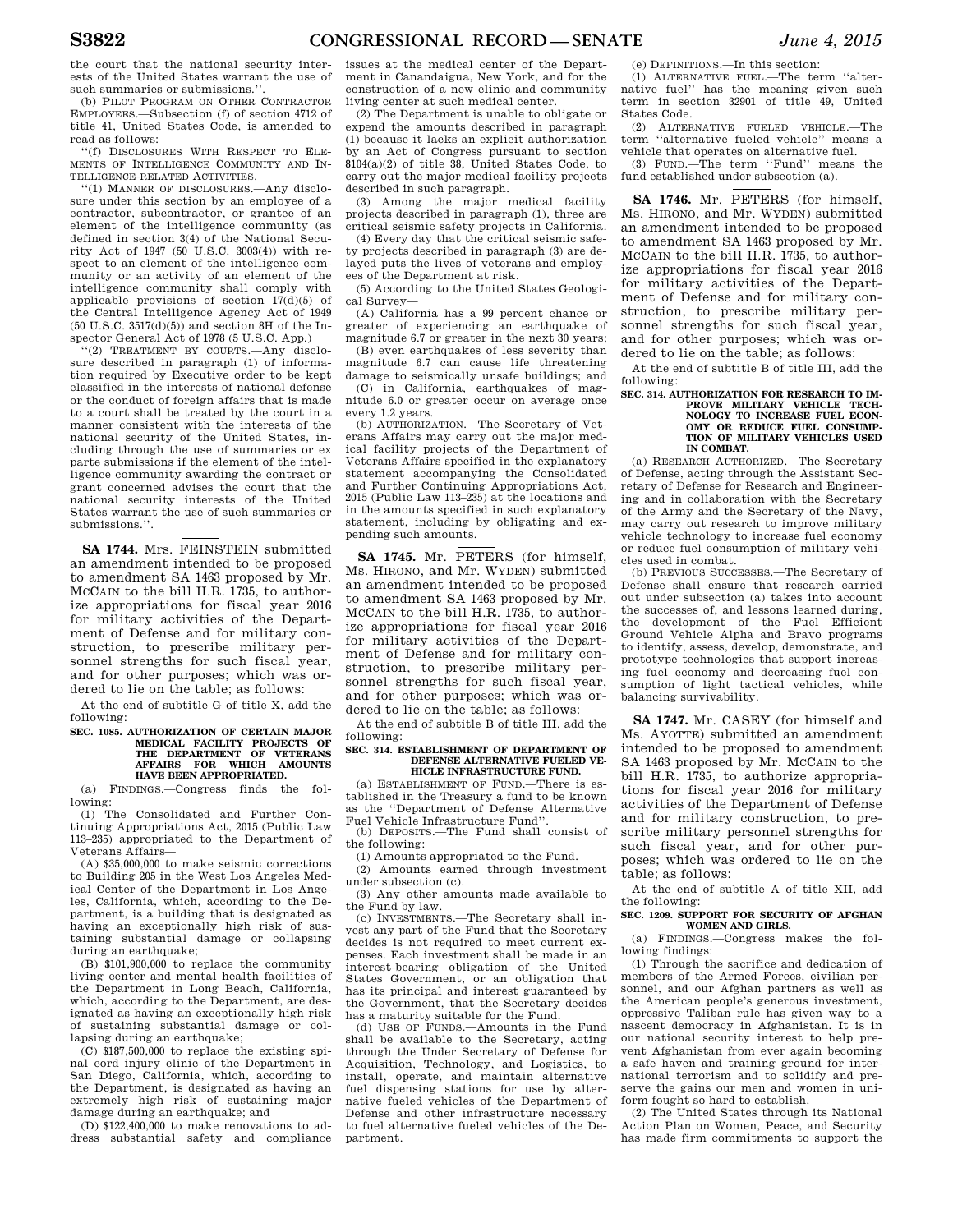human rights of the women and girls of Afghanistan. The National Action Plan states that ''the engagement and protection of women as agents of peace and stability will be central to United States efforts to promote security, prevent, respond to, and resolve conflict, and rebuild societies''.

(3) As stated in the Department of Defense's October 2014 Report on Progress Toward Security and Stability in Afghanistan, the Department of Defense and the International Security Assistance Force (ISAF) ''maintain a robust program dedicated to improving the recruitment, retention, and treatment of women in the Afghan National Security Forces (ANSF), and to improving the status of Afghan women in general

(4) According to the Department of Defense's October 2014 Report on Progress Toward Security and Stability in Afghanistan, the ''Afghan MoI showed significant support for women in the MoI and is taking steps to protect and empower female police and female MoI staff''. Although some positive steps have been made, progress remains slow to reach the MoI's goal of recruiting 10,000 women in the Afghan National Police (ANP) in the next 10 years.

(5) According to Inclusive Security, women only make up approximately 1 percent of the Afghan National Police. There are about 2,200 women serving in the police force, fewer than the goal of 5,000 women set by the Government of Afghanistan.

(6) According to the International Crisis Group, there are not enough female police officers to staff all provincial Family Response Units (FRUs). United Nations Assistance Mission Afghanistan and the Office of the High Commissioner for Refugees found that ''in the absence of Family Response Units or visible women police officers, women victims almost never approach police stations willingly, fearing they will be arrested, their reputations stained or worse''.

(b) SENSE OF CONGRESS ON PROMOTION OF SECURITY OF AFGHAN WOMEN.—It is the sense of Congress that—

(1) it is in the national security interests of the United States to prevent Afghanistan from again becoming a safe haven and training ground for international terrorism;

(2) as an important part of a strategy to achieve this objective and to help Afghanistan achieve its full potential, the United States Government should continue to regularly press the Government of the Islamic Republic of Afghanistan to commit to the meaningful inclusion of women in the political, economic, and security transition process and to ensure that women's concerns are fully reflected in relevant negotiations;

(3) the United States Government and the Government of Afghanistan should reaffirm their commitment to supporting Afghan civil society, including women's organizations, as agreed to during the meeting between the International Community and the Government of Afghanistan on the Tokyo Mutual Accountability Framework (TMAF) in July 2013;

(4) the United States Government should continue to support and encourage efforts to recruit and retain women in the Afghan National Security Forces, who are critical to the success of NATO's Resolute Support Mission and future Enduring Partnership mission; and

(5) the United States should bid on no less than one gender advisor billet within the Resolute Support Mission Gender Advisory Unit and continue to work with other countries to ensure that the Resolute Support Mission Gender Advisory Unit billets are fully staffed.

(c) PLAN TO PROMOTE SECURITY OF AFGHAN WOMEN.

(1) REPORTING REQUIREMENT.—The Secretary of Defense, in conjunction with the Secretary of State, shall include in the report required under section 1225 of the Carl Levin and Howard P. ''Buck'' McKeon National Defense Authorization Act for Fiscal Year 2015 (Public Law 113–291; 128 Stat. 3550)—

(A) an assessment of the security of Afghan women and girls, including information regarding efforts to increase the recruitment and retention of women in the ANSF; and

(B) an assessment of the implementation of the plans for the recruitment, integration, retention, training, treatment, and provision of appropriate facilities and transportation for women in the ANSF, including the challenges associated with such implementation and the steps being taken to address those challenges.

 $(2)$  PLAN REQUIRED  $-$ 

(A) IN GENERAL.—The Secretary of Defense shall, in coordination with the Secretary of State, to the extent practicable, support the efforts of the Government of Afghanistan to promote the security of Afghan women and girls during and after the security transition process through the development and implementation by the Government of Afghanistan of an Afghan-led plan that should include the elements described in this paragraph.

(B) TRAINING.—The Secretary of Defense, working with the NATO-led Resolute Support mission should encourage the Government of Afghanistan to develop-

(i) measures for the evaluation of the effectiveness of existing training for Afghan National Security Forces on this issue;

(ii) a plan to increase the number of female security officers specifically trained to address cases of gender-based violence, including ensuring the Afghan National Police's Family Response Units (FRUs) have the necessary resources and are available to women across Afghanistan;

(iii) mechanisms to enhance the capacity for units of National Police's Family Response Units to fulfill their mandate as well as indicators measuring the operational effectiveness of these units;

(iv) a plan to address the development of accountability mechanisms for ANA and ANP personnel who violate codes of conduct related to the human rights of women and girls, including female members of the ANSF; and

(v) a plan to develop training for the ANA and the ANP to increase awareness and responsiveness among ANA and ANP personnel regarding the unique security challenges women confront when serving in those forces.

(C) ENROLLMENT AND TREATMENT.—The Secretary of Defense, in cooperation with the Afghan Ministries of Defense and Interior, shall seek to assist the Government of Afghanistan in including as part of the plan developed under subparagraph (A) the development and implementation of a plan to increase the number of female members of the ANA and ANP and to promote their equal treatment, including through such steps as providing appropriate equipment, modifying facilities, and ensuring literacy and gender awareness training for recruits.

(D) ALLOCATION OF FUNDS.—

(i) IN GENERAL.—Of the funds available to the Department of Defense for the Afghan Security Forces Fund for Fiscal Year 2016, no less than \$10,000,000 should be used for the recruitment, integration, retention, training, and treatment of women in the ANSF as well as the recruitment, training, and contracting of female security personnel for future elections.

(ii) TYPES OF PROGRAMS AND ACTIVITIES.— Such programs and activities may include—

(I) efforts to recruit women into the ANSF, including the special operations forces;

(II) programs and activities of the Afghan Ministry of Defense Directorate of Human Rights and Gender Integration and the Afghan Ministry of Interior Office of Human Rights, Gender and Child Rights;

(III) development and dissemination of gender and human rights educational and training materials and programs within the Afghan Ministry of Defense and the Afghan Ministry of Interior;

(IV) efforts to address harassment and violence against women within the ANSF;

(V) improvements to infrastructure that address the requirements of women serving in the ANSF, including appropriate equipment for female security and police forces, and transportation for policewomen to their station

(VI) support for ANP Family Response Units; and

(VII) security provisions for high-profile female police and army officers.

**SA 1748.** Mr. PETERS submitted an amendment intended to be proposed to amendment SA 1463 proposed by Mr. MCCAIN to the bill H.R. 1735, to authorize appropriations for fiscal year 2016 for military activities of the Department of Defense and for military construction, to prescribe military personnel strengths for such fiscal year, and for other purposes; which was ordered to lie on the table; as follows:

At the end of subtitle C of title V, add the following:

#### **SEC. 524. REVIEW OF CHARACTERIZATION OR TERMS OF DISCHARGE FROM THE ARMED FORCES OF INDIVIDUALS WITH MENTAL HEALTH DISORDERS ALLEGED TO AFFECT TERMS OF DIS-CHARGE.**

Section 1553(d) of title 10, United States Code, is amended by adding at the end the following new paragraph:

''(3)(A) In addition to the requirements of paragraphs (1) and (2), in the case of a former member described in subparagraph (B), the board shall—

''(i) review medical evidence of the Secretary of Veterans Affairs or a civilian health care provider that is presented by the former member; and

''(ii) review the case with a presumption of administrative irregularity and place the burden on the Secretary concerned to prove, by a preponderance of the evidence, that no error or injustice occurred.

''(B) A former member described in this subparagraph is a former member described in paragraph (1) or a former member whose application for relief is based in whole or in part on matters relating to post-traumatic stress disorder or traumatic brain injury as supporting rationale or as justification for priority consideration whose post-traumatic stress disorder or traumatic brain injury is related to combat or military sexual trauma, as determined by the Secretary concerned.'

**SA 1749.** Mrs. SHAHEEN submitted an amendment intended to be proposed to amendment SA 1463 proposed by Mr. MCCAIN to the bill H.R. 1735, to authorize appropriations for fiscal year 2016 for military activities of the Department of Defense and for military construction, to prescribe military personnel strengths for such fiscal year, and for other purposes; which was ordered to lie on the table; as follows:

At the end of subtitle G of title X, add the following: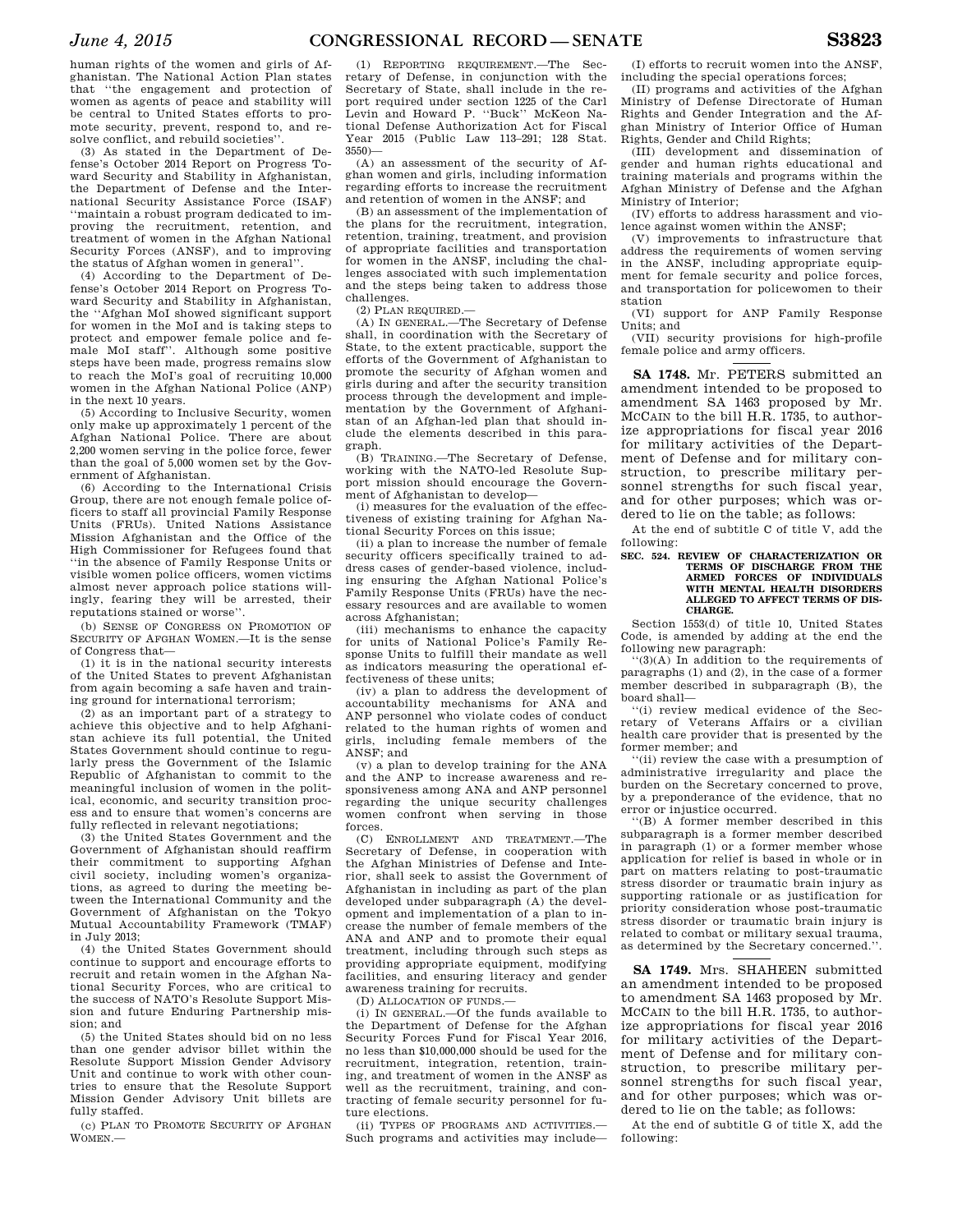## **SEC. 1085. SENSE OF SENATE ON MISUSE OF GOV-ERNMENT TRAVEL CHARGE CARDS.**

It is the sense of the Senate that— (1) a finding in a May 2015 report of the Inspector General of the Department of Defense that personnel charged nearly \$1,000,000 to government travel charge cards for personal use at casinos and adult entertainment establishments over a one year period demonstrates serious misuse of government travel charge cards, does not comport with the values of the Department, and requires additional oversight to prevent future misuse;

(2) the Director of the Defense Travel Management Office should work with the Armed Forces, the Defense Agencies, and representatives of financial institutions to determine how to prevent and identify the inappropriate personal use of the government travel charge cards under those and similar circumstances; and

(3) the Department of Defense should work to expeditiously address any outstanding recommendations in the report of the Inspector General described in paragraph (1).

**SA 1750.** Mr. WARNER submitted an amendment intended to be proposed to amendment SA 1463 proposed by Mr. MCCAIN to the bill H.R. 1735, to authorize appropriations for fiscal year 2016 for military activities of the Department of Defense and for military construction, to prescribe military personnel strengths for such fiscal year, and for other purposes; which was ordered to lie on the table; as follows:

At the appropriate place, insert the following:

## **SEC.** ll**. UNMANNED AERIAL SYSTEMS RE-SEARCH PROGRAM.**

(a) REQUIREMENT TO DEVELOP AND DEPLOY UAS TECHNOLOGIES.—The Secretary of Defense and the Director of National Intelligence shall work in conjunction with the Secretary of Homeland Security, the Secretary of Transportation, the Administrator of the National Aeronautics and Space Administration, the heads of other Federal agencies, existing UAS test sites designated by the Federal Aviation Administration, the private sector, and academia on the research and development of technologies to safely detect, identify, classify, and deconflict UAS in the national air space, integrate UAS, and deploy proven UAS mitigation technologies—

(1) to ensure that UAS operate safely in the national air space;

(2) to ensure that, as the commercial use of UAS technologies increase and are safely integrated into the national air space, the United States is taking full advantage of existing and developmental technologies to detect, identify, classify, track, and counteract UAS in and around restricted and controlled air space, such as airports, military training areas, National Special Security Events, and sensitive national security locations;

(3) to yield important insights for the Department of Defense, intelligence community, Department of Homeland Security, and civilian and private sector applications;

(4) to provide intelligence, reconnaissance, and surveillance capabilities over widely dispersed and expansive territories; and

 $(5)$  to improve methods for protecting privacy and civil liberties related to the use of UAS.

(b) UAS DEFINED.—In this section, the term ''UAS'' means unmanned aerial systems.

**SA 1751.** Mr. BOOKER (for himself and Mr. MENENDEZ) submitted an amendment intended to be proposed to

amendment SA 1463 proposed by Mr. MCCAIN to the bill H.R. 1735, to authorize appropriations for fiscal year 2016 for military activities of the Department of Defense and for military construction, to prescribe military personnel strengths for such fiscal year, and for other purposes; which was ordered to lie on the table; as follows:

At the end of subtitle B of title VII, add the following:

## **SEC. 721. PROHIBITION ON TERMINATION OF VETS4WARRIORS PROGRAM.**

(a) IN GENERAL.—The Secretary of Defense may not terminate the peer support program of the Department of Defense known as the Vets4Warriors program unless the Secretary determines, through a public process established by the Secretary, that members of the Armed Forces will receive adequate mental health care and resources in the absence of such program.

(b) EVALUATION OF EFFECTIVENESS.—The Secretary shall conduct an evaluation of the effectiveness of peer-to-peer counseling in assisting members of the Armed Forces and their families.

**SA 1752.** Mr. HEINRICH (for himself, Mr. INHOFE, Mr. DONNELLY, Mr. BLUMENTHAL, Mr. TILLIS, Ms. HIRONO, Mr. GRAHAM, Ms. STABENOW, Ms. BALD-WIN, Mr. ISAKSON, Mr. MARKEY, Mr. UDALL, Mr. NELSON, and Mr. MORAN) submitted an amendment intended to be proposed to amendment SA 1463 proposed by Mr. MCCAIN to the bill H.R. 1735, to authorize appropriations for fiscal year 2016 for military activities of the Department of Defense and for military construction, to prescribe military personnel strengths for such fiscal year, and for other purposes; which was ordered to lie on the table; as follows:

At the end of subtitle F of title III, add the following:

## **SEC. 355. STARBASE PROGRAM.**

(a) FINDINGS.—Congress makes the following findings:

(1) The budget of the President for fiscal year 2016 requested no funding for the Department of Defense STARBASE program.

(2) The purpose of the STARBASE program is to improve the knowledge and skills of students in kindergarten through 12th grade in science, technology, engineering, and mathematics (STEM) subjects, to connect them to the military, and to motivate them to explore science, technology, engineering, and mathematics and possible military careers as they continue their education.

(3) The STARBASE program currently operates at 76 locations in 40 States and the District of Columbia and Puerto Rico, primarily on military installations.

(4) To date, nearly 750,000 students have participated in the STARBASE program.

(5) The STARBASE program is a highly effective program run by dedicated members of the Armed Forces and strengthens the relationships between the military, communities, and local school districts.

(6) The budget of the President for fiscal year 2016 seeks to eliminate funding for the STARBASE program for that fiscal year due to a reorganization of science, technology, engineering, and mathematics programs throughout the Federal Government.

(b) SENSE OF CONGRESS.—It is the sense of Congress that the STARBASE program should continue to be funded by the Department of Defense.

(c) FUNDING.—Of the amount authorized to be appropriated for fiscal year 2016 by sec-

tion 301 and available for the Department of Defense for operation and maintenance, Defense-wide, as specified in the funding table in section 4301—

(1) the amount available for the STARBASE program is hereby increased by \$25,000,000; and

(2) the amount available by reason of increased bulk fuel cost savings is hereby decreased by \$25,000,000.

**SA 1753.** Ms. WARREN (for herself, Mr. RUBIO, Mr. MARKEY, Ms. AYOTTE, Mrs. SHAHEEN, Mr. BROWN, and Mr. MENENDEZ) submitted an amendment intended to be proposed to amendment SA 1463 proposed by Mr. MCCAIN to the bill H.R. 1735, to authorize appropriations for fiscal year 2016 for military activities of the Department of Defense and for military construction, to prescribe military personnel strengths for such fiscal year, and for other purposes; which was ordered to lie on the table; as follows:

At the appropriate place, insert the following:

# SEC. \_\_\_. HONORING AMERICAN PRISONERS OF WAR AND MISSING IN ACTION.

(a) FINDINGS.—Congress finds the following:

(1) In recent years, commemorative chairs honoring American Prisoners of War/Missing in Action have been placed in prominent locations across the United States.

(2) The United States Capitol is an appropriate location to place a commemorative chair honoring American Prisoners of War/ Missing in Action.

(b) PLACEMENT OF A CHAIR IN THE UNITED STATES CAPITOL HONORING AMERICAN PRIS-ONERS OF WAR/MISSING IN ACTION.—

(1) OBTAINING CHAIR.—The Architect of the Capitol shall enter into an agreement to obtain a chair featuring the logo of the National League of POW/MIA Families under such terms and conditions as the Architect considers appropriate and consistent with applicable law.

(2) PLACEMENT.—Not later than 2 years after the date of enactment of this section, the Architect shall place the chair obtained under paragraph (1) in a suitable permanent location in the United States Capitol.

(c) FUNDING.—

(1) DONATIONS.—The Architect of the Capitol may—

(A) enter into an agreement with any organization described in section 501(c)(3) of the Internal Revenue Code of 1986 that is exempt from taxation under section 501(a) of that Code to solicit private donations to carry out the purposes of this section; and

(B) accept donations of funds, property, and services to carry out the purposes of this section.

(2) COSTS.—All costs incurred in carrying out the purposes of this section shall be paid for with private donations received under paragraph (1).

**SA 1754.** Mrs. ERNST submitted an amendment intended to be proposed to amendment SA 1463 proposed by Mr. MCCAIN to the bill H.R. 1735, to authorize appropriations for fiscal year 2016 for military activities of the Department of Defense and for military construction, to prescribe military personnel strengths for such fiscal year, and for other purposes; which was ordered to lie on the table; as follows:

At the appropriate place, insert the following: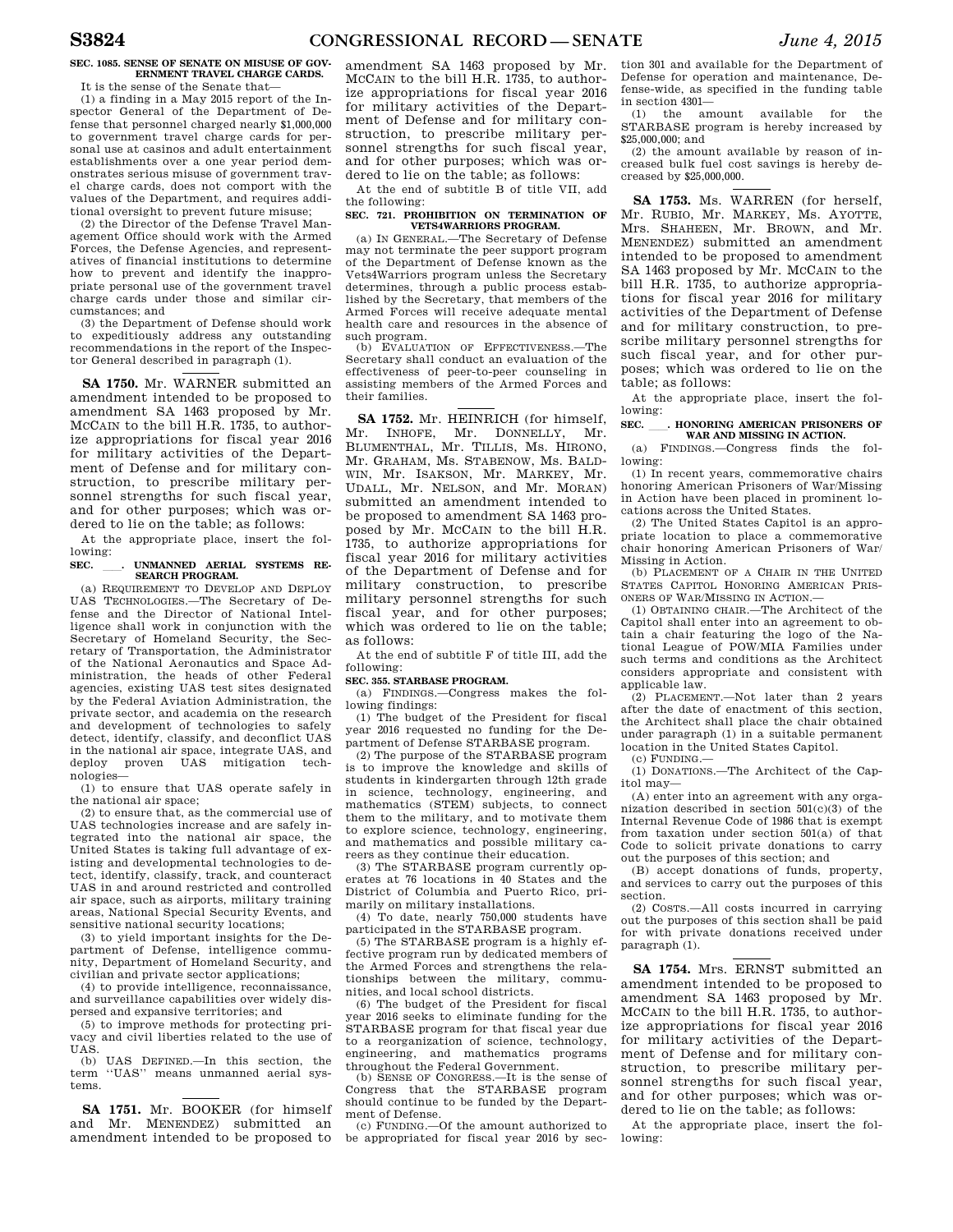# **SEC.** ll**. PROGRAM MANAGEMENT IMPROVE-MENT AND ACCOUNTABILITY.**

(a) DEPUTY DIRECTOR FOR MANAGEMENT (1) ADDITIONAL FUNCTIONS.—Section 503 of

title 31, United States Code, is amended by adding at the end the following:

''(c) PROGRAM AND PROJECT MANAGEMENT.— ''(1) REQUIREMENT.—Subject to the direction and approval of the Director, the Deputy Director for Management or designee shall—

''(A) adopt governmentwide standards, policies, and guidelines for program and project management for executive agencies;

''(B) oversee program and project management for the standards, policies, and guidelines established under subparagraph (A);

''(C) chair the Program Management Policy Council established under section 1126(b); ''(D) issue regulations and establish stand-

ards and policies for executive agencies, in accordance with nationally accredited standards for program and project management planning and delivery issues;

''(E) engage with the private sector;

''(F) conduct portfolio reviews to address programs identified as high risk by the Government Accountability Office;

''(G) not less than annually, conduct portfolio reviews of agency programs in coordination with Project Management Improvement Officers designated under section 1126(a)(1); and

''(H) establish a 5-year strategic plan for program and project management.

''(2) APPLICATION TO DEPARTMENT OF DE-FENSE.—Paragraph (1) shall not apply to the Department of Defense to the extent that the provisions of that paragraph are substantially similar to or duplicative of the provisions under section 810 of the National Defense Authorization Act for Fiscal Year  $2016.$ '

(2) DEADLINE FOR STANDARDS, POLICIES, AND GUIDELINES.—Not later than 120 days after the date of the enactment of this Act, the Deputy Director for Management of the Office of Management and Budget shall issue the standards, policies, and guidelines required under section 503(c) of title 31, United States Code, as added by paragraph (1).

(3) REGULATIONS.—Not later than 150 days after the date of the enactment of this Act, the Deputy Director for Management of the Office of Management and Budget, in consultation with the Program Management Policy Council established under section 1126(b) of title 31, United States Code, as added by subsection (b)(1), and the Director of the Office of Management and Budget, shall issue any regulations as are necessary to implement the requirements of section 503(c) of title 31, United States Code, as added by paragraph (1).

(b) PROGRAM MANAGEMENT IMPROVEMENT OFFICERS AND PROGRAM MANAGEMENT POLICY COUNCIL.—

(1) AMENDMENT.—Chapter 11 of title 31, United States Code, is amended by adding at the end the following:

## **''§ 1126. Program Management Improvement Officers and Program Management Policy Council**

''(a) PROGRAM MANAGEMENT IMPROVEMENT OFFICERS.—

''(1) DESIGNATION.—The head of each agency described in section 901(b) shall designate a senior executive of the agency as the Program Management Improvement Officer of the agency. The Program Management Improvement Officer shall report directly to the head of the agency.

''(2) FUNCTIONS.—The Program Management Improvement Officer of an agency designated under paragraph (1) shall—

''(A) implement program management policies established by the agency under section 503(c); and

''(B) develop a written strategy for enhancing the role of program managers within the agency that includes the following:

''(i) Enhanced training and educational opportunities for program managers.

''(ii) Mentoring of current and future program managers by experienced senior executives and program managers within the agency.

''(iii) Improved career paths and career opportunities for program managers.

''(iv) Incentives for the recruitment and retention of highly qualified individuals to serve as program managers.

''(v) Improved resources and support, including relevant competencies encompassed with program and project management within the private sector for program managers.

''(vi) Improved means of collecting and disseminating best practices and lessons learned to enhance program management across the agency.

''(vii) Common templates and tools to support improved data gathering and analysis for program management and oversight purposes.

''(3) APPLICATION TO DEPARTMENT OF DE-FENSE.—This subsection shall not apply to the Department of Defense to the extent that the provisions of this subsection are substantially similar to or duplicative of the provisions under section 810 of the National Defense Authorization Act for Fiscal Year 2016.

''(b) PROGRAM MANAGEMENT POLICY COUN-CIL.—

''(1) ESTABLISHMENT.—There is established in the Office of Management and Budget a council to be known as the 'Program Management Policy Council' (in this section referred to as the 'Council').

''(2) PURPOSE AND FUNCTIONS.—The Council shall act as the principal interagency forum for improving agency practices related to program and project management. The Council shall—

''(A) advise and assist the Deputy Director for Management of the Office of Management and Budget;

''(B) review programs identified as high risk by the General Accountability Office and make recommendations for actions to be taken by the Deputy Director for Management of the Office of Management and Budget or designee;

''(C) discuss topics of importance to the workforce, including—

''(i) career development and workforce development needs;

''(ii) policy to support continuous improvement in program and project management; and

''(iii) major challenges across agencies in managing programs;

''(D) advise on the development and applicability of standards governmentwide for program management transparency; and

''(E) review the information published on the website of the Office of Management and Budget pursuant to section 1122.

''(3) MEMBERSHIP.—

''(A) COMPOSITION.—The Council shall be composed of the following members:

''(i) Five members from the Office of Management and Budget as follows:

''(I) The Deputy Director for Management. ''(II) The Administrator of the Office of Electronic Government.

''(III) The Administrator of the Office of Federal Procurement Policy.

''(IV) The Controller of the Office of Federal Financial Management.

''(V) The Director of the Office of Performance and Personnel Management.

''(ii) The Program Management Improvement Officer from each agency described in section 901(b).

''(iii) Other individuals as determined appropriate by the Chairperson.

''(B) CHAIRPERSON AND VICE CHAIRPERSON.— ''(i) IN GENERAL.—The Deputy Director for Management of the Office of Management

and Budget shall be the Chairperson of the Council. A Vice Chairperson shall be elected by the members and shall serve a term of not more than 1 year.

''(ii) DUTIES.—The Chairperson shall preside at the meetings of the Council, determine the agenda of the Council, direct the work of the Council, and establish and direct subgroups of the Council as appropriate.

''(4) MEETINGS.—The Council shall meet not less than twice per fiscal year and may meet at the call of the Chairperson or a majority of the members of the Council.

''(5) SUPPORT.—The head of each agency with a Project Management Improvement Officer serving on the Council shall provide administrative support to the Council, as appropriate, at the request of the Chairperson.

 $(6)$  COMMITTEE DURATION  $-$  Section 14(a)(2) of the Federal Advisory Committee Act (5 U.S.C. App.) shall not apply to the Council.''.

(2) REPORT REQUIRED.—Not later than 180 days after the date of the enactment of this Act, the head of each agency described in section 901(b) of title 31, United States Code, shall submit to Congress and the Office of Management and Budget a report containing the strategy developed under section  $1126(a)(2)(B)$  of such title, as added by paragraph (1).

(c) PROGRAM AND PROJECT MANAGEMENT PERSONNEL STANDARDS.—

(1) DEFINITION.—In this section, the term "agency" means each agency described in section 901(b) of title 31, United States Code.

(2) REGULATIONS REQUIRED.—Not later than 270 days after the date of enactment of this Act, the Director of the Office of Personnel Management, in consultation with the Director of the Office of Management and Budget, shall issue regulations that—

(A) identify key skills and competencies needed for a program and project manager in an agency;

(B) establish a new job series for program and project management within an agency; and

(C) establish a new career path for program and project managers within an agency.

**SA 1755.** Mr. BURR (for himself and Mr. TILLIS) submitted an amendment intended to be proposed to amendment SA 1463 proposed by Mr. MCCAIN to the bill H.R. 1735, to authorize appropriations for fiscal year 2016 for military activities of the Department of Defense and for military construction, to prescribe military personnel strengths for such fiscal year, and for other purposes; which was ordered to lie on the table; as follows:

At the end of subtitle G of title X, add the following:

## **SEC. 1085. DESIGNATION OF AMERICAN WORLD WAR II CITIES.**

(a) IN GENERAL.—The Secretary of Veterans Affairs shall designate at least one city in the United States each year as an ''American World War II City''.

(b) CRITERIA FOR DESIGNATION.—After the designation made under subsection (c), the Secretary, in consultation with the Secretary of Defense, shall make each designation under subsection (a) based on the following criteria:

(1) Contributions by a city to the war effort during World War II, including those related to defense manufacturing, bond drives, service in the Armed Forces, and the presence of military facilities within the city.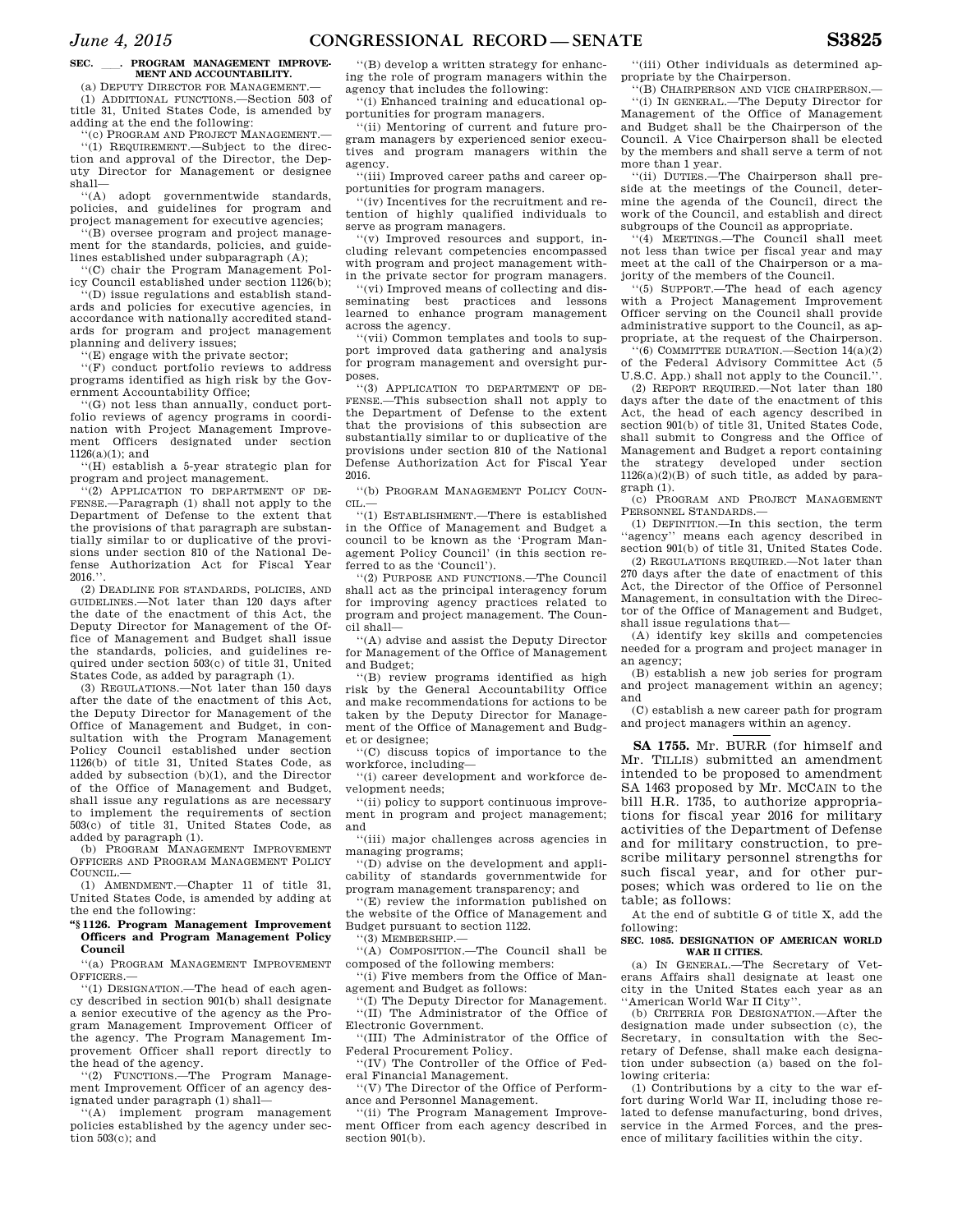(2) Efforts by a city to preserve the history of the city's contributions during World War II, including through the establishment of preservation organizations or museums, restoration of World War II facilities, and recognition of World War II veterans.

(c) FIRST AMERICAN WORLD WAR II CITY.— The city of Wilmington, North Carolina, is designated as an ''American World War II  $\overline{\text{C}}$ ity

(d) SUNSET.—The requirements of this section shall terminate on the date that is five years after the date of the enactment of this Act.

**SA 1756.** Ms. WARREN (for herself and Mr. MERKLEY) submitted an amendment intended to be proposed to amendment SA 1463 proposed by Mr. MCCAIN to the bill H.R. 1735, to authorize appropriations for fiscal year 2016 for military activities of the Department of Defense and for military construction, to prescribe military personnel strengths for such fiscal year. and for other purposes; which was ordered to lie on the table; as follows:

At the end of subtitle B of title VII, add the following:

## **SEC. 721. PREVENTION AND TREATMENT OF PROBLEM GAMBLING BEHAVIOR AMONG MEMBERS OF THE ARMED FORCES AND VETERANS.**

(a) FINDINGS.—Congress makes the following findings:

(1) Gambling addiction, or problem gambling, is a public health disorder characterized by increasing preoccupation with gambling, loss of control, restlessness, or irritability when attempting to stop gambling, and continuation of the gambling behavior in spite of mounting serious, negative consequences.

(2) Over 6,000,000 adults met criteria for a gambling problem in 2013.

(3) According to the National Council on Problem Gambling, it is estimated that between 36,000 and 48,000 members of the Armed Forces on active duty meet criteria for a gambling problem.

(4) The Department of Defense operates an estimated 3,000 slot machines at military installations overseas that are available to members of the Armed Forces and their families.

(5) It is estimated that these slot machines generate more than \$100,000,000 in revenue for the Department of Defense, which is used for further recreational activities for members of the Armed Forces.

(6) The United States Army operates bingo games on military installations in the United States, which generate millions of dollars per year.

(7) The Department of Defense does not currently have treatment programs for members of the Armed Forces with problem gambling behaviors, although it does operate treatment programs for alcohol abuse, illegal substance abuse, and tobacco addiction.

(8) The Department of Veterans Affairs provides behavioral addiction treatment to veterans but has limited programs directed at problem gambling.

(9) Individuals with problem gambling behavior have higher incidences of bankruptcy, domestic abuse, and suicide.

(10) People who engage in problem gambling have high rates of co-occurring substance abuse and mental health disorders.

(11) Because many veterans are often at high risk for co-occuring substance abuse and mental health disorders, it is critical that they receive adequate treatment for such disorders.

(12) The Diagnostic and Statistical Manual of Mental Disorders (Fifth Edition, published

in May 2013) includes problem gambling as a behavioral addiction. This reflects research findings that gambling disorders are similar to substance-related disorders in clinical expression, brain origin, comorbidity, physiology, and treatment.

(b) POLICIES AND PROGRAMS TO PREVENT AND TREAT GAMBLING PROBLEMS.—

(1) DEPARTMENT OF DEFENSE.—The Secretary of Defense shall develop policies on prevention, education, and treatment of problem gambling, including the following elements:

(A) Prevention programs for members of the Armed Forces and their dependents.

(B) Responsible gaming education for members of the Armed Forces and their dependents.

(C) Establishment of a center of excellence for the residential treatment of the most severe cases of problem gambling among members of the Armed Forces.

(D) Policy and programs to integrate problem gambling into existing mental health and substance abuse programs of the Department of Defense in order to—

(i) prevent problem gambling among members of the Armed Forces and their families;

(ii) provide responsible gaming educational materials to members of the Armed Forces and their family members who gamble; and

(iii) train existing substance abuse and mental health counselors to provide treatment for problem gambling within current mental health and substance abuse treatment programs for members of the Armed Forces.

(E) Assessment of gambling problems among members of the Armed Forces, factors related to the development of such problems (including co-occurring disorders such as substance use, post-traumatic stress disorder, traumatic brain injury, stress, and sensation seeking), and the social, health, and financial impacts of gambling on members of the Armed Forces by incorporating questions on problem gambling behavior into ongoing research efforts as appropriate, including restoring such questions into the Survey of Health Related Behaviors Among Active Duty Military Personnel conducted by the Department of Defense.

(2) DEPARTMENT OF VETERANS AFFAIRS.— The Secretary of Veterans Affairs shall develop policies on prevention, education, and treatment of problem gambling, including the following elements:

(A) Prevention programs for veterans and their dependents.

(B) Responsible gaming education for veterans and their dependents.

(C) Establishment of a center of excellence for the residential treatment of the most severe cases of problem gambling among veterans.

(D) Policy and programs to integrate problem gambling into existing mental health and substance abuse programs of the Department of Veterans Affairs in order to—

(i) prevent problem gambling among veterans and their families;

(ii) provide responsible gaming educational materials to veterans and their family members who gamble; and

(iii) train existing substance abuse and mental health counselors to provide treatment for problem gambling within current mental health and substance abuse treatment programs for veterans.

(E) Financial counseling and related services for veterans impacted by problem gambling.

(3) CONSULTATION.—The Secretary of Defense shall develop the policies described in paragraph (1) and the Secretary of Veterans Affairs shall develop the policies described in paragraph (2) in coordination with the Inter-

agency Task Force on Military and Veterans Mental Health.

(4) REPORTS.—Not later than one year after the date of the enactment of this Act—

(A) the Secretary of Defense shall submit to the appropriate committees of Congress a report on efforts undertaken pursuant to paragraph (1); and

(B) the Secretary of Veterans Affairs shall submit to the appropriate committees of Congress a report on efforts undertaken pursuant to paragraph (2).

(c) USE OF CERTAIN AMOUNTS BY DEPART-MENT OF DEFENSE.—Of the aggregate amount collected each fiscal year by morale, welfare, and recreation (MWR) facilities of the Department of Defense from the operation of slot machines and bingo games, an amount equal to one percent of such amount shall be available to the Secretary of Defense carry out the policy and programs described in subsection (b)(1)(D).

(d) COMPTROLLER GENERAL STUDY ON GAM-BLING AND PROBLEM GAMBLING AMONG MEM-BERS OF THE ARMED FORCES AND VETERANS.

(1) IN GENERAL.—The Comptroller General of the United States shall conduct a study on problem gambling among members of the Armed Forces and veterans.

(2) MATTERS INCLUDED.—The study conducted under paragraph (1) shall include the following:

(A) With respect to gambling installations (including bingo) operated by each branch of the Armed Forces—

(i) the number, type, and location of such gambling installations;

(ii) the total amount of cash flow through such gambling installations;

(iii) the amount of revenue generated by such gambling installations; and

(iv) how such revenue is spent.

(B) An assessment of the prevalence of problem gambling among members of the Armed Forces and veterans, including recommendations for policies and programs to be carried out by the Department of Defense and the Department of Veterans Affairs to address problem gambling.

(3) REPORT.—Not later than one year after the date of the enactment of this Act, the Comptroller General shall submit to the appropriate committees of Congress a report on the results of the study conducted under paragraph (1).

(e) APPROPRIATE COMMITTEES OF CONGRESS DEFINED.—In this section, the term ''appropriate committees of Congress'' means—

(1) the Committee on Armed Services, the Committee on Veterans' Affairs, and the Committee on Appropriations of the Senate; and

(2) the Committee on Armed Services, the Committee on Veterans' Affairs, and the Committee on Appropriations of the House of Representatives.

**SA 1757.** Ms. WARREN (for herself and Mr. MERKLEY) submitted an amendment intended to be proposed to amendment SA 1463 proposed by Mr. MCCAIN to the bill H.R. 1735, to authorize appropriations for fiscal year 2016 for military activities of the Department of Defense and for military construction, to prescribe military personnel strengths for such fiscal year, and for other purposes; which was ordered to lie on the table; as follows:

At the end of subtitle B of title VII, add the following:

## **SEC. 721. PREVENTION AND TREATMENT OF PROBLEM GAMBLING BEHAVIOR AMONG MEMBERS OF THE ARMED FORCES.**

(a) FINDINGS.—Congress makes the following findings: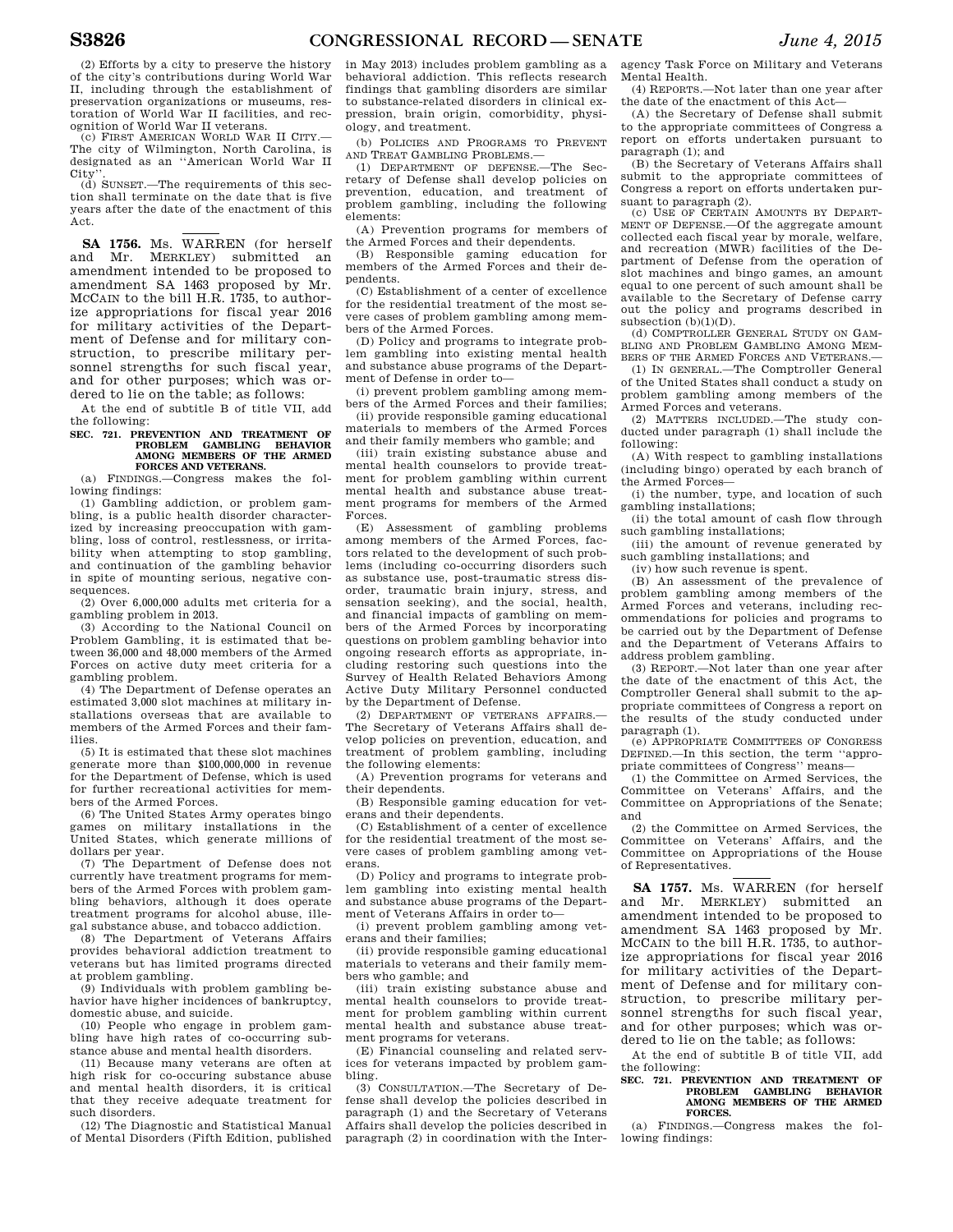(1) Gambling addiction, or problem gambling, is a public health disorder characterized by increasing preoccupation with gambling, loss of control, restlessness, or irritability when attempting to stop gambling, and continuation of the gambling behavior in spite of mounting serious, negative consequences.

(2) Over 6,000,000 adults met criteria for a gambling problem in 2013.

(3) According to the National Council on Problem Gambling, it is estimated that between 36,000 and 48,000 members of the Armed Forces on active duty meet criteria for a gambling problem.

(4) The Department of Defense operates an estimated 3,000 slot machines at military installations overseas that are available to members of the Armed Forces and their families.

(5) It is estimated that these slot machines generate more than \$100,000,000 in revenue for the Department of Defense, which is used for further recreational activities for members of the Armed Forces.

(6) The United States Army operates bingo games on military installations in the United States, which generate millions of dollars per year.

(7) The Department of Defense does not currently have treatment programs for members of the Armed Forces with problem gambling behaviors, although it does operate treatment programs for alcohol abuse, illegal substance abuse, and tobacco addiction.

(8) Individuals with problem gambling behavior have higher incidences of bankruptcy, domestic abuse, and suicide.

(9) People who engage in problem gambling have high rates of co-occurring substance abuse and mental health disorders.

(10) Because many members of the Armed Forces and veterans are often at high risk for co-occuring substance abuse and mental health disorders, it is critical that they receive adequate treatment for such disorders.

(11) The Diagnostic and Statistical Manual of Mental Disorders (Fifth Edition, published in May 2013) includes problem gambling as a behavioral addiction. This reflects research findings that gambling disorders are similar to substance-related disorders in clinical expression, brain origin, comorbidity, physiology, and treatment.

(b) POLICIES AND PROGRAMS TO PREVENT AND TREAT GAMBLING PROBLEMS.—

(1) DEPARTMENT OF DEFENSE.—The Secretary of Defense shall develop policies on prevention, education, and treatment of problem gambling, including the following elements:

(A) Prevention programs for members of the Armed Forces and their dependents.

(B) Responsible gaming education for members of the Armed Forces and their dependents.

(C) Establishment of a center of excellence for the residential treatment of the most severe cases of problem gambling among members of the Armed Forces.

(D) Policy and programs to integrate problem gambling into existing mental health and substance abuse programs of the Department of Defense in order to—

(i) prevent problem gambling among members of the Armed Forces and their families; (ii) provide responsible gaming educational

materials to members of the Armed Forces and their family members who gamble; and

(iii) train existing substance abuse and mental health counselors to provide treatment for problem gambling within current mental health and substance abuse treatment programs for members of the Armed Forces.

(E) Assessment of gambling problems among members of the Armed Forces, factors related to the development of such prob-

lems (including co-occurring disorders such as substance use, post-traumatic stress disorder, traumatic brain injury, stress, and sensation seeking), and the social, health, and financial impacts of gambling on members of the Armed Forces by incorporating questions on problem gambling behavior into ongoing research efforts as appropriate, including restoring such questions into the Survey of Health Related Behaviors Among Active Duty Military Personnel conducted by the Department of Defense.

(2) CONSULTATION.—The Secretary of Defense shall develop the policies described in paragraph (1) in coordination with the Interagency Task Force on Military and Veterans Mental Health.

(3) REPORTS.—Not later than one year after the date of the enactment of this Act, the Secretary of Defense shall submit to the appropriate committees of Congress a report on efforts undertaken pursuant to paragraph (1).

(c) USE OF CERTAIN AMOUNTS BY DEPART-MENT OF DEFENSE.—Of the aggregate amount collected each fiscal year by morale, welfare, and recreation (MWR) facilities of the Department of Defense from the operation of slot machines and bingo games, an amount equal to one percent of such amount shall be available to the Secretary of Defense carry out the policy and programs described in subsection (b)(1)(D).

(d) COMPTROLLER GENERAL STUDY ON GAM-BLING AND PROBLEM GAMBLING AMONG MEM-BERS OF THE ARMED FORCES.-

(1) IN GENERAL.—The Comptroller General of the United States shall conduct a study on problem gambling among members of the Armed Forces.

(2) MATTERS INCLUDED.—The study conducted under paragraph (1) shall include the following:

(A) With respect to gambling installations (including bingo) operated by each branch of the Armed Forces—

(i) the number, type, and location of such gambling installations;

(ii) the total amount of cash flow through such gambling installations;

(iii) the amount of revenue generated by such gambling installations; and

(iv) how such revenue is spent.

(B) An assessment of the prevalence of problem gambling among members of the Armed Forces, including recommendations for policies and programs to be carried out by the Department of Defense to address problem gambling.

(3) REPORT.—Not later than one year after the date of the enactment of this Act, the Comptroller General shall submit to the appropriate committees of Congress a report on the results of the study conducted under paragraph (1).

(e) APPROPRIATE COMMITTEES OF CONGRESS DEFINED.—In this section, the term ''appropriate committees of Congress'' means—

(1) the Committee on Armed Services and the Committee on Appropriations of the Senate; and

(2) the Committee on Armed Services and the Committee on Appropriations of the House of Representatives.

**SA 1758.** Mr. KIRK submitted an amendment intended to be proposed to amendment SA 1463 proposed by Mr. MCCAIN to the bill H.R. 1735, to authorize appropriations for fiscal year 2016 for military activities of the Department of Defense and for military construction, to prescribe military personnel strengths for such fiscal year, and for other purposes; which was ordered to lie on the table; as follows:

Strike section 1649 and insert the following:

## **SEC. 1649. LIMITATION ON PROVIDING CERTAIN MISSILE DEFENSE TECHNOLOGY TO THE RUSSIAN FEDERATION.**

(a) EXTENSION AND EXPANSION OF LIMITA-TION ON PROVIDING CERTAIN SENSITIVE MIS-SILE DEFENSE INFORMATION.—Section 1246(c)(2) of the National Defense Authorization Act for Fiscal Year 2014 (Public Law 113–66; 127 Stat. 923), as amended by section 1243(2)(A) of the Carl Levin and Howard P. ''Buck'' McKeon National Defense Authorization Act for Fiscal Year 2015 (Public Law 113–291; 128 Stat. 3564), is further amended— (1) by striking ''INFORMATION.—No funds''

and inserting the following: ''INFORMATION.— ''(A) IN GENERAL.—No funds'';

(2) by striking ''for fiscal year 2014 or 2015'' and all that follows through the period at the end and inserting ''for any fiscal year for the Department of Defense may be used to provide the Russian Federation with sensitive missile defense information or information relating to velocity at burnout of, or telemetry information on, United States missile interceptors or targets.''; and

(3) by adding at the end the following new subparagraph:

''(B) WAIVER.—The Secretary of Defense may waive the limitation under subparagraph (A) if the Secretary certifies to the congressional defense committees that the Russia Federation—

''(i) is complying with the Treaty between the United States of America and the Union of Soviet Socialist Republics on the Elimination of Their Intermediate-Range and Shorter-Range Missiles, signed at Washington December 8, 1987, and entered into force June 1, 1988 (commonly referred to as the 'Intermediate-Range Nuclear Forces Treaty' or 'INF Treaty');

''(ii) has verifiably pulled its regular and irregular military forces out of Ukrainian territory, including Crimea; and

''(iii) has terminated its contract to sell the S–300 air defense system to the Islamic Republic of Iran.''.

(b) LIMITATION ON INTEGRATION OF MISSILE DEFENSE SYSTEMS.—None of the funds authorized to be appropriated or otherwise made available by this Act or any other Act may be used to integrate in any way United States missile defense systems, including those of NATO, with missile defense systems of the Russian Federation.

**SA 1759.** Mr. KIRK submitted an amendment intended to be proposed to amendment SA 1463 proposed by Mr. MCCAIN to the bill H.R. 1735, to authorize appropriations for fiscal year 2016 for military activities of the Department of Defense and for military construction, to prescribe military personnel strengths for such fiscal year, and for other purposes; which was ordered to lie on the table; as follows:

At the end of subtitle C of title XII, add the following:

#### **SEC. 1242. REPORT ON USE BY IRAN OF FUNDS MADE AVAILABLE THROUGH SANC-TIONS RELIEF.**

(a) IN GENERAL.—Not later than 180 days after the date of the enactment of this Act, and every 180 days thereafter, the Secretary of the Treasury, in consultation with the Director of National Intelligence, shall submit to the appropriate congressional committees a report assessing the following:

(1) The monetary value of any direct or indirect forms of sanctions relief that Iran has received since the Joint Plan of Action first entered into effect.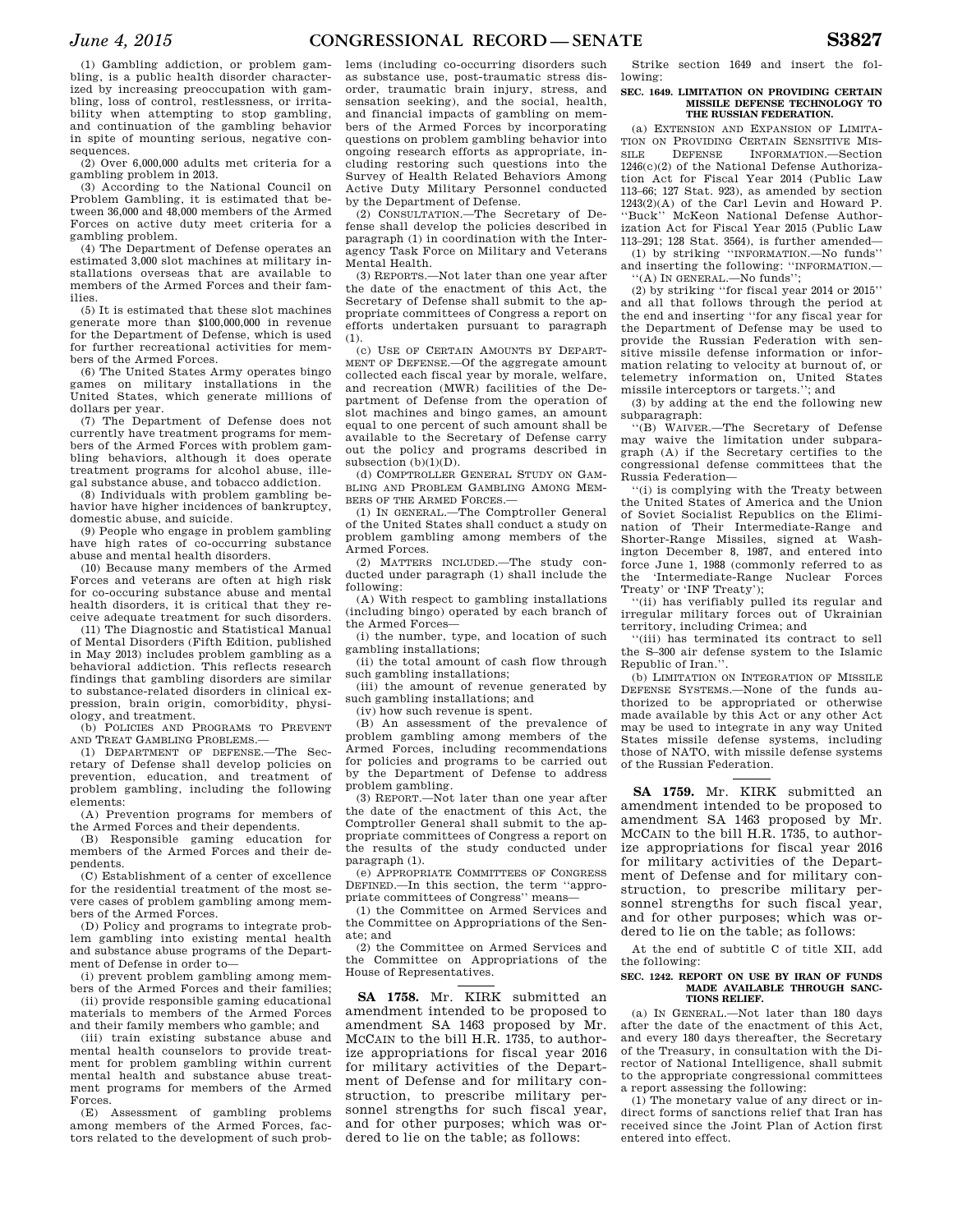(2) How Iran has used funds made available through sanctions relief, including the extent to which any such funds have facilitated the ability of Iran—

(A) to provide support for—

(i) any individual or entity designated for the imposition of sanctions for activities relating to international terrorism pursuant to an Executive order or by the Office of Foreign Assets Control of the Department of the Treasury on or before the enactment of this Act;

(ii) any organization designated by the Secretary of State as a foreign terrorist organization under section 219(a) of the Immigration and Nationality Act (8 U.S.C. 1189(a)) on or before the enactment of this Act; or

(iii) any other terrorist organization, including Hamas, Hezbollah, Palestinian Islamic Jihad, or the regime of Bashar al-Assad in Syria;

(B) to advance the efforts of Iran or any other country to develop nuclear weapons or ballistic missiles overtly or covertly; or

(C) to commit any violation of the human rights of the people of Iran.

(3) The extent to which any senior officials of the Government of Iran have diverted any funds from sanctions relief into their personal accounts.

(b) FORM OF REPORTS.—Each report required by subsection (a) shall be submitted in unclassified form, but may include a classified annex.

(c) DEFINITIONS.—In this section:

(1) APPROPRIATE CONGRESSIONAL COMMIT-TEES.—The term ''appropriate congressional committees'' has the meaning given that term in section 14 of the Iran Sanctions Act of 1996 (Public Law 104–172; 50 U.S.C. 1701 note).

(2) JOINT PLAN OF ACTION.—The term ''Joint Plan of Action'' means the Joint Plan of Action, signed at Geneva November 24, 2013, by Iran and by France, Germany, the Russian Federation, the People's Republic of China, the United Kingdom, and the United States, and all implementing materials and agreements related to the Joint Plan of Action, including the technical understandings reached on January 12, 2014, the extension thereto agreed to on July 18, 2014, and the extension thereto agreed to on November 24, 2014.

**SA 1760.** Mrs. CAPITO submitted an amendment intended to be proposed to amendment SA 1463 proposed by Mr. MCCAIN to the bill H.R. 1735, to authorize appropriations for fiscal year 2016 for military activities of the Department of Defense and for military construction, to prescribe military personnel strengths for such fiscal year, and for other purposes; which was ordered to lie on the table; as follows:

At the end of part II of subtitle D of title V, add the following:

#### **SEC. 540. PROHIBITION ON USE OF FUNDS TO DISESTABLISH SENIOR RESERVE OF-**TRAINING CORPS **GRAMS.**

No amounts authorized to be appropriated by this Act may be used to—

(1) disestablish, or prepare to disestablish, a Senior Reserve Officers' Training Corps program in accordance with Department of Defense Instruction Number 1215.08, dated June 26, 2006; or

(2) close, downgrade from host to extension center, or place on probation a Senior Reserve Officers' Training Corps program in accordance with the information paper of the Department of the Army titled ''Army Senior Reserve Officers Training Corps (SROTC) Program Review and Criteria'' and dated

January 27, 2014, or any successor information paper or policy of the Department of the Army.

**SA 1761.** Mr. CORNYN submitted an amendment intended to be proposed to amendment SA 1463 proposed by Mr. MCCAIN to the bill H.R. 1735, to authorize appropriations for fiscal year 2016 for military activities of the Department of Defense and for military construction, to prescribe military personnel strengths for such fiscal year, and for other purposes; which was ordered to lie on the table; as follows:

At the end of subtitle G of title X, add the following:

**SEC. 1085. INTERAGENCY HOSTAGE RECOVERY COORDINATOR.** 

(a) INTERAGENCY HOSTAGE RECOVERY COOR-DINATOR.—

(1) IN GENERAL.—Not later than 60 days after the date of the enactment of this Act, the President shall designate an existing Federal officer to coordinate efforts to secure the release of United States persons who are hostages of hostile groups or state sponsors of terrorism. For purposes of carrying out the duties described in paragraph (2), such officer shall have the title of ''Interagency Hostage Recovery Coordinator''.

(2) DUTIES.—The Coordinator shall have the following duties:

(A) Coordinate and direct all activities of the Federal Government relating to each hostage situation described in paragraph (1) to ensure efforts to secure the release of all hostages in the hostage situation are properly resourced and correct lines of authority are established and maintained.

(B) Establish and direct a fusion cell consisting of appropriate personnel of the Federal Government with purview over each hostage situation described in paragraph (1).

(C) Develop a strategy to keep family members of hostages described in paragraph (1) informed of the status of such hostages and inform such family members of updates, procedures, and policies that do not compromise the national security of the United States.

(b) LIMITATION ON AUTHORITY.—The authority of the Coordinator shall be limited to countries that are state sponsors of terrorism and areas designated as hazardous for which hostile fire and imminent danger pay are payable to members of the Armed Forces for duty performed in such area.

 $(c)$  QUARTERLY REPORT  $-$ 

(1) IN GENERAL.—On a quarterly basis, the Coordinator shall submit to the appropriate congressional committees and the members of Congress described in paragraph (2) a report that includes a summary of each hostage situation described in subsection (a)(1) and efforts to secure the release of all hostages in such hostage situation.

(2) MEMBERS OF CONGRESS DESCRIBED.—The members of Congress described in this paragraph are, with respect to a United States person hostage covered by a report under paragraph (1), the Senators representing the State, and the Member, Delegate, or Resident Commissioner of the House of Representatives representing the district, where a hostage described in subjection (a)(1) resides.

(3) FORM OF REPORT.—Each report under this subsection may be submitted in classified or unclassified form.

(d) RULE OF CONSTRUCTION.—Nothing in this section shall be construed as authorizing the Federal Government to negotiate with a state sponsor of terrorism or an organization that the Secretary of State has designated as a foreign terrorist organization pursuant to section 219 of the Immigration and Nationality Act (8 U.S.C. 1189).

(e) DEFINITIONS.—In this section: (1) COORDINATOR.—The term ''Coordinator''

means the Interagency Hostage Recovery Coordinator designated under subsection (a).

(2) HOSTILE GROUP.—The term ''hostile group'' means—

(A) a group that is designated as a foreign terrorist organization under section 219(a) of the Immigration and Nationality Act (8 U.S.C. 1189(a));

(B) a group that is engaged in armed conflict with the United States; or

(C) any other group that the President determines to be a hostile group for purposes of this paragraph.

(3) STATE SPONSOR OF TERRORISM.—The term "state sponsor of terrorism"

(A) means a country the government of which the Secretary of State has determined, for purposes of section  $6(j)$  of the Export Administration Act of 1979, section 620A of the Foreign Assistance Act of 1961, section 40 of the Arms Export Control Act, or any other provision of law, to be a government that has repeatedly provided support for acts of international terrorism; and

(B) includes North Korea.

**SA 1762.** Mr. CORNYN submitted an amendment intended to be proposed to amendment SA 1463 proposed by Mr. MCCAIN to the bill H.R. 1735, to authorize appropriations for fiscal year 2016 for military activities of the Department of Defense and for military construction, to prescribe military personnel strengths for such fiscal year and for other purposes; which was ordered to lie on the table; as follows:

At the end of subtitle E of title XVI, add the following:

## **SEC. 1664. SENSE OF CONGRESS ON ELECTRO-MAGNETIC PULSE ATTACKS.**

(a) FINDINGS.—Congress makes the following findings:

(1) An attack on the United States using an electromagnetic pulse weapon could have devastating effects on critical infrastructure and, over time, could lead to the death of millions of people of the United States.

(2) The threat of an electromagnetic pulse attack on United States non-military infrastructure remains a serious vulnerability for the United States.

(b) SENSE OF CONGRESS.—It is the sense of Congress that—

(1) the President should ensure that all relevant Federal agencies have a full understanding of the electromagnetic pulse threat and are prepared for such a contingency;

(2) the United States Government should formulate and maintain a strategy to prepare and protect United States infrastructure against electromagnetic pulse events, especially attacks by hostile foreign governments, foreign terrorist organizations, or transnational criminal organizations; and

(3) relevant Federal agencies should conduct outreach to educate owners and operators of critical infrastructure, emergency planners, and emergency responders at all levels of government about the threat of electromagnetic pulse attack.

**SA 1763.** Mr. CORNYN submitted an amendment intended to be proposed to amendment SA 1463 proposed by Mr. MCCAIN to the bill H.R. 1735, to authorize appropriations for fiscal year 2016 for military activities of the Department of Defense and for military construction, to prescribe military personnel strengths for such fiscal year,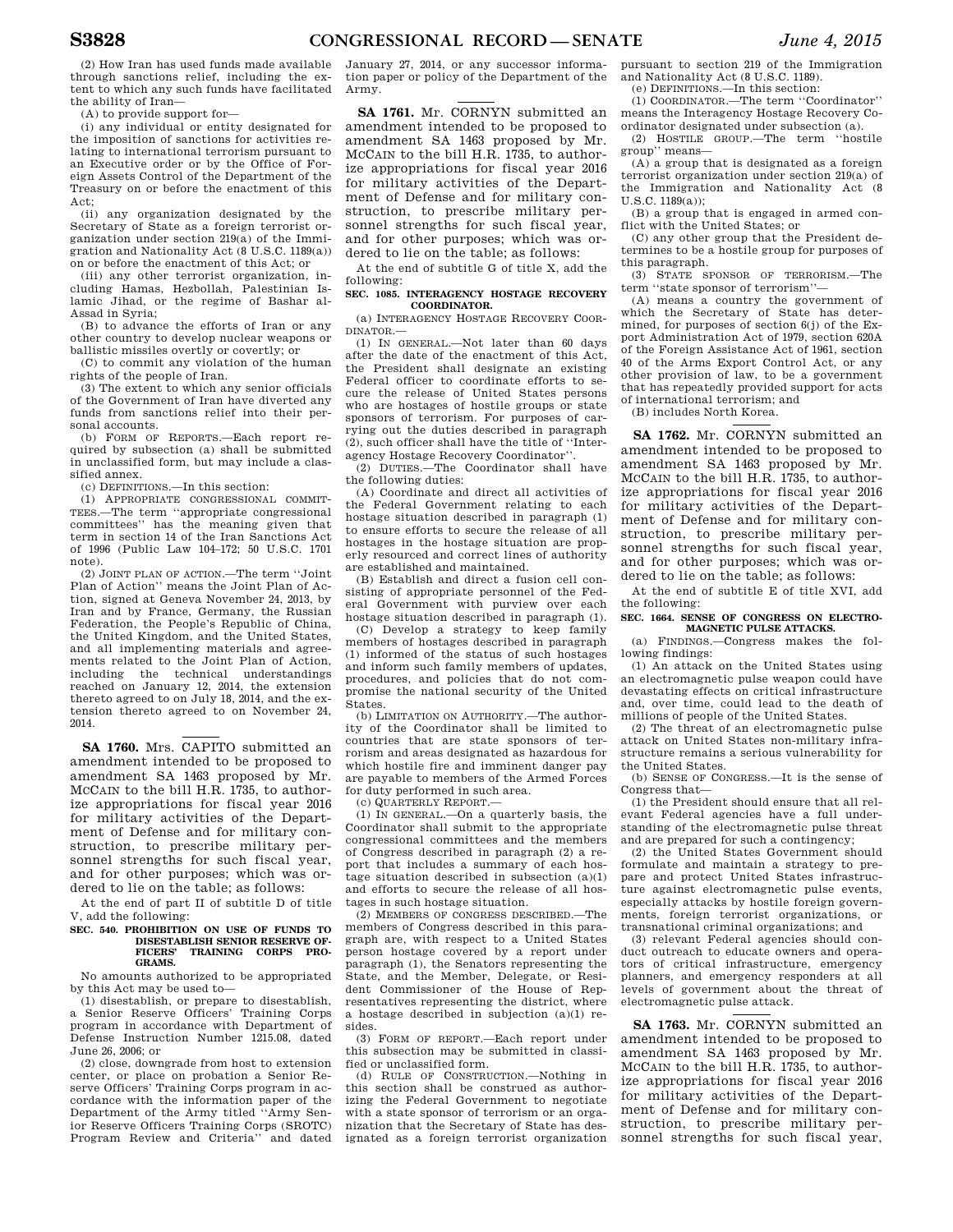and for other purposes; which was ordered to lie on the table; as follows:

At the end of subtitle F of title VIII, add the following: **SEC. 884. AUTHORITY TO ENTER INTO CON-**

## **TRACTS FOR THE PROVISION OF RE-LOCATION SERVICES.**

The Secretary of Defense may authorize the commander of a military base to enter into a contract with an appropriate entity for the provision of relocation services to members of the Armed Forces.

**SA 1764.** Ms. HIRONO submitted an amendment intended to be proposed to amendment SA 1463 proposed by Mr. MCCAIN to the bill H.R. 1735, to authorize appropriations for fiscal year 2016 for military activities of the Department of Defense and for military construction, to prescribe military personnel strengths for such fiscal year, and for other purposes; which was ordered to lie on the table; as follows:

At the appropriate place, insert the following:

## **SEC.** . FUNDING FOR THE COMPACT OF FREE **ASSOCIATION WITH THE REPUBLIC OF PALAU.**

Notwithstanding any other provision of law, there are hereby authorized such sums as necessary, for fiscal years 2016 through 2023, to fully fund the compact of free association between the United States and the Republic of Palau.

**SA 1765.** Ms. HIRONO submitted an amendment intended to be proposed to amendment SA 1463 proposed by Mr. MCCAIN to the bill H.R. 1735, to authorize appropriations for fiscal year 2016 for military activities of the Department of Defense and for military construction, to prescribe military personnel strengths for such fiscal year, and for other purposes; which was ordered to lie on the table; as follows:

At the appropriate place, insert the following:

## SEC. MARITIME SECURITY PROGRAM FUND-**ING.**

There is authorized to be appropriated for expenses to maintain and preserve a United States-flag merchant marine to serve the national security needs of the United States under chapter 531 of title 46, United States Code, \$300,000,000.

**SA 1766.** Ms. HIRONO submitted an amendment intended to be proposed to amendment SA 1463 proposed by Mr. MCCAIN to the bill H.R. 1735, to authorize appropriations for fiscal year 2016 for military activities of the Department of Defense and for military construction, to prescribe military personnel strengths for such fiscal year, and for other purposes; which was ordered to lie on the table; as follows:

At the appropriate place, insert the following:

# **SEC.** ll**. REMOVAL OF UNEXPLODED ORDNANCE FROM THE ISLAND OF KAHOOLAWE.**

The Secretary of Defense shall work with the appropriate officials of the State of Hawaii and the Kahoolawe Island Reserve Commission to explore options to restore funding for the removal and remediation of unexploded ordnance on the island of Kahoolawe to ensure safety on Kahoolawe. Such options may include training through the Innovative Readiness Training Program for the removal of unexploded ordnance.

**SA 1767.** Ms. HIRONO submitted an amendment intended to be proposed to amendment SA 1463 proposed by Mr. MCCAIN to the bill H.R. 1735, to authorize appropriations for fiscal year 2016 for military activities of the Department of Defense and for military construction, to prescribe military personnel strengths for such fiscal year, and for other purposes; which was ordered to lie on the table; as follows:

At the appropriate place, insert the following:

## **SEC.** ll**. PAYMENT FOR MARITIME SECURITY FLEET VESSELS.**

(a) PER-VESSEL AUTHORIZATION.—Notwithstanding section  $53106(a)(1)(C)$  of title 46, United States Code, and subject to the availability of appropriations, there is authorized to be paid to each contractor for an operating agreement (as those terms are used in that section) for fiscal year 2016, \$5,000,000 for each vessel that is covered by the operating agreement.

(b) REPEAL OF OTHER AUTHORIZATION.tion 53111(3) of title 46, United States Code, is amended by striking "2016,"

(c) FUNDING.—The amount authorized to be appropriated for expenses to maintain and preserve a United States-flag merchant marine to serve the national security needs of the United States under chapter 531 of title 46, United States Code, is hereby increased by \$114,000,000.

**SA 1768.** Ms. HIRONO submitted an amendment intended to be proposed to amendment SA 1463 proposed by Mr. MCCAIN to the bill H.R. 1735, to authorize appropriations for fiscal year 2016 for military activities of the Department of Defense and for military construction, to prescribe military personnel strengths for such fiscal year, and for other purposes; which was ordered to lie on the table; as follows:

At the appropriate place, insert the fol-

## lowing:<br>SEC. **SEC.** ll**. DOMESTIC VIOLENCE COORDINATED COMMUNITY RESPONSE.**

For each State or local community in which military families comprise at least 10 percent of the total population, the Secretary of Defense shall work to provide a military-civilian coordinated community response, that includes coordination with State and local law enforcement, the Family Advocacy Program of the Department of Defense, and non-profit civilian service providers, to ensure that military families experiencing domestic violence receive appropriate services from either military or civilian service providers.

**SA 1769.** Mr. KING (for himself and Mr. CARPER) submitted an amendment intended to be proposed to amendment SA 1463 proposed by Mr. MCCAIN to the bill H.R. 1735, to authorize appropriations for fiscal year 2016 for military activities of the Department of Defense and for military construction, to prescribe military personnel strengths for such fiscal year, and for other purposes; which was ordered to lie on the table; as follows:

At the end of subtitle B of title XXVIII, add the following:

### **SEC. 2815. EXEMPTION OF ARMY OFF-SITE USE ONLY NON-MOBILE PROPERTIES FROM CERTAIN EXCESS PROPERTY DISPOSAL REQUIREMENTS.**

(a) IN GENERAL.—Excess or unutilized or underutilized non-mobile property of the

Army that is situated on non-excess land shall be exempt from the requirements of title V of the McKinney-Vento Homeless Assistance Act (42 U.S.C. 11411 et seq.) upon a determination by the Secretary of the Army that—

(1) the property is not feasible to relocate; (2) the property is not suitable for public access; and

(3) the exemption would facilitate the efficient disposal of excess property or result in more efficient real property management.

(b) SUNSET.—The authority under subsection (a) shall expire on September 30, 2017.

**SA 1770.** Mr. SANDERS submitted an amendment intended to be proposed to amendment SA 1463 proposed by Mr. MCCAIN to the bill H.R. 1735, to authorize appropriations for fiscal year 2016 for military activities of the Department of Defense and for military construction, to prescribe military personnel strengths for such fiscal year, and for other purposes; which was ordered to lie on the table; as follows:

At the end of subtitle E of title VIII, add the following:

## **SEC. 884. ANNUAL REPORT ON DEFENSE CON-TRACTING FRAUD.**

(a) ANNUAL STUDY AND REPORT.—The Secretary of Defense shall conduct an annual study on defense contracting fraud and submit a report containing the findings of such study to the congressional defense committees.

(b) REPORT CONTENTS.—The report required under subsection (a) shall include with respect to the most recent reporting period the following elements:

(1) An assessment of the total value of Department of Defense contracts entered into to with contractors that have been indicted for, settled charges of, been fined by any Federal department or agency for, or been convicted of fraud in connection with any contract or other transaction entered into with the Federal Government.

(2) Recommendations by the Inspector General of the Department of Defense or other appropriate Department of Defense official regarding how to penalize contractors repeatedly involved in fraud in connection with contracts or other transactions entered into with the Federal Government, including an update on implementation by the Department of any previous such recommendations.

**SA 1771.** Mr. SANDERS submitted an amendment intended to be proposed to amendment SA 1463 proposed by Mr. MCCAIN to the bill H.R. 1735, to authorize appropriations for fiscal year 2016 for military activities of the Department of Defense and for military construction, to prescribe military personnel strengths for such fiscal year, and for other purposes; which was ordered to lie on the table; as follows:

At the end of subtitle G of title X, add the following:

## **SEC. 1085. REINSTATEMENT OF OVERNIGHT SERVICE STANDARDS.**

During the 2-year period beginning on the date of enactment of this Act, the United States Postal Service shall apply the service standards for first-class mail and periodicals under part 121 of title 39, Code of Federal Regulations, that were in effect on July 1, 2012.

**SA 1772.** Ms. WARREN (for herself and Mr. MARKEY) submitted an amendment intended to be proposed to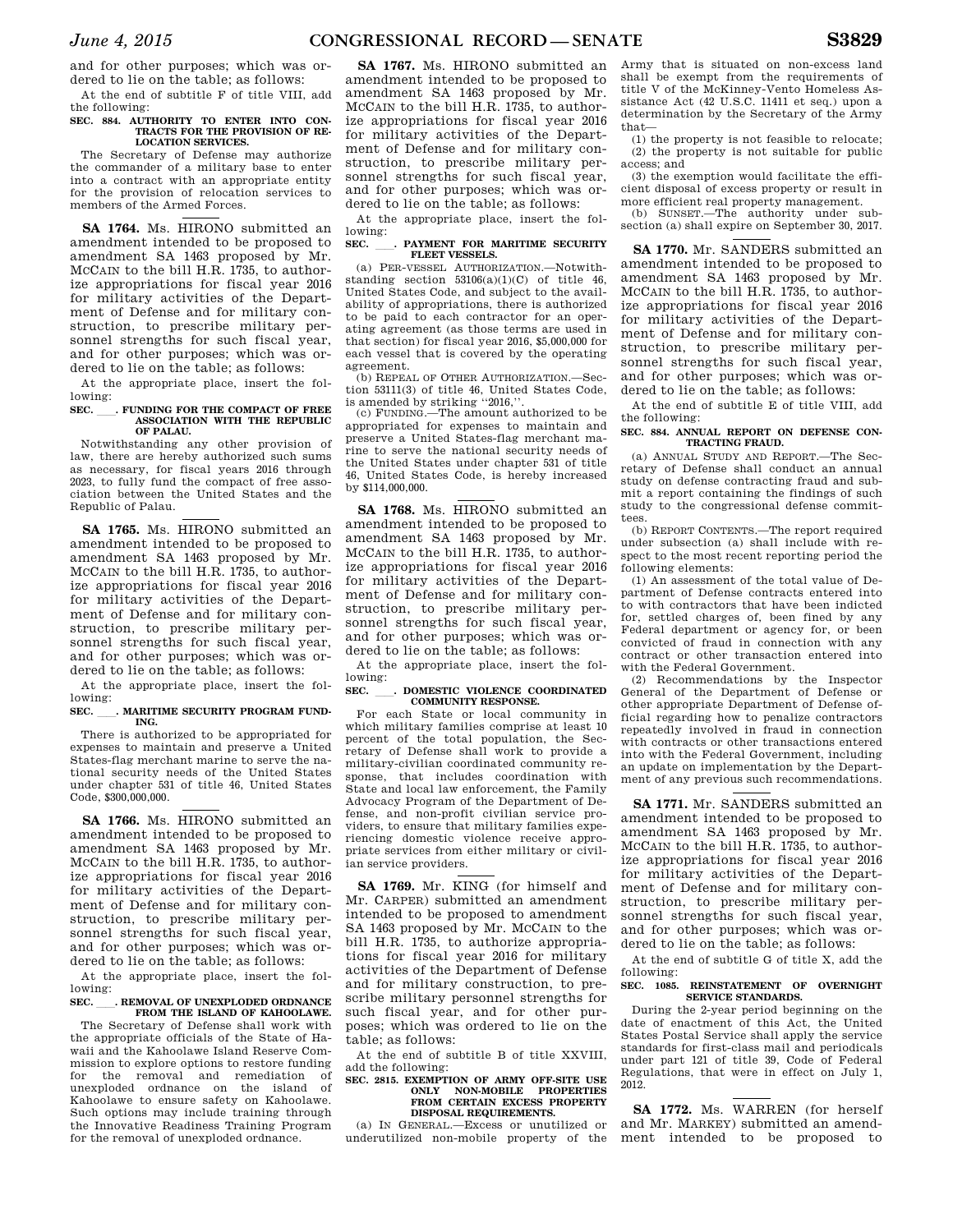amendment SA 1463 proposed by Mr. MCCAIN to the bill H.R. 1735, to authorize appropriations for fiscal year 2016 for military activities of the Department of Defense and for military construction, to prescribe military personnel strengths for such fiscal year, and for other purposes; which was ordered to lie on the table; as follows:

At the end of subtitle E of title VIII, add the following:

## **SEC. 844. SENSE OF CONGRESS ON BERRY-COM-PLIANT FOOTWEAR.**

It is the sense of Congress that the Department of Defense should, not later than 30 days after the date of the enactment of this Act, expedite the purchase of and availability to enlisted initial entrants of the United States Armed Forces, either as an inkind issue or by cash allowance, such Berry Amendment-compliant athletic footwear as has been qualified for use during initial entrant training to the exclusion of similar non-Berry-compliant footwear.

**SA 1773.** Mr. NELSON submitted an amendment intended to be proposed to amendment SA 1463 proposed by Mr. MCCAIN to the bill H.R. 1735, to authorize appropriations for fiscal year 2016 for military activities of the Department of Defense and for military construction, to prescribe military personnel strengths for such fiscal year, and for other purposes; which was ordered to lie on the table; as follows:

At the end of part II of subtitle D of title VI, add the following:

#### **SEC. 643. REPEAL OF REQUIREMENT OF REDUC-TION OF SURVIVOR BENEFITS PLAN**  SURVIVOR ANNIUTIES BY DEPEND. **ENCY AND INDEMNITY COMPENSA-TION.**

(a) REPEAL.—

(1) IN GENERAL.—Subchapter II of chapter 73 of title 10, United States Code, is amended as follows:

(A) In section 1450, by striking subsection (c).

 $(B)$  In section 1451 $(c)$ —

(i) by striking paragraph (2); and

(ii) by redesignating paragraphs (3) and (4)

as paragraphs (2) and (3), respectively. (2) CONFORMING AMENDMENTS.—Such sub-

chapter is further amended as follows:

 $(A)$  In section  $1450-$ 

(i) by striking subsection (e);

(ii) by striking subsection (k); and

(iii) by striking subsection (m). (B) In section 1451(g)(1), by striking sub-

paragraph (C).

(C) In section 1452—

 $(i)$  in subsection  $(f)(2)$ , by striking "does not apply—'' and all that follows and inserting ''does not apply in the case of a deduction made through administrative error.''; and

(ii) by striking subsection (g).

(D) In section 1455(c), by striking '',  $1450(k)(2)$ ,"

(b) PROHIBITION ON RETROACTIVE BENE-FITS.—No benefits may be paid to any person for any period before the effective date provided under subsection (f) by reason of the amendments made by subsection (a).

(c) PROHIBITION ON RECOUPMENT OF CERTAIN AMOUNTS PREVIOUSLY REFUNDED TO SBP RE-CIPIENTS.—A surviving spouse who is or has been in receipt of an annuity under the Survivor Benefit Plan under subchapter II of chapter 73 of title 10, United States Code, that is in effect before the effective date provided under subsection (f) and that is adjusted by reason of the amendments made by subsection (a) and who has received a refund

of retired pay under section 1450(e) of title 10, United States Code, shall not be required to repay such refund to the United States.

(d) REPEAL OF AUTHORITY FOR OPTIONAL ANNUITY FOR DEPENDENT CHILDREN.—Section 1448(d) of such title is amended—

(1) in paragraph (1), by striking ''Except as provided in paragraph (2)(B), the Secretary concerned'' and inserting ''The Secretary concerned''; and

(2) in paragraph (2)—

(A) by striking ''DEPENDENT CHILDREN.—'' and all that follows through ''In the case of a member described in paragraph (1),'' and inserting ''DEPENDENT CHILDREN ANNUITY WHEN NO ELIGIBLE SURVIVING SPOUSE.—In the case of a member described in paragraph (1),''; and

(B) by striking subparagraph (B).

(e) RESTORATION OF ELIGIBILITY FOR PRE-VIOUSLY ELIGIBLE SPOUSES.—The Secretary of the military department concerned shall restore annuity eligibility to any eligible surviving spouse who, in consultation with the Secretary, previously elected to transfer payment of such annuity to a surviving child or children under the provisions of section 1448(d)(2)(B) of title 10, United States Code, as in effect on the day before the effective date provided under subsection (f). Such eligibility shall be restored whether or not payment to such child or children subsequently was terminated due to loss of dependent status or death. For the purposes of this subsection, an eligible spouse includes a spouse who was previously eligible for payment of such annuity and is not remarried, or remarried after having attained age 55, or whose second or subsequent marriage has been terminated by death, divorce or annulment.

(f) EFFECTIVE DATE.—The sections and the amendments made by this section shall take effect on the later of—

(1) the first day of the first month that begins after the date of the enactment of this Act; or

(2) the first day of the fiscal year that begins in the calendar year in which this Act is enacted.

**SA 1774.** Ms. AYOTTE submitted an amendment intended to be proposed to amendment SA 1463 proposed by Mr. MCCAIN to the bill H.R. 1735, to authorize appropriations for fiscal year 2016 for military activities of the Department of Defense and for military construction, to prescribe military personnel strengths for such fiscal year, and for other purposes; which was ordered to lie on the table; as follows:

At the end of part II of subtitle D of title VI, add the following:

#### **SEC. 643. BENEFITS FOR DEPENDENTS OF MEM-BERS OF THE ARMED FORCES WHO LOSE THEIR RIGHT TO RETIRED PAY FOR REASONS OTHER THAN DE-PENDENT ABUSE.**

(a) SHORT TITLE.—This section may be cited as the ''Families Serve, Too, Military Justice Reform Act of 2015''.

(b) IN GENERAL.—Section 1408 of title 10, United States Code, is amended—

(1) by redesignating subsections (i), (j), and  $(k)$  as subsections (j),  $(k)$ , and (l), respectively; and

(2) by inserting after subsection (h) the following new subsection (i):

''(i) BENEFITS FOR DEPENDENTS OF MEM-BERS LOSING RIGHT TO RETIRED PAY FOR MIS-CONDUCT OTHER THAN DEPENDENT ABUSE. (1)(A) If, in the case of a member or former member of the armed forces referred to in paragraph (2)(A), a court order provides (in the manner applicable to a division of property) for the payment of an amount from the

disposable retired pay of that member or former member (as certified under paragraph (4)) to an eligible spouse or former spouse of that member or former member, the Secretary concerned, beginning upon effective service of such court order, shall pay that amount in accordance with this subsection to such spouse or former spouse.

''(B) If, in the case of a member or former member of the armed forces referred to in paragraph (2)(A), a court order provides for the payment as child support of an amount from the disposable retired pay of that member or former member (as certified under paragraph (4)) to an eligible dependent child of the member or former member, the Secretary concerned, beginning upon effective service of such court order, shall pay that amount in accordance with this subsection to such dependent child.

 $(2)$  A spouse or former spouse, or a dependent child, of a member or former member of the armed forces is eligible to receive payment under this subsection if—

 $f(A)$  the member or former member, while a member of the armed forces and after becoming eligible to be retired from the armed forces on the basis of years of service, has eligibility to receive retired pay terminated as a result of misconduct while a member (other than misconduct described in subsection  $(h)(2)(A)$ ;

''(B) in the case of eligibility of a spouse or former spouse under paragraph (1)(A), the spouse or former spouse—

''(i) either—

''(I) was married to the member or former member at the time of the misconduct that resulted in the termination of retired pay; or

''(II) was is receipt of marital support, alimony, or child support from the member or former member as of the time of the misconduct pursuant to a court order; and

''(ii) was not, based on the evidence adduced at trial, an aider, abettor, accomplice, or co-conspirator in the misconduct that resulted in the termination of retired pay, as certified in writing to the convening authority by—

''(I) the military judge of the court-martial that resulted in the termination of retired pay; or

''(II) the staff judge advocate of the convening authority; and

''(C) in the case of eligibility of a dependent child under paragraph (1)(B), the dependent child—

''(i) had not reached the age of 16 years at the time of the misconduct that resulted in the termination of retired pay; or

''(ii) had reached the age of 16 years at the time of the misconduct and was not, based on the evidence adduced at trial, an aider, abettor, accomplice, or co-conspirator in the misconduct that resulted in the termination of retired pay, as certified in writing to the convening authority by—

''(I) the military judge of the court-martial that resulted in the termination of retired pay; or

 $\cdot$ <sup>1</sup>(II) the staff judge advocate of the convening authority.

''(3) The amount certified by the Secretary concerned under paragraph (4) with respect to a member or former member of the armed forces referred to in paragraph (2)(A) shall be deemed to be the disposable retired pay of that member or former member for the purposes of this subsection.

 $'(4)$  Upon the request of a court or an eligible spouse or former spouse, or an eligible dependent child, of a member or former member of the armed forces referred to in paragraph (2)(A) in connection with a civil action for the issuance of a court order in the case of that member or former member, the Secretary concerned shall determine and certify the amount of the monthly retired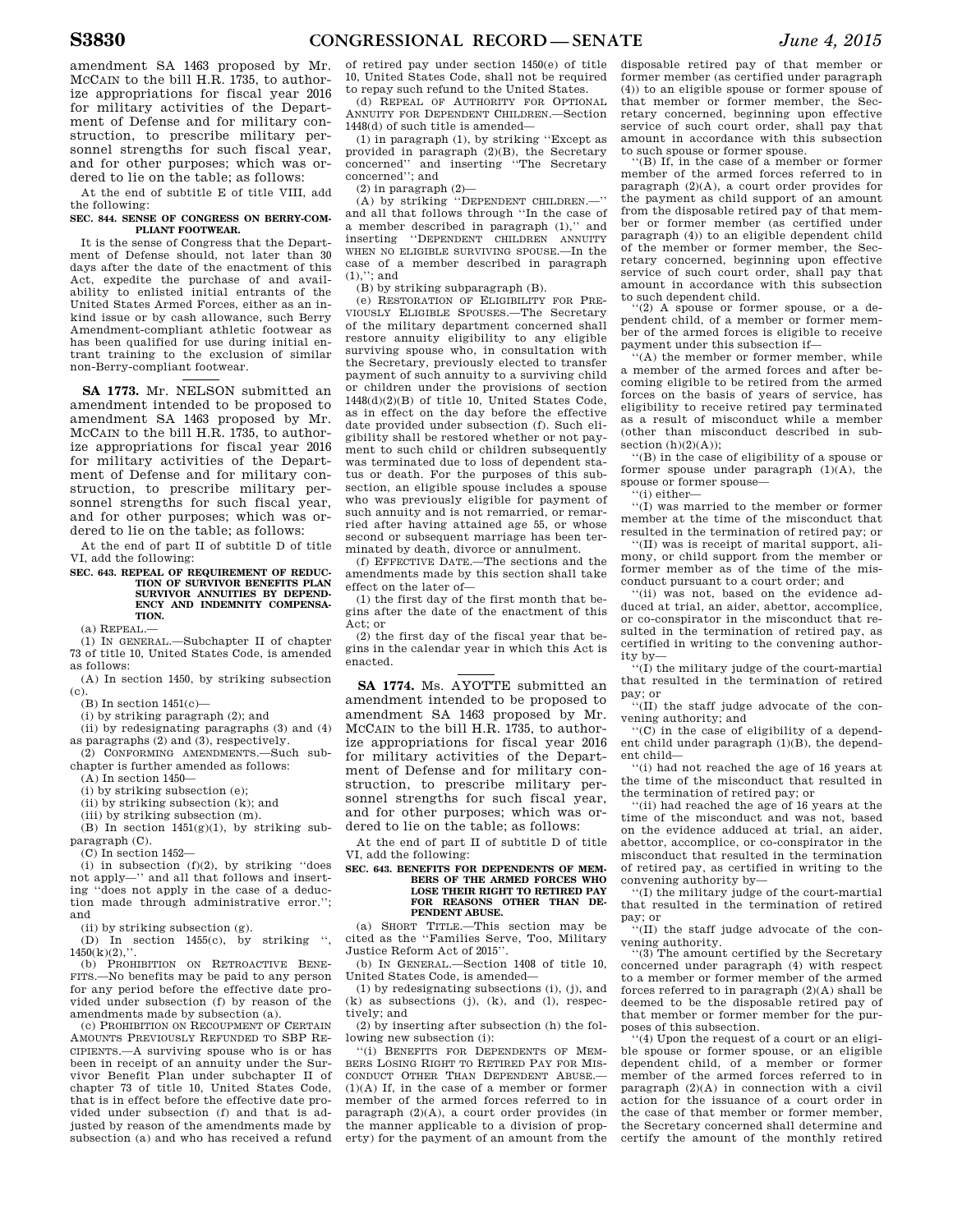pay that the member or former member would have been entitled to receive as of the date of the certification—

''(A) if the member or former member's eligibility for retired pay had not been terminated as described in paragraph (2)(A); and

''(B) if, in the case of a member or former member not in receipt of retired pay immediately before that termination of eligibility for retired pay, the member or former member had retired on the effective date of that termination of eligibility.

 $\lq(5)(A)$  Paragraphs (5) through (8) and (10) of subsection (h) shall apply to eligibility of former spouses to payments under this subsection, court orders for the payment of disposable retired pay under this subsection, amounts payable under this subsection, and payments under this subsection in the same manner as such paragraphs apply to such matters under subsection (h).

''(B) If a spouse or former spouse or a dependent child eligible or entitled to receive payments under this subsection is eligible or entitled to receive benefits under subsection (h), the eligibility or entitlement of that spouse or former spouse or dependent child to such benefits shall be determined under subsection (h) instead of this subsection.

''(6)(A) A spouse or former spouse of a member or former member of the armed forces referred to in paragraph (2)(A), while receiving payments in accordance with this subsection, shall be entitled to receive medical and dental care, to use commissary and exchange stores, and to receive any other benefit that a spouse or a former spouse of a retired member of the armed forces is entitled to receive on the basis of being a spouse or former spouse, as the case may be, of a retired member of the armed forces in the same manner as if the member or former member referred to in paragraph (2)(A) was entitled to retired pay.

''(B) A dependent child of a member or former member referred to in paragraph (2)(A) who was a member of the household of the member or former member at the time of the misconduct described in paragraph  $(2)(A)$ shall be entitled to receive medical and dental care, to use commissary and exchange stores, and to have other benefits provided to dependents of retired members of the armed forces in the same manner as if the member or former member referred to in paragraph (2)(A) was entitled to retired pay.

 $(C)$  If a spouse or former spouse or a dependent child eligible or entitled to receive a particular benefit under this paragraph is eligible or entitled to receive that benefit under another provision of law, the eligibility or entitlement of that spouse or former spouse or dependent child to such benefit shall be determined under such other provision of law instead of this paragraph.

'(7) In this subsection, the term 'dependent child', with respect to a member or former member of the armed forces referred to in paragraph  $(2)(A)$ , has the meaning given that term in subsection (h)(11).''.

(c) CONFORMING AMENDMENTS.—Subsection (f) of such section is amended by striking ''subsection (i)'' each place it appears and inserting "subsection (j)".

(d) EFFECTIVE DATE.—The amendments made by this section shall take effect on the date of the enactment of this Act, and shall apply to a spouse or former spouse, or a dependent child of a member or former member of the Armed Forces whose eligibility to receive retired pay is terminated on or after that date as a result of misconduct while a member.

**SA 1775.** Mr. JOHNSON (for himself and Mr. KIRK) submitted an amendment intended to be proposed to

amendment SA 1463 proposed by Mr. MCCAIN to the bill H.R. 1735, to authorize appropriations for fiscal year 2016 for military activities of the Department of Defense and for military construction, to prescribe military personnel strengths for such fiscal year, and for other purposes; which was ordered to lie on the table; as follows:

At the end of subtitle G of title X, add the following:

#### **SEC. 1085. REQUIREMENT THAT THE INSPECTOR GENERAL OF THE DEPARTMENT OF VETERANS AFFAIRS POST REPORTS ON THE INTERNET WEBSITE OF THE INSPECTOR GENERAL.**

Section 312 of title 38, United States Code, is amended by adding at the end the following new subsection:

 $'(c)(1)$  Whenever the Inspector General submits to the Secretary a report or audit (or any portion of any report or audit) in final form, the Inspector General shall, not later than 3 days after such submittal, post such report or audit (or portion of report or audit), as the case may be, on the Internet website of the Inspector General.

 $(2)$  Nothing in this subsection shall be construed to authorize the public disclosure of information that is prohibited from disclosure by any other provision of law.''.

**SA 1776.** Mr. KIRK submitted an amendment intended to be proposed to amendment SA 1463 proposed by Mr. MCCAIN to the bill H.R. 1735, to authorize appropriations for fiscal year 2016 for military activities of the Department of Defense and for military construction, to prescribe military personnel strengths for such fiscal year, and for other purposes; which was ordered to lie on the table; as follows:

At the end of subtitle C of title V, add the following:

**SEC. 524. QUALIFICATIONS FOR ENLISTMENT IN THE ARMED FORCES.** 

(a) ADDITIONAL QUALIFIED PERSONS.—Paragraph (1) of subsection (b) of section 504 of title 10, United States Code, is amended—

(1) by redesignating subparagraph (C) as subparagraph (E); and

(2) by inserting after subparagraph (B) the following new subparagraphs:

''(C) A person who, at the time of enlistment in an armed force, has resided continuously in a lawful status in the United States for at least two years.

''(D) A person who, at the time of enlistment in an armed force, possesses an employment authorization document issued by United States Citizenship and Immigration Services under the requirements of the Department of Homeland Security policy entitled 'Deferred Action for Childhood Arrivals'  $(DACA)$ ."

(b) ADMISSION TO PERMANENT RESIDENCE OF CERTAIN ENLISTEES.—Such section is further amended by adding at the end the following new subsection:

''(c) ADMISSION TO PERMANENT RESIDENCE OF CERTAIN ENLISTEES.—(1) A person described in subsection (b) who, at the time of enlistment in an armed force, is not a citizen or other national of the United States or lawfully admitted for permanent residence shall be adjusted to the status of an alien lawfully admitted for permanent residence under the provisions of section 249 of the Immigration and Nationality Act (8 U.S.C. 1259), except that the alien need not—

''(A) establish that he or she entered the United States prior to January 1, 1972; and

''(B) comply with section 212(e) of such Act (8 U.S.C. 1182(e)).

''(2) The Secretary of Homeland Security shall rescind the lawful permanent resident status of a person whose status was adjusted under paragraph (1) if the person is separated from the armed forces under other than honorable conditions before the person served for a period or periods aggregating five years. Such grounds for rescission are in addition to any other provided by law. The fact that the person was separated from the armed forces under other than honorable conditions shall be proved by a duly authenticated certification from the armed force in which the person last served. The service of the person in the armed forces shall be proved by duly authenticated copies of the service records of the person.

''(3) Nothing in this subsection shall be construed to alter the process prescribed by sections 328, 329, and 329A of the Immigration and Nationality Act (8 U.S.C. 1439, 1440, 1440– 1) by which a person may naturalize through service in the armed forces.''.

(c) CLERICAL AMENDMENTS.—

(1) SECTION HEADING.—The heading of such section is amended to read as follows:

## **''§ 504. Persons not qualified; citizenship or residency requirements; exceptions''.**

(2) TABLE OF SECTIONS.—The table of sections at the beginning of chapter 31 of such title is amended by striking the item relating to section 504 and inserting the following new item:

''504. Persons not qualified; citizenship or residency requirements; exceptions.''.

#### **SEC. 525. TREATMENT OF CERTAIN PERSONS AS HAVING SATISFIED ENGLISH AND CIVICS, GOOD MORAL CHARACTER, AND HONORABLE SERVICE AND DIS-CHARGE REQUIREMENTS FOR NATU-RALIZATION.**

(a) IMMIGRATION AND NATIONALITY ACT.— The Immigration and Nationality Act (8 U.S.C. 1101 et seq.) is amended by inserting after section 329A (8 U.S.C. 1440–1) the following:

## **''SEC. 329B. PERSONS WHO HAVE RECEIVED AN AWARD FOR ENGAGEMENT IN AC-TIVE COMBAT OR ACTIVE PARTICI-PATION IN COMBAT.**

''(a) IN GENERAL.—

''(1) IN GENERAL.—For purposes of naturalization and continuing citizenship under the following provisions of law, a person who has received an award described in subsection (b) shall be treated—

''(A) as having satisfied the requirements under sections  $312(a)$  and  $316(a)(3)$ , and subsections (b)(3), (c), and (e) of section 328; and

'(B) except as provided in paragraph  $(2)$ , under sections 328 and 329—

''(i) as having served honorably in the Armed Forces for (in the case of section 328) a period or periods aggregating 1 year; and

''(ii) if separated from such service, as having been separated under honorable conditions.

''(2) REVOCATION.—Notwithstanding paragraph (1)(B), any person who separated from the Armed Forces under other than honorable conditions may be subject to revocation of citizenship under section 328(f) or 329(c) if the other requirements under such section are met.

''(b) APPLICATION.—This section shall apply with respect to the following awards from the Armed Forces of the United States:

''(1) The Combat Infantryman Badge from the Army.

''(2) The Combat Medical Badge from the Army.

''(3) The Combat Action Badge from the Army.

''(4) The Combat Action Ribbon from the Navy, the Marine Corps, or the Coast Guard. ''(5) The Air Force Combat Action Medal.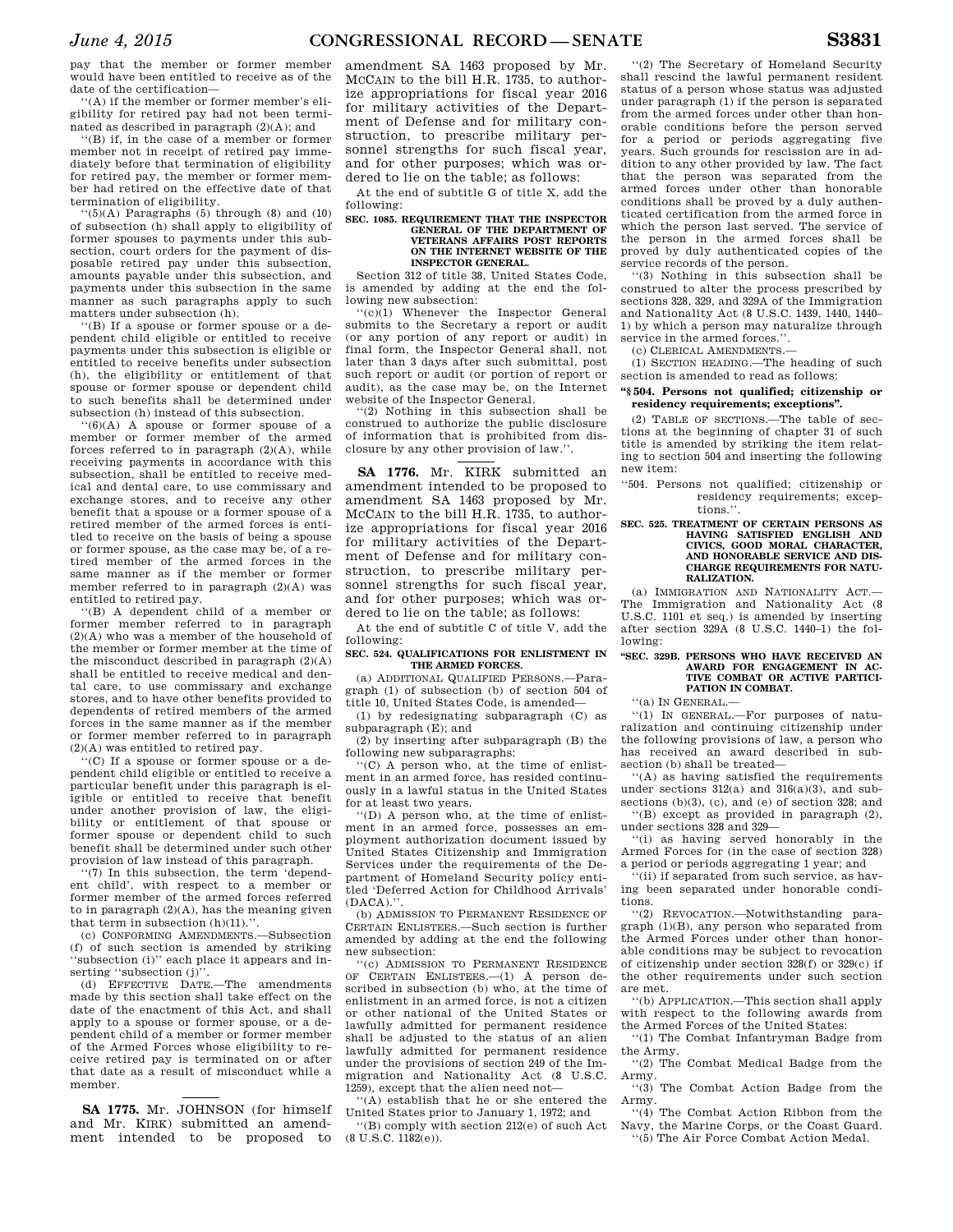''(6) Any other award that the Secretary of Defense determines to be an equivalent award for engagement in active combat or

active participation in combat.''. (b) CLERICAL AMENDMENT.—The table of contents of such Act (8 U.S.C. 1101 et seq.) is amended by inserting after the item relating to section 329A the following:

''Sec. 329B. Persons who have received an award for engagement in active combat or active participation in combat.''.

**SA 1777.** Mr. DAINES submitted an amendment intended to be proposed to amendment SA 1463 proposed by Mr. MCCAIN to the bill H.R. 1735, to authorize appropriations for fiscal year 2016 for military activities of the Department of Defense and for military construction, to prescribe military personnel strengths for such fiscal year, and for other purposes; which was ordered to lie on the table; as follows:

On page 213, between lines 9 and 10, insert the following:

(3) PRESERVATION OF CURRENT BAH FOR CER-TAIN OTHER MARRIED MEMBERS.—Notwithstanding paragraph (1), the amount of basic allowance for housing payable to a member of the uniformed services under section 403 of title 37, United States Code, as of September 30, 2015, shall not be reduced by reason of the amendment made by subsection (a) unless—

(A) the member and the member's spouse undergo a permanent change of station;

(B) the member and the member's spouse move into or commence living in on-base housing; or

(C) the member and the member's spouse change residence from the residence as of that date.

**SA 1778.** Mr. BURR (for himself and Mrs. FEINSTEIN) submitted an amendment intended to be proposed to amendment SA 1463 proposed by Mr. MCCAIN to the bill H.R. 1735, to authorize appropriations for fiscal year 2016 for military activities of the Department of Defense and for military construction, to prescribe military personnel strengths for such fiscal year, and for other purposes; which was ordered to lie on the table; as follows:

On page 607, strike ''submit to the congressional defense committees'' and insert '', in consultation with the Director of National Intelligence, submit to the congressional defense committees, the Select Committee on Intelligence of the Senate, and the Permanent Select Committee on Intelligence of the House of Representatives''.

**SA 1779.** Mr. BURR (for himself and Mrs. FEINSTEIN) submitted an amendment intended to be proposed to amendment SA 1463 proposed by Mr. MCCAIN to the bill H.R. 1735, to authorize appropriations for fiscal year 2016 for military activities of the Department of Defense and for military construction, to prescribe military personnel strengths for such fiscal year, and for other purposes; which was ordered to lie on the table; as follows:

On page 682, beginning on line 8, strike ''Committees'' and all that follows through line 11 and insert the following: ''Committee on Armed Services and the Select Committee on Intelligence of the Senate and the Committee on Armed Services and the Permanent Select Committee on Intelligence of

the House of Representatives a report setting forth the policy developed pursuant to subsection (a).'

**SA 1780.** Mr. CORKER (for himself and Mr. CARDIN) submitted an amendment intended to be proposed to amendment SA 1463 proposed by Mr. MCCAIN to the bill H.R. 1735, to authorize appropriations for fiscal year 2016 for military activities of the Department of Defense and for military construction, to prescribe military personnel strengths for such fiscal year, and for other purposes; which was ordered to lie on the table; as follows:

## At the end of bill, add the following:

## **DIVISION E—DEPARTMENT OF STATE AUTHORIZATIONS**

**SEC. 5001. SHORT TITLE.** 

This division may be cited as the ''Department of State Operations Authorization and Embassy Security Act, Fiscal Year 2016''. **SEC. 5002. DEFINITIONS.** 

In this division:

(1) APPROPRIATE CONGRESSIONAL COMMIT-TEES.—The term ''appropriate congressional committees'' means—

(A) the Committee on Foreign Relations of the Senate;

(B) the Committee on Appropriations of the Senate;

(C) the Committee on Foreign Affairs of the House of Representatives; and

(D) the Committee on Appropriations of the House of Representatives.

(2) DEPARTMENT.—The term ''Department'' means the Department of State.

(3) PEACEKEEPING CREDITS.—The term 'peacekeeping credits'' means the amounts by which United States assessed peacekeeping contributions exceed actual expenditures, apportioned to the United States, of peacekeeping operations by the United Nations during a United Nations peacekeeping fiscal year.

(4) SECRETARY.—The term ''Secretary'' means the Secretary of State.

## **TITLE I—AUTHORIZATION OF APPROPRIATIONS**

SEC. 5101 ADMINISTRATION OF FOREIGN AF. **FAIRS. SEC. 5102. CONTRIBUTIONS TO INTERNATIONAL** 

**ORGANIZATIONS. SEC. 5103. CONTRIBUTIONS FOR INTERNATIONAL** 

## **PEACEKEEPING ACTIVITIES. TITLE II—DEPARTMENT OF STATE AUTHORITIES AND ACTIVITIES**

## **Subtitle A—Basic Authorities and Activities SEC. 5201. AMERICAN SPACES REVIEW.**

Not later than 180 days after the date of the enactment of this Act, the Secretary shall submit a report to the appropriate congressional committees that includes—

(1) the full costs incurred by the Department to provide American Spaces, including—

(A) American Centers, American Corners, Binational Centers, Information Resource Centers, and Science Centers; and

(B) the total costs of all associated—

(i) employee salaries, including foreign service, American civilian, and locally employed staff;

(ii) programming expenses;

(iii) operating expenses;

(iv) contracting expenses; and

(v) security expenses;

(2) a breakdown of the total costs described in paragraph (1) by each space and type of space;

(3) the total fees collected for entry to, or the use of, American Spaces and related resources, including a breakdown by the type of fee for each space and type of space; and

(4) the total usage rates, including by type of service, for each space and type of space. **SEC. 5202. IDENTIFYING BILATERAL INVESTMENT TREATY OPPORTUNITIES.** 

Not later than 180 days after the date of the enactment of this Act, the Secretary of State, in consultation with the United States Trade Representative, shall submit a report to the appropriate congressional committees that includes a detailed description of—

(1) the status of all ongoing investment treaty negotiations, including a strategy and timetable for concluding each such negotiation;

(2) a strategy to expand the investment treaty agenda, including through—

(A) launching new investment treaty negotiations with foreign partners that are currently capable of entering in such negotiations; and

(B) building the capacity of foreign partners to enter into such negotiations, including by encouraging the adoption of best practices with respect to investment; and

(3) any resources that will be needed, including anticipated staffing levels—

(A) to conclude all ongoing negotiations described in paragraph (1);

(B) to launch new investment treaty negotiations, as described in paragraph  $(2)(A)$ ; and

(C) to build the capacity of foreign partners, as described in paragraph (2)(B).

**SEC. 5203. REINSTATEMENT OF HONG KONG RE-PORT.** 

(a) IN GENERAL.—Not later than 90 days after the date of the enactment of this Act, and annually thereafter through 2020, the Secretary shall submit the report required under section 301 of the United States-Hong Kong Policy Act of 1992 (22 U.S.C. 5731) to the appropriate congressional committees.

(b) PUBLIC DISCLOSURE.—The report submitted under subsection (a) should be unclassified and made publicly available, including through the Department's public website.

**SEC. 5204. UNITED STATES-CHINA STRATEGIC AND ECONOMIC DIALOGUE REVIEW.** 

(a) IN GENERAL.—Not later than 180 days after the date of the enactment of this Act, the Secretary, in coordination with the Secretary of the Treasury, and in consultation with other appropriate departments and agencies, shall—

(1) conduct a review of the United States-China Strategic and Economic Dialogue (referred to in this section as the ''Dialogue''); and

(2) and submit a report to the appropriate congressional committees that contains the findings of such review.

(b) CONTENT OF REPORT.—The report described in subsection (a) shall include—

(1) a list of all commitments agreed to by the United States and China at each of the first 6 rounds of meetings;

(2) an assessment of the status of each commitment agreed to by the United States and China at each of the first 6 rounds of meetings, including a detailed description of—

(A) any actions that have been taken with respect to such commitments;

(B) any aspects of such commitments that remain unfulfilled; and

(C) any actions that remain necessary to fulfill any unfulfilled commitments described in subparagraph (B);

(3) an assessment of the effectiveness of the Dialogue in achieving and fulfilling significant commitments on United States priorities in the bilateral relationship including—

(A) the security situation in the East and South China Seas, including a peaceful resolution of maritime disputes in the region;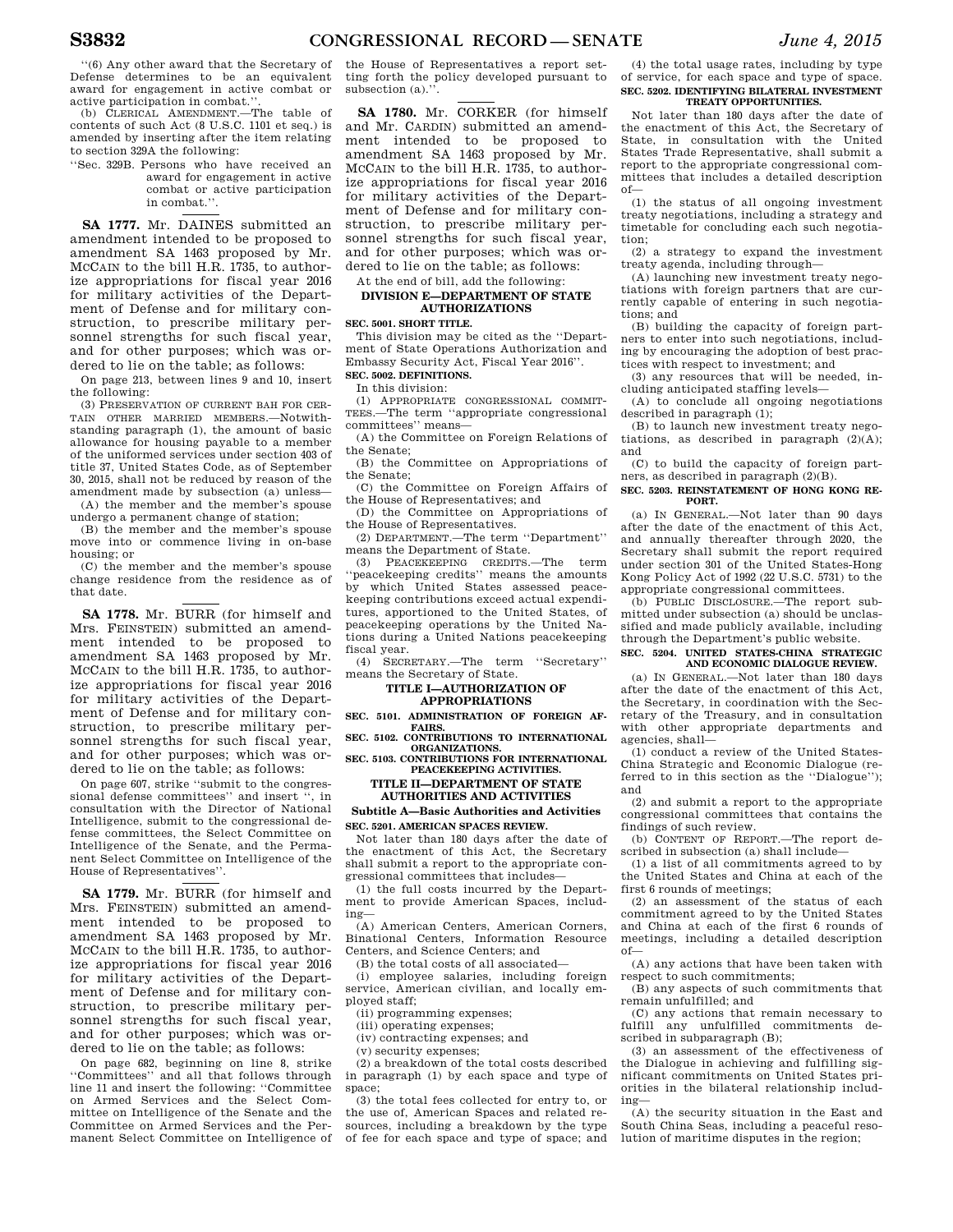(B) denuclearization of the Korean Peninsula;

(C) cyber theft of United States intellectual property;

(D) the treatment of political dissidents, media representatives, and ethnic and religious minorities;

(E) reciprocal treatment of United States journalists and academics in China, including issuance of visas;

(F) expanding investment and trade opportunities for United States businesses;

(G) repatriation of North Korean refugees from China to North Korea; and

(H) promoting and protecting rule of law and democratic institutions in Hong Kong; and

(4) recommendations for enhancing the effectiveness of the Dialogue in achieving and fulfilling significant commitments on United States priorities described in paragraph (3), including consideration of the use of pre-determined benchmarks for assessing whether the commitments achieved are significantly furthering such priorities.

## **SEC. 5205. REPORT ON HUMAN RIGHTS VIOLA-TIONS IN BURMA.**

Not later than 180 days after the date of the enactment of this Act, the Secretary shall submit a report to the Committee on Foreign Relations of the Senate and the Committee on Foreign Affairs of the House of Representatives that—

(1) describes in detail all known widespread or systematic civil or political rights violations, including violations that may constitute crimes against humanity against ethnic, racial, or religious minorities in Burma, including the Rohingya people; and

(2) provides recommendations for holding perpetrators of the violations described in paragraph (1) accountable for their actions. **SEC. 5206. COMBATING ANTI-SEMITISM.** 

Of the amount authorized to be appropriated for Diplomatic and Consular Programs, \$500,000 shall be made available to the Bureau for Democracy, Human Rights, and Labor to support efforts by American and European Jewish and other civil society organizations, focusing on youth, to combat anti-Semitism and other forms of religious, ethnic, or racial intolerance in Europe.

## **SEC. 5207. BIOTECHNOLOGY GRANTS.**

Title I of the State Department Basic Authorities Act of 1956 (22  $\overline{U}$ .S.C. 2651a et seq.), is amended by adding at the end the following:

## **''SEC. 63. BIOTECHNOLOGY GRANTS AUTHOR-IZED.**

''(a) IN GENERAL.—The Secretary of State is authorized to support, through grants, cooperative agreements, contracts, outreach, and public diplomacy activities, activities promoting the benefits of agricultural biotechnology, biofuels, science-based regulatory systems, and the application of such technologies for trade and development.

''(b) LIMITATION.—The total amount of grants and other assistance provided pursuant to subsection (a) shall not exceed \$500,000 in any fiscal year.''.

## **SEC. 5208. DEFINITION OF ''USE'' IN PASSPORT AND VISA OFFENSES.**

(a) IN GENERAL.—Chapter 75 of title 18, United States Code, is amended by inserting before section 1541 the following:

## **''SEC. 1540. DEFINITION OF 'USE' AND 'USES'.**

''In this chapter, the terms 'use' and 'uses' shall be given their plain meaning, which shall include use for identification purposes.

(b) CLERICAL AMENDMENT.—The table of sections for chapter 75 of title 18, United States Code, is amended by inserting before the item relating to section 1541 the following:

''1540. Definition of 'use' and 'uses'.''.

**SHIPS.**  Section 504 of the Foreign Relations Authorization Act, Fiscal Year 1979 (22 U.S.C. 2656d) is amended by adding at the end the following:

''(e) GRANTS AND COOPERATIVE AGREEMENTS RELATED TO SCIENCE AND TECHNOLOGY FEL-LOWSHIP PROGRAMS.—

 $(1)$  IN GENERAL.—The Secretary is authorized to provide grants or enter into cooperative agreements for science and technology fellowship programs of the Department of State.

''(2) RECRUITMENT; STIPENDS.—Assistance authorized under paragraph (1) may be used—

''(A) to recruit fellows; and

''(B) to pay stipends, travel, and other appropriate expenses to fellows.

''(3) CLASSIFICATION OF STIPENDS.—Stipends paid under paragraph (2)(B) shall not be considered compensation for purposes of section 209 of title 18, United States Code.

''(4) LIMITATION.—The total amount of assistance provided under this subsection may not exceed \$500,000 in any fiscal year.''. **SEC. 5210. NAME CHANGES.** 

(a) PUBLIC LAW 87–195.—Section 607(d) of the Foreign Assistance Act of 1961 (22 U.S.C. 2357(d)) is amended by striking ''Assistant Secretary of State for Oceans and International Environmental and Scientific Affairs'' and inserting ''Assistant Secretary of Oceans, Environment, and State for<br>Science''.

(b) PUBLIC LAW 88–206.—Section 617(a) of the Clean Air Act (42 U.S.C. 7671p(a)) is amended by striking ''Assistant Secretary of State for Oceans and International Environmental and Scientific Affairs'' and inserting ''Assistant Secretary of State for Oceans, Environment, and Science''.

(c) PUBLIC LAW 93–126.—Section 9(a) of the Department of State Appropriations Authorization Act of 1973 (22 U.S.C. 2655a) is amended—

(1) by striking ''Bureau of Oceans and International Environmental and Scientific Affairs'' and inserting ''Bureau of Oceans, Environment, and Science''; and

(2) by striking ''Assistant Secretary of State for Oceans and International Environmental and Scientific Affairs'' and inserting ''Assistant Secretary of State for Oceans, Environment, and Science''.

(d) PUBLIC LAW 106–113.—Section 1112(a) of the Admiral James W. Nance and Meg Donovan Foreign Relations Authorization Act, Fiscal Years 2000 and 2001 (22 U.S.C. 2652c(a)) is amended by striking ''Verification and Compliance.'' and inserting ''Arms Control, Verification, and Compliance (referred to in this section as the 'Assistant Secretary').''.

# **SEC. 5211. ANTI-PIRACY INFORMATION SHARING.**

The Secretary is authorized to provide for the participation of the United States in the Information Sharing Centre located in Singapore, as established by the Regional Cooperation Agreement on Combating Piracy and Armed Robbery Against Ships in Asia, done at Singapore November 11, 2004. **SEC. 5212. REPORT REFORM.** 

(a) HUMAN RIGHTS REPORT.—Section 549 of the Foreign Assistance Act of 1961 (22 U.S.C. 2347h) is repealed.

(b) ROUGH DIAMONDS ANNUAL REPORT.— Section 12 of the Clean Diamond Trade Act (19 U.S.C. 3911) is amended to read as follows: **''SEC. 12. REPORTS.** 

''For each country that, during the preceding 12-month period, exported rough diamonds to the United States and was exporting rough diamonds not controlled through the Kimberley Process Certification Scheme, if the failure to do so has significantly increased the likelihood that those diamonds

not so controlled are being imported into the United States, the President shall submit a semi-annual report to Congress that explains what actions have been taken by the United States or such country since the previous report to ensure that diamonds, the exportation of which was not controlled through the Kimberley Process Certification Scheme, are not being imported from that country into the United States. A country shall be included in the report required under this section until the country is controlling the importation and exportation of rough diamonds through the Kimberley Process Certification Scheme.''.

## **Subtitle B—Additional Matters**

#### **SEC. 5221. ATROCITIES PREVENTION BOARD.**

(a) ESTABLISHMENT.—The President is authorized to establish, within the Executive Office of the President, an Interagency Atrocities Prevention Board (referred to in this section as the ''Board'').

(b) DUTIES.—The Board is authorized—

(1) to coordinate an interagency approach to preventing mass atrocities;

(2)(A) to propose policies to integrate the early warning systems of national security agencies, including intelligence agencies, with respect to incidents of mass atrocities; and

(B) to coordinate the policy response to such incidents;

(3) to identify relevant Federal agencies, which shall track and report on Federal funding spent on atrocity prevention efforts;

(4) to oversee the development and implementation of comprehensive atrocities prevention and response strategies;

(5) to identify available resources and policy options necessary to prevent the emergence or escalation of mass atrocities;

(6) to identify and propose policies to close gaps in expertise, readiness, and planning for atrocities prevention and early action across Federal agencies, including training for employees at relevant Federal agencies;

(7) to engage relevant civil society and nongovernmental organization stakeholders in regular consultations to solicit current information on countries of concern; and

(8) to conduct an atrocity-specific expert review of policy and programming of all countries at risk for mass atrocities.

(c) LEADERSHIP.—

(1) IN GENERAL.—The Board shall be headed by a Senior Director, who—

(A) shall be appointed by the President; and

(B) shall report to the Assistant to the President for National Security Affairs.

(2) RESPONSIBILITIES.—The Senior Director shall have primary responsibility for—

(A) recommending and promoting United States Government policies on preventing mass atrocities; and

(B) carrying out the duties described in subsection (b).

(d) COMPOSITION.—The Board shall be composed of—

(1) representatives from—

(A) the Department of State;

(B) the United States Agency for International Development;

(C) the Department of Defense;

(D) the Department of Justice;

(E) the Department of the Treasury;

(F) the Department of Homeland Security;

(G) the Central Intelligence Agency;

(H) the Office of the Director of National Intelligence; (I) the United States Mission to the United

Nations; and

(J) the Federal Bureau of Investigation; and

(2) such other individuals as the President may appoint.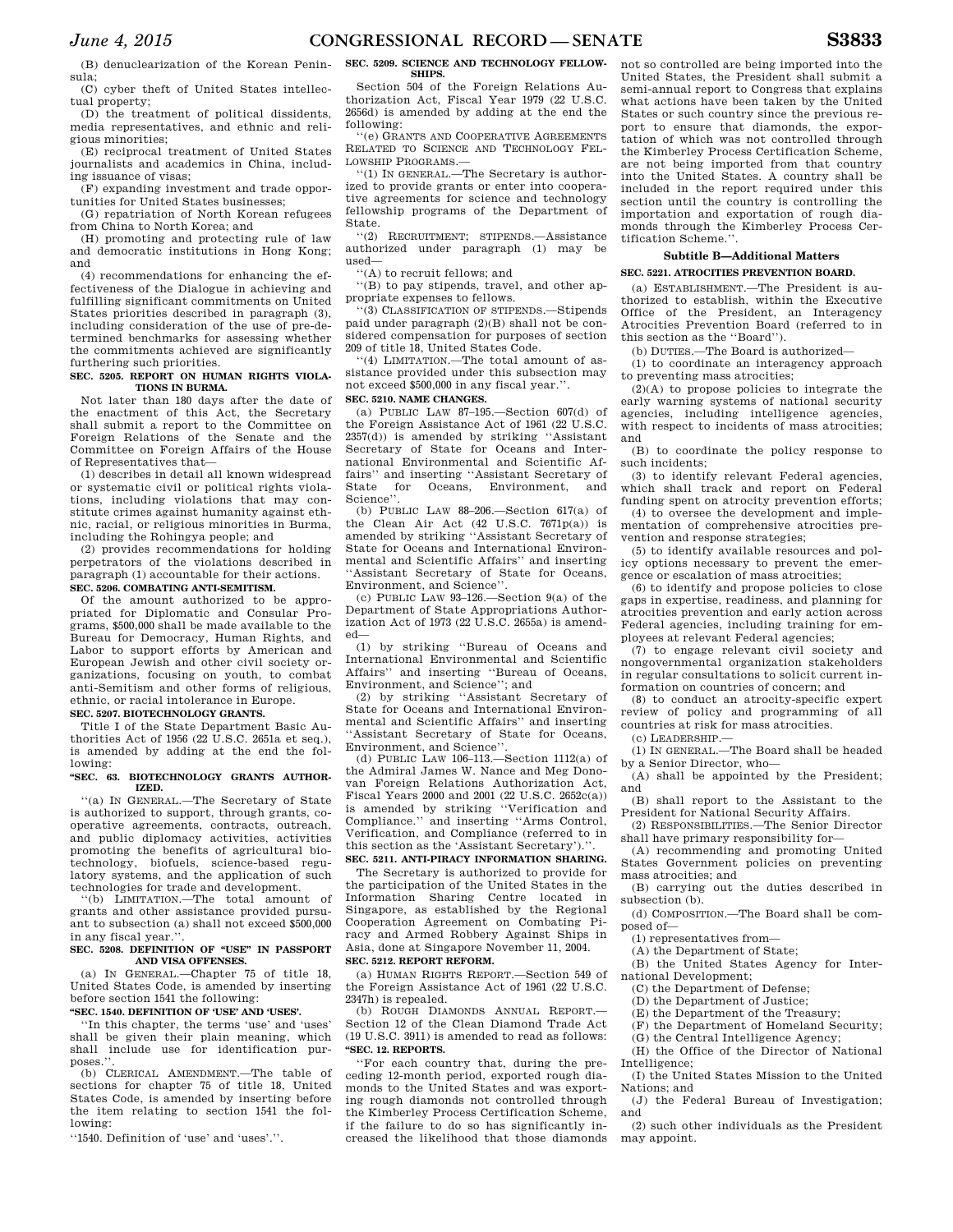(e) COORDINATION.—The Board is authorized to coordinate with relevant officials and government agencies responsible for foreign policy with respect to particular regions and countries to help provide a cohesive, whole of government response and policy direction to emerging and ongoing atrocities.

(f) REPORT.—Not later than 90 days after the date of the enactment of this Act, the President shall submit to the appropriate congressional committees a classified report, with an unclassified annex, which shall include—

(1) an update on the interagency review mandated by Presidential Study Directive 10 that includes—

(A) an evaluation of current mechanisms and capacities for government-wide detection, early warning, information-sharing, contingency planning, and coordination of efforts to prevent and respond to situations of genocide, mass atrocities, and other mass violence, including such mass gender- and ethnicity-based violence;

(B) an assessment of the funding spent by relevant Federal agencies on atrocity prevention activities;

(C) current annual global assessments of sources of conflict and instability;

(D) recommendations to further strengthen United States capabilities to improve the mechanisms described in subparagraph (A); and

(E) evaluations of the various approaches to enhancing capabilities and improving the mechanisms described in subparagraph (A);

(2) recommendations to ensure burden sharing by—

(A) improving international cooperation and coordination to enhance multilateral mechanisms for preventing genocide and atrocities, including improving the role of regional and international organizations in conflict prevention, mitigation, and response; and

(B) strengthening regional organizations; and

(3) the implementation status of the recommendations contained in the interagency

review described in paragraph (1). (g) MATERIALS AND BRIEFINGS.—The Senior Director and the members of the Board shall brief the Committee on Foreign Relations of the Senate and the Committee on Foreign Affairs of the House of Representatives at

least annually. (h) SUNSET.—This section shall cease to be effective on June 30, 2017.

**SEC. 5222. UNITED STATES ENGAGEMENT IN THE INDO-PACIFIC.** 

(a) IN GENERAL.—Not later than 90 days after the date of the enactment of this Act, the Secretary of State shall submit a comprehensive assessment to the Chairmen and Ranking Members of the Committee on Foreign Relations of the Senate and the Committee on Foreign Affairs of the House of Representatives of the United States engagement in the Indo-Pacific, including with partners across the Indo-Pacific region.

(b) ELEMENTS.—The assessment submitted under subsection (a) shall include—

(1) a review of current and emerging United States diplomatic, national security, and economic interests and trends in the Indo-Pacific region;

(2) a review of resources devoted to United States diplomatic, economic, trade, development, and cultural engagement and plans in the Indo-Pacific region during the 10-year period ending on the date of the enactment of this Act;

(3) options for the realignment of United States engagement in the Indo-Pacific region to respond to new opportunities and challenges, including linking United States strategy more broadly across the Indo-Pacific region; and

(4) the views of noted policy leaders and regional experts, including leaders and experts in the Indo-Pacific region, on the opportunities and challenges to United States engagement across the Indo-Pacific region.

(c) CONSULTATION.—The Secretary, as appropriate, shall consult with—

(1) other United States Government agencies; and

(2) independent, nongovernmental organizations with recognized credentials and expertise in foreign policy, national security, and international economic affairs that have access to policy experts throughout the United States and from the Indo-Pacific region.

#### **SEC. 5223. JOINT ACTION PLAN TO COMBAT PREJ-UDICE AND DISCRIMINATION AND TO FOSTER INCLUSION.**

(a) IN GENERAL.—The Secretary is authorized to enter into a bilateral joint action plan with the European Union to combat prejudice and discrimination and to foster inclusion (referred to in this section as the ''Joint Action Plan'').

(b) CONTENTS OF JOINT ACTION PLAN.—The Joint Action Plan shall—

(1) address anti-Semitism;

(2) address prejudice against, and the discriminatory treatment of, racial, ethnic, and religious minorities;

(3) promote equality of opportunity for access to quality education and economic opportunities; and

(4) promote equal treatment by the justice system.

(c) COOPERATION.—In developing the Joint Action Plan, the Secretary shall—

(1) leverage interagency policy expertise in the United States and Europe;

(2) develop partnerships among civil society and private sector stakeholders; and

(3) draw upon the extensive work done by the Organization for Security and Co-operation in Europe to address anti-Semitism.

(d) INITIATIVES.—The Joint Action Plan may include initiatives for promoting equality of opportunity and methods of eliminating prejudice and discrimination based on religion, race, or ethnicity, including—

(1) training programs;

(2) regional initiatives to promote equality of opportunity through the strengthening of democratic institutions;

(3) public-private partnerships with enterprises and nongovernmental organizations;

(4) exchanges of technical experts; (5) scholarships and fellowships; and

(6) political empowerment and leadership initiatives.

(e) DEPUTY ASSISTANT SECRETARY.—The Secretary shall delegate, to a Deputy Assistant Secretary, the responsibility for coordinating the implementation of the Joint Action Plan with his or her European Union counterpart.

(f) LEGAL EFFECTS.—Any Joint Action Plan adopted under this section—

(1) shall not be legally binding; and

(2) shall create no rights or obligations under international or United States law.

(g) RULES OF CONSTRUCTION.—Nothing in this section may be construed to authorize—

(1) the Secretary to enter into a legally binding agreement or Joint Action Plan with the European Union; or

(2) any additional appropriations for the purposes and initiatives described in this section.

(h) PROGRESS REPORT.—Not later than 180 days after the date of the enactment of this Act, the Secretary shall submit a progress report on the development of the Joint Action Plan to the Committee on Foreign Relations of the Senate and the Committee on Foreign Affairs of the House of Representatives.

## **SEC. 5224. REPORT ON DEVELOPING COUNTRY DEBT SUSTAINABILITY.**

(a) IN GENERAL.—Not later than 180 days after the date of the enactment of this Act, the Secretary, in coordination with the Secretary of Treasury, shall submit a report containing an assessment of the current external debt environment for developing countries and identifying particular shortterm risks to debt sustainability to—

(1) the appropriate congressional committees;

(2) the Committee on Banking, Housing, and Urban Affairs of the Senate; and

(3) the Committee on Financial Services of the House of Representatives.

(b) CONTENT.—The report submitted under subsection (a) shall assess—

(1) the impact of new lending relationships, including the role of new creditors;

(2) the adequacy of current multilateral surveillance mechanisms in guarding against debt distress in developing countries;

(3) the ability of developing countries to borrow on global capital markets; and

(4) the interaction between debt sustainability objectives of the developing world and the development-oriented investment agenda of the G–20, including the impact of—

(A) current debt sustainability objectives on investment in developing countries; and

(B) investment objectives proposed by the G–20 on the ability to meet the goals of—

(i) the Heavily Indebted Poor Country Initiative; and

(ii) the Multilateral Debt Relief Initiative.

**TITLE III—ORGANIZATION AND PER-SONNEL OF THE DEPARTMENT OF STATE** 

## **Subtitle A—Organizational Matters SEC. 5301. RIGHTSIZING ACCOUNTABILITY.**

(a) IN GENERAL.—Within 60 days of receipt of rightsizing recommendations pursuant to a review conducted by the Office of Management, Policy, Rightsizing, and Innovation relating to overseas staffing levels at United States overseas posts, the relevant chief of mission, in coordination with the relevant regional bureau, shall provide to the Office of Management, Policy, Rightsizing, and Innovation, a response describing—

(1) any rightsizing recommendations that are accepted by such chief of mission and regional bureau;

(2) a detailed schedule for implementation of any such recommendations;

(3) any recommendations that are rejected; and

(4) a detailed justification providing the basis for the rejection of any such recommendations.

(b) ANNUAL REPORT.—The Secretary shall report annually to the appropriate congressional committees, at the time of submission of the President's annual budget request to Congress, on the status of all rightsizing recommendations and responses described in subsection (a) from the preceding five years, to include the following:

(1) A list of all such rightsizing recommendations made, including whether each such recommendation was accepted or rejected by the relevant chief of mission and regional bureau.

(2) For any accepted recommendations, a detailed description of the current status of its implementation according to the schedule provided pursuant to subsection (a)(2), including an explanation for any departure from, or changes to, such schedule.

(3) For any rejected recommendations, the justification provided pursuant to subsection  $(a)(4)$ .

(c) REPORT ON REGIONAL BUREAU STAFF-ING.—The Secretary shall provide an annual report accompanying the report required by subsection (b) that provides—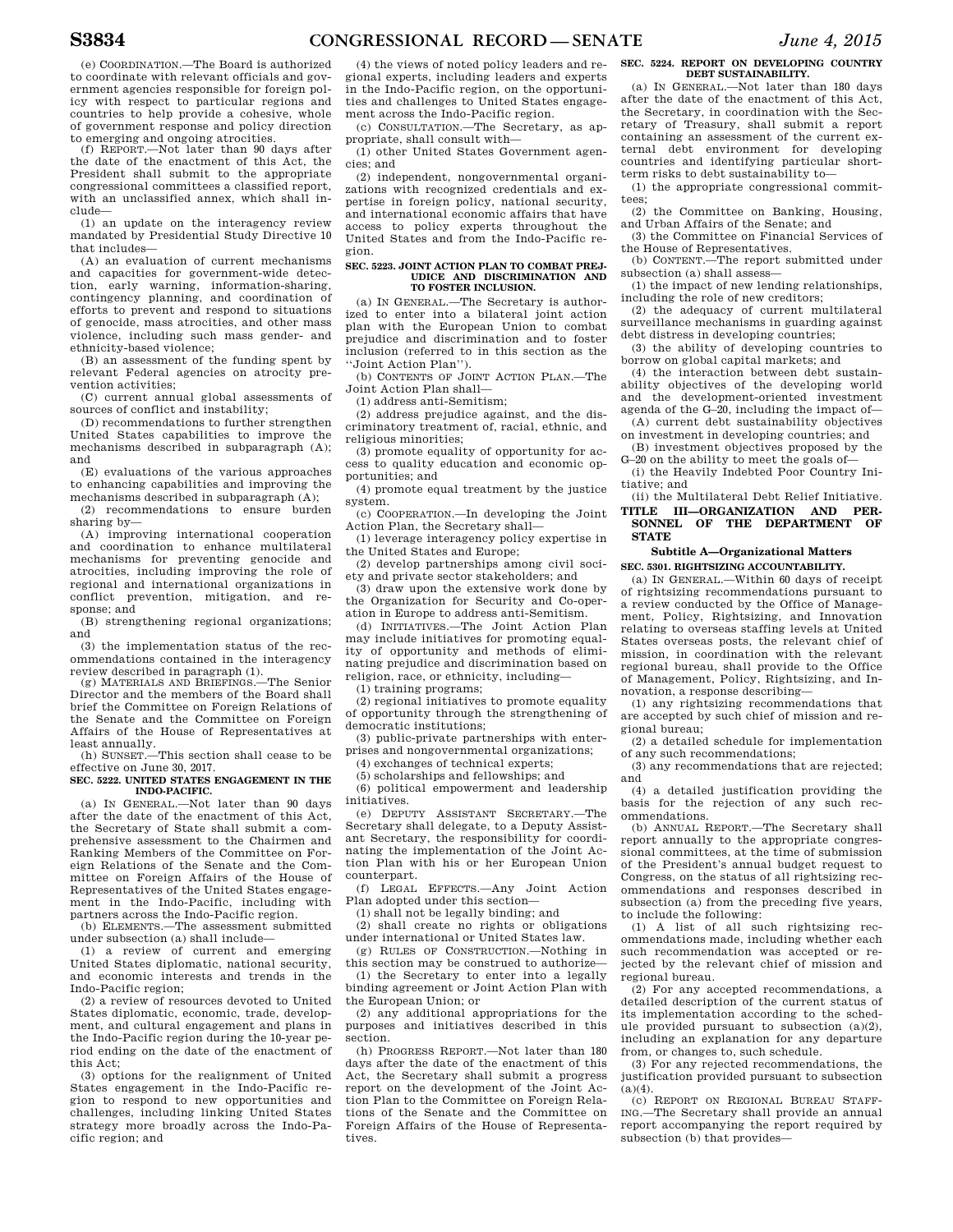(1) an enumeration of the domestic staff positions in each regional bureau of the Department;

(2) a detailed explanation of the extent to which the staffing of each regional bureau reflects the overseas requirements of the United States within each such region;

(3) if the Secretary determines there are any significant imbalances in staffing among regional bureaus or between any regional bureau and the overseas requirements of the United States within such region such that staffing does not reflect the foreign policy priorities of the United States or the effective conduct of the foreign affairs of the United States, a detailed plan for how the Department will seek to rectify any such imbalances, including a schedule for implementation; and

(4) a detailed description of the current status of implementation of any plan provided pursuant to paragraph (3) according to the schedule provided pursuant to such paragraph, including an explanation for any departure from, or changes to, such schedule. **SEC. 5302. INTEGRATION OF FOREIGN ECONOMIC** 

# **POLICY.**

(a) IN GENERAL.—The Secretary of State, with the assistance of the Undersecretary of Economic Growth, Energy and the Environment, shall establish foreign economic policy priorities for each regional bureau, including for individual countries as appropriate, and shall establish policies and guidance for the purpose of integrating such foreign economic policy priorities throughout the Department.

TASKING OF DEPUTY ASSISTANT SEC-RETARY.—Within each regional bureau of the Department, the Secretary shall task a Deputy Assistant Secretary, having appropriate training and background in economic and commercial affairs, with responsibility for consideration of economic matters and interests within the responsibilities of such regional bureau, including the integration of the foreign economic policy priorities established pursuant to subsection (a).

(c) COORDINATION.—The Deputy Assistant Secretary tasked with responsibility for economic matters and interests pursuant to subsection (b) within each bureau shall—

(1) at the direction of the relevant Assistant Secretary, review and report to the Assistant Secretary of such bureau on all economic matters and interests; and

(2) serve as liaison with the office of the Undersecretary for Economic Growth.

**SEC. 5303. REVIEW OF BUREAU OF AFRICAN AF-FAIRS AND BUREAU OF NEAR EAST-ERN AFFAIRS JURISDICTIONS.** 

(a) IN GENERAL.—The Secretary shall, within 180 days of enactment of this Act, conduct a review of jurisdictional responsibility of the Bureau of African Affairs and that of the Bureau for Near Eastern Affairs as it specifically relates to the North African countries of Morocco, Algeria, Tunisia, and

Libya, and report the findings of the review to the appropriate congressional committees, including recommendations on whether jurisdictional responsibility among such bureaus should be adjusted.

(b) REVIEW.—The review required under subsection (a) shall—

(1) identify regional strategic priorities;

(2) assess regional dynamics between the North Africa and Sub-Saharan Africa regions, including the degree to which the priorities identified pursuant to paragraph (1) are distinct between each such region, or have similar application across such regions;

(3) identify current priorities and effectiveness of United States Government regional engagement in North Africa and Sub-Saharan Africa, including through security assistance, economic assistance, humanitarian assistance, and trade,

(4) assess the degree to which such engagement is inefficient, duplicative, or uncoordinated between the North Africa and Sub-Saharan Africa regions, or is otherwise harmed or limited as a result of the current division of jurisdictional responsibilities;

(5) assess the overall coherence and effectiveness of the current division of jurisdictional responsibilities in Africa between the Bureau of African Affairs and the Bureau of Near Eastern Affairs, including with regard to coordination with other United States departments or agencies; and

(6) assess any opportunities and costs in transferring jurisdictional responsibility of Morocco, Algeria, Tunisia, and Libya from the Bureau of Near Eastern Affairs to the Bureau of African Affairs.

## **SEC. 5304. SPECIAL ENVOYS, REPRESENTATIVES, ADVISORS, AND COORDINATORS.**

Not later than 90 days after the enactment of this Act, the Secretary shall submit to the appropriate congressional committees a report on special envoys, representatives, advisors, and coordinators of the Department, which shall include at minimum the following elements:

(1) A tabulation of the current names, ranks, positions, and responsibilities of all special envoy, representative, advisor, and coordinator positions at the Department, including with a category for all such positions at the level of assistant secretary equivalent or above.

(2) For each position identified pursuant to the requirements of this section-

(A) the date the position was created;

(B) the mechanism by which the position was created, including the authority pursuant to which the position was created;

(C) the positions identified as authorized pursuant to section 1(d) of the Basic Authorities Act (22 U.S.C. 2651a(d));

(D) a description of whether and the extent to which the responsibilities assigned the position duplicate the responsibilities of other current officials within the Department, including of other special envoys, representatives and advisors;

(E) which current official within the Department would be assigned the responsibilities of the position in the absence of the position;

(F) to which current official within the Department the position directly reports;

(G) the total number of staff assigned to support the position; and

(H) with the exception of those created by statute, a detailed explanation of the necessity of the position to the effective conduct of the foreign affairs of the United States.

## **SEC. 5305. CONFLICT PREVENTION, MITIGATION AND RESOLUTION, AND THE INCLUSION AND PARTICIPATION OF SION AND PARTICIPATION OF WOMEN.**

Section 704 of the Foreign Service Act of 1980 (22 U.S.C. 4024) is amended by adding at the end the following new subsection:

''(e) The Secretary, in conjunction with the Administrator of the United States Agency for International Development, shall ensure that all appropriate personnel responsible for, or deploying to, countries or regions considered to be at risk of, undergoing, or emerging from violent conflict, including special envoys, members of mediation or negotiation teams, relevant members of the Civil Service or Foreign Service and contractors, obtain training, as appropriate, in the following areas, each of which shall include a focus on women and ensuring women's meaningful inclusion and participation—

''(1) conflict prevention, mitigation, and resolution;

''(2) protecting civilians from violence, exploitation, and trafficking in persons; and

''(3) international human rights law and international humanitarian law.''.

## **SEC. 5306. INFORMATION TECHNOLOGY SYSTEM SECURITY.**

(a) IN GENERAL.—The Secretary shall regularly consult the Director of the National Security Agency and any other departments or agencies the Secretary determines to be appropriate regarding the security of United States government and non-government information technology systems and networks owned, operated, managed, or utilized by the Department, including any such systems or networks facilitating the use of sensitive or classified information.

(b) CONSULTATION.—In performing the consultations required under subsection (a), the Secretary shall make all such systems and networks available to the Director of the National Security Agency and any other such departments or agencies to carry out such tests and procedures as are necessary to ensure adequate policies and protections are in place to prevent penetrations or compromises of such systems and networks, including by malicious intrusions by any unauthorized individual or state actor or other

entity. (c) SECURITY BREACH REPORTING.—Beginning not later than 180 days after enactment of this Act, and every 180 days thereafter, the Secretary shall provide a report, in consultation with the Director of the National Security Agency and any other departments or agencies the Secretary determines to be appropriate, to the appropriate committees of Congress describing in detail all known or suspected penetrations or compromises of the systems and networks described in subsection (a) facilitating the use of classified information and all known or suspected significant penetrations or compromises of any other such systems and networks that occurred since the time of such prior report.

(d) CONTENT.—The report required under subsection (c) shall include—

(1) a description of the relevant information technology system or network penetrated or compromised;

(2) an assessment of the date and time such penetration or compromise occurred;

(3) an assessment of the duration for which such system or network was penetrated or compromised, including whether such penetration or compromise is ongoing;

(4) an assessment of the amount and sensitivity of information accessed and available to have been accessed by such penetration or compromise, including any such information contained on systems and networks owned, operated, managed, or utilized by any other United States Government department or agency;

(5) an assessment of whether such system or network was penetrated by a malicious intrusion, including an assessment of—

(A) the known or suspected perpetrators, including state actors;

(B) the methods used to conduct such penetration or compromise; and

(6) a description of the actions the Department has taken or plans to take to prevent future, similar penetrations, or compromises of such systems and networks.

## **SEC. 5307. ANALYSIS OF EMBASSY COST SHARING.**

Not later than 180 days after the date of the enactment of this Act, the Comptroller General shall submit a report to the appropriate congressional committees that assesses the cost-effectiveness and performance of the International Cooperative Administrative Support Services system (referred to in this section as the ''ICASS system''), including by assessing—

(1) the general performance of the ICASS system in providing cost-effective, timely, efficient, appropriate, and reliable services that meet the needs of all departments and agencies served;

(2) the extent to which additional cost savings and greater performance can be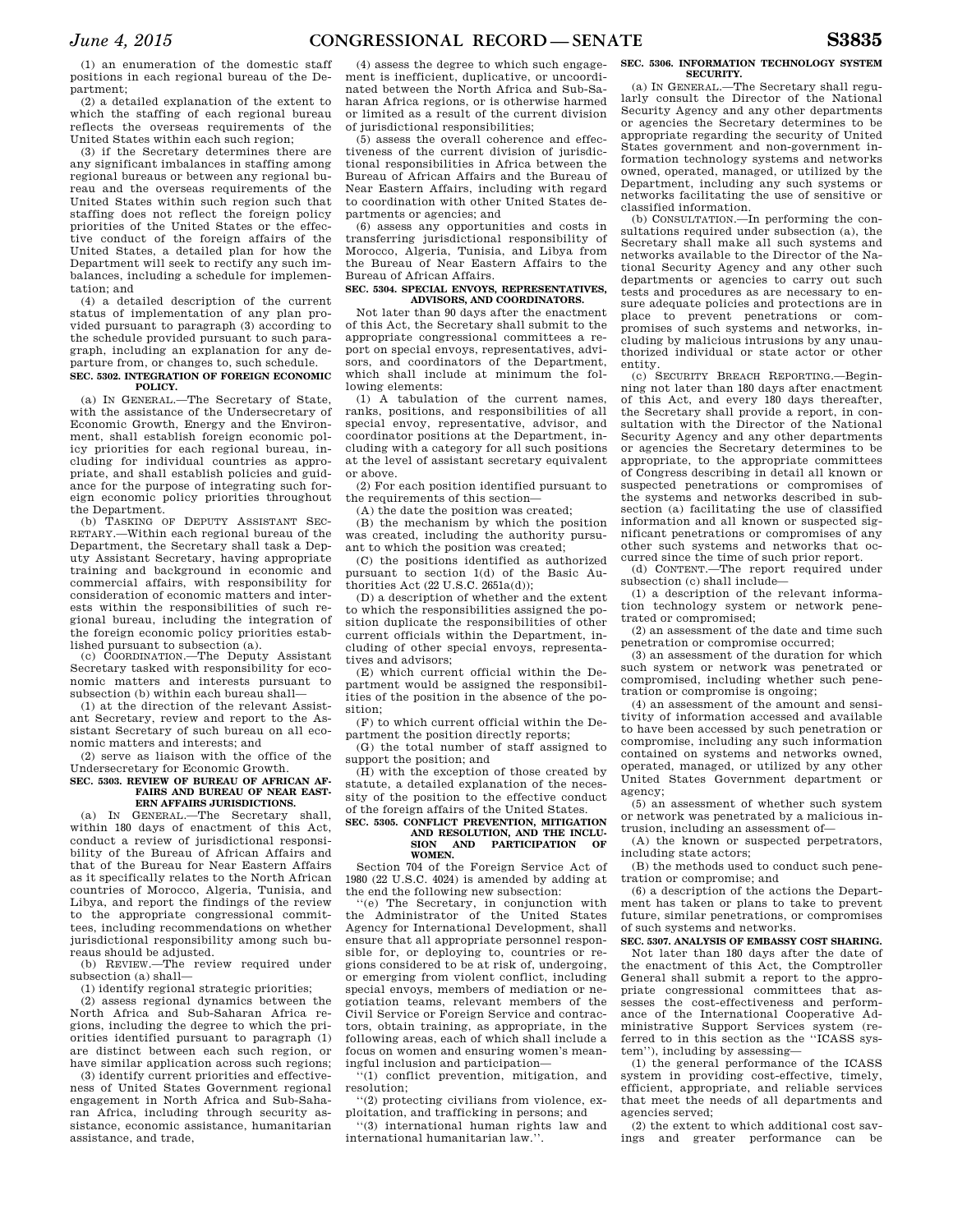achieved under the current ICASS system and rules;

(3) the standards applied in the selection of the ICASS provider and the extent to which such standards are consistently applied;

(4) potential reforms to the ICASS system, including—

(A) the selection of more than one service provider under certain circumstances;

(B) options for all departments or agencies to opt out of ICASS entirely or to opt out of individual services, including by debundling service packages;

(C) increasing the reliance on locally employed staff or outsourcing to local firms where appropriate; and

(D) other modifications to the current ICASS system and rules that would incentivize greater effectiveness and cost efficiency.

## **SEC. 5308. PARENT ADVISORY COMMITTEE TO THE INTERAGENCY WORKING GROUP TO PREVENT INTER-NATIONAL PARENTAL CHILD ABDUC-TION.**

Section 433(b)(1) of the Homeland Security Act of 2002 (6 U.S.C. 241(b)(1)) is amended to read as follows:

''(b) INTERAGENCY COORDINATION..—

''(1) IN GENERAL.—The Secretary of State shall convene and chair an interagency working group to prevent international parental child abduction.

''(A) COMPOSITION.—The group shall be composed of presidentially appointed, Senate confirmed officials from—

''(i) the Department of State;

''(ii) the Department of Homeland Security, including U.S. Customs and Border Protection and U.S. Immigration and Customs Enforcement; and

''(iii) the Department of Justice, including the Federal Bureau of Investigation.

''(B) ADVISORY COMMITTEE.—The Secretary shall convene an advisory committee to the interagency working group established pursuant to subparagraph (A) for the duration of the working group's existence, which shall be composed of not less than three left-behind parents selected by the Secretary, serving for two-year terms, and which shall periodically consult with such advisory committee on all activities of the interagency working group, as appropriate.''.

#### **SEC. 5309. IMPROVING RESEARCH AND EVALUA-TION OF PUBLIC DIPLOMACY.**

(a) IN GENERAL.—The Secretary shall conduct regular research and evaluation of public diplomacy programs and activities of the Department including through the routine use of audience research, digital analytics, and impact evaluations to plan and execute such programs and activities, and shall make available to Congress the research and evaluations conducted pursuant to this section.

(b) DIRECTOR OF RESEARCH AND EVALUA-TION.

(1) APPOINTMENT OF THE DIRECTOR.—Not later than 90 days after enactment of this Act, the Secretary shall appoint a Director of Research and Evaluation in the Office of Policy, Planning and Resources for the Under Secretary for Public Diplomacy and Public Affairs.

(2) LIMITATION ON APPOINTMENT.—The appointment of a Director of Research and Evaluation pursuant to paragraph (1) shall not result in an increase in the overall fulltime equivalent positions within the Department.

(3) RESPONSIBILITIES.—The Director of Research and Evaluation, as appointed in accordance with this subsection, shall—

(A) coordinate and oversee the research and evaluation of public diplomacy programs of the Department in order to improve public diplomacy strategies and tactics and ensure programs are increasing the knowledge, understanding, and trust of the United States by relevant target audiences;

(B) report to the Director of Policy and Planning;

(C) routinely organize and oversee audience research, digital analytics and impact evaluations across all public diplomacy bureaus and offices of the Department;

(D) support embassy public affairs sections;

(E) share appropriate public diplomacy research and evaluation information within the State Department and with other departments and agencies;

(F) regularly design and coordinate standardized research questions, methodologies, and procedures to ensure that public diplomacy activities across all public diplomacy bureaus and offices are designed to meet appropriate foreign policy objectives; and

(G) report quarterly to the United States Advisory Commission on Public Diplomacy, through the Commission's Subcommittee on Research and Evaluation established pursuant to subsection (c), regarding the research and evaluation of all public diplomacy bureaus and offices of the Department.

(4) [NEED HEADER].-Not later than 180 days after appointment pursuant to paragraph (1), the Director of Research and Evaluation shall create guidance and training for all public diplomacy officers regarding the reading and interpretation of public diplomacy program evaluation findings to ensure that such findings and lessons learned are implemented in the planning and evaluation of all public diplomacy programs and activities throughout the Department.

(c) PRIORITIZING RESEARCH AND EVALUA-TION.—

(1) IN GENERAL.—The Director of Policy, Planning, and Resources shall ensure that research and evaluation, as coordinated and overseen by the Director of Research and Evaluation, supports strategic planning and resource allocation across all public diplomacy bureaus and offices of the Department.

(2) ALLOCATION OF RESOURCES.—Funds allocated for the purposes of research and evaluation of public diplomacy programs and activities pursuant to the requirements of subsection (a) shall be made available to be disbursed at the direction of the Director of Research and Evaluation among the research and evaluation staff across all public diplomacy bureaus and offices of the Department.

(3) SENSE OF CONGRESS.—It is the sense of Congress that the Department should allocate, for the purposes of research and evaluation of public diplomacy activities and programs pursuant to the requirements of subsection (a), three to five percent of program funds made available for Educational and Cultural Exchange programs and three to five percent of program funds allocated for public diplomacy programs within Diplomatic and Consular Programs. (e) Advisory Commission on Public Diplomacy.

(4) SUBCOMMITTEE FOR RESEARCH AND EVAL-UATION.—The Advisory Commission on Public Diplomacy shall establish a Subcommittee for Research and Evaluation to monitor and advise on the research and evaluation activities of the Department and the Broadcasting Board of Governors.

(5) REPORT.—The Subcommittee established under paragraph (1) shall report annually to Congress in the Commission's Comprehensive Annual Report on the performance of the Department and the Broadcasting Board of Governors in carrying out research and evaluations of their respective public diplomacy programming.

(6) REAUTHORIZATION.—Section 1334 of the Foreign Affairs Reform and Restructuring Act of 1998 (22 U.S.C. 6553) is amended by striking ''October 1, 2015'' and inserting ''October 1, 2020''.

(d) DEFINITIONS.—In this section:

(1) AUDIENCE RESEARCH.—The term ''audience research'' means research conducted at the outset of public diplomacy program or campaign planning and design on specific audience segments to understand the attitudes, interests, knowledge and behaviors of such audience segments.

(2) DIGITAL ANALYTICS.—The term ''digital analytics'' means the analysis of qualitative and quantitative data, accumulated in digital format, to indicate the outputs and outcomes of a public diplomacy program or campaign.

(3) IMPACT EVALUATION.—The term ''impact evaluation'' means an assessment of the changes in the audience targeted by a public diplomacy program or campaign that can be attributed to such program or campaign.

## **Subtitle B—Personnel Matters**

## **SEC. 5321. REVIEW OF FOREIGN SERVICE OFFI-CER COMPENSATION.**

(a) IN GENERAL.—Not later than 30 days after the date of the enactment of this Act, the Secretary shall commission an independent assessment of Foreign Service Officer compensation to ensure that such compensation is achieving its purposes and the goals of the Department, including to recruit, retain, and maintain the world's premier diplomatic corps.

(b) REPORT.—The assessment required by subsection (a) shall be completed and submitted as a report to the appropriate congressional committees, accompanied by the views of the Secretary, not later than 180 days after the enactment of this Act.

(c) CONTENT.—The report required by subsection (b) shall include at minimum the following elements:

(1) A list of all compensation received by Foreign Service Officers assigned domestically or overseas, including base salary and benefits, allowances, differentials, or incentives.

(2) For each such form of compensation described in paragraph (1)—

(A) an explanation of its stated purpose;

(B) a description of all relevant authorities, including statutory authority; and

(C) an assessment of the degree to which its use matches its stated purpose.

(3) An assessment of the effectiveness of each such form of compensation in—

(A) achieving its stated purpose;

(B) achieving the recruiting and retention goals of the Department; and

(C) achieving the assignment placement needs of the Department.

#### **SEC. 5322. REPEAL OF RECERTIFICATION RE-QUIREMENT FOR SENIOR FOREIGN SERVICE.**

Section 305(d) of the Foreign Service Act of 1980 (22 U.S.C. 3945(d)) is hereby repealed. **SEC.** l**5323. COMPENSATORY TIME OFF FOR** 

## **TRAVEL.**

Section 5550b of title 5, United States Code, is amended by inserting at the end the following new subsection:<br>"(c) The maximum

The maximum amount of compensatory time off earned under this section may not exceed 104 hours during any leave year (as defined by regulations of the Office of Personnel Management).''.

## **SEC. 5324. CERTIFICATES OF DEMONSTRATED COMPETENCE.**

The President shall make the report required in Sec. 304(a)(4) of the Foreign Service Act of 1980 (22 U.S.C. 3944) available to the public, including by posting it on the Internet website of the Department in a conspicuous manner and location within 7 days after having been submitted to the Committee on Foreign Relations of the Senate. **SEC. 5325. FOREIGN SERVICE ASSIGNMENT RE-**

(a) APPEAL OF ASSIGNMENT RESTRICTION.— The Secretary shall establish a right and

**STRICTIONS.**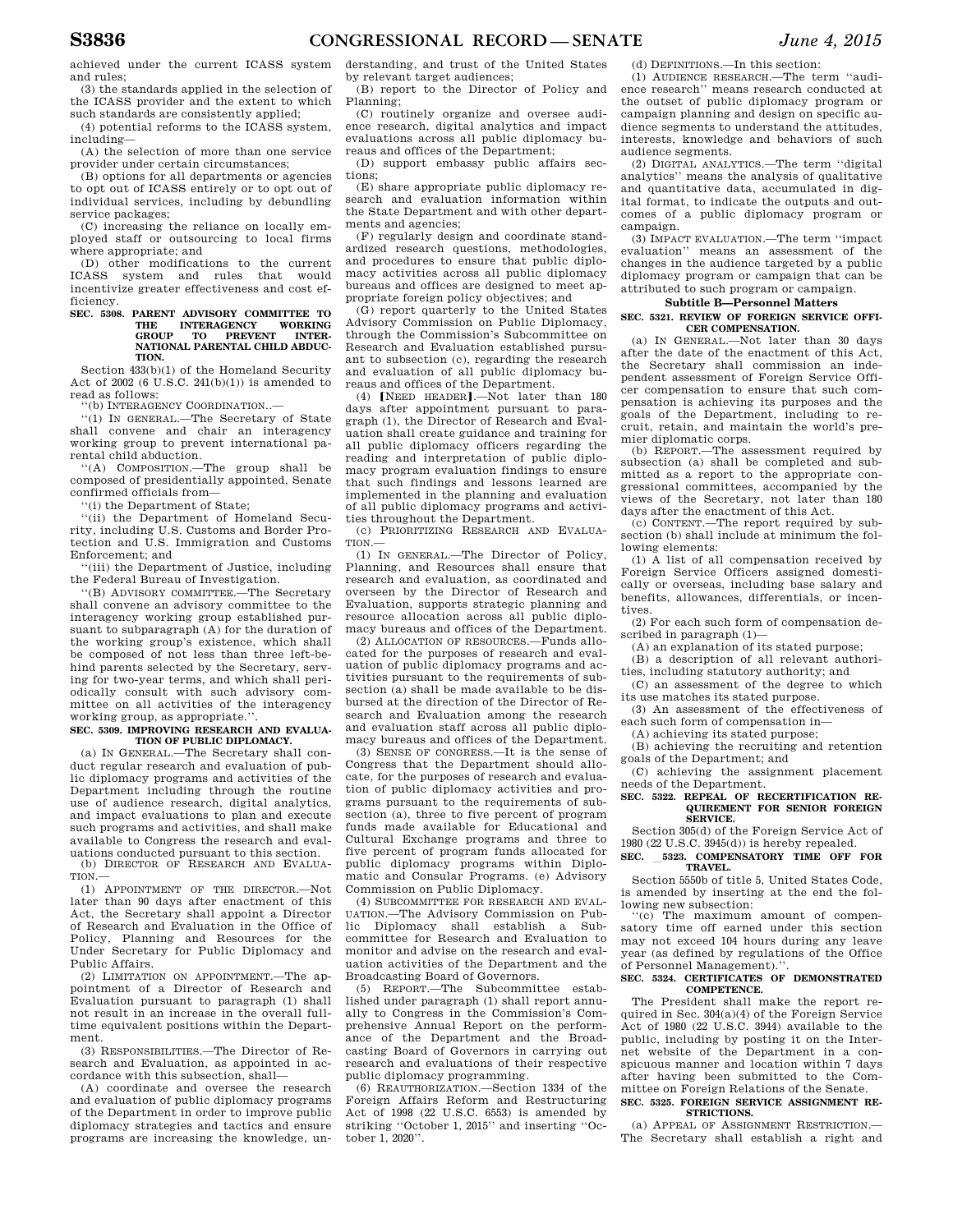process for employees to appeal any assignment restriction or preclusion.

(b) CERTIFICATION.—The Secretary shall provide a certification to the appropriate congressional committees upon full implementation of a right and process to appeal an assignment restriction or preclusion accompanied by a written report that provides a detailed description of such process.

(c) NOTICE.—The Secretary shall publish the right and process established pursuant to subsection (a) in the Foreign Affairs Manual, and shall include a reference to such publication in the report required under subsection (b).

(d) PROHIBITING DISCRIMINATION.—Section 502(a)(2) of the Foreign Service Act of 1980 (22 U.S.C.  $3982(a)(2)$  is amended to read as follows:

''(2) In making assignments under paragraph (1), the Secretary shall assure that a member of the Service is not assigned to, or restricted from, a position at a post in a particular geographic area, or domestically in a position working on issues relating to a particular geographic area, exclusively on the basis of the race, ethnicity, or religion of that member.''.

## **SEC. 5326. SECURITY CLEARANCE SUSPENSIONS.**

(a) SUSPENSION.—Section 610 of the Foreign Service Act of 1980 (22 U.S.C. 4010) is amended by adding at the end the following new subsection:

''(c)(1) In order to promote the efficiency of the Service, the Secretary may suspend a member of the Foreign Service without pay when the member's security clearance is suspended or when there is reasonable cause to believe that the member has committed a crime for which a sentence of imprisonment may be imposed.

(2) Any member of the Foreign Service for whom a suspension is proposed shall be entitled to—

''(A) written notice stating the specific reasons for the proposed suspension;

''(B) a reasonable time to respond orally and in writing to the proposed suspension; ''(C) representation by an attorney or

other representative; and

''(D) a final written decision, including the specific reasons for such decision, as soon as practicable.

''(3) Any member suspended under this section may file a grievance in accordance with the procedures applicable to grievances under chapter 11 of this title.

''(4) In the case of a grievance filed under paragraph (3)—

''(A) the review by the Foreign Service Grievance Board shall be limited to a determination of whether the provisions of paragraphs (1) and (2) have been fulfilled; and

''(B) the Foreign Service Grievance Board may not exercise the authority provided under section 1106(8) of the Act (22 U.S.C. 4136(8)).

''(5) In this subsection:

''(A) The term 'reasonable time' means—

''(i) with respect to a member of the Foreign Service assigned to duty in the United States, 15 days after receiving notice of the proposed suspension; and

(ii) with respect to a member of the Foreign Service assigned to duty outside the United States, 30 days after receiving notice of the proposed suspension.

''(B) The term 'suspend' or 'suspension' means the placing of a member of the Foreign Service in a temporary status without duties and pay."

(b) CONFORMING AND CLERICAL AMEND-MENTS.—

(1) AMENDMENT OF SECTION HEADING.—Such section, as amended by subsection (a), is further amended in the section heading by inserting ''**; SUSPENSION**'' before the period at the end.

(2) CLERICAL AMENDMENT.—The item relating to such section in the table of contents in section 2 of such Act is amended to read as follows:

''Section 610. Separation for cause; suspension.

## **SEC. 5327. ECONOMIC STATECRAFT EDUCATION AND TRAINING.**

(a) IN GENERAL.—The Secretary shall establish curriculum at the Foreign Services Institute to develop the practical foreign economic policy expertise and skill sets of Foreign Service officers, including by making available distance-learning courses in commercial, economic, and business affairs, specifically including in—

(1) the global business environment;

(2) the economics of development;

(3) development and infrastructure finance; (4) current trade and investment agreements negotiations;

(5) implementing existing multilateral and World Trade Organization agreements, and United States trade and investment agreements;

(6) best practices for customs and export procedures; and

(7) market analysis and global supply chain management.

#### **SEC. 5328. REPORT ON DIVERSITY RECRUITMENT, EMPLOYMENT, RETENTION, AND PROMOTION.**

(a) IN GENERAL.—Not later than 180 days after the date of the enactment of this Act, and quadrennially thereafter, the Secretary of State shall submit a comprehensive report to Congress that—

(1) describes the efforts, consistent with existing law, including procedures, effects, and results of the Department of State since the time of the prior such report, to promote equal opportunity and inclusion for all American employees in direct hire and personal service contractors status, particularly employees of the Foreign Service, to include equal opportunity for all races, ethnicities, ages, genders, and service-disabled veterans, with a focus on traditionally underrepresented minority groups;

(2) includes a section on—

(A) the diversity of selection boards;

(B) the employment of minority and service-disabled veterans during the most recent 10-year period, including—

(i) the number hired through direct hires, internships, and fellowship programs;

(ii) the number promoted to senior positions, including FS–01, GS–15, Senior Executive Service, and Senior Foreign Service; and

(iii) attrition rates by grade, civil and foreign services, and the senior level ranks listed in clause (ii); and

(C) mentorship and retention programs; and

(3) is organized in terms of real numbers and percentages at all levels.<br>(b) CONTENTS —Each rer

(b) CONTENTS.—Each report submitted under subsection (a) shall describe the efforts of the Department of State—

(1) to propagate fairness, impartiality, and inclusion in the work environment domestically and abroad;

(2) to eradicate harassment, intolerance, and discrimination;

(3) to refrain from engaging in unlawful discrimination in any phase of the employment process, including recruitment, hiring, evaluation, assignments, promotion, retention, and training;

(4) to eliminate illegal retaliation against employees for participating in a protected equal employment opportunity activity;

(5) to provide reasonable accommodation for qualified employees and applicants with disabilities;

(6) to resolve workplace conflicts, confrontations, and complaints in a prompt, impartial, constructive, and timely manner;

(7) to improve demographic data availability and analysis regarding recruitment, hiring, promotion, training, length in service, assignment restrictions, and passthrough programs;

(8) to recruit a diverse staff by—

(A) recruiting women, minorities, veterans, and undergraduate and graduate students;

(B) recruiting at historically Black colleges and universities, Hispanic serving institutions, women's colleges, and colleges that typically serve majority minority populations;

(C) sponsoring and recruiting at job fairs in urban communities;

(D) placing job advertisements in newspapers, magazines, and job sites oriented toward women and people of color;

(E) providing opportunities through the Foreign Service Internship Program and other hiring initiatives; and

(F) recruiting mid- and senior-level professionals through programs such as—

(i) the International Career Advancement Program;

(ii) the Public Policy and International Affairs Fellowship Program;

(iii) the Institute for International Public Policy Fellowship Program;

(iv) Seminar XXI at the Massachusetts Institute of Technology's Center for International Studies; and

(v) other similar highly respected international leadership programs; and

(9) to provide opportunities through—

(A) the Charles B. Rangel International Affairs Fellowship Program;

(B) the Thomas R. Pickering Foreign Affairs Fellowship Program; and

(C) the Donald M. Payne International Development Fellowship Program.

(c) SCOPE OF INITIAL REPORT.—The first report submitted to Congress under this section shall include the information described in subsection (b) for the 3 fiscal years immediately preceding the fiscal year in which the report is submitted.

## **SEC. 5329. EXPANSION OF THE CHARLES B. RAN-GEL INTERNATIONAL AFFAIRS PRO-GRAM, THE THOMAS R. PICKERING FOREIGN AFFAIRS FELLOWSHIP PROGRAM, AND THE DONALD M. PAYNE INTERNATIONAL DEVELOP-MENT FELLOWSHIP PROGRAM.**

(a) ADDITIONAL FELLOWSHIPS AUTHOR-IZED.—Beginning in fiscal year 2016, the Secretary of State shall—

(1) increase by 10 the number of fellows selected for the Charles B. Rangel International Affairs Program;

(2) increase by 10 the number of fellows selected for the Thomas R. Pickering Foreign Affairs Fellowship Program; and

(3) increase by 5 the number of fellows selected for the Donald M. Payne International Development Fellowship Program.

(b) PAYNE FELLOWSHIP PROGRAM.—Undergraduate and graduate components of the Donald M. Payne International Development Fellowship Program are authorized to conduct outreach to attract outstanding students who represent diverse ethnic and socioeconomic backgrounds with an interest in pursuing a Foreign Service career.

#### **SEC. 5330. RETENTION OF MID- AND SENIOR-LEVEL PROFESSIONALS THAT COME FROM UNDERREPRESENTED GROUPS.**

(a) RETENTION.—Attention and oversight should also be applied to the retention and promotion of underrepresented groups to promote a diverse ethnic representation among mid- and senior-level career professionals through programs such as—

(1) the International Career Advancement Program;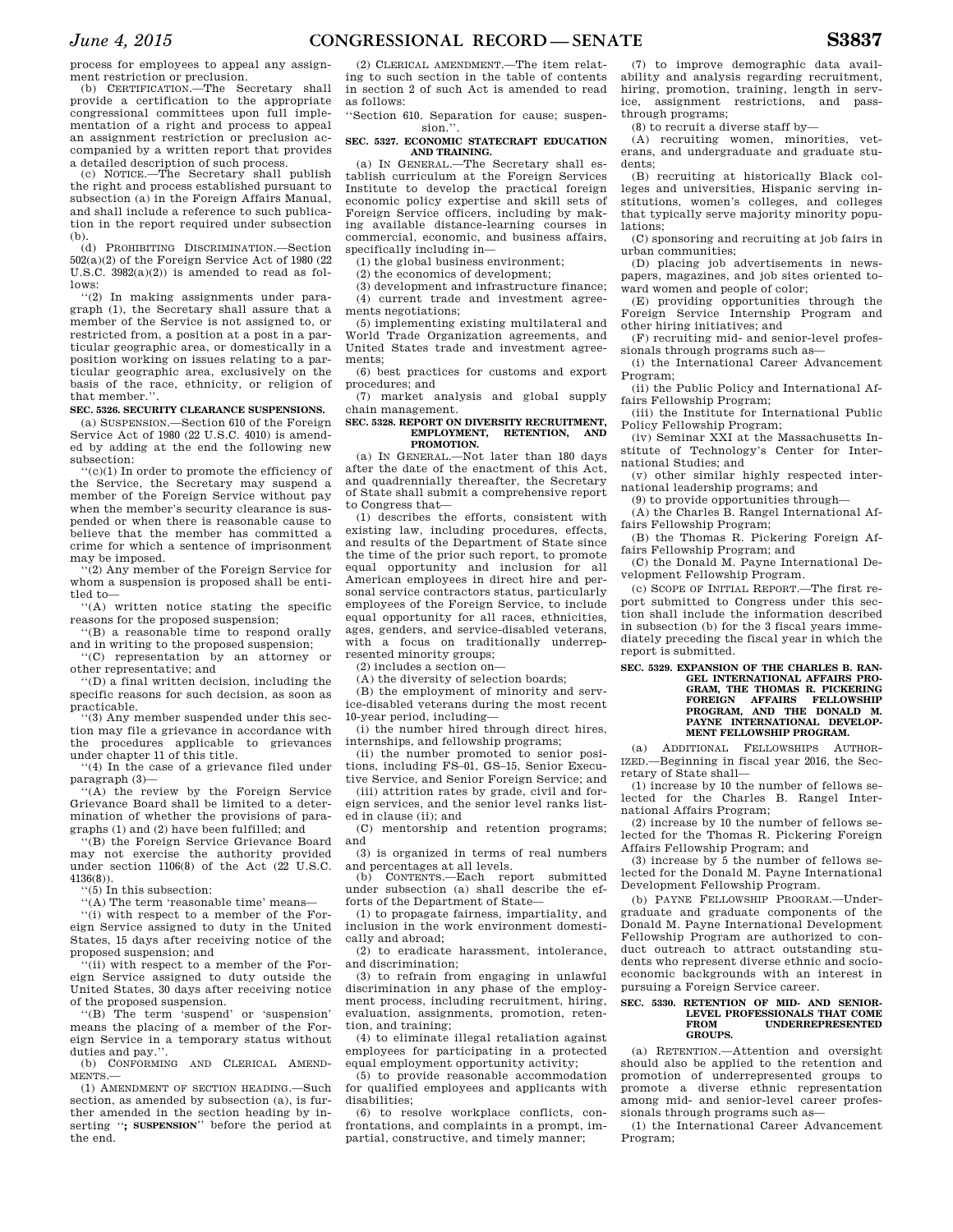(2) Seminar XXI at the Massachusetts Institute of Technology's Center for International Studies; and

(3) other highly respected international leadership programs.

(b) REVIEW OF PAST PROGRAMS.—Past programs designed to increase minority representation in international affairs positions should be reviewed, including—

(1) the USAID Undergraduate Cooperative and Graduate Economics Program;

(2) the Public Policy and International Affairs Fellowship Program; and

(3) the Institute for International Public Policy Fellowship Program.

## **TITLE IV—INTERNATIONAL ORGANIZATIONS**

## **Subtitle A—United States Contributions to International Organizations**

**SEC. 5401. REPORT ON ALL UNITED STATES GOV-ERNMENT CONTRIBUTIONS TO THE UNITED NATIONS.** 

Section 4(c) of the United Nations Participation Act (22 U.S.C. 287b(c)) is amended by inserting before paragraph (1) the following new paragraph:

''(1) CONTRIBUTIONS TO THE UNITED NA-TIONS.—A detailed description of all assessed and voluntary contributions, including inkind contributions, of the United States Government to the United Nations and to each of its affiliated agencies and related bodies during the preceding fiscal year, estimated for such current fiscal year, and requested in the President's budget request for such following fiscal year.

''(A) CONTENT.—Each report required under paragraph (1) shall, for each such fiscal year, include—

''(i) the total amount or value of all such contributions to the United Nations and to each such agency or body;

''(ii) the approximate percentage of all such contributions to the United Nations and to each such agency or body when compared with all contributions to the United Nations and to each such agency or body from any source; and

'(iii) for each such United States Government contribution to the United Nations and to each such agency or body—

''(I) the amount or value of the contribution;

''(II) a description of the contribution, including whether it is assessed or voluntary; ''(III) the purpose of the contribution;

''(IV) the department or agency of the United States Government responsible for the contribution; and

''(V) the United Nations or United Nations affiliated agency or related body receiving the contribution.

''(B) PUBLIC AVAILABILITY OF INFORMA-TION.—Not later than 14 days after submitting a report required under subsection (a), the Director of the Office of Management and Budget shall post a text-based, searchable version of the report on a publicly available Internet website.''.

#### **SEC. 5402. AMENDING THE REPORT ON FINAN-CIAL CONTRIBUTIONS TO INTER-NATIONAL ORGANIZATIONS.**

Section 405(b) of the Foreign Relations Authorization Act, Fiscal Year 2003 (U.S.C. 287b(b)) is amended by striking ''in which the United States participates as a member." and by inserting at the end the following: '', including a tabulation of assessed contributions, voluntary contributions, and the ratio of United States contributions to total contributions received among the following categories: the United Nations, Specialized Agencies of the United Nations and Other United Nations Funds, Programs, and Organizations; Peacekeeping; Inter-American Organizations; Regional Organizations; and Other International Organizations.''.

**SEC. 5403. REPORTING ON PEACEKEEPING AR-REARS AND CREDITS.** 

Section 4(c) of the United Nations Participation Act (22 U.S.C. 287b(c)) is amended by inserting between paragraphs (2) and (3) the following new paragraph:

''(3) PEACEKEEPING CREDITS.—A complete and full accounting of United States peacekeeping assessments and contributions for United Nations peacekeeping operations, to include the following elements:

''(A) A tabulation of annual United Nations peacekeeping assessment rates, the related authorized United States peacekeeping contribution rate, and the relevant United States public law that determines each such contribution rate for the United Nations peacekeeping budget for each fiscal year beginning in 1995 through the current and next fiscal year.

''(B) A tabulation of current United States accrued shortfalls and arrears in each respective ongoing or closed United Nations peacekeeping mission.

''(C) A tabulation of all peacekeeping credits, including in the categories of—

''(i) total peacekeeping credits determined by the United Nations to be available to the United States;

''(ii) total peacekeeping credits determined by the United Nations to be unavailable to the United States;

''(iii) total peacekeeping credits determined by the United Nations to be available to the United States from each open and closed mission;

''(iv) total peacekeeping credits determined by the United Nations to be unavailable to the United States from each open and closed mission;

''(v) total peacekeeping credits applied by the United Nations toward prior year shortfalls apportioned to the United States;

''(vi) total peacekeeping credits applied by the United Nations toward offsetting future contributions of the United States; and

''(vii) total peacekeeping credits determined by the United Nations to be available to the United States, which could be applied toward offsetting United States contributions in the following fiscal year.

''(D) An explanation of any claim of unavailability by the United Nations of any peacekeeping credits described in subpara $graph (C)(iv)$ .

''(E) A description of any efforts by the United States to obtain reimbursement in accordance with the requirements of the United Nations Participation Act (22 U.S.C. 287 et seq.), including but not limited to Department of Defense materiel and services, including an explanation of any failure to obtain any such reimbursement.''.

## **SEC. 5404. ASSESSMENT RATE TRANSPARENCY.**

The Secretary of State, through the United States Ambassador to the United Nations, shall urge the United Nations—

(1) to share the raw data used to calculate member state peacekeeping assessment rates; and

(2) to make available the formula for determining peacekeeping assessments.

## **Subtitle B—Accountability at International Organizations**

#### **SEC. 5411. PREVENTING ABUSE IN PEACE-KEEPING.**

At least 15 days prior to the anticipated date of the vote on a resolution for a new, or to reauthorize an existing, peacekeeping mission under the auspices of the United Nations, the North Atlantic Treaty Organization, or any other multilateral organization in which the United States participates, or, in exigent circumstances, as far in advance of any such vote as is practicable, the Secretary shall submit to the appropriate congressional committees a report that shall include the following:

(1) A description of the specific measures taken and planned to be taken by such organization related to such peacekeeping mission to—

(A) prevent the organization's employees, contractor personnel, and forces serving in such peacekeeping mission from engaging in acts of trafficking in persons, exploitation of victims of trafficking, or sexual exploitation or abuse; and

(B) hold accountable any such individuals who engages in any such acts while participating in such peacekeeping mission.

(2) An assessment of the effectiveness of each of the measures described in paragraph (1).

(3) An accounting and assessment of all cases whereby such organization has taken action to investigate allegations of its employees, contractor personnel, or peacekeeping forces serving in such peacekeeping mission engaging in acts of trafficking in persons, exploitation of victims of trafficking, or sexual exploitation or abuse, including a description of the current status of all such cases.

# **SEC. 5412. ADDING PEACEKEEPING ABUSES TO COUNTRY REPORT ON HUMAN RIGHTS PRACTICES.**

Subsection (d) of section 116 of the Foreign Assistance Act of 1961 (22 U.S.C. 2151n(d)) is amended by adding at the end the following new paragraph:

''(13) for each country that contributes personnel to United Nations peacekeeping missions, a description of—

''(A) any allegations of such personnel engaging in acts of trafficking in persons, exploitation of victims of trafficking, or sexual exploitation and abuse while participating in such a peacekeeping mission;

''(B) any repatriations of such personnel resulting from an allegation described in paragraph (A);

''(C) any actions taken by such country toward personnel repatriated as a result of allegations described in paragraph (A), including whether such personnel faced prosecution related to such allegations; and

''(D) the extent to which any actions taken as described in paragraph (C) have been communicated by such country to the United Nations.''.

## **Subtitle C—Personnel Matters**

## **SEC. 5421. ENCOURAGING EMPLOYMENT OF UNITED STATES CITIZENS AT THE UNITED NATIONS.**

Section 181 of the Foreign Relations Authorization Act for fiscal years 1992 and 1993 (22 U.S.C. 276c–4) is amended to read as follows: ''Not less than 180 days after enactment of this Act, and each year thereafter, the Secretary of State shall submit a report to the Congress that provides—

''(1) for each international organization which had a geographic distribution formula in effect on January 1, 1991, an assessment of whether each such organization—

''(A) is taking good faith steps to increase the staffing of United States citizens, including, as appropriate, as assessment of any additional steps such organization could be taking;

''(B) has met the requirements of its geographic distribution formula; and

''(2) a specific assessment of American representation among professional and seniorlevel positions at the United Nations, including—

''(A) a description of the proportion of all such United States citizen employment at the United Nations Secretariat and all United Nations specialized agencies, funds and programs;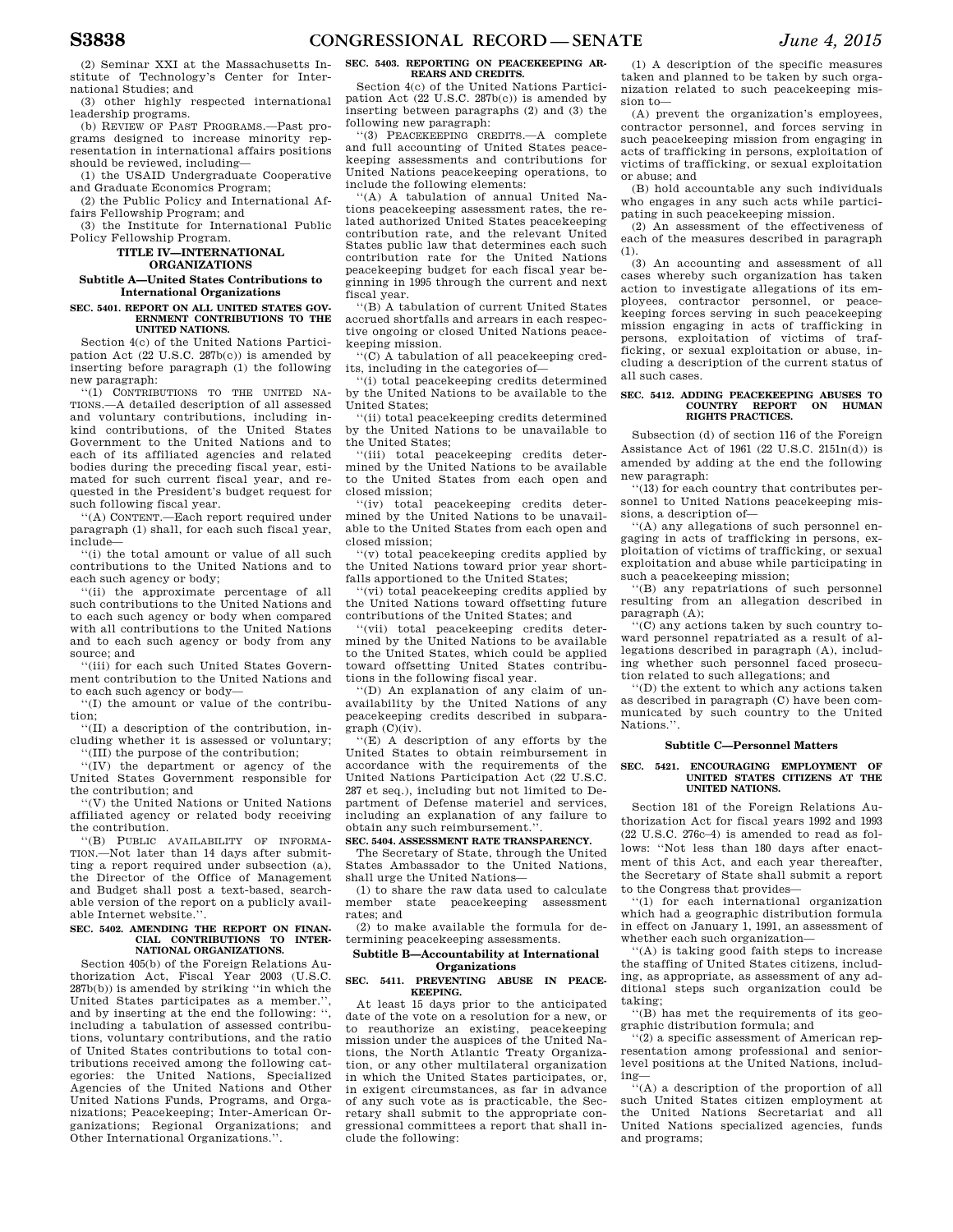''(B) as assessment of compliance by the United Nations Secretariat and United Nations specialized agencies, funds and programs with any required geographic distribution formula; and

''(C) a description of any steps taken and planned to be taken by the United States to increase such staffing of United States citizens at the United Nations Secretariat and United Nations specialized agencies, funds and programs.''.

#### **SEC. 5422. ENSURING APPROPRIATE UNITED NA-TIONS PERSONNEL SALARIES.**

(a) COMPENSATION OF UNITED NATIONS PER-SONNEL.—The President shall direct the United States Permanent Representative to the United Nations to use the voice, vote, and influence of the United States at the United Nations to—

(1) establish appropriate policies, procedures, and assumptions for—

(A) determining comparable positions between officials in the Professional and higher categories of the United Nations in New York and that of the United States Federal civil service;

(B) calculating the margin between the compensation of such comparable officials and positions; and

(C) determining the appropriate margin for adoption by the United Nations to govern compensation for such United Nations officials;

(2) make all policies, procedures, and assumptions described in paragraph (1) available to the public; and

(3) limit the growth of United Nations officials compensation to ensure they remain within the margin range established in United Nations General Assembly Resolution A/RES/40/244, or any subsequent margin range adopted by the United Nations to govern compensation for such United Nations officials.

(b) REPORT ON SALARY MARGINS.—The Secretary shall submit a report annually to the appropriate congressional committees at the time of submission of the first President's budget to Congress—

(1) describing the policies, procedures, and assumptions established or used by the United Nations to—

(A) determine comparable positions between officials in the Professional and higher categories of the United Nations in New York and that of the United States Federal civil service;

(B) calculate the percentage difference, or margin, between the compensation of such comparable officials and positions; and

(C) determine the margin range established in United Nations General Assembly Resolution A/RES/40/244, or any subsequent margin range adopted by the United Nations to govern compensation for such United Nations officials;

(2) assessing, in conformance with the policies, procedures, and assumptions described in paragraph (1), the percentage difference, or margin, between net salaries of officials in the Professional and higher categories of the United Nations in New York and that of comparable positions in the United States Federal civil service;

(3) assessing any changes in the margins described in paragraph (2) from the previous year;

(4) assessing the extent to which any such changes described in paragraph (3) resulted from modifications to the policies, procedures, and assumptions described in paragraph (1); and

(5) providing the views of the Secretary on any such changes described in paragraph (3) and any such modifications described in paragraph (4).

## **TITLE V—CONSULAR AUTHORITIES**

## **SEC. 5501. VISA INELIGIBILITY FOR INTER-NATIONAL CHILD ABDUCTORS.**

Section  $212(a)(10)(C)(iii)$  of the Immigration and Nationality Act (8 U.S.C. Nationality  $1182(a)(10)(C)(iii)$ ) is amended—

(1) in subclause (I), by adding ''or'' at the end;

(2) in subclause (II), by striking ''; or'' and inserting a period; and

(3) by striking subparagraph (III).

#### **SEC. 5502. PRESUMPTION OF IMMIGRANT INTENT FOR H AND L VISA CLASSIFICA-TIONS.**

Section 214(b) of the Immigration and Nationality Act (8 U.S.C. 1184(b)) is amended—

(1) by striking ''(other than a nonimmigrant described in subparagraph (L) or (V) of section 101(a)(15), and other than a nonimmigrant described in any provision of section  $101(a)(15)(H)(i)$  except subclause (b1) of such section)'';

(2) by striking "under section  $101(a)(15)$ " and inserting in its place ''under the immigration laws.''; and

(3) by striking ''he'' each place such term appears and inserting ''the alien''.

## **SEC. 5503. VISA INFORMATION SHARING.**

Section 222(f) of the Immigration and Nationality Act (8 U.S.C.  $1202(f)(2)$ ) is amended: (1) in the matter preceding paragraph (1),

by striking ''issuance or refusal'' and inserting ''issuance, refusal, or revocation''; and (2) in paragraph (2)—

(A) in the matter preceding subparagraph (A), by striking ''and on the basis of reciprocity'';

(B) in subparagraph (A), by striking ''illicit weapons; or'' and inserting ''illicit weapons, or in determining the removability or eligibility for a visa, admission, or another immigration benefit of persons who would be inadmissible to, or removable from, the United States;'';

(C) in subparagraph (B)—

(i) by striking ''for the purposes'' and inserting ''for 1 of the purposes''; and

(ii) by striking ''or to deny visas to persons who would be inadmissible to the United States.'' and inserting ''; or''; and

(D) by adding at the end the following:

''(C) with regard to any or all aliens in the database, specified data elements from each record, if the Secretary of State determines that it is in the national interest to provide such information to a foreign government.''.

## **TITLE VI—OVERSEAS CONTINGENCY OPERATIONS**

## **TITLE VII—EMBASSY SECURITY**

**SA 1781.** Ms. HEITKAMP submitted an amendment intended to be proposed to amendment SA 1463 proposed by Mr. MCCAIN to the bill H.R. 1735, to authorize appropriations for fiscal year 2016 for military activities of the Department of Defense and for military construction, to prescribe military personnel strengths for such fiscal year, and for other purposes; which was ordered to lie on the table; as follows:

On page 528, line 14, insert after ''Arctic region'' the following: '', as well as among the Armed Forces''.

On page 528, line 23, insert after ''ture,'' the following: ''communications and domain awareness,''.

On page 529, line 5, insert before the period at the end the following: '', including by exploring opportunities for sharing installations and maintenance facilities''.

**SA 1782.** MR. MCCONNELL (for Mr. TOOMEY) submitted an amendment intended to be proposed by Mr. McCon-

NELL to the bill H.R. 2146, to amend the Internal Revenue Code of 1986 to allow Federal law enforcement officers, firefighters, and air traffic controllers to make penalty-free withdrawals from governmental plans after age 50, and for other purposes; as follows:

On page 3, strike lines 9 through 11 and in-

sert the following: (d) EFFECTIVE DATE.—The amendments made by this section shall apply to distributions after December 31, 2015.

**SA 1783.** Mr. MCCAIN submitted an amendment intended to be proposed to amendment SA 1463 proposed by Mr. MCCAIN to the bill H.R. 1735, to authorize appropriations for fiscal year 2016 for military activities of the Department of Defense and for military construction, to prescribe military personnel strengths for such fiscal year, and for other purposes; which was ordered to lie on the table; as follows:

Strike section 1273 and insert the following:

## **SEC. 1273. SENSE OF CONGRESS AND REPORT ON QATAR FIGHTER AIRCRAFT CAPA-BILITY CONTRIBUTION TO RE-GIONAL SAFETY.**

(a) SENSE OF CONGRESS.—It is the sense of the Congress that—

(1) the United States should consider, in a timely manner, the July 2013 Letter of Request from the Government of Qatar for fighter aircraft;

 $(2)$  the approval of such a sale would contribute to the self-defense of Qatar, deter the regional ambitions of Iran, reassure partners and allies of the United States commitment to regional security, and enhance the strike capability of fighter aircraft of the Qatar air force;

(3) the ability of our regional partners to respond to threatening Iranian military actions in the Gulf, such as closing the Strait of Hormuz or launching a ballistic missile attack, is a critical element of deterring Iranian aggression and to maintaining security and stability in the region;

(4) the maintenance by Israel of a Qualitative Military Edge (QME) is vital, and due diligence is essential in thoroughly evaluating the impact of such a sale as it relates to the military capabilities of Israel; and

(5) the Department of State should prioritize its consideration of whether to issue a Letter of Offer and Acceptance, to advance the sale of fighter aircraft to the Government of Qatar so that key decisions can be taken regarding the way forward for capabilities that are critical for security and stability in the Middle East.

 $(b)$  REPORT-

(1) IN GENERAL.—Not later than 30 days after the date of the enactment of this Act, the Secretary of State shall, in consultation with the Secretary of Defense, shall submit to the appropriate committees of Congress a report on the risks and benefits of the sale of fighter aircraft to Qatar as described in subsection (a).

(2) ELEMENTS.—The report required by paragraph (1) shall include the followings:

(A) A description of the assumptions regarding the increase to Qatar air force capabilities as a result of the sale.

(B) A description of the assumptions regarding items described in subparagraph (A) as they may impact the preservation by Israel of a Qualitative Military Edge.

(C) An estimated timeline for final adjudication of the decision to approve the sale.

(3) FORM.—The report required by paragraph (1) may be submitted in classified or unclassified form.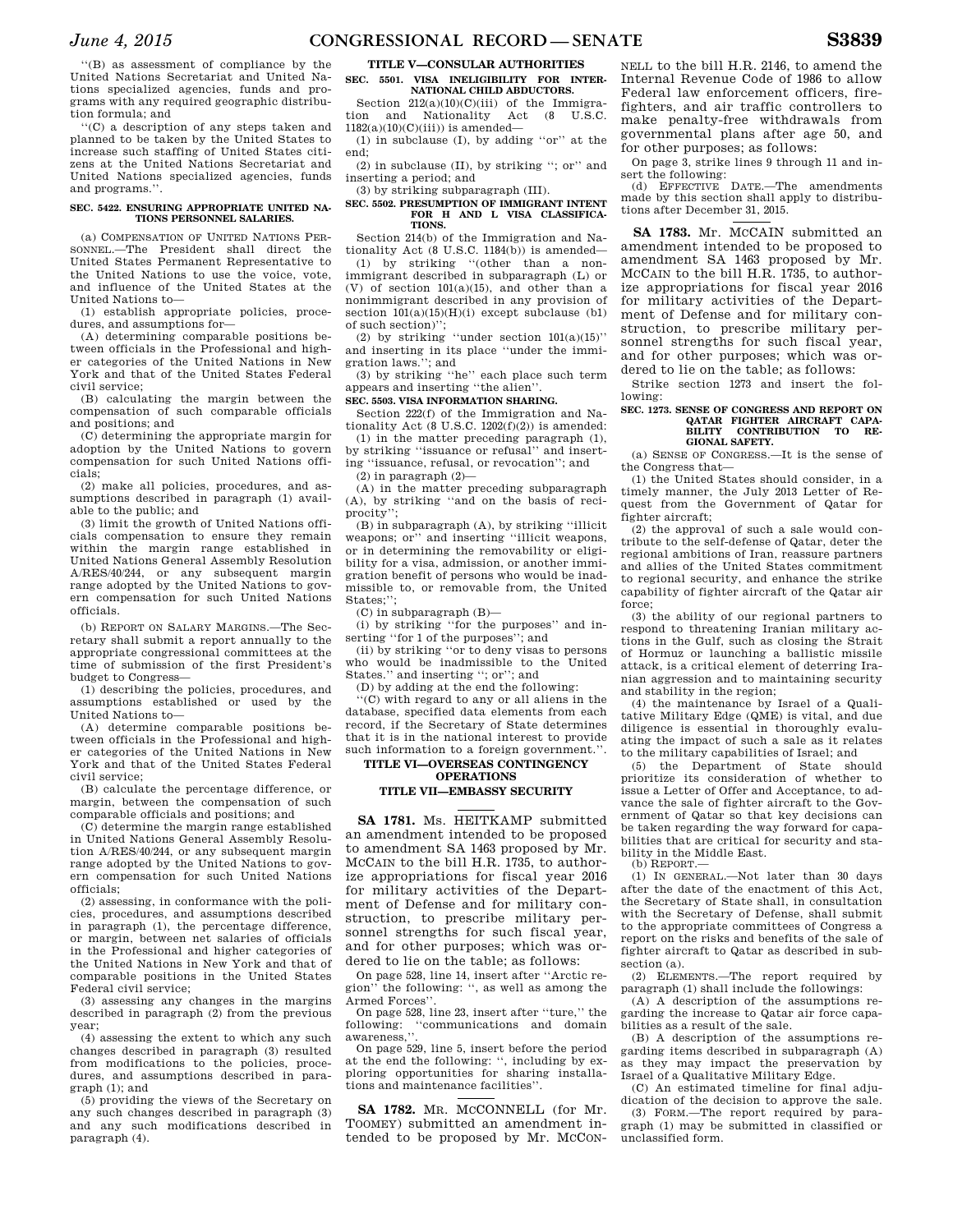(4) APPROPRIATE COMMITTEES OF CONGRESS DEFINED.—In this subsection, the term ''appropriate committees of Congress'' means—

(A) the Committee on Armed Services, the Committee on Foreign Relations, and the Committee on Appropriations of the Senate; and

(B) the Committee on Armed Services, the Committee on Foreign Affairs, and the Committee on Appropriations of the House of Representatives.

**SA 1784.** Mr. KIRK (for himself and Mrs. GILLIBRAND) submitted an amendment intended to be proposed to amendment SA 1463 proposed by Mr. MCCAIN to the bill H.R. 1735, to authorize appropriations for fiscal year 2016 for military activities of the Department of Defense and for military construction, to prescribe military personnel strengths for such fiscal year, and for other purposes; which was ordered to lie on the table; as follows:

In title V, insert after section 552 the following:

## **SEC. 552A. AUTHORITY FOR SPECIAL VICTIMS' COUNSEL TO PROVIDE LEGAL AS-SISTANCE TO CIVILIAN INDIVIDUALS WHO ARE VICTIMS OF ALLEGED SEX-RELATED OFFENSES.**

(a) IN GENERAL.—Chapter 53 of title 10, United States Code, is amended by inserting after section 1044e the following new section:

## **''§ 1044f. Legal assistance for civilian individuals who are victims of alleged sex-related offenses: Special Victims' Counsel; civilian counsel**

''(a) ASSISTANCE THROUGH SPECIAL VICTIMS' COUNSEL.—Special Victims' Counsel designated under section 1044e of this title may provide such legal assistance to a civilian individual who is the victim of an alleged sexrelated offense in connection with such offense as may be provided under subsection (a) of section 1044 of this title to individuals eligible for legal assistance under that subsection.

'(b) ASSISTANCE THROUGH CIVILIAN COUN-SEL.—The Secretary concerned may provide legal assistance, including representation in legal proceedings, to a civilian individual who is the victim of an alleged sex-related offense in connection with such offense, including as follows:

''(1) Through the provision of such assistance through civilian counsel of the military department concerned.

''(2) Through payment or reimbursement of civilian counsel obtained by the civilian individual in connection with such offense.

'(c) REGULATIONS.—The Secretary of Defense and the Secretary of the Department in which the Coast Guard is operating shall prescribe regulations to carry out this section.

''(d) ALLEGED SEX-RELATED OFFENSE DE-FINED.—In this section, the term 'alleged sex-related offense' has the meaning given that term in section 1044e(g) of this title.''.

(b) CLERICAL AMENDMENT.—The table of sections at the beginning of chapter 53 of such title is amended by inserting after the item relating to section 1044e the following new item:

''1044f. Legal assistance for civilian individuals who are victims of alleged sex-related offenses: Special Victims' Counsel; civilian counsel.''.

**SA 1785.** Ms. MURKOWSKI submitted an amendment intended to be proposed to amendment SA 1463 proposed by Mr. MCCAIN to the bill H.R. 1735, to authorize appropriations for fiscal year 2016

for military activities of the Department of Defense and for military construction, to prescribe military personnel strengths for such fiscal year, and for other purposes; which was ordered to lie on the table; as follows:

At the end of subtitle G of title X, add the

following: **SEC. 1085. AVOIDANCE OF COMMERCIAL AND** 

**SUBSISTENCE FISHERIES.**  (a) IN GENERAL.—To the maximum extent

practicable, the Secretary of Defense shall— (1) endeavor to conduct training exercises in a manner that minimizes impact on subsistence and commercial fisheries and the long term health of fish species and stocks; and

(2) endeavor to schedule and locate training exercises outside of fishing grounds during fishing seasons.

(b) CONSULTATION-

 $(1)$  REQUIREMENT —Not later than 6 months prior to the commencement of a training exercise subject to subsection (a), the Secretary of Defense shall consult with the Director of the National Marine Fisheries Service, State and tribal fish and wildlife managers, fishery user groups, and Regional Fishery Management Councils established under section 302 of the Magnuson-Stevens Fishery Conservation and Management Act (16 U.S.C. 1852) with respect to the scheduling and location of the training exercise.

(2) NONAPPLICABILITY OF FACA.—A consultation pursuant to paragraph (1) shall not be subject to the requirements of the Federal Advisory Committee Act (5 U.S.C. App.).

(c) EXCEPTION FOR NATIONAL SECURITY.— Subsection (a) shall not apply if the Secretary of Defense determines that application of such subsection is not in the national security interest of the Untied States.

(d) CONSTRUCTION.—Nothing in this section may be construed to create any legal right or provide a private right of action for any person.

**SA 1786.** Mr. GRASSLEY (for himself and Mr. WHITEHOUSE) submitted an amendment intended to be proposed to amendment SA 1463 proposed by Mr. MCCAIN to the bill H.R. 1735, to authorize appropriations for fiscal year 2016 for military activities of the Department of Defense and for military construction, to prescribe military personnel strengths for such fiscal year, and for other purposes; which was ordered to lie on the table; as follows:

At the appropriate place, insert the following:

## SEC. \_\_\_\_\_\_. ENHANCED PENALTIES AND OTHER **TOOLS RELATED** TO MARITIME OF-**FENSES AND ACTS OF NUCLEAR TERRORISM.**

(a) PENALTIES FOR MARITIME OFFENSES.—

(1) PENALTIES FOR VIOLENCE AGAINST MARI-TIME NAVIGATION.—Section 2280a(a)(1) of title 18, United States Code, is amended, in the undesignated matter following subparagraph (E), by inserting ''punished by death or'' before ''imprisoned for any term''.

(2) PENALTIES FOR OFFENSES AGAINST MARI-TIME FIXED PLATFORMS.—Section 2281a(a)(1) of such title is amended, in the undesignated matter following subparagraph (C), by inserting ''punished by death or'' before ''imprisoned for any term''.

(b) PENALTIES FOR ACTS OF NUCLEAR TER-RORISM.—Section 2332i(c) of title 18, United States Code, is amended to read as follows:

'(c) PENALTIES.—Any person who violates this section shall be punished as provided under section  $2332a(a)$ .

(c) PROVIDING MATERIAL SUPPORT TO TER-RORISTS PREDICATES.—

(1) MARITIME OFFENSES.—Section 2339A(a) of title 18, United States Code, is amended— (A) by inserting ''2280a,'' after ''2280,''; and

(B) by inserting ''2281a,'' after ''2281,''.

(2) ACTS OF NUCLEAR TERRORISM.—Section  $2339A(a)$  of such title, as amended by subsection (a), is further amended by inserting ''2332i,'' after ''2332f,''.

(d) WIRETAP AUTHORIZATION PREDICATES.—

(1) MARITIME OFFENSES.—Section 2516(1) of title 18, United States Code, is amended—

(A) in paragraph (p), by striking ''or'' at the end; and

(B) in paragraph (q), by inserting '', section 2280, 2280a, 2281, or 2281a (relating to maritime safety),'' after ''weapons)''.

(2) ACTS OF NUCLEAR TERRORISM.—Section  $2516(1)(q)$  of such title, as amended by subsection (a)(2), is further amended by inserting '', 2332i,'' after ''2332h''.

**SA 1787.** Mr. SESSIONS submitted an amendment intended to be proposed to amendment SA 1463 proposed by Mr. MCCAIN to the bill H.R. 1735, to authorize appropriations for fiscal year 2016 for military activities of the Department of Defense and for military construction, to prescribe military personnel strengths for such fiscal year, and for other purposes; which was ordered to lie on the table; as follows:

At the end of subtitle C of title XII, add the following:

## **SEC. 1242. SENSE OF CONGRESS ON IRAN NEGO-TIATIONS.**

(a) FINDINGS.—Congress makes the following findings:

(1) President Obama has routinely spoken about a hard line when dealing with Iran on the subject of their nuclear program and related sanctions.

(2) March 5, 2012, in remarks after meeting with Benjamin Netanyahu, President Obama stated: ''. . . I reserve all options, and my policy here is not going to be one of containment. My policy is prevention of Iran obtaining nuclear weapons. And as I indicated yesterday in my speech, when I say all options are at the table, I mean it.''

(3) On September 25, 2012, in a speech to the United Nations General Assembly, President Obama stated: ''Make no mistake: A nuclear-armed Iran is not a challenge that can be contained. . .the United States will do what we must to prevent Iran from obtaining a nuclear weapon.''

(4) On April 2, 2015, in an address in the Rose Garden, President Obama stated that ''Iran has also agreed to the most robust and intrusive inspections and transparency regime'' and, ''This deal was not based on trust. It's based on unprecedented verification.''

(5) Iran's supreme leader, Ayatollah Ali Khamenei, has routinely spoken out openly against the United States and any sanctions against Iran's nuclear program and related sanctions.

(6) April 9, 2015, in response to the nuclear agreement, Ayatollah Ali Khamenei said: ''Iran's government and security forces wouldn't permit outside inspections of the country's military sites, which are officially nonnuclear but where United Nations investigators suspect Tehran conducted tests related to atomic weapons development.''

(7) On May 20, 2015, in a graduation speech at the Imam Hussein Military University in Tehran, Ayatollah Ali Khamenei ruled out ''allowing international inspectors to interview Iranian nuclear scientists as part of any potential deal on its nuclear program'', and reiterated that the country ''would not allow the inspection of military sites''.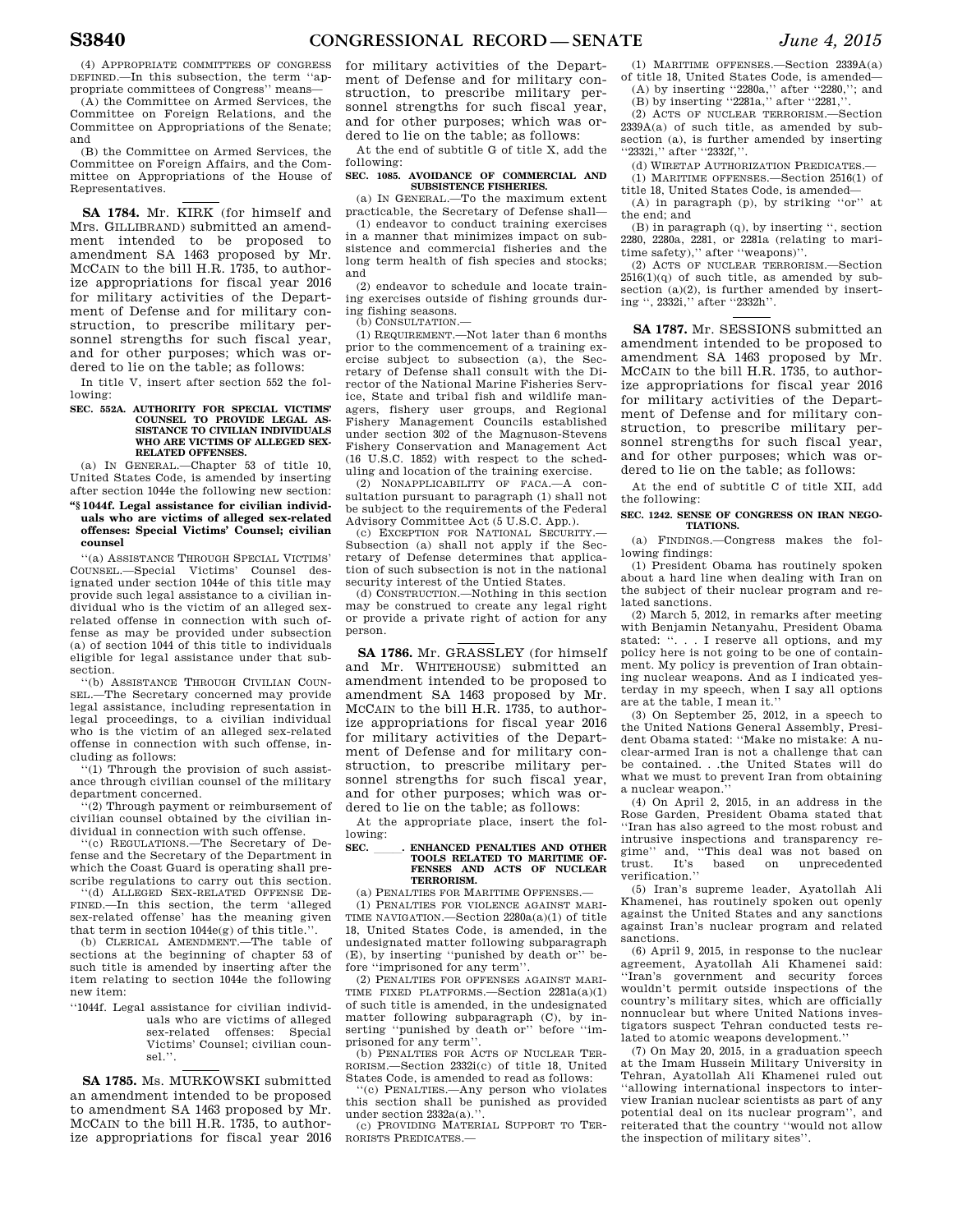(b) SENSE OF CONGRESS.—It is the sense of Congress that no negotiations should be allowed to continue with respect to a nuclear agreement with Iran that does not include robust inspections and proper verification of all Iran's nuclear programs, military installations, and access to scientists and their respective progress.

SA 1788. Mr. McCONNELL (for Mr. RUBIO) submitted an amendment intended to be proposed to amendment SA 1463 proposed by Mr. MCCAIN to the bill H.R. 1735, to authorize appropriations for fiscal year 2016 for military activities of the Department of Defense and for military construction, to prescribe military personnel strengths for such fiscal year, and for other purposes; which was ordered to lie on the table; as follows:

On page 474, between lines 19 and 20, insert the following:

(I) Future design and requirements of the replacement for the Ticonderoga class cruiser.

SA 1789. Mr. McCONNELL (for Mr. RUBIO) submitted an amendment intended to be proposed to amendment SA 1463 proposed by Mr. MCCAIN to the bill H.R. 1735, to authorize appropriations for fiscal year 2016 for military activities of the Department of Defense and for military construction, to prescribe military personnel strengths for such fiscal year, and for other purposes; which was ordered to lie on the table; as follows:

At the end of subtitle D of title X, add the following:<br>SEC. 10 . LIMITATION OF THE TRANSFER OF

SEC. 10\_\_\_\_. LIMITATION OF THE TRANSFER OF UNITED STATES NAVAL STATION,<br>GUANTANAMO BAY, CUBA, TO THE **GOVERNMENT OF CUBA.** 

(a) IN GENERAL.—No portion of the land or water listed by Article I of the United States-Cuba Agreements and Treaty of 1934 shall be transferred to the Government of Cuba, unless—

(1) a democratically-elected Government of Cuba and the United States Government mutually agree to new lease terms for such land or water;

(2) the elections of the Government of Cuba were—

(A) free and fair;

(B) conducted under internationally recognized observers; and

(C) carried out so that opposition parties had ample time to organize and campaign using full access media available to every candidate;

(3) the Government of Cuba has committed itself to constitutional change that would ensure regular free and fair elections;

(4) the Government of Cuba has made a public commitment to respect, and is respecting, internationally recognized human rights and basic democratic freedoms;

(5) the President certifies to Congress that Cuba is no longer a state sponsor of terrorism and no longer harbors members of recognized foreign terrorist organizations; and

(6) the Secretary of Defense certifies that the United States Naval Station, Guantanamo Bay, Cuba, is inconsequential to United States national security or to the operation of the Navy and the Coast Guard in the Caribbean Sea.

(b) CONTINUATION OF CURRENT LEASE.—It shall be the policy of the United States to continue to lease the land or waterways that encompass the United States Naval Station,

Guantanamo Bay, Cuba, unless the criteria set out in paragraphs (1) through (6) of subsection (a) are met.<br>SEC. 10 . PROHIBITION ON RELOCATION OF

## SEC. 10\_\_\_\_. PROHIBITION ON RELOCATION OF MILITARY EQUIPMENT AND CAPA-**BILITIES FROM UNITED STATES NAVAL STATION, GUANTANAMO BAY, CUBA, TO THE UNITED STATES OR OTHER COUNTRY IN THE CARIB-BEAN REGION.**

(a) LIMITATION.—No military equipment may be moved to any other United States military facility to complete the same tasks conducted on, or from, the United States Naval Station, Guantanamo Bay, Cuba, on the date of the enactment of this Act.

(b) PRESERVATION OF OPERATIONAL CAPA-BILITIES.—

(1) IN GENERAL.—The United States may not reduce the operational capabilities provided by assets operating aboard, or from, the United States Naval Station, Guantanamo Bay, Cuba, in support of meaningful defense activity.

(2) INCLUDED CAPABILITIES.—Subsection (a) applies to—

(A) the United States Coast Guard personnel and equipment supporting maritime operations in the vicinity of the United States Naval Station, Guantanamo Bay, Cuba, as for the date of the enactment of this Act; and

(B) civilian personnel who support military activities directly or otherwise, unless Congress enacts a law agreeing to move resources to a more suitable location which allows for comparable defense activity in the region.

## **SEC. 10\_\_\_\_. REQUIREMENT TO TEMPORARILY HOUSE MIGRANTS INTERCEPTED IN INTERNATIONAL WATERS BETWEEN THE UNITED STATES AND THE CAR-IBBEAN AT UNITED STATES NAVAL STATION, GUANTANAMO BAY, CUBA.**

The United States may not use appropriated funds to move migrants intercepted in the waters between the United States and any foreign country in the Caribbean region to a location other than the United States Naval Station, Guantanamo Bay, Cuba, unless—

(1) the migrant may reasonably be returned to their country of origin; or

(2) uncontrollable circumstances do not allow for a safe transfer of migrants to the United States Naval Station, Guantanamo Bay, Cuba.

#### SEC. 10\_\_\_\_. LIMITATION IN THE REDUCTION OF **MILITARY ACTIVITY ON OR IN THE WATERS NEAR UNITED STATES NAVAL STATION, GUANTANAMO BAY, CUBA.**

The United States Naval Station, Guantanamo Bay, Cuba shall continue to perform as the logistical port for the Navy and Coast Guard operating in the Caribbean Sea at operational levels equal to or greater than such level on the date of the enactment of this Act, unless—

(1) the Government of Cuba displays a legitimate capacity to interdict narcotics trafficking throughout the international waterways surrounding Cuba;

(2) the Government of Cuba has an established maritime authority capable of inspecting cargo and safeguarding ships traversing the international waterways near the United States Naval Station, Guantanamo Bay, Cuba; and

(3) the Government of Cuba displays the capacity to interdict human traffickers operating throughout the waterways surrounding Cuba.

## **SEC. 10**ll**. LIMITATION ON MODIFICATION OR ABANDONMENT OF LEASED LAND AND WATER CONTAINING UNITED STATES NAVAL STATION, GUANTA-NAMO BAY, CUBA.**

(a) LIMITATION.—The United States may not modify the 45 square mile lease of land

or waterways that encompass the United States Naval Station, Guantanamo Bay, Cuba, in effect on the date of the enactment of this Act, unless—

(1) the President notifies Congress not later than 90 days prior to the proposed modification of such lease; and

(2) after such notification, Congress enacts a law authorizing a modification of such lease.

(b) RETENTION.—The United States may not abandon any portion of the land or water that contains the United States Naval Station, Guantanamo Bay, Cuba, unless—

(1) the President notifies Congress not less than 90 days prior to the proposed abandonment of such land or water; and

(2) after such notification, Congress enacts a law authorizing such abandonment.

(c) NO NEW GRANT OF AUTHORITY.—This section may not be construed to grant the President any authority not already provided by the Cuban Liberty and Democratic Solidarity (LIBERTAD) Act of 1996 (22 U.S.C. 6021 et seq.).

SA 1790. Mr. MCCONNELL (for Mr. RUBIO) submitted an amendment intended to be proposed to amendment SA 1463 proposed by Mr. MCCAIN to the bill H.R. 1735, to authorize appropriations for fiscal year 2016 for military activities of the Department of Defense and for military construction, to prescribe military personnel strengths for such fiscal year, and for other purposes; which was ordered to lie on the table; as follows:

At the end of subtitle D of title XII, add the following:

#### **SEC. 1040. PROHIBITION ON USE OF FUNDS FOR PROGRAMS WHOSE PRIMARY FOCUS IS CLOSURE OF THE TERRORIST DE-TENTION FACILITY ABOARD NAVAL STATION GUANTANAMO BAY, CUBA.**

None of the amounts authorized to be appropriated by this Act or otherwise made available for fiscal year 2016 for the Department of Defense may be obligated or expended for the purpose of funding personnel or programs whose primary focus is facilitating the closure of the terrorist detention facility aboard Naval Station Guantanamo Bay, Cuba.

SA 1791. Mr. MCCONNELL (for Mr. RUBIO) submitted an amendment intended to be proposed to amendment SA 1463 proposed by Mr. MCCAIN to the bill H.R. 1735, to authorize appropriations for fiscal year 2016 for military activities of the Department of Defense and for military construction, to prescribe military personnel strengths for such fiscal year, and for other purposes; which was ordered to lie on the table; as follows:

At the end of subtitle C of title XXVIII, add the following:

## **SEC. 2822. LAND EXCHANGE, NAVY OUTLYING LANDING FIELD, NAVAL AIR STA-TION, WHITING FIELD, FLORIDA.**

(a) LAND EXCHANGE AUTHORIZED.—The Secretary of the Navy may convey to Escambia County, Florida (in this section referred to as the ''County''), all right, title, and interest of the United States in and to a parcel of real property, including any improvements thereon, containing Navy Outlying Landing Field Site 8 in Escambia County associated with Naval Air Station, Whiting Field, Milton, Florida.

(b) LAND TO BE ACQUIRED.—In exchange for the property described in subsection (a), the County shall convey to the Secretary of the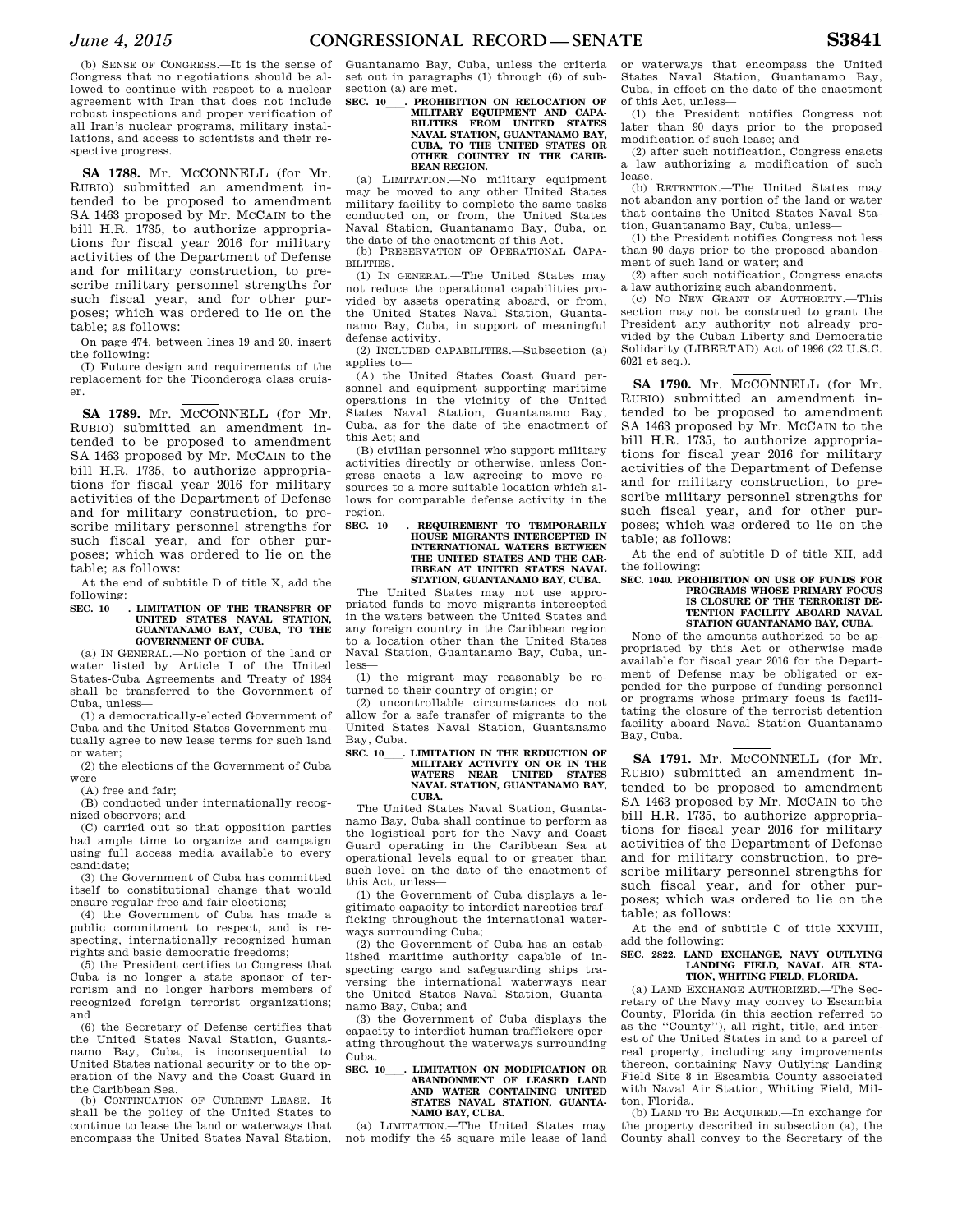Navy land and improvements thereon in Santa Rosa County, Florida, that is acceptable to the Secretary and suitable for use as a Navy outlying landing field to replace Navy Outlying Landing Field Site 8.

(c) PAYMENT OF COSTS OF CONVEYANCE.—

(1) PAYMENT REQUIRED.—The Secretary of the Navy shall require the County to cover costs to be incurred by the Secretary, or to reimburse the Secretary for such costs incurred by the Secretary, to carry out the land exchange under this section, including survey costs, costs for environmental documentation, other administrative costs related to the land exchange, and all costs associated with relocation of activities and facilities from Navy Outlying Landing Field Site 8 to the replacement location. If amounts are collected from the County in advance of the Secretary incurring the actual costs, and the amount collected exceeds the costs actually incurred by the Secretary to carry out the land exchange, the Secretary shall refund the excess amount to the County.

(2) TREATMENT OF AMOUNTS RECEIVED.— Amounts received as reimbursement under paragraph (1) shall be credited to the fund or account that was used to cover those costs incurred by the Secretary in carrying out the land exchange. Amounts so credited shall be merged with amounts in such fund or account, and shall be available for the same purposes, and subject to the same conditions and limitations, as amounts in such fund or account.

(d) DESCRIPTION OF PROPERTY.—The exact acreage and legal description of the property to be exchanged under this section shall be determined by surveys satisfactory to the Secretary of the Navy.

(e) CONVEYANCE AGREEMENT.—The exchange of real property under this section shall be accomplished using a quit claim deed or other legal instrument and upon terms and conditions mutually satisfactory to the Secretary of the Navy and the County, including such additional terms and conditions as the Secretary considers appropriate to protect the interests of the United States.

SA 1792. Mr. McCONNELL (for Mr. RUBIO) submitted an amendment intended to be proposed to amendment SA 1463 proposed by Mr. MCCAIN to the bill H.R. 1735, to authorize appropriations for fiscal year 2016 for military activities of the Department of Defense and for military construction, to prescribe military personnel strengths for such fiscal year, and for other purposes; which was ordered to lie on the table; as follows:

At the end of subtitle B of title XXXI, add the following:

#### **SEC. 3124. PROHIBITION ON AVAILABILITY OF FUNDS FOR PROVISION OF DEFENSE NUCLEAR NONPROLIFERATION AS-SISTANCE TO RUSSIAN FEDERATION.**

(a) PROHIBITION.—None of the funds authorized to be appropriated by this Act or otherwise made available for fiscal year 2016 for defense nuclear nonproliferation activities, and none of the funds authorized to be appropriated for defense nuclear nonproliferation activities for any fiscal year before fiscal year 2016 that are available for obligation as of the date of the enactment of this Act, may be obligated or expended to enter into a contract with, or otherwise provide assistance to, the Russian Federation until the President certifies to the appropriate congressional committees that the Russian Federation is in compliance with—

(1) the Treaty between the United States of America and the Union of Soviet Socialist Republics on the Elimination of Their Intermediate-Range and Shorter-Range Missiles, signed at Washington December 8, 1987, and entered into force June 1, 1988 (commonly referred to as the ''Intermediate-Range Nuclear Forces Treaty'' or ''INF Treaty'');

(2) the Treaty between the United States of America and the Russian Federation on Measures for the Further Reduction and Limitation of Strategic Offensive Arms, signed on April 8, 2010, and entered into force on February 5, 2011 (commonly referred to as the ''New START Treaty'');

(3) its obligations under the Presidential Nuclear Initiatives agreed to by President George H.W. Bush and President Boris Yeltsin; and

(4) its obligations (as the United States defines those obligations) under the Comprehensive Nuclear Test Ban Treaty, adopted by the United Nations General Assembly on September 10, 1996.

(b) APPROPRIATE CONGRESSIONAL COMMIT-TEES DEFINED.—In this section, the term ''appropriate congressional committees'' means the following:

(1) The congressional defense committees. (2) The Committee on Foreign Relations of the Senate and the Committee on Foreign Affairs of the House of Representatives.

**SA 1793.** Mr. MENENDEZ submitted an amendment intended to be proposed to amendment SA 1463 proposed by Mr. MCCAIN to the bill H.R. 1735, to authorize appropriations for fiscal year 2016 for military activities of the Department of Defense and for military construction, to prescribe military personnel strengths for such fiscal year, and for other purposes; which was ordered to lie on the table; as follows:

At the end of subtitle G of title XII, add the following:

### **SEC. 1283. CONGRESSIONAL OVERSIGHT OF CI-VILIAN NUCLEAR COOPERATION AGREEMENTS.**

(a) THIRTY-YEAR LIMIT ON NUCLEAR EX-PORTS.— $(1)$  IN

(1) IN GENERAL.—Notwithstanding any other provision of law, no funds may be used to implement any aspect of an agreement for civil nuclear cooperation pursuant to section 123 of the Atomic Energy Act of 1954 (42 U.S.C. 2153) after the date that is 30 years after the date of entry into force of such agreement unless—

(A) the President, within the final five years of the agreement, has certified to the Committee on Foreign Relations of the Senate and the Committee on Foreign Affairs of the House of Representatives that the party to such agreement has continued to fulfill the terms and conditions of the agreement and that the agreement continues to be in the interest of the United States; and

(B) Congress enacts a joint resolution permitting the continuation of the agreement for an additional period of not more than 30 years.

(2) EXCEPTIONS.—The restriction in paragraph (1) shall not apply to—

(A) any agreement that had entered into force as of August 1, 2015;

(B) any agreement with the Taipei Economic and Cultural Representative Office in the United States (TECRO), or the International Atomic Energy Agency; or

(C) any amendment to an agreement described in subparagraph (A) or (B).

(b) APPLICABLE LAW.—Each proposed export pursuant to an agreement described under this section shall be subject to United States laws and regulations in effect at the time of each such export.

**SA 1794.** Mr. SANDERS submitted an amendment intended to be proposed to amendment SA 1463 proposed by Mr. MCCAIN to the bill H.R. 1735, to authorize appropriations for fiscal year 2016 for military activities of the Department of Defense and for military construction, to prescribe military personnel strengths for such fiscal year. and for other purposes; which was ordered to lie on the table; as follows:

At the end of title X, add the following:

**Subtitle H—Commission on Privacy Rights in the Digital Age** 

## **SEC. 1091. SHORT TITLE.**

This subtitle may be cited as the ''Commission on Privacy Rights in the Digital Age Act of 2015''.

## **SEC. 1092. FINDINGS.**

Congress makes the following findings:

(1) Today, technology that did not exist 30 years ago pervades every aspect of life in the United States.

(2) Nearly 2⁄3 of adults in the United States own a smartphone, and 43 percent of adults in the United States rely solely on their cell phone for telephone use.

(3) 84 percent of households in the United States own a computer and 73 percent of households in the United States have a computer with an Internet broadband connection.

(4) Federal policies on privacy protection have not kept pace with the rapid expansion of technology.

(5) Innovations in technology have led to the exponential expansion of data collection by both the public and private sectors.

(6) Consumers are often unaware of the collection of their data and how their information can be collected, bought, and sold by private companies.

## **SEC. 1093. PURPOSE.**

The purpose of this subtitle is to establish, for a 2-year period, a Commission on Privacy Rights in the Digital Age to—

(1) examine—

(A) the ways in which public agencies and private companies gather data on the people of the United States; and

(B) the ways in which that data is utilized, either internally or externally; and

(2) make recommendations concerning potential policy changes needed to safeguard the privacy of the people of the United States.

## **SEC. 1094. COMPOSITION OF THE COMMISSION.**

(a) ESTABLISHMENT.—To carry out the purpose of this subtitle, there is established in the legislative branch a Commission on Privacy Rights in the Digital Age (in this subtitle referred to as the ''Commission'').

(b) COMPOSITION.—The Commission shall be composed of 12 members, as follows:

(1) Four members appointed by the President, of whom—

(A) 2 shall be appointed from the executive branch of the Government; and

(B) 2 shall be appointed from private life.

(2) Two members appointed by the majority leader of the Senate, of whom—

(A) 1 shall be a Member of the Senate; and

(B) 1 shall be appointed from private life. (3) Two members appointed by the minor-

ity leader of the Senate, of whom—

(A) 1 shall be a Member of the Senate; and (B) 1 shall be appointed from private life.

(4) Two members appointed by the Speaker of the House of Representatives, of whom— (A) 1 shall be a Member of the House; and

(B) 1 shall be appointed from private life.

(5) Two members appointed by the minority leader of the House of Representatives, of whom—

(A) 1 shall be a Member of the House; and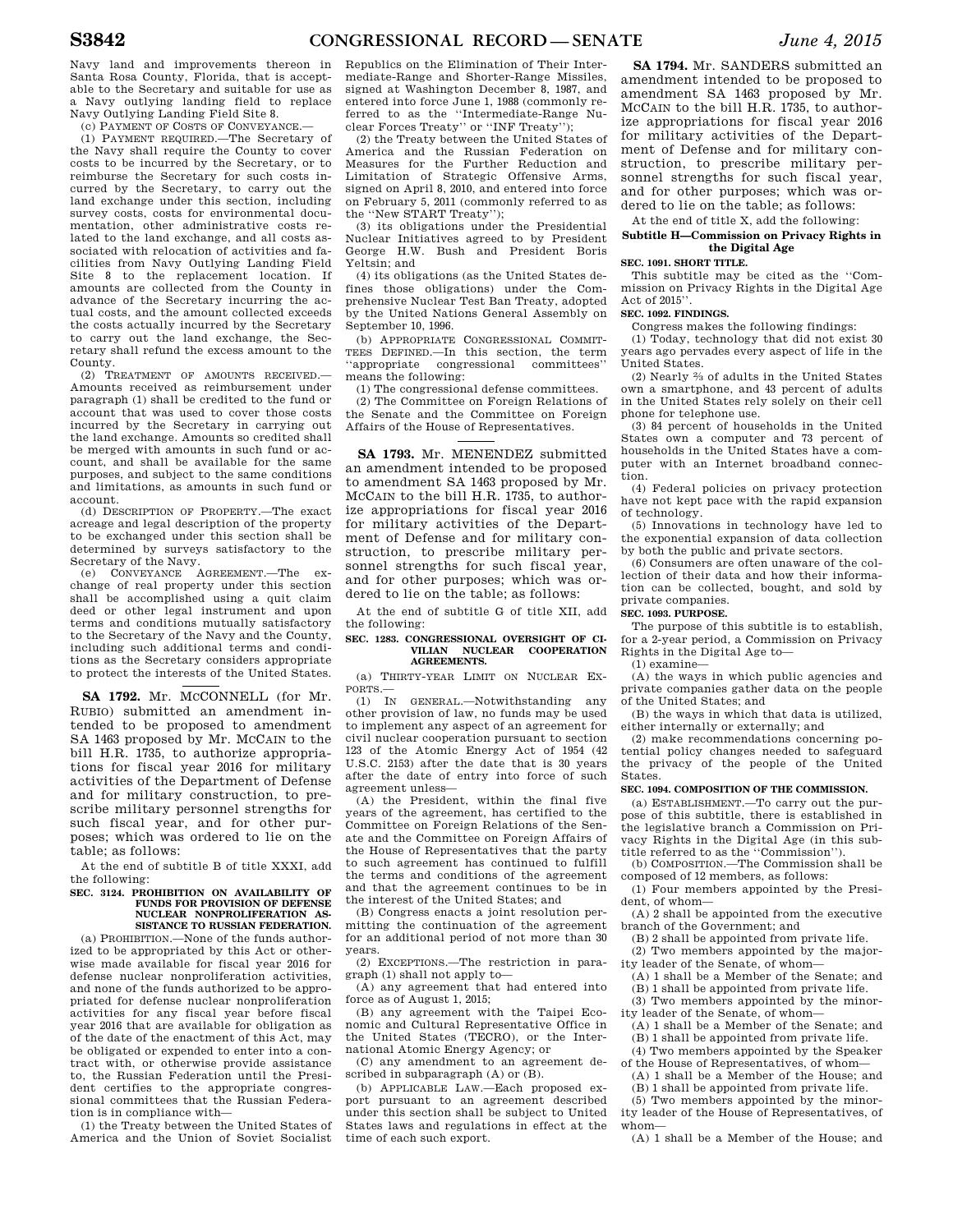(B) 1 shall be appointed from private life. (c) CHAIRPERSON.—The Commission shall elect a Chairperson and Vice-Chairperson from among its members.

(d) MEETINGS; QUORUM; VACANCIES.—

(1) MEETINGS.—After its initial meeting, the Commission shall meet upon the call of the Chairperson or a majority of its members.

(2) QUORUM.—Seven members of the Commission shall constitute a quorum.

(3) VACANCIES.—Any vacancy in the Commission shall not affect its powers but shall be filled in the same manner in which the original appointment was made.

(e) APPOINTMENT OF MEMBERS; INITIAL MEETING.—

(1) APPOINTMENT OF MEMBERS.—Each member of the Commission shall be appointed not later than 60 days after the date of enactment of this Act.

(2) INITIAL MEETING.—On or after the date on which all members of the Commission have been appointed, and not later than 60 days after the date of enactment of this Act, the Commission shall hold its initial meeting.

## **SEC. 1095. DUTIES OF THE COMMISSION.**

The Commission shall—

(1) conduct an investigation of relevant facts and circumstances relating to the expansion of data collection practices in the public, private, and national security sectors, including implications for—

(A) surveillance;

(B) political, civil, and commercial rights of individuals and corporate entities;

(C) employment practices, including hiring and firing; and

(D) credit availability and reporting; and

(2) submit to the President and Congress reports containing findings, conclusions, and recommendations for corrective measures relating to the facts and circumstances investigated under paragraph (1), in accordance with section 1099B.

#### **SEC. 1096. POWERS OF THE COMMISSION.**

(a) IN GENERAL.—

(1) HEARINGS AND EVIDENCE.—The Commission or, at its direction, any subcommittee or member of the Commission, may, for the purpose of carrying out this subtitle—

(A) hold such hearings, sit and act at such times and places, take such testimony, receive such evidence, and administer such oaths as the Commission or such subcommittee or member determines advisable; and

(B) subject to paragraph (2)(A), require, by subpoena or otherwise, the attendance and testimony of such witnesses and the production of such books, records, correspondence, memoranda, papers, documents, tapes, and materials as the Commission or such subcommittee or member determines advisable. (2) SUBPOENAS.—

 $(A)$  ISSUANCE  $-$ 

(i) IN GENERAL.—A subpoena may be issued under paragraph (1) only—

(I) by the agreement of the Chairperson and the Vice Chairperson; or

(II) by the affirmative vote of 8 members of the Commission.

(ii) SIGNATURE.—Subject to clause (i), a subpoena issued under paragraph (1) may—

(I) be issued under the signature of—

(aa) the Chairperson; or

(bb) a member designated by a majority of the Commission; and

(II) be served by—

(aa) any person designated by the Chairperson; or

(bb) a member designated by a majority of the Commission.

(B) ENFORCEMENT.—

(i) IN GENERAL.—In the case of contumacy or failure to obey a subpoena issued under

paragraph (1), the United States district court for the judicial district in which the subpoenaed person resides, is served, or may be found, or where the subpoena is returnable, may issue an order requiring such person to appear at any designated place to testify or to produce documentary or other evidence.

(ii) CONTEMPT OF COURT.—Any failure to obey the order of the court under clause (i) may be punished by the court as a contempt of that court.

(3) WITNESS ALLOWANCES AND FEES.

(A) IN GENERAL.—Section 1821 of title 28, United States Code, shall apply to witnesses requested or subpoenaed to appear at any hearing of the Commission.

(B) SOURCE OF FUNDS.—The per diem and mileage allowances for witnesses shall be paid from funds available to pay the expenses of the Commission.

(b) CONTRACTING.—The Commission may, to such extent and in such amounts as are provided in appropriations Acts, enter into contracts to enable the Commission to discharge its duties under this subtitle.<br>(c) INFORMATION FROM FEDERAL

INFORMATION FROM FEDERAL AGEN-CIES.—

(1) IN GENERAL.—The Commission may secure directly from any Federal department or agency such information as the Commission considers necessary to carry out this subtitle.

(2) FURNISHING OF INFORMATION.—If the Chairperson, the chairperson of any subcommittee created by a majority of the Commission, or any member designated by a majority of the Commission submits to a Federal department or agency a request for information under paragraph (1), the head of the department or agency shall, to the extent authorized by law, furnish the information directly to the Commission.

(3) RECEIPT, HANDLING, STORAGE, AND DIS-SEMINATION.—Information furnished under paragraph (2) shall only be received, handled, stored, and disseminated by members of the Commission and its staff consistent with all applicable statutes, regulations, and executive orders.

(d) ASSISTANCE FROM FEDERAL AGENCIES.—

(1) GENERAL SERVICES ADMINISTRATION.— The Administrator of General Services shall provide to the Commission on a reimbursable basis administrative support and other services for the performance of the Commission's functions.

(2) OTHER DEPARTMENTS AND AGENCIES.—In addition to the assistance provided under paragraph (1), departments and agencies of the United States may provide to the Commission such services, funds, facilities, staff, and other support services as the departments and agencies may determine advisable and as authorized by law.

(e) POSTAL SERVICES.—The Commission may use the United States mails in the same manner and under the same conditions as a department or agency of the United States. **SEC. 1097. NONAPPLICABILITY OF FEDERAL AD-**

# **VISORY COMMITTEE ACT.**

(a) IN GENERAL.—The Federal Advisory Committee Act (5 U.S.C. App.) shall not apply to the Commission.

(b) PUBLIC MEETINGS AND RELEASE OF PUB-LIC VERSIONS OF REPORTS.—The Commission shall—

(1) hold public hearings and meetings to the extent appropriate; and

(2) release public versions of the reports required under subsections (a) and (b) of section 1099B.

(c) PUBLIC HEARINGS.—Any public hearing of the Commission shall be conducted in a manner consistent with the protection of information provided to or developed for or by the Commission as required by any applicable statute, regulation, or executive order.

## **SEC. 1098. STAFF OF COMMISSION.**

 $(a)$  IN GENERAL<sub> $-$ </sub>

(1) APPOINTMENT AND COMPENSATION.—The Chairperson, in consultation with the Vice Chairperson and in accordance with rules agreed upon by the Commission, may appoint and fix the compensation of an executive director and such other personnel as may be necessary to enable the Commission to carry out the functions of the Commission, without regard to the provisions of title 5, United States Code, governing appointments in the competitive service, and without regard to the provisions of chapter 51 and subchapter III of chapter 53 of that title relating to classification and General Schedule pay rates, except that no rate of pay fixed under this paragraph may exceed the equivalent of that payable for a position at level V of the Executive Schedule under section 5316 of title 5, United States Code.

(2) PERSONNEL AS FEDERAL EMPLOYEES.—

(A) IN GENERAL.—The executive director and any personnel of the Commission who are employees shall be employees under section 2105 of title 5, United States Code, for purposes of chapters 63, 81, 83, 84, 85, 87, 89, 89A, 89B, and 90 of that title.

(B) MEMBERS OF COMMISSION.—Subparagraph (A) shall not be construed to apply to members of the Commission.

(b) DETAILEES.—Any Federal Government employee may be detailed to the Commission without reimbursement from the Commission, and such detailee shall retain the rights, status, and privileges of his or her regular employment without interruption.

(c) CONSULTANT SERVICES.—The Commission may procure the services of experts and consultants in accordance with section 3109 of title 5, United States Code, but at rates not to exceed the daily rate paid a person occupying a position at level IV of the Executive Schedule under section 5315 of that title. **SEC. 1099. COMPENSATION AND TRAVEL EX-PENSES.** 

(a) COMPENSATION.—Each member of the Commission who is not an officer or employee of the Federal Government may be compensated at not to exceed the daily equivalent of the annual rate of basic pay in effect for a position at level IV of the Executive Schedule under section 5315 of title 5, United States Code, for each day during which that member is engaged in the actual performance of the duties of the Commission.

(b) TRAVEL EXPENSES.—While away from their homes or regular places of business in the performance of services for the Commission, members of the Commission shall be allowed travel expenses, including per diem in lieu of subsistence, in the same manner as persons employed intermittently in the Government service are allowed expenses under section 5703 of title 5, United States Code.

## **SEC. 1099A. SECURITY CLEARANCES FOR COM-MISSION MEMBERS AND STAFF.**

The appropriate departments or agencies of the Federal Government shall cooperate with the Commission in expeditiously providing to the members and staff of the Commission appropriate security clearances to the extent possible under applicable procedures and requirements, and no person shall be provided with access to classified information under this subtitle without the appropriate security clearances.

## **SEC. 1099B. REPORTS OF COMMISSION; TERMI-NATION.**

(a) INTERIM REPORTS.—The Commission shall submit to the President and Congress interim reports containing such findings, conclusions, and recommendations for corrective measures as have been agreed to by a majority of Commission members.

(b) FINAL REPORT.—Not later than 2 years after the date of enactment of this Act, the